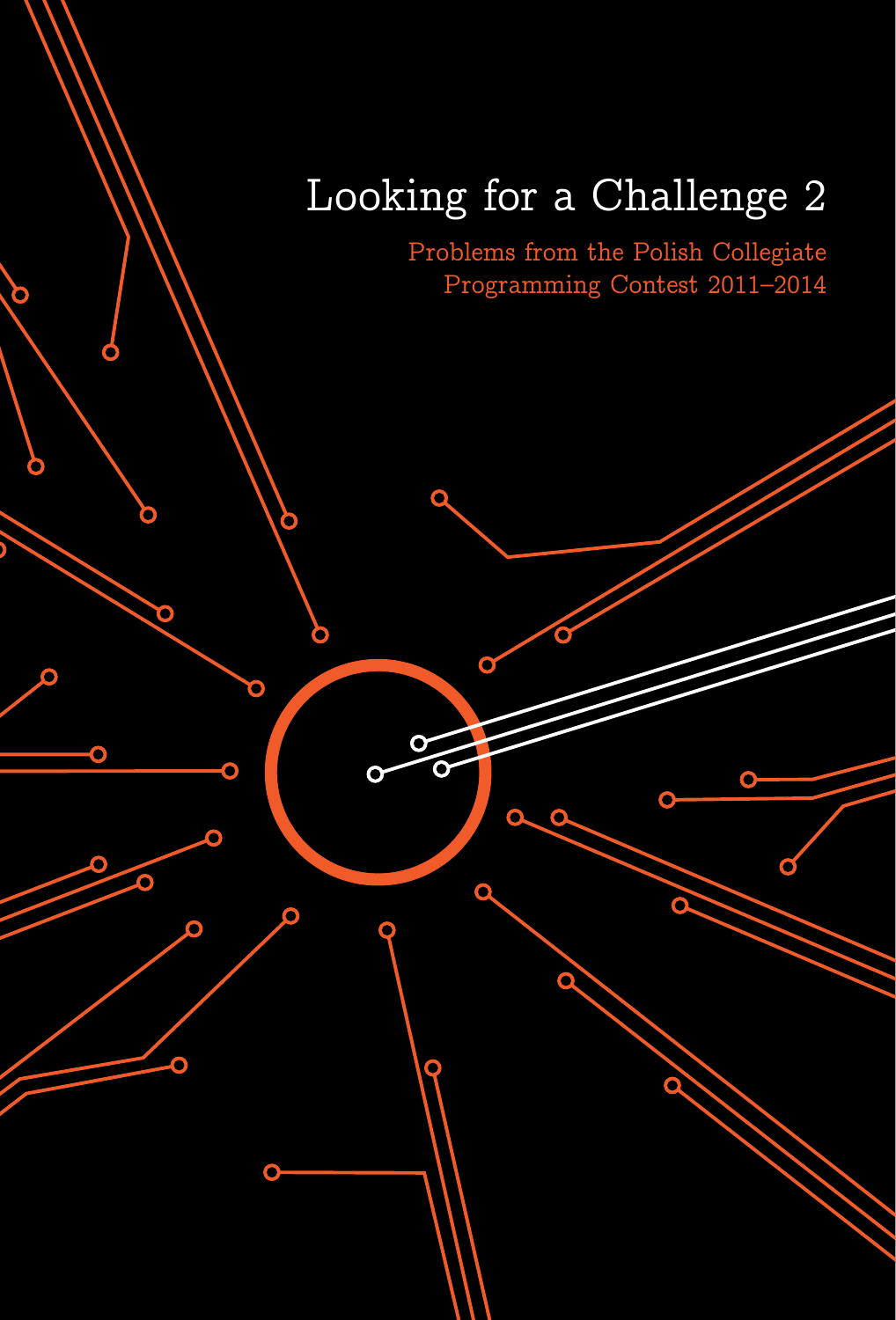Copyright (c) by the Faculty of Mathematics, Informatics and Mechanics, University of Warsaw Warsaw 2019

Original title: W poszukiwaniu wyzwań 2 Zadania z Akademickich Mistrzostw Polski w Programowaniu Zespołowym 2011–2014 This translation based on second edition (version 2.1)

#### Editors

Krzysztof Diks, Tomasz Idziaszek, Jakub Łącki, Jakub Radoszewski

Translation

Tomasz Idziaszek (solution descriptions, additional materials), Jakub Łącki, Jakub Radoszewski, Łukasz Warakomski (problem statements)

Authors of solution descriptions

Szymon Acedański, Tomasz Idziaszek, Adam Karczmarz, Tomasz Kociumaka, Eryk Kopczyński, Jakub Łącki, Jakub Radoszewski

#### Authors of problems and model solutions

Szymon Acedański, Marcin Andrychowicz, Karol Cwalina, Marek Cygan, Dawid Dąbrowski, Krzysztof Diks, Paweł Gawrychowski, Tomasz Idziaszek, Adam Karczmarz, Tomasz Kociumaka, Eryk Kopczyński, Karol Kurach, Jakub Łącki, Jakub Pachocki, Jakub Pawlewicz, Jakub Radoszewski, Wojciech Rytter, Bartosz Szreder, Wojciech Śmietanka, Jacek Tomasiewicz, Wojciech Tyczyński, Tomasz Waleń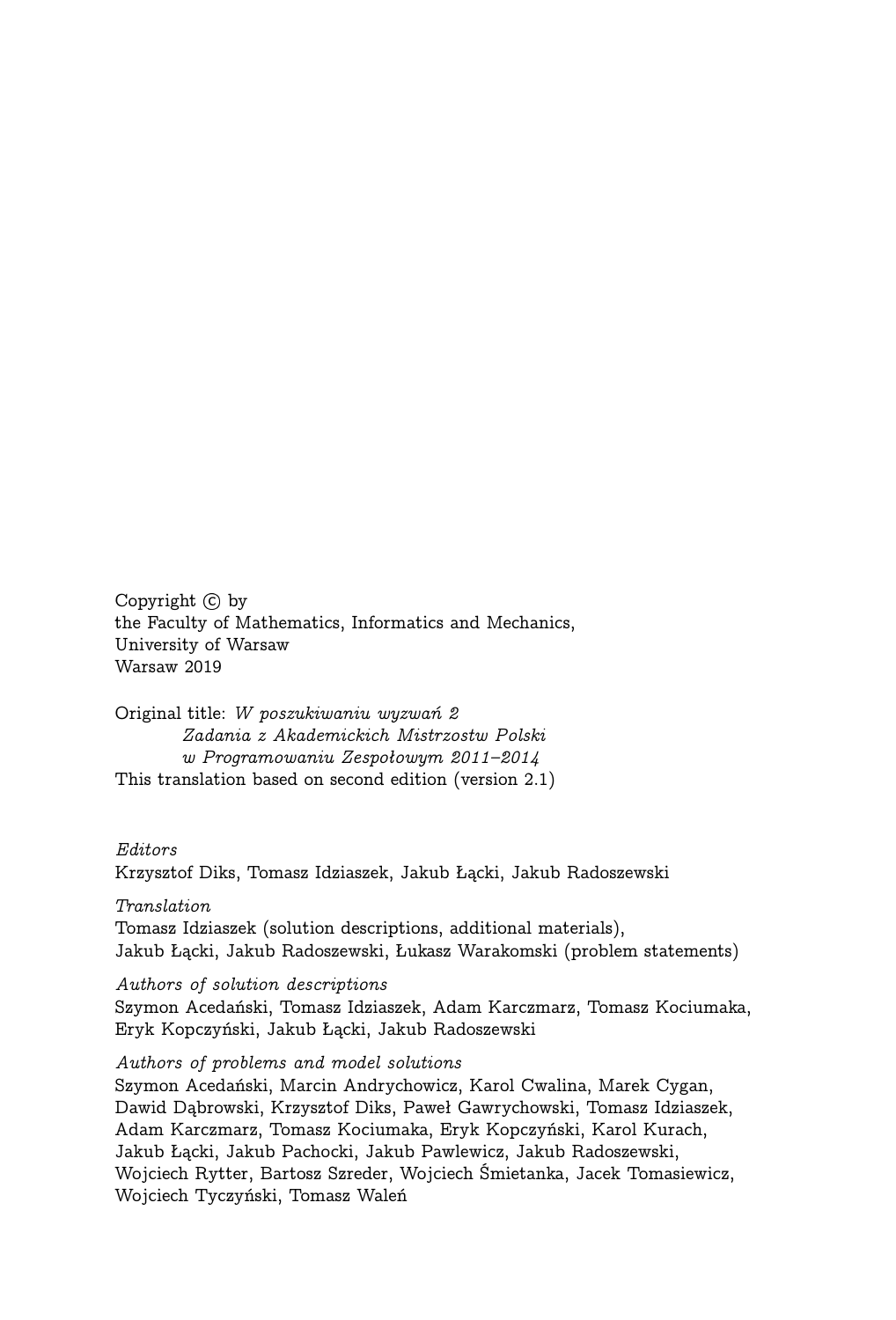# INTRODUCTION

We present our Readers with descriptions of model solutions of problems from the Polish Collegiate Programming Contest that took place in years 2011–2014. These four editions of the contest (called in Polish Akademickie Mistrzostwa Polski w Programowaniu Zespołowym and abbreviated AMPPZ) were organized by the Faculty of Mathematics, Informatics and Mechanics and the Faculty of Management at the University of Warsaw. The main sponsor of the competition was PKO Bank Polski, and the PKO Bank Polski Foundation supported content-related preparations of the contest and funded scholarships for the best students.

The success of any programming competition depends primarily on proper selection of competition tasks and efficient conduct of the contest. The problem set should be chosen so as to give each competing team a chance of solving at least one task, and at the same time allow to select actual champions. The problems should be original, interesting, and stimulate to improve the skills of all, who did not solve them during the competition. The level of the problems in AMPPZ in years 2011–2014 was watched over by three young scientists from the Faculty of Mathematics, Informatics and Mechanics at the University of Warsaw — Tomasz Idziaszek, Jakub Łącki and Jakub Radoszewski — supported by a large number of students, PhD students and employees of the Faculty. They have prepared 44 original problems. Preparation of each of them required implementing model and alternative solutions, as well as the proper set of tests verifying the quality of solutions of the competitors.

Team programming competitions could not take place without proper technical facilities: computers connected with an efficient network and specialized competition software that evaluates live solutions sent by the competitors. The creators of this software, also used in many other programming competitions organized by the University of Warsaw, are Szymon Acedański and his team from the Faculty of Mathematics, Informatics and Mechanics at the University of Warsaw.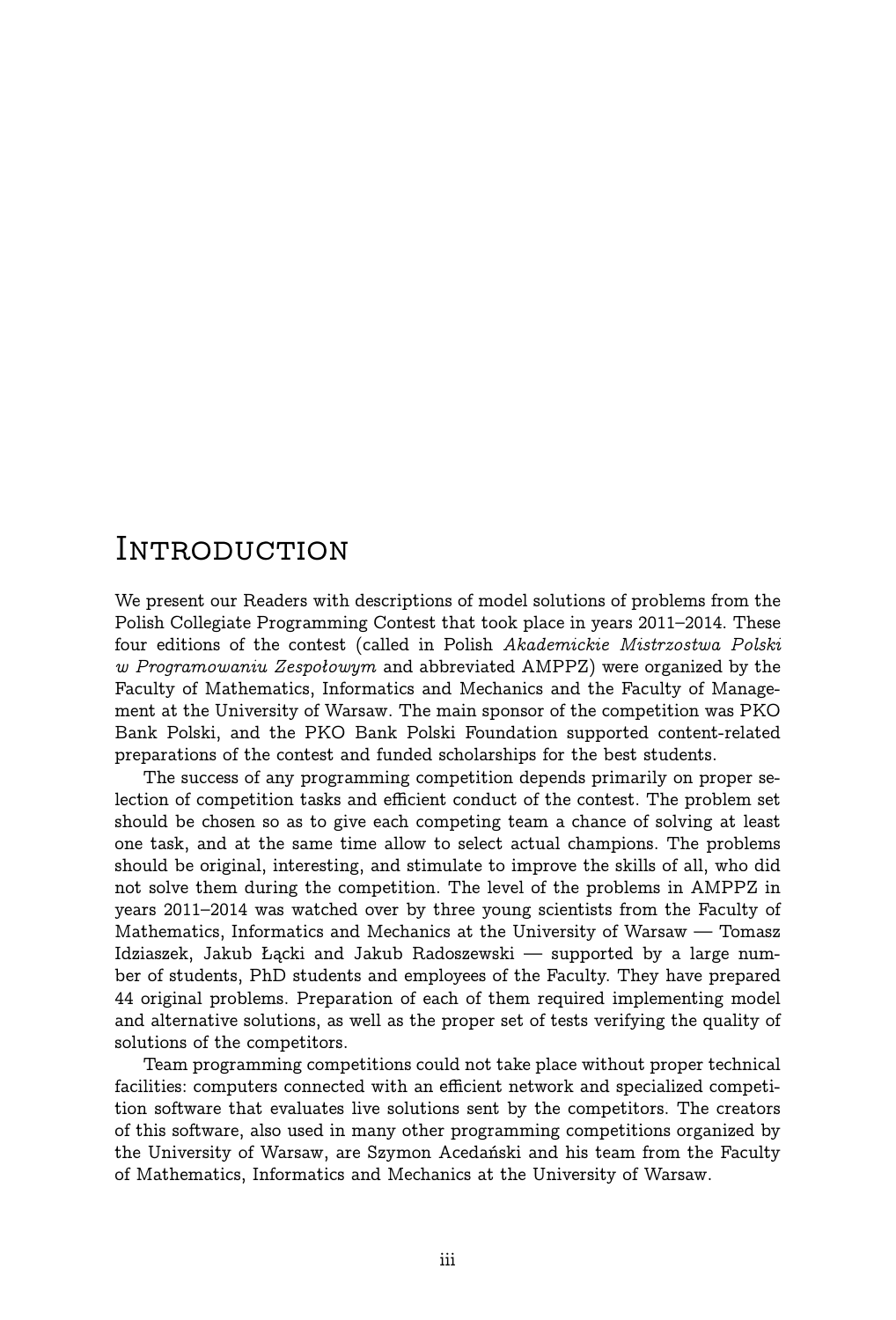This book contains detailed discussions of solution to problems from AMPPZ in years 2011–2014, written by outstanding young scientists working in the field of algorithmics, who have also achieved significant successes (as competitors and organizers) in team programming competitions in the national and international level. The Polish descriptions of model solutions have been prepared as part of the Masters of Algorithmics project, which the aim was to prepare students of the Faculty of Mathematics, Informatics and Mechanics at the University of Warsaw for participation in programming competitions.

In 2015 we published these solutions in printed form, and now we share them online in electronic form. Moreover, we have decided to prepare English versions of these descriptions to the benefit of the whole international community. Anyone, who would like to solve the tasks, can use the portal szkopul.edu.pl (links to the individual problems are also given inside the book).

Tasks from AMPPZ are an excellent training material for anyone who would like to improve their algorithmic and programming skills, or explore the arcana of algorithms for their own satisfaction. We have marked the difficulty level of each problem with stars, so that every reader should be able to find something for themselves. One star denotes the simples tasks, whereas the most difficult are denoted by four stars.

We invite you to read the book, while wishing you a great intellectual experience.

#### Acknowledgements

The Polish Collegiate Programming Contest in years 2011–2014, organized in Warsaw by the University of Warsaw, were large organizational undertakings, requiring non-standard solutions (logistic, technical and content-related) in the field of computer science. Many institutions and people contributed to the realization of these undertakings. I am grateful to all who have made these competitions so successful. At the same time, I would like to thank in a special way to the most involved in the preparations of the Championships.

Warm words of thanks go to Mr. Zbigniew Jagiełło, the President of PKO Bank Polski, and Mrs. Urszula Kontowska, the President of PKO Bank Polski Foundation, for understanding the importance of such competitions in development of Polish IT and its promotion in the world. PKO Bank Polski as the main sponsor of the competition in Warsaw and teams of the University of Warsaw, contributed significantly to strengthen the rank of the Championships and the successes of Poles in international programming competitions.

The championships were held at the University of Warsaw with the use of university infrastructure. I thank the university authorities for kindness and support in carrying out such a complex organizational project. In particular, words of gratitude go to the Rectors of the University of Warsaw: Mrs. Prof. Katarzyna Chałasińska-Macukow, the Rector in years 2005–2012 and Mr. Prof. Marcin Pałys, the Rector in years 2012–2016, as well as Vice-Rectors: Prof. Tadeusz Tomaszewski and Prof. Alojzy Nowak. Great understanding and help was given by the deans of the faculties directly organizing the competitions: Prof. Stanisław Betley and Prof. Andrzej Tarlecki (from the Faculty of Mathematics, Informatics and Mechanics), as well as Prof. Alojzy Nowak and Prof. Jerzy Turyna (from the Faculty of Management).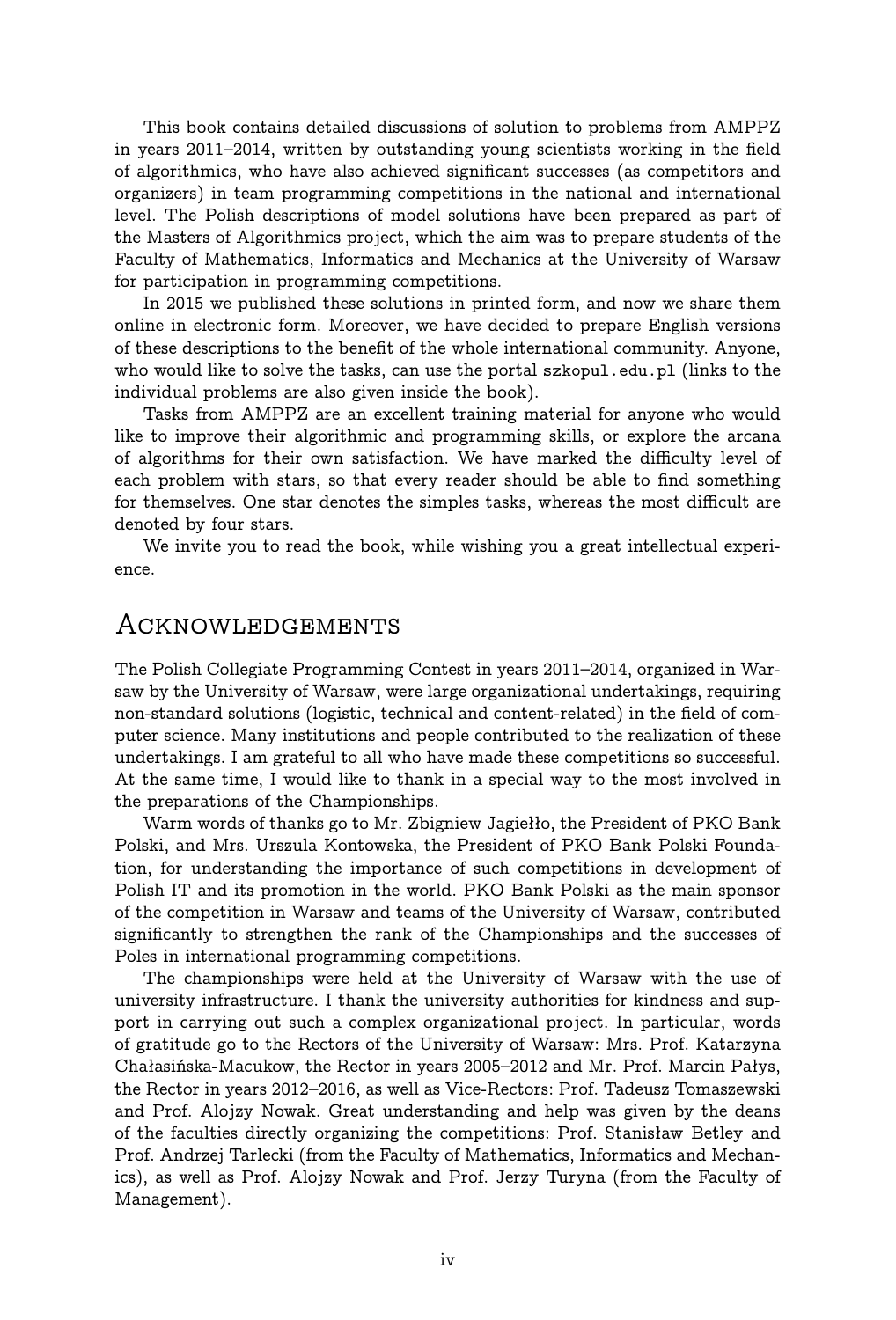The competition took place at the Faculty of Management at the University of Warsaw. Each time the Faculty gym was transformed into a great computer laboratory equipped with dozens of computer workstations connected into an efficient network, with servers and printers in the back room, and the ability to conduct television and internet broadcasts. The contests required specialized, dedicated software that enabled their carrying out in real time. It can be said without exaggeration that the technical side of the competition was secured by world-class professionals, who worked under the leadership of Marek Mossakowski and Jerzy Rolewicz from the Faculty of Management (room preparation, energy security, computer network) and Szymon Acedański from the Faculty of Mathematics, Informatics and Mechanics (dedicated competition software). I express the highest words of recognition to everyone working on the technical support of the competition.

Similarly to the technical, the content-related part of the competition was at the highest world level. I address words of admiration and gratitude for their work to Tomasz Idziaszek, Jakub Łącki and Jakub Radoszewski, who together with a large number of students, PhD students and employees of the Faculty of Mathematics, Informatics and Mechanics, have put a titanic effort into preparation of task competition and running a competition itself.

Finally, I would like to thank the people who directly helped me coordinate the preparation and conduct of the competition in the years 2011–2014. Working with them was a real pleasure. I thank Prof. Jan Madey for introducing me to the world of programming competitions and heading with me the competition in Warsaw. I thank Rafał Sikorski, a lawyer who liked computer science, for all daily organizational help. I am also grateful to Krzysztof Ciebiera, on whom I could always count, for his, often priceless, advice regarding organization of competitions and technical solutions.

Krzysztof Diks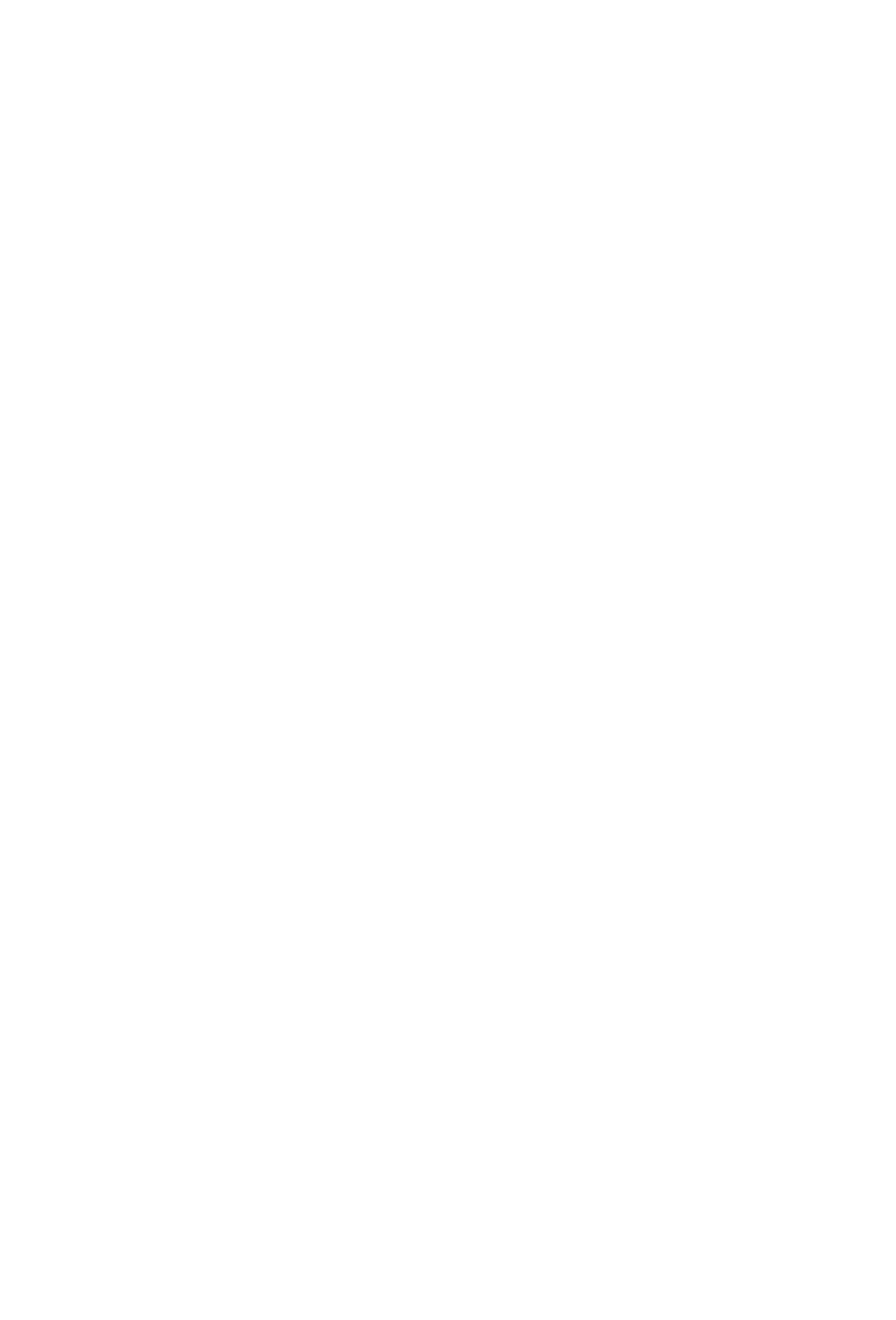# ABOUT PROGRAMMING COMPETITIONS

Team programming contests test the knowledge and skills needed at the work of every programmer. The work of algorithmists and programmers, thanks to whom we can store enormous amounts of information, so that we can search them very quickly and reach out to those just of interest to us, indirectly affects life of everyone of us. Like all practical IT problems, every competition task boils down to developing a method (algorithm) of rapid data processing to calculate the desired results. You need to be aware, that a participant of the competition not only has to arrange an appropriate algorithm, but also correctly program it in the programming language of their choice (usually  $C++$ , C, Java, or Python). It is known that even experienced programmers have to work hard to write a working program. On the way to this aim, they first fight with syntactic (compilation) errors, then they carry out a number of tests to eliminate logical errors, and finally they analyze the performance of their solutions.

This is the path followed by every participant of an algorithmic and programming competition. On a small scale, he or she passes the stages of implementation of real programming projects. Team programming contests also teach group work in a natural way. Typical rules of such competitions state that the contestants are divided into three-person teams, with only one computer available for each team. Competitors must skillfully divide the tasks to be solved depending on their competences and together look for solutions to the most difficult tasks. To successfully compete in team programming contests, you need the following skills:

- ability to precisely analyze algorithmic tasks (knowledge of mathematics and logical reasoning are extremely helpful here),
- efficiency in programming,
- knowledge of at least one development environment and ability to compile, debug and execute programs in this environment,
- knowledge of design techniques for algorithms and data structures,
- ability to work in a team.

The best competitors have mastered these skills at levels unmatched by an average professional IT specialist.

#### International Collegiate Programming Contest

The International Collegiate Programming Contest (in short ICPC) is the oldest and most prestigious IT competition in the world. The contest is intended for students. Each team participating in the competition consists of three people representing the same university. The championship has two stages. The first stage is the regional qualifying rounds, held on six inhabited continents.

Both regionals and final competitions are carried out in the same way. Each team of three has at its disposal one computer and from several to more than a dozen algorithmic-programming task to be solved within five hours. A solution to each task is a computer program that should correctly and efficiently calculate the results for the data prepared by the organizers of the competition. The solutions of the tasks are verified in real time and the teams are informed about the result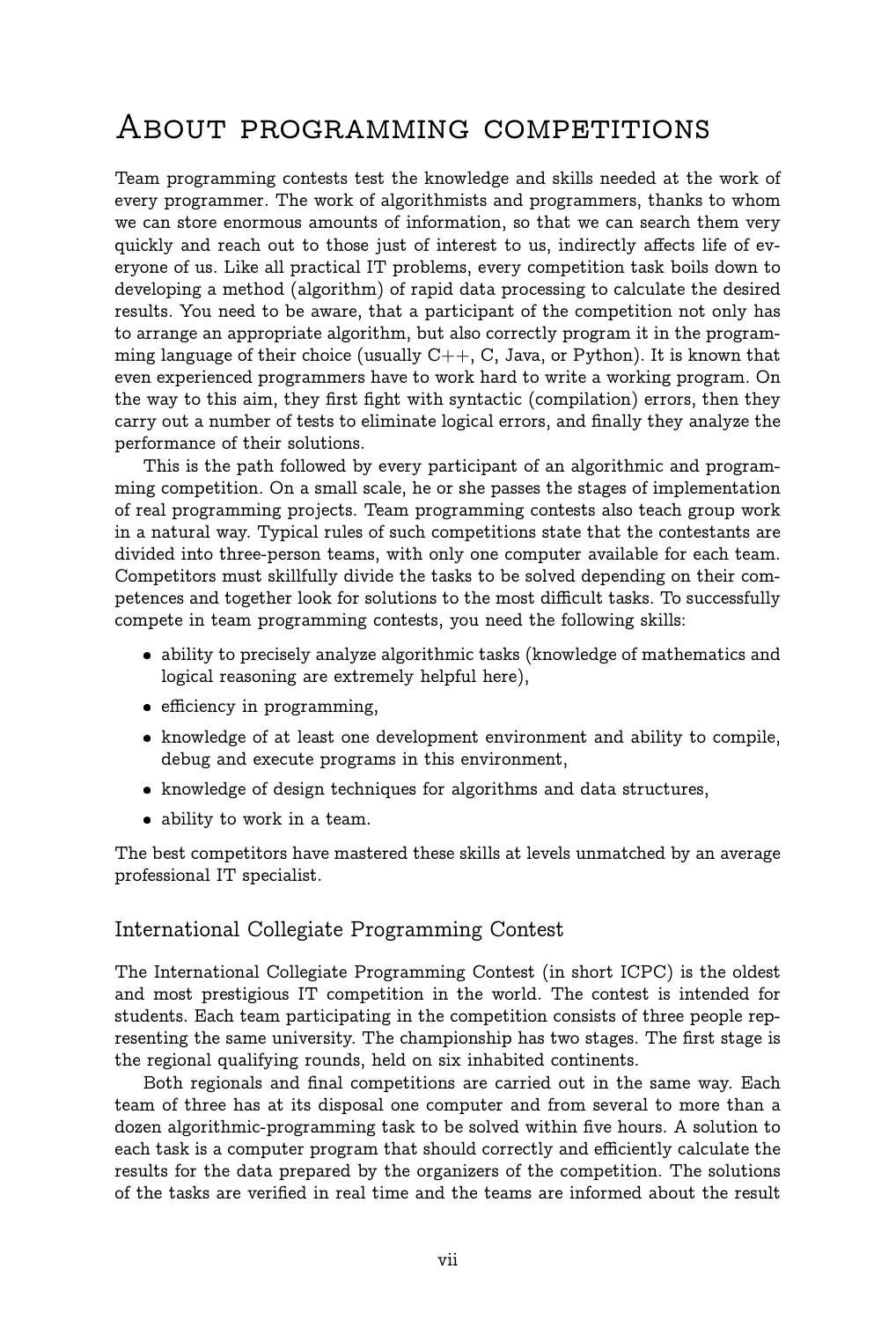of the verification: accepted, wrong answer, time-limit exceeded, run-time error. If the solution is not accepted, it is rejected and the team can send further solutions for this task. The competition is won by the team with the most accepted (solved) tasks. In the case of the same number of tasks accepted by more than one team, their order in the standings is determined by the shorter total time spent during solving all accepted tasks. In addition, a 20-minute penalty fee is charged for any previously rejected submission for a task that was ultimately accepted.

The roots of the ICPC date back to 1970, when in Texas a programming competition was held for the first time under the patronage of the Upsilon Pi Epsilon Computer Science Honor Society (UPE). The year 1977 is considered the first year of the International Collegiate Programming Contest. For the first time, the competition was a two-stage one, and the finals were held in Atlanta in conjunction with the ACM Computer Science Conference. Until the 1988/1989 academic year, the competition was mainly represented by universities from the USA and Canada. In 1989/1990 the competition gained global reach. In 1997, IBM started as the main sponsor of the competition and its rapid development has been observed ever since. In this year 2520 students took part in the qualifying rounds of the competition, while in the 2018/2019 academic year there were as much as 52 709. Among the 43 world champions to date, we will find teams representing the best IT universities in the world from four continents, including the University of Warsaw. The list on the next page provides a full list of all world champions.

Just like the ICPC is inseparably linked with Prof. Bill Poucher from Baylor University, who was the originator and animator of the competition, the development of team programming competitions in Poland and the successes of the University of Warsaw students are associated with Prof. Jan Madey, who in 1994 formed the first representation and sent it to the regional qualifications in Amsterdam. The team consisting of Jacek Chrząszcz, Piotr Krysiuk and Tomasz Śmigielski made a huge surprise by winning the qualifying round and advancing to the finals in Nashville. At the time, 38 teams took part in the finals and the Polish inexperienced team took eleventh place — the first not awarded with a medal $^\star$  . Since then, teams of the University of Warsaw have been taking part in the competition finals without interruption. The University of Warsaw is the only university in the world that can boast such a number of uninterrupted participations in the finals. The greatest successes of the University of Warsaw (and Poland) were victories in the finals of the competition in 2003 and 2007. In 2003 won the team consisting of: Tomasz Czajka, Andrzej Gąsienica-Samek and Krzysztof Onak. In 2007 the world champions became Marek Cygan, Marcin Pilipczuk and Filip Wolski.

<sup>?</sup>For several years, 12 medals have been awarded in the finals: 4 gold, 4 silver, and 4 bronze. Previously, at most 10 medals were awarded. In very rare cases, when team achievements are similar, additional bronze medals may be awarded.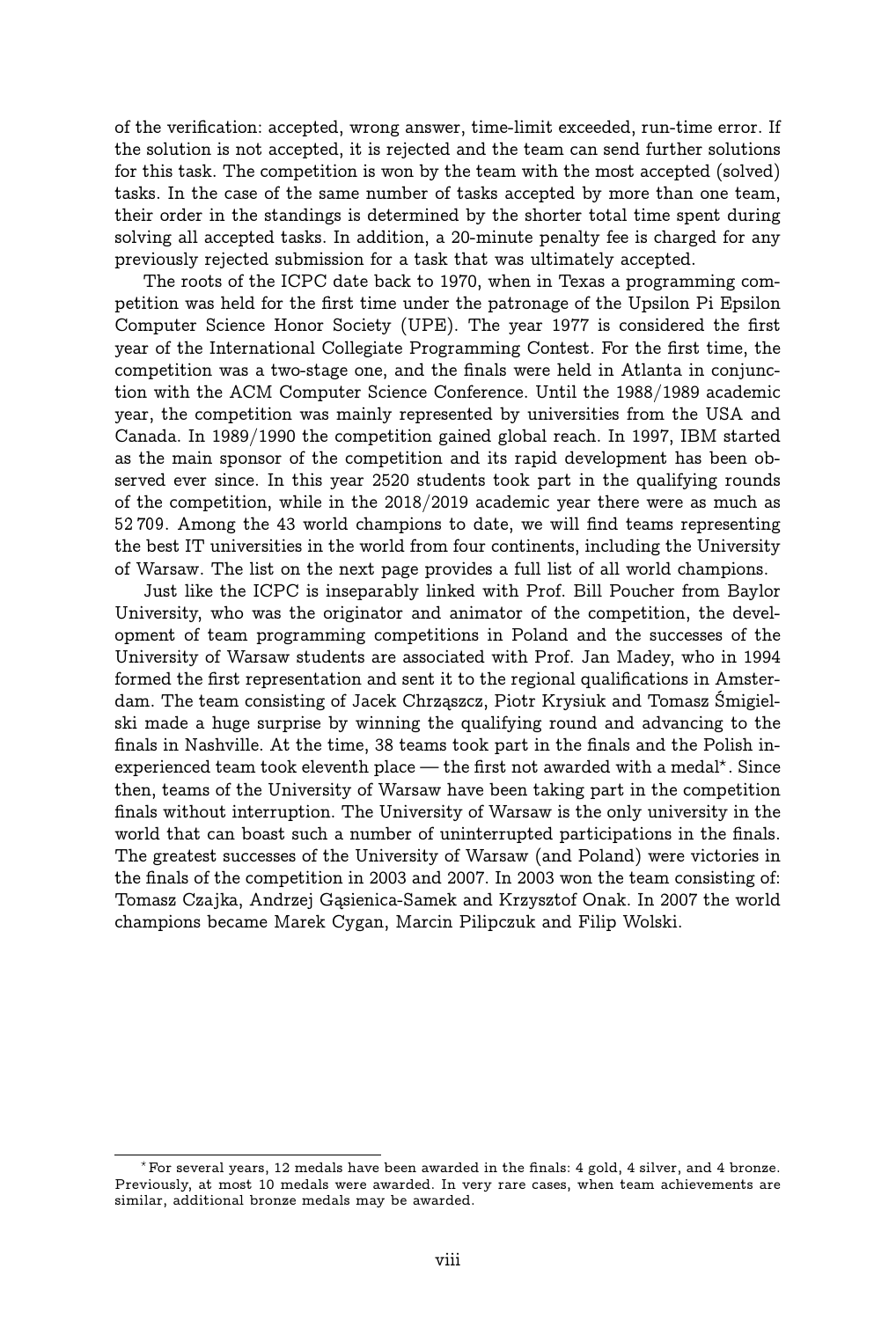Year and place of contest World Champions in Collegiate Programming

| 1<br>2<br>3<br>4<br>5      |                                      | 1977 Atlanta (USA)  Michigan State University (USA)<br>1978 Detroit (USA)  Massachusetts Institute of Technology (USA)<br>1979 Dayton (USA)  Washington University (USA)<br>1980 Kansas City (USA)  Washington University (USA)                                                                                                           |
|----------------------------|--------------------------------------|-------------------------------------------------------------------------------------------------------------------------------------------------------------------------------------------------------------------------------------------------------------------------------------------------------------------------------------------|
| 6<br>7<br>8<br>9<br>10     |                                      | 1982 Indianapolis (USA)  Baylor University (USA)<br>1983 Melbourne (USA)  University of Nebraska (USA)<br>1984 Philadelphia (USA)  Johns Hopkins University (USA)<br>1985 New Orleans (USA)  Stanford University (USA)<br>1986 Cincinnati (USA)  California Institute of Technology (USA)                                                 |
| 11<br>12<br>13<br>14<br>15 |                                      | 1987 St. Louis (USA)  Stanford University (USA)<br>1988 Atlanta (USA)  California Institute of Technology (USA)<br>1989 Louisville (USA)  University of California at Los Angeles (USA)<br>1990 Washington (USA)  University of Otago (New Zealand)<br>1991 San Antonio (USA)  Stanford University (USA)                                  |
| 16<br>17<br>18<br>19<br>20 | 1995                                 | 1992 Kansas City (USA)  University of Melbourne (Australia)<br>1993 Indianapolis (USA)  Harvard University (USA)<br>1994 Phoenix (USA)  University of Waterloo (Canada)<br>Nashville (USA)  Albert-Ludwigs-Universität Freiburg (Germany)<br>1996 Philadelphia (USA)  University of California at Berkeley (USA)                          |
| 21<br>22<br>23<br>24<br>25 | 1999<br>2001                         | 1997 San Jose (USA)  Harvey Mudd College (USA)<br>1998 Atlanta (USA)  Charles University in Prague (Czech Republic)<br>Eindhoven (Netherlands)  University of Waterloo (Canada)<br>2000 Orlando (USA)  St. Petersburg State University (Russia)<br>Vancouver (Canada)  St. Petersburg State University (Russia)                           |
| 26<br>27<br>28<br>29<br>30 | 2002<br>2003<br>2004<br>2005<br>2006 | Honolulu (USA)  Shanghai Jiao Tong University (China)<br>Beverly Hills (USA)  University of Warsaw (Poland)<br>Prague (Czech Republic) ·· St. Petersburg ITMO University (Russia)<br>Shanghai (China) ············· Shanghai Jiao Tong University (China)<br>San Antonio (USA) ·················· Saratov State University (Russia)       |
| 31<br>32<br>33<br>34<br>35 | 2007<br>2008<br>2009<br>2010<br>2011 | Tokyo (Japan)  University of Warsaw (Poland)<br>Banff (Canada)  St. Petersburg ITMO University (Russia)<br>Stockholm (Sweden)  St. Petersburg ITMO University (Russia)<br>Harbin (China)  Shanghai Jiao Tong University (China)                                                                                                           |
| 36<br>37<br>38<br>39<br>40 | 2012<br>2013<br>2015                 | Warsaw (Poland)  St. Petersburg ITMO University (Russia)<br>St. Petersburg (Russia)  St. Petersburg ITMO University (Russia)<br>2014 Yekaterinburg (Russia)  St. Petersburg State University (Russia)<br>Marrakech (Morocco)  St. Petersburg ITMO University (Russia)<br>2016 Phuket (Thailand)  St. Petersburg State University (Russia) |
| 41<br>42                   | 2017<br>2018                         | Rapid City (USA)  St. Petersburg ITMO University (Russia)<br>Beijing (China)  Moscow State University (Russia)<br>43 2019 Porto (Portugal)  Moscow State University (Russia)                                                                                                                                                              |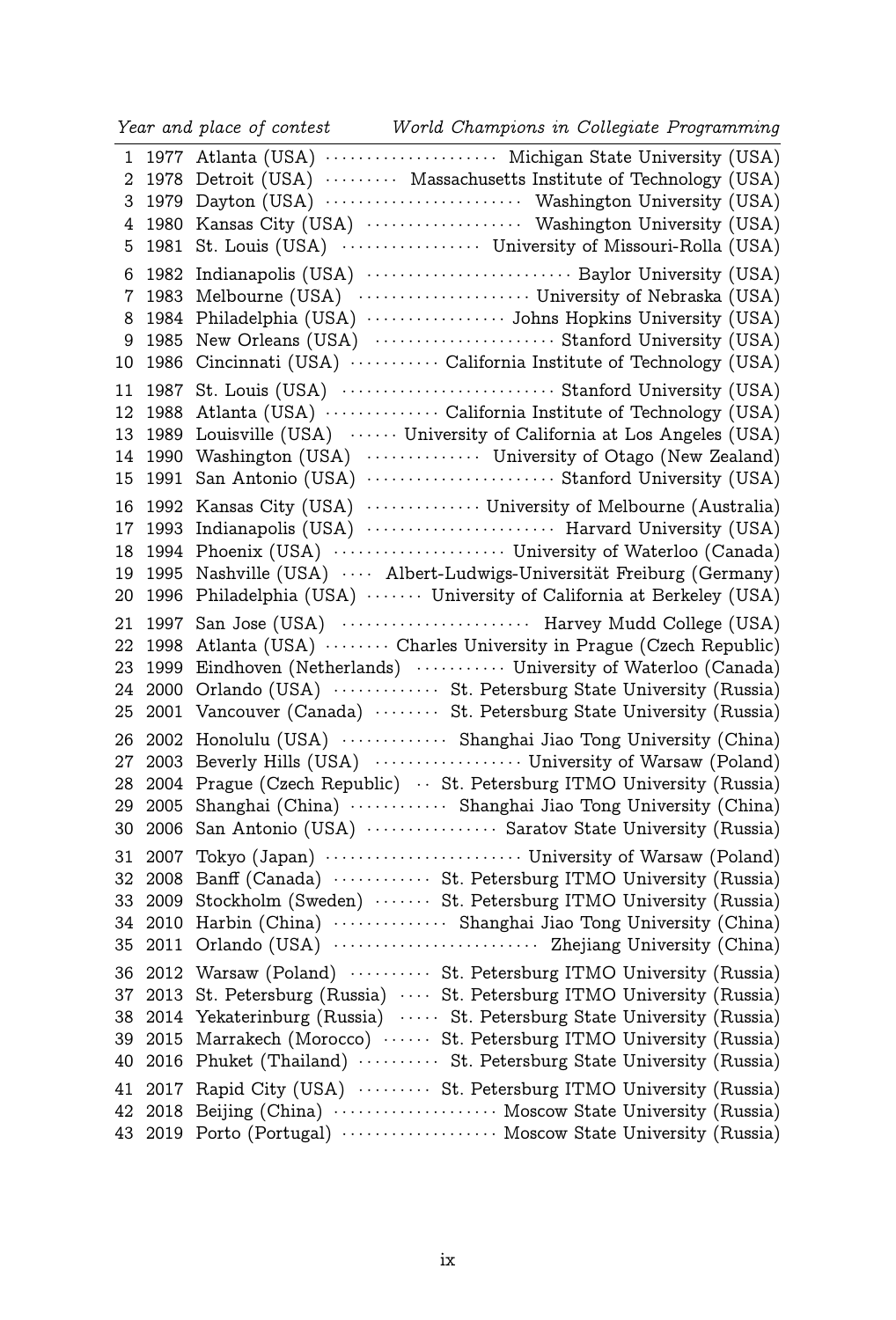The following list presents the full list of achievements of Polish students in the history of participation in International Collegiate Programming Contest (obtained places and medals). To date, teams from the following universities have advanced to the finals: University of Warsaw (UW), Jagiellonian University in Krakow (UJ), University of Wroclaw (UWr), AGH University of Science and Technology (AGH) and Poznan University of Technology (PP). In total, Polish teams have won six gold, eight silver and seven bronze medals.

| ICPC 1995 (38 teams)           |                                                                                                                                     |
|--------------------------------|-------------------------------------------------------------------------------------------------------------------------------------|
| 11.                            |                                                                                                                                     |
| ICPC 1996 (43 teams)           |                                                                                                                                     |
| 17.                            | UW ·················· Marcin Mucha, Krzysztof Sobusiak, Tomasz Śmigielski                                                           |
| ICPC 1997 (50 teams)<br>11.    | UW  Bartosz Klin, Marcin Mendelski-Guz, Marcin Sawicki                                                                              |
| ICPC 1998 (54 teams)           | 9. (bronze) UW ················· Adam Borowski, Jakub Pawlewicz, Krzysztof Sobusiak                                                 |
| ICPC 1999 (62 teams)<br>11.    |                                                                                                                                     |
| ICPC 2000 (60 teams)<br>22.    | UW  Lukasz Anforowicz, Marek Futrega, Eryk Kopczyński                                                                               |
| ICPC 2001 $(64 \text{ teams})$ | 6. (silver) UW ··············· Tomasz Czajka, Andrzej Gąsienica-Samek, Marcin Stefaniak                                             |
| ICPC 2002 (64 teams)<br>11.    | UW ················· Łukasz Kamiński, Eryk Kopczyński, Tomasz Malesiński                                                            |
| ICPC 2003 (70 teams)           | 1. (gold) UW  Tomasz Czajka, Andrzej Gąsienica-Samek, Krzysztof Onak                                                                |
| ICPC 2004 (73 teams)           |                                                                                                                                     |
| 27.                            | 10. (bronze) UW ··························· Tomasz Malesiński, Krzysztof Onak, Paweł Parys                                          |
| ICPC 2005 (78 teams)           |                                                                                                                                     |
| 5. (silver)<br>17.             | UWr ········ Paweł Gawrychowski, Jakub Łopuszański, Tomasz Wawrzyniak<br>UW  Szymon Acedański, Tomasz Idziaszek, Jacek Jurewicz     |
| ICPC 2006 (83 teams)           |                                                                                                                                     |
| $2.$ (gold)<br>7. (silver)     | UJ ······················ Arkadiusz Pawlik, Bartosz Walczak, Paweł Walter<br>UW  Marcin Michalski, Paweł Parys, Bartłomiej Romański |
| ICPC 2007 (88 teams)           |                                                                                                                                     |
| $1.$ (gold)<br>26.             | UW  Marek Cygan, Marcin Pilipczuk, Filip Wolski<br>UWr  Paweł Gawrychowski, Jakub Łopuszański, Tomasz Wawrzyniak                    |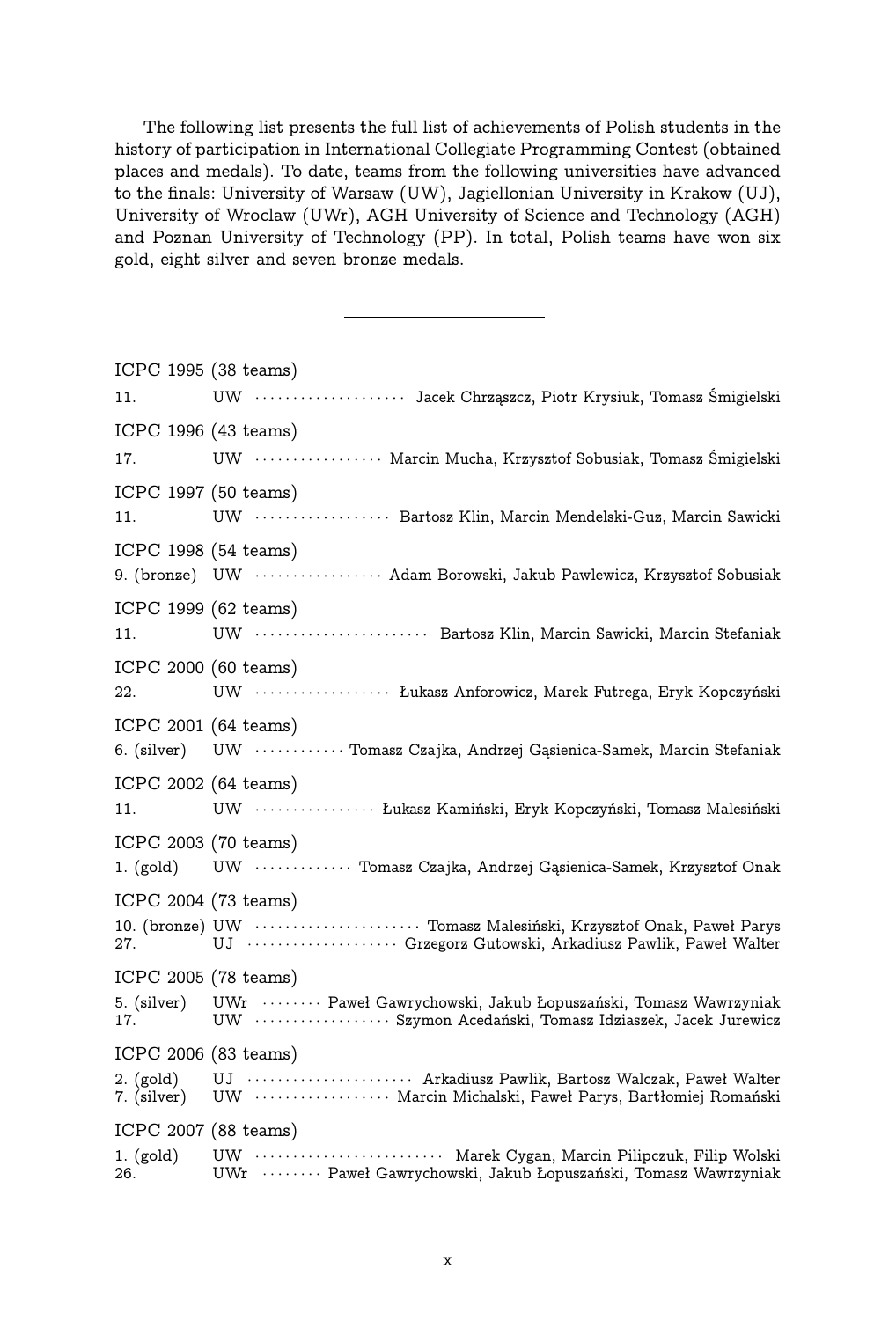ICPC 2008 (100 teams) 13. UW *· · · · · · · · · · · · · · · · · · · · · · · · ·* Marek Cygan, Marcin Pilipczuk, Filip Wolski 31. AGH *· · · · · · · · · · · · · · · · ·* Daniel Czajka, Andrzej Szombierski, Marcin Wielgus 31. UJ *· · · · · · · · · · · · · · · · · · · · · · · ·* Rafał Józefowicz, Alan Meller, Bartosz Walczak ICPC 2009 (100 teams) 9. (bronze) UW *· · · · · · · · · · · · ·* Marcin Andrychowicz, Maciej Klimek, Marcin Kościelnicki 34. UJ *· · · · · · · · · · · · · · · · · · · · · ·* Kamil Kraszewski, Marek Wróbel, Paweł Zaborski ICPC 2010 (103 teams) 8. (silver) UW *· · · · · · · · · · · · · · · · ·* Karol Kurach, Krzysztof Pawłowski, Michał Pilipczuk 14. UWr *· · · · · ·* Władysław Kwaśnicki, Przemysław Pająk, Przemysław Uznański ICPC 2011 (103 teams) 9. (bronze) UJ *· · · · · · · · · · · · · · · · · · · · · · · · · · · ·* Robert Obryk, Adam Polak, Maciej Wawro 13. UW *· · · · · · · · · · · · · ·* Tomasz Kulczyński, Jakub Pachocki, Wojciech Śmietanka 42. UWr *· · · · · · · · · · · · · · · · · · ·* Krzysztof Piecuch, Damian Rusak, Łukasz Zatorski ICPC 2012 (112 teams) 2. (gold) UW *· · · · · · · · · · · · · ·* Tomasz Kulczyński, Jakub Pachocki, Wojciech Śmietanka 18. UJ *· · · · · · · · · · · · · · · · · · · · · · · · · · · ·* Robert Obryk, Adam Polak, Maciej Wawro 18. UWr *· · · · · · · · · · · · · · · ·* Marcin Dublański, Jarosław Gomułka, Karol Pokorski 36. PP *· · · · · · · · · · · · · · · · ·* Konrad Baumgart, Piotr Żurkowski, Tomasz Żurkowski ICPC 2013 (120 teams) 6. (silver) UW *· · · · · · · · · · · · ·* Marcin Andrychowicz, Maciej Klimek, Tomasz Kociumaka 9. (bronze) UJ *· · · · · · · · · · · · · · · · · · · · · ·* Jakub Adamek, Grzegorz Guśpiel, Jonasz Pamuła 27. UWr *· · · · · · · · · · · · · · · · · ·* Anna Piekarska, Damian Straszak, Jakub Tarnawski ICPC 2014 (122 teams) 5. (silver) UW *· · · · · · · · · · · · · · · · · ·* Jarosław Błasiok, Tomasz Kociumaka, Jakub Oćwieja 13. UWr *· · · · · · · · · · · · · · · · · · · ·* Anna Piekarska, Tomasz Syposz, Jakub Tarnawski 45. UJ *· · · · · · · · · · · · · · · · · · · · · · · · · · · · ·* Jakub Adamek, Igor Adamski, Piotr Bejda ICPC 2015 (128 teams) 12. (bronze) UW *· · · · · · · · · · · · · · · · · · ·* Kamil Dębowski, Błażej Magnowski, Marek Sommer 13. UWr *· · · · · · · · · · · · · ·* Bartłomiej Dudek, Maciej Dulęba, Mateusz Gołębiewski 15. UJ *· · · · · · · · · · · · · · · · · · · · · · · · ·* Piotr Bejda, Grzegorz Guśpiel, Michał Seweryn ICPC 2016 (128 teams) 5. (silver) UW *· · · · · · · · · · · · · · · ·* Wojciech Nadara, Marcin Smulewicz, Marek Sokołowski 9. (bronze) UWr *· · · · · · · · · · · · · · ·* Barłomiej Dudek, Maciej Dulęba, Mateusz Gołębiewski 14. UJ *· · · · · · · · · · · · · · · · · · · · · · ·* Krzysztof Maziarz, Michał Zając, Szymon Łukasz ICPC 2017 (133 teams) 2. (gold) UW *· · · · · · · · · · · · · · · ·* Wojciech Nadara, Marcin Smulewicz, Marek Sokołowski 20. UWr *· · · · · · · · · · · · · · · · · · · · ·* Paweł Michalak, Tomasz Syposz, Michał Łowicki 34. UJ *· · · · · · · · · · · · · · · ·* Vladyslav Hlembotskyi, Krzysztof Maziarz, Michał Zając ICPC 2018 (140 teams) 14. UW *· · · · · · · · · · · · · · · · · · · ·* Kamil Dębowski, Mateusz Radecki, Marek Sommer 31. UJ *· · · · · · · · ·* Vladyslav Hlembotskyi, Franciszek Stokowacki, Michał Zieliński ICPC 2019 (135 teams) 4. (gold) UW *· · · · · · · · · · · · · · · · · · · · ·* Jakub Boguta, Konrad Paluszek, Mateusz Radecki 6. (silver) UWr *· · · · · · · · · · · · · · · · · ·* Anadi Agrawal, Michał Górniak, Jarosław Kwiecień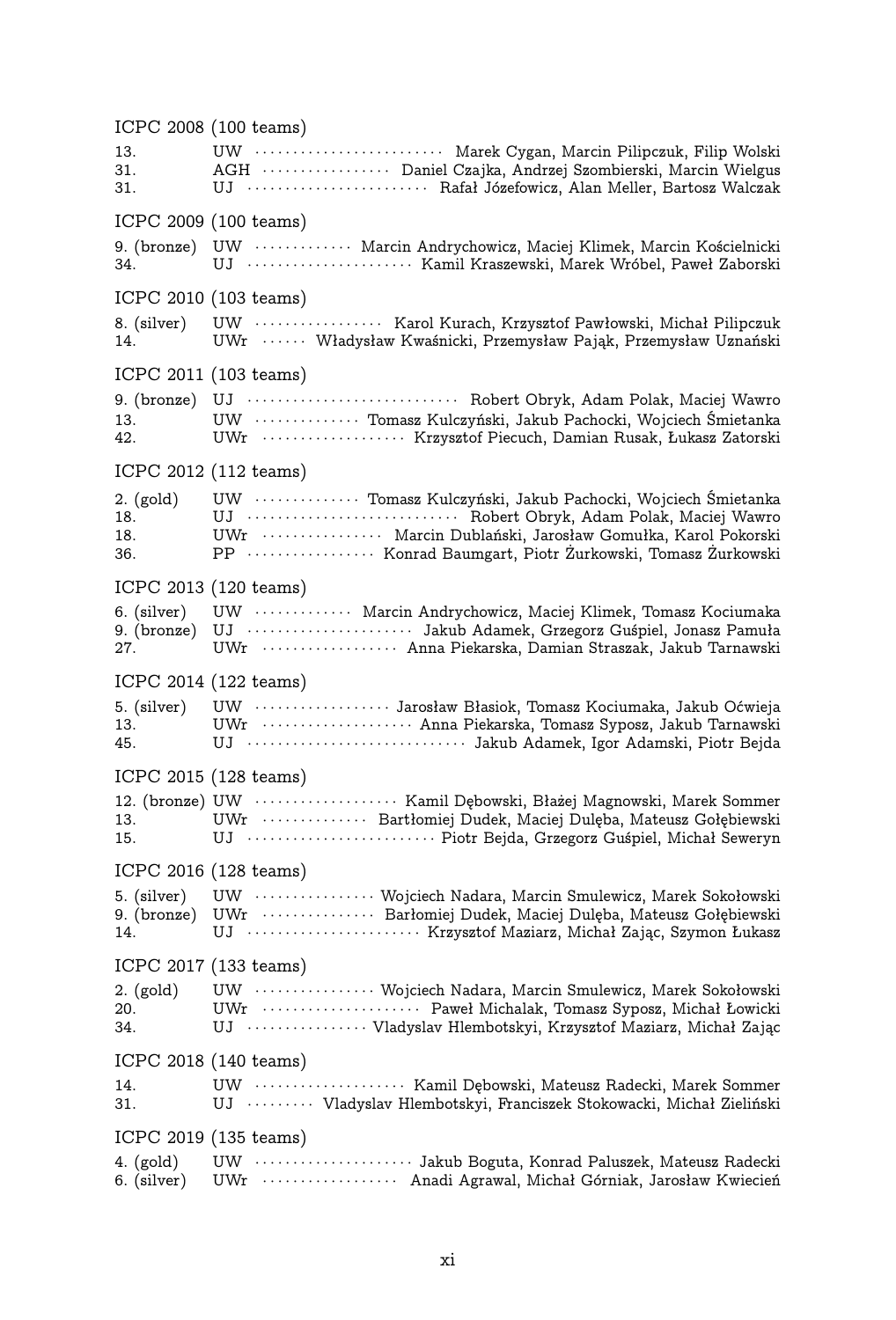#### Central European Regional Contest

Since the 1995/1996 academic year, Polish student teams have been fighting to advance to the finals in the regional competition — Central European Regional Contest (in short CERC). In CERC take part student teams from IT departments of leading universities from the following Central European countries: Austria, Croatia, Czech Republic, Hungary, Poland, Slovakia and Slovenia. The CERC region is very strong and often the advancement to the world finals from this region is a guarantee of success, as evidenced by three championship titles for teams from this region — the University of Warsaw won twice, and once the Charles University in Prague. Below is a list of the winners of the Central European Regional Contest.

Year and place of contest European Champions in Collegiate Programming

| 1  | 1995 | Bratislava                                       |
|----|------|--------------------------------------------------|
| 2  | 1996 | Comenius University in Bratislava<br>Bratislava  |
| 3  | 1997 | Bratislava  Comenius University in Bratislava    |
| 4  | 1998 | Comenius University in Bratislava<br>Prague      |
| 5. | 1999 | Charles University in Prague<br>Prague           |
| 6  | 2000 | Prague                                           |
| 7  | 2001 | Warsaw                                           |
| 8  | 2002 | Warsaw<br>University of Warsaw                   |
| 9  | 2003 | Warsaw<br>University of Warsaw                   |
| 10 | 2004 | University of Warsaw                             |
| 11 | 2005 | University of Warsaw                             |
| 12 | 2006 | University of Warsaw                             |
| 13 | 2007 | University of Warsaw                             |
| 14 | 2008 | University of Warsaw                             |
| 15 | 2009 | University of Warsaw<br>Wroclaw                  |
| 16 | 2010 | University of Warsaw                             |
| 17 | 2011 | Prague                                           |
| 18 | 2012 | Comenius University in Bratislava<br>Krakow      |
| 19 |      | Comenius University in Bratislava<br>2013 Krakow |
| 20 |      | 2014 Krakow                                      |
| 21 | 2015 | University of Warsaw<br>Zagreb                   |
| 22 |      | 2016 Zagreb<br>University of Warsaw              |
|    |      | 23 2017 Zagreb<br>University of Warsaw           |
|    |      | 24 2018 Prague<br>University of Warsaw           |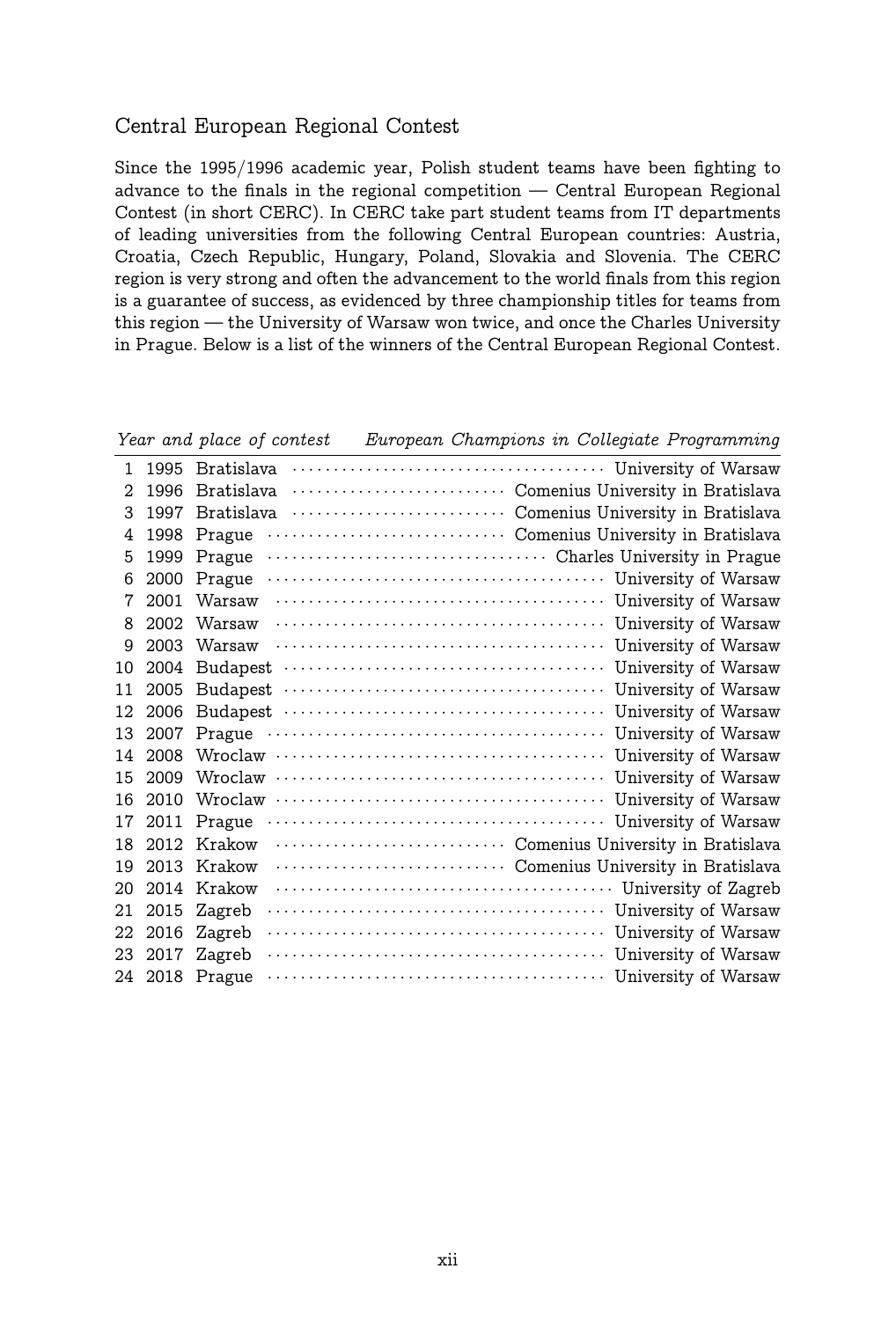#### Polish Collegiate Programming Contest

Although the first starts of Polish teams in programming competitions looked like an ad-hoc mobilization, since the 1996/1997 academic year, preparations to participate in the championships and the selection of representative teams have been systematic. Usually, representation teams from individual universities are formed in local university qualifying rounds. The best teams compete in the Polish Collegiate Programming Contest (in Polish Akademickie Mistrzostwa Polski w Programowaniu Zespołowym; in short AMPPZ), which usually take place at the end of October. The first AMPPZ competition was held in 1996 at the Poznan University of Technology. The originators of the competition were Prof. Jerzy Nawrocki from the Poznan University of Technology and Prof. Jan Madey from the University of Warsaw. By 2018, 23 editions of AMMPZ were carried out, in which a team from the University of Warsaw won each time.

#### Year and place of contest Polish Champions in Collegiate Programming

|   | 1 1996 Poznan (PP)  Marcin Mucha, Jakub Pawlewicz, Krzysztof Sobusiak            |
|---|----------------------------------------------------------------------------------|
| 2 | 1997 Wroclaw (PWr)  Bartosz Klin, Marcin Mendelski-Guz, Marcin Sawicki           |
|   | 3 1998 Warsaw (UW) ·········· Bartosz Klin, Marcin Sawicki, Marcin Stefaniak     |
| 4 | 1999 Warsaw (UW) ······· Jakub Pawlewicz, Marcin Stefaniak, Tomasz Waleń         |
|   | 5 2000 Warsaw (UW)<br>· Tomasz Czajka, Andrzej Gąsienica-Samek, Marcin Stefaniak |
| 6 | 2001 Wroclaw (UWr) · Lukasz Kamiński, Eryk Kopczyński, Tomasz Malesiński         |
| 7 | 2002 Wroclaw (UWr)  Lukasz Kamiński, Tomasz Malesiński, Paweł Parys              |
|   | 8 2003 Wroclaw (UWr) ········ Tomasz Malesiński, Krzysztof Onak, Paweł Parys     |
|   | 9 2004 Krakow (UJ)  Marcin Michalski, Paweł Parys, Bartłomiej Romański           |
|   | 10 2005 Krakow (UJ)<br>Marek Cygan, Marcin Pilipczuk, Piotr Stańczyk             |
|   | 11 2006 Krakow (UJ)<br>Marek Cygan, Marcin Pilipczuk, Filip Wolski               |
|   | Marek Cygan, Marcin Pilipczuk, Filip Wolski<br>12 2007 Poznan (PP)               |
|   | Tomasz Kulczyński, Jakub Łącki, Piotr Mikulski<br>13 2008 Poznan (PP)            |
|   | 14 2009 Poznan (UAM)<br>Jakub Łącki, Piotr Niedźwiedź, Wojciech Smietanka        |
|   | 15 2010 Poznan (UAM)<br>Tomasz Kulczyński, Jakub Pachocki, Wojciech Smietanka    |
|   | · Tomasz Kulczyński, Jakub Pachocki, Wojciech Smietanka<br>16 2011 Warsaw (UW)   |
|   | 17 2012 Warsaw (UW)<br>Jarosław Błasiok, Mirosław Michalski, Jakub Oćwieja       |
|   | 18 2013 Warsaw (UW)<br>Jarosław Błasiok, Tomasz Kociumaka, Jakub Oćwieja         |
|   | 19 2014 Warsaw (UW)  Wojciech Nadara, Grzegorz Prusak, Marcin Smulewicz          |
|   | 20 2015 Wroclaw (UWr)  Kamil Dębowski, Błażej Magnowski, Marek Sommer            |
|   | 21 2016 Wroclaw (UWr) · · Wojciech Nadara, Marcin Smulewicz, Marek Sokołowski    |
|   | 22 2017 Wroclaw (UWr)  Kamil Dębowski, Mateusz Radecki, Marek Sommer             |
|   | 23 2018 Wroclaw (UWr) ······· Jakub Boguta, Konrad Paluszek, Mateusz Radecki     |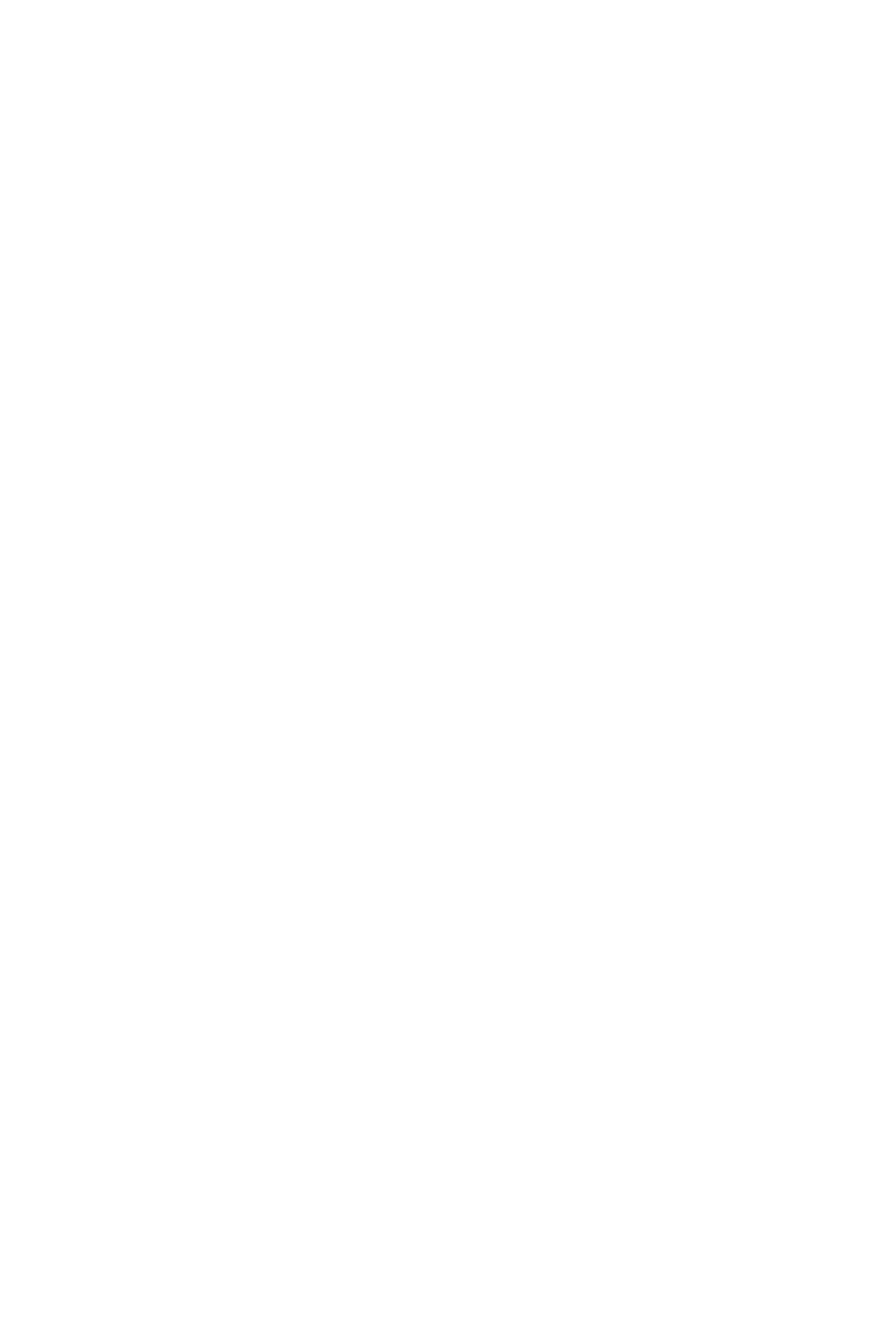# 2011

16th Polish Collegiate Programming Contest Warsaw, October 28–30, 2011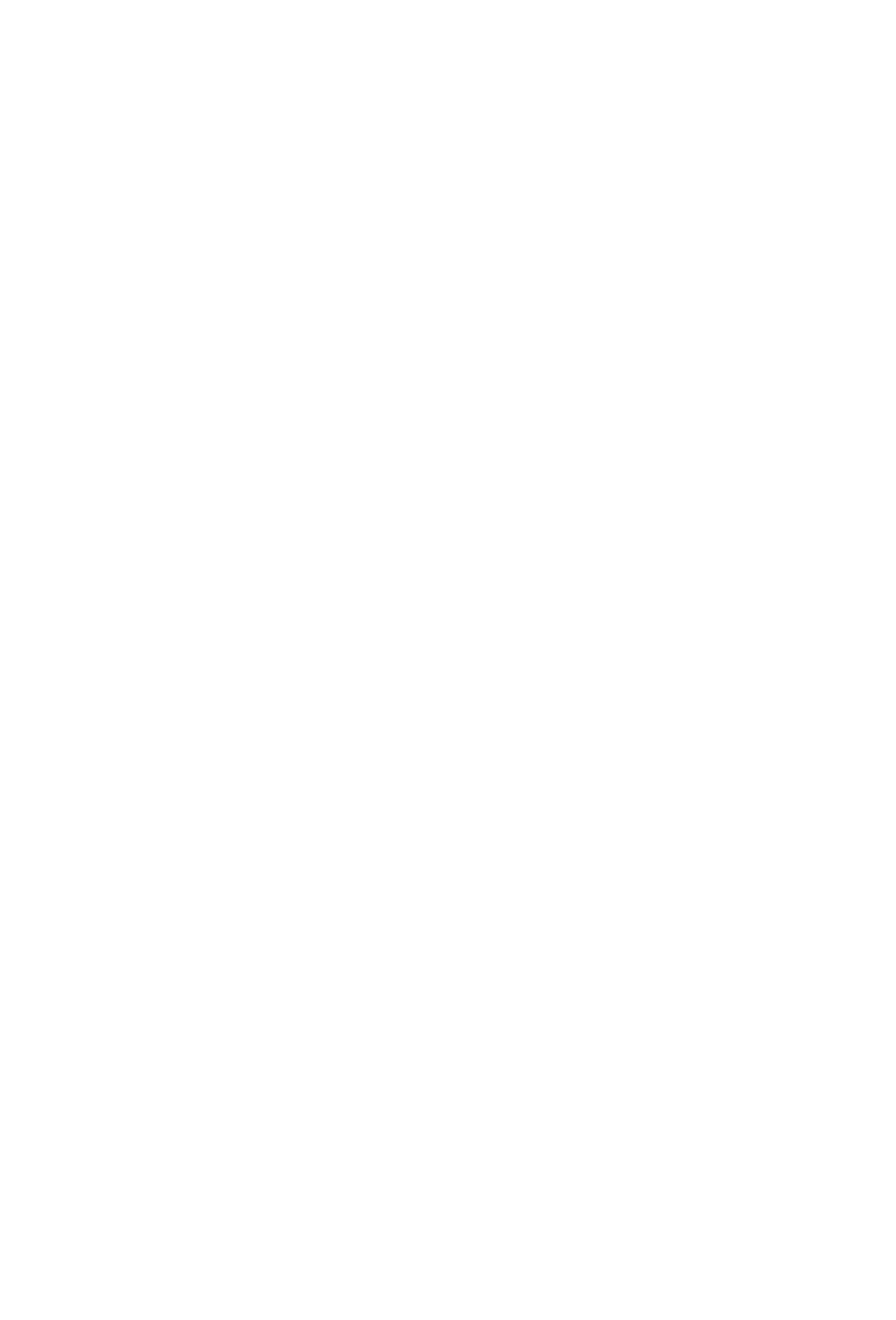# A

# ARITHMETIC RECTANGLE  $\bullet$



Task author: Jakub Radoszewski Solution description: Jakub Radoszewski Available memory: 128 MB <https://oi.edu.pl/en/archive/amppz/2011/ary>

We are given a grid consisting of  $n \times m$  unit squares. Each of the unit squares contains a single integer. In this task we are interested in arithmetic rectangles lying on the grid, i.e., rectangles composed of unit squares such that numbers in every row and every column form arithmetic sequences. Recall that an arithmetic sequence is a sequence in which any two consecutive terms differ by the same amount.

In addition, we aim to find the largest arithmetic rectangle, i.e., the one covering the most unit squares. For example, the largest arithmetic rectangle on the grid below consists of nine unit squares:

| 5              | 3 | 5              | 7 |
|----------------|---|----------------|---|
| $\overline{c}$ | 4 | 4              | 4 |
| 3              | 5 | 3              | 1 |
| 6              | 3 | $\overline{2}$ | 4 |

#### Input

In the first line of the input there is a single integer  $t$  ( $1 \le t \le 10000$ ), specifying the number of test cases that follow. The description of each test case begins with a line with two integers n and  $m$  ( $1 \leq n, m \leq 3000$ ). In each of the following n lines there are  $m$  integers from the range  $[0, 10^9]$ . These are numbers contained in subsequent unit squares of the grid. The size of each input file will not exceed 20 MB.

#### Output

Your program should output  $t$  lines with answers for the consecutive test cases. The answer for a single test case is one integer equal to the number of unit squares contained in the largest arithmetic rectangle that can be found on the grid described in the test case.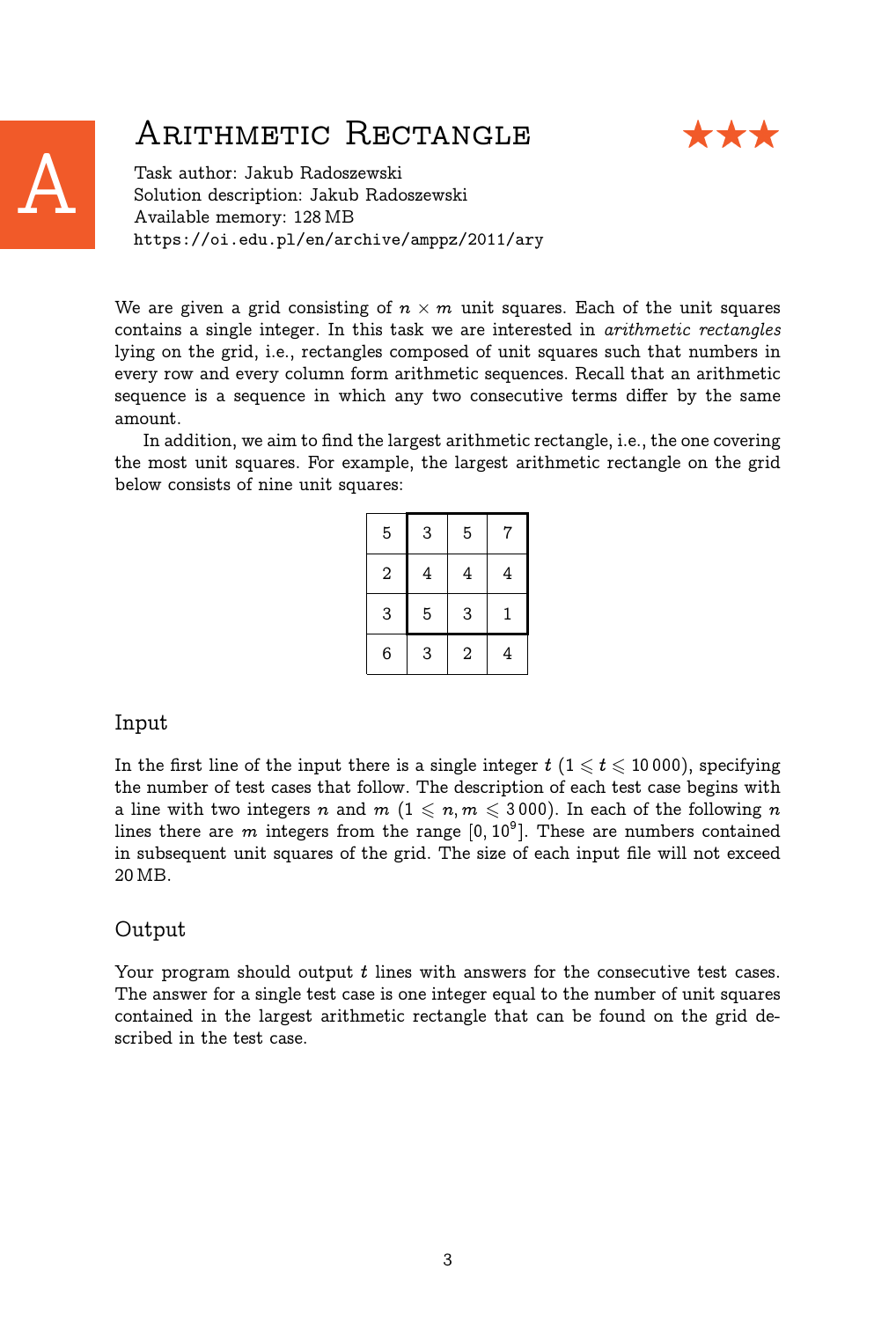#### Example

For the input data:  $\mathcal{D}$ 4 4 5 3 5 7 2 4 4 4 3 5 3 1 6 3 2 4 2 3 0 1 2 the correct result is: 9 6

## Solution

1 2 3

To describe problem *Arithmetic Rectangle* we use two helper problems, whose solutions are more or less known. In the solution we will reduce each subsequent problem to the previous one.

#### Air crashes

In this problem we are given an *n*-element sequence of integers  $a_1, \ldots, a_n$ . For each element of the sequence we would like to find the closest smaller element that lies to the left of it. Formally, for every  $i \in \{1, \ldots, n\}$  we look for the greatest j,  $j < i$ , such that  $a_j < a_i$ . For the value to be always well-defined, we add to the sequence a sentinel element  $a_0 = -\infty$  (see figure [1\)](#page-17-0). The original problem of air crashes has rather drastic formulation. We are given numbers of casualties in air crashes which were happening in subsequent years. For each crash we would like to calculate, what is the period in the past that there was no equally severe crash. In this version we would find closest *larger* element to the left. Let's go back, however, to our initial formulation.



<span id="page-17-0"></span>Figure 1. Solution to the air crash problem for the sequence 2, 6, 4, 7, 5, 3.

The air crash problem is easy to solve in linear time, using a method of *following the arrows*. The idea is clear: we process the sequence from left to right and we assign to each element an arrow that leads to the closest smaller element. For given *i* we begin with checking if  $a_{i-1} < a_i$ . If yes, then we know that the arrow from  $a_i$  leads to  $a_{i-1}$ . If not, then we go to the first element smaller than  $a_{i-1}$ , that is exactly along the arrow from ai*−*1. We continue this procedure until we find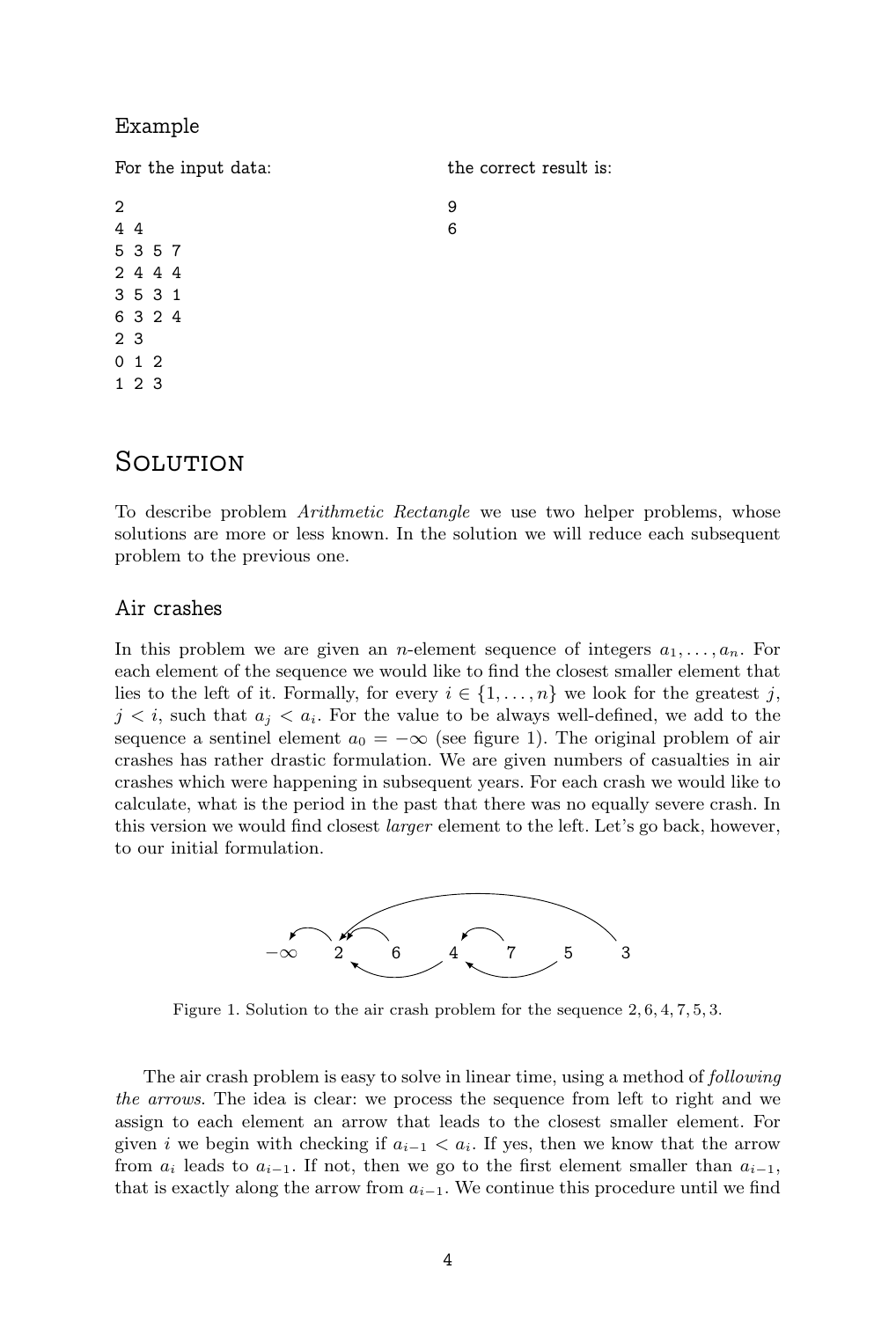

<span id="page-18-0"></span>Figure 2. Calculating result from  $a_6 = 3$ .

an element smaller than  $a_i$ . For example, figure [2](#page-18-0) depicts determining the arrow from element  $a_6 = 3$ .

To justify that the algorithm works in linear time, is enough to show that we move along each arrow at most once. Suppose then that during determining the arrow for element  $a_i$  we move along arrow originating in some  $a_j$   $(j < i)$ . That means that  $a_j \geq a_i$ , since otherwise  $a_j$  would be a candidate for result to  $a_i$ . Let's denote by  $a_k$  the resulting element for  $a_i$ . Later in the algorithm we would consider elements  $a_{i+1}, a_{i+2}, \ldots$  We show that for any of them, moving along the arrows, we will not encounter element  $a_i$ . To reach element  $a_i$  we would have, in some moment, jump over element  $a_i$  (if we would encounter element  $a_i$ , then for sure we would not reach  $a_j$  in the same round). But the arrow over  $a_i$  enters an element smaller than  $a_i$ , and the earliest such element is  $a_k$ . Therefore, such arrow cannot go to  $a_i$  which is located to the right of  $a_k$ .

#### Plot

Now let's consider the second helper problem. We are given a board (array  $A$ ) consisting of  $n$  rows and  $m$  columns, filled with zeros and ones. We need to find a rectangular fragment of this board filled with only ones, with the greatest area (see figure [3\)](#page-18-1). The title of this section comes from the fact that such problem have appeared on the 9th Polish Olympiad in Informatics as a task *Plot*. For simplicity of language we will call our problem as finding the *optimal plot*.

| $\mathbf 1$ | 0            | 0            | 1 | $\mathbf 1$ |
|-------------|--------------|--------------|---|-------------|
| 0           | $\mathbf{1}$ | $\mathbf{1}$ | 1 | $\mathbf 1$ |
| $\mathbf 1$ | $\mathbf{1}$ | $\,1\,$      | 1 | 0           |
| 1           | 1            | $\mathbf 1$  | 1 | 0           |
| 0           | 1            | $\mathbf 1$  | 0 | $\mathbf 1$ |

<span id="page-18-1"></span>Figure 3. The optimal plot in this case has area of 9.

The problem *Plot* can be solved in linear time complexity, namely  $O(nm)$ . We describe here one such solution, somewhat different than the model solution from the 9th Olympiad.

We denote by  $(i, j)$  a cell of the board which is located on the *i*-th row from the top and the j-th column from the left. At the beginning, for each cell  $(i, j)$  we calculate an auxiliary value  $D[i, j]$  being the number of subsequent cells filled with ones located below this cell, including the cell  $(i, j)$ . It is easy to calculate such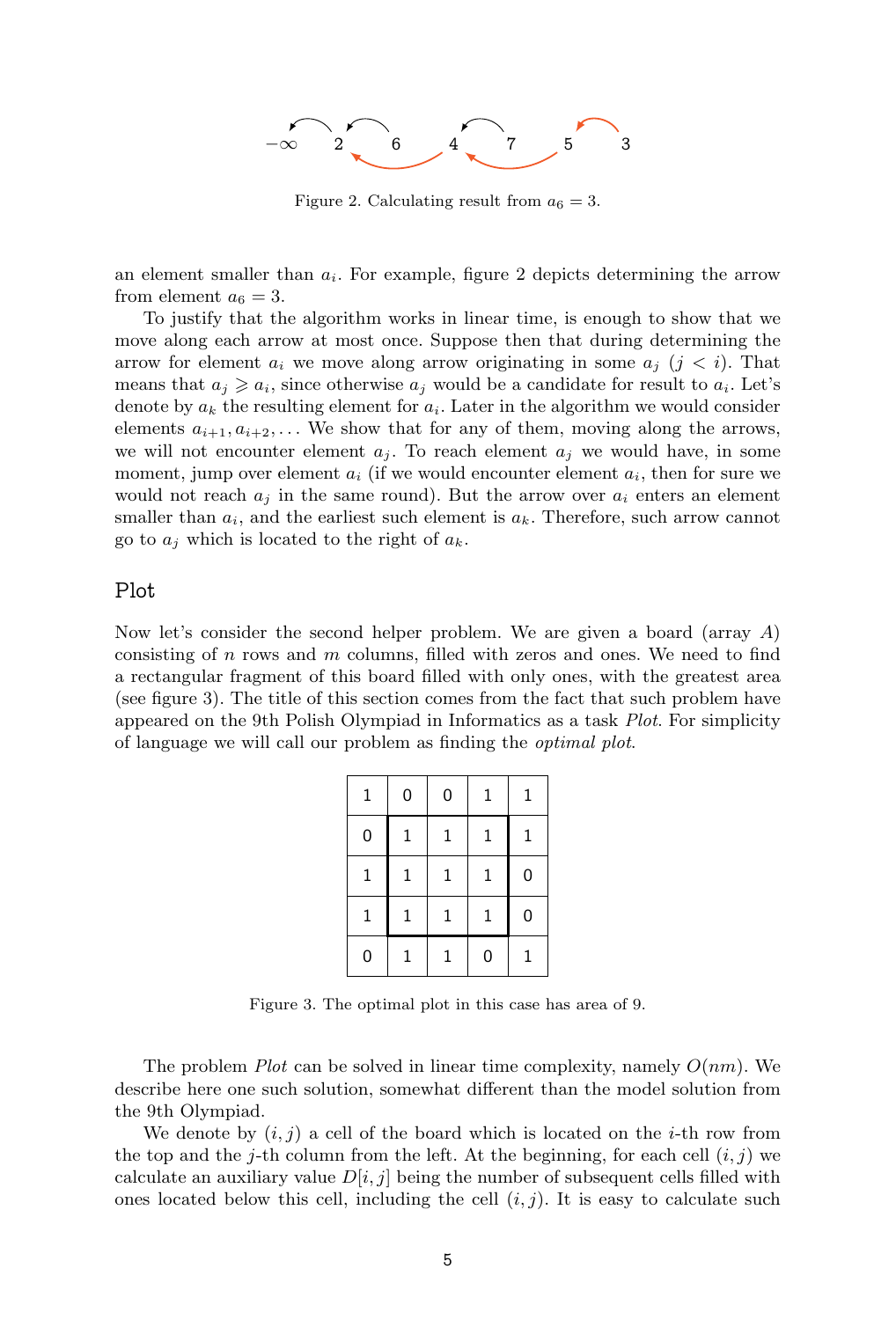values in time  $O(nm)$ , moving from the bottom to the top of the board. We use the fact that if  $A[i, j] = 1$ , then  $D[i, j] = D[i + 1, j] + 1$ , and otherwise of course  $D[i, j] = 0$  (see figure [4\)](#page-19-0).

| 1              | 0              | 0                | 4              | $\boldsymbol{2}$ |
|----------------|----------------|------------------|----------------|------------------|
| 0              | 4              | 4                | 3              | 1                |
| $\overline{c}$ | 3              | 3                | $\overline{c}$ | 0                |
| 1              | $\overline{c}$ | $\boldsymbol{2}$ | 1              | 0                |
| 0              | 1              | 1                | 0              | 1                |

<span id="page-19-0"></span>Figure 4. Auxiliary array D.

Now it is time for the key observation. The optimal plot could be constructed as follows: we consider some cell  $(i, j)$  (in our solution we will test all possibilities for choosing  $(i, j)$  and we calculate a rectangle containing this cell in its upper row, of height  $D[i, j]$  and reaching to the right and to the left as far as possible, i.e. until reaching the board's border or a cell with a zero. Let's justify that for some cell  $(i, j)$  we will in fact obtain an optimal plot. The resulting plot must be maximal in the sense that each of its side either coincides with board's border or is adjacent to a cell containing a zero. In particular, it applies to the lower side of the plot. Let  $(i', j)$  denotes a cell located on the lower row of the plot which is adjacent to a cell with a zero (or any cell if the lower side if it coincides with board's border). Let  $i$  denotes the number of the top row of the plot. Then the plot has height  $D[i, j]$ , contains field  $(i, j)$  in its upper row and cannot be extended neither to the left, nor to the right, which is consistent with the observation. For example, on figures [3](#page-18-1) and [4](#page-19-0) cell  $(i, j)$  of the optimal plot of area 9 is its top-right corner.

The above observation can be alternatively formulated as follows: for every cell  $(i, j)$  with non-zero  $D[i, j]$  we look for the closest cells in the same row for which values D are smaller than  $D[i, j]$ , i.e. such indices  $j'$  and  $j''$  that

 $j' < j < j''$ ,  $D[i, j'], D[i, j''] < D[i, j], j'$  is maximal, j'' is minimal.

The indices  $j'$  and  $j''$  are numbers of columns which are located just behind the sides of our plot. We assume for simplicity that  $D[i, 0] = D[i, m+1] = 0$ . Then the answer to the problem is maximum from products of form  $(j'' - j' - 1) \cdot D[i, j]$  for all cells  $(i, j)$ . Note, that to calculate  $j'$  and  $j''$  we can simply use the solution to air crashes problem, applied to the  $i$ -th row of array  $D$ , only once from left to right (calculating  $j'$ ) and then from right to left (calculating  $j''$ ). Using the previous algorithm row by row, we get an algorithm running in time  $O(nm)$ .

#### Arithmetic rectangle

Recall that in the problem from the contest, we have a board of size  $n \times m$  consisting of non-negative integers. We are searching in it for an arithmetic rectangle of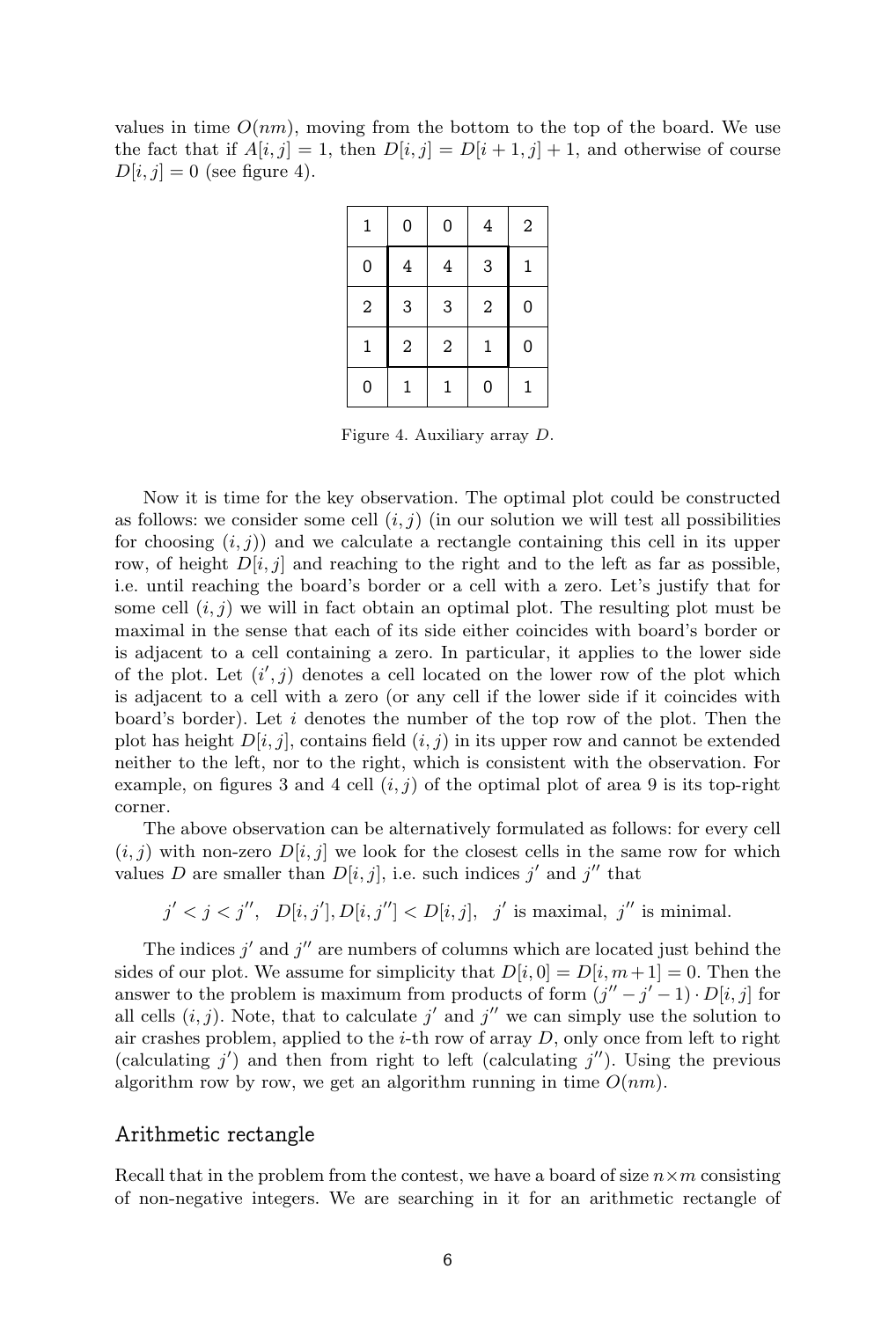maximal area, where an arithmetic rectangle is a rectangle in which numbers in every row and in every column form arithmetic sequences. An example of such rectangle is depicted on figure [5.](#page-20-0)

| 1              | 3              | 7 | 11               | 15 |
|----------------|----------------|---|------------------|----|
| $\overline{c}$ | 4              | 6 | 8                | 10 |
| 5              | $\overline{5}$ | 5 | 5                | 5  |
| 8              | 6              | 4 | $\boldsymbol{2}$ | 0  |
| 6              | 3              | 0 | 4                | 8  |

<span id="page-20-0"></span>Figure 5. Maximal arithmetic rectangle has area of 16.

For a start, we handle rectangles of width 1 (i.e. contained in one row). We see, that every row of the board can be partitioned on maximal arithmetic sequences, such that every one has length at least two and every two consecutive ones have exactly one common element. For instance, the bottom row from the array on figure [5](#page-20-0) can be partitioned into sequences  $(6, 3, 0)$  and  $(0, 4, 8)$ , and the top row into sequences  $(1, 3)$  and  $(3, 7, 11, 15)$ . Using such representation, in time  $O(nm)$ we can easily find the longest arithmetic rectangle of width 1. Similarly we consider rectangles of length 1, width 2 (how?) and length 2.

From now on we are interested only in rectangles whose every side has length at least 3. We will reduce finding such rectangles to the problem *Plot*.

Let's mark with a circle every cell on the board such that a square of size 3, that contains this cell in the center, is an arithmetic rectangle (see figure [6\)](#page-21-0). It turns out that the rectangle of both sizes no smaller than 3 is arithmetic if and only if all its cells contained in it (maybe except its interior border of width 1) are marked. Indeed, if the rectangle is arithmetic, then in particular all squares of size 3 contained in this rectangle are arithmetic. For the other direction: if in the rectangle two adjacent cells are marked, then the arithmetic sequences in their squares  $3 \times 3$  will join in longer arithmetic sequences exactly as needed. Continuing this reasoning, we can show that every subrectangle of maximal length and width 3 or maximal width and length 3 is arithmetic. Thus we have that every row and every column of the rectangle forms an arithmetic sequence, thus the whole rectangle is arithmetic.

To conclude: we handled narrow arithmetic rectangles separately, and the finding thick enough arithmetic rectangle of maximal area was reduced to finding maximal rectangles consisting only of marked cells. This last problem corresponds almost to problem *Plot*, but there is a little catch here. Namely in that problem we look for exactly one plot, that with the greatest area. But after our transformation we no longer can guarantee that such plot, extended by a border of width 1, will give a rectangle of maximal area. It could happen that for some positive integers a, b, c, d we have  $ab > cd$ , but  $(a+2)(b+2) < (c+2)(d+2)$  (can you show such example?). Fortunately, it is easy to get out of this situation. Maybe optimal arithmetic rectangle does not correspond to an optimal plot, but for sure it corresponds to some *maximal* plot, i.e. which cannot be extended in any direction. An now it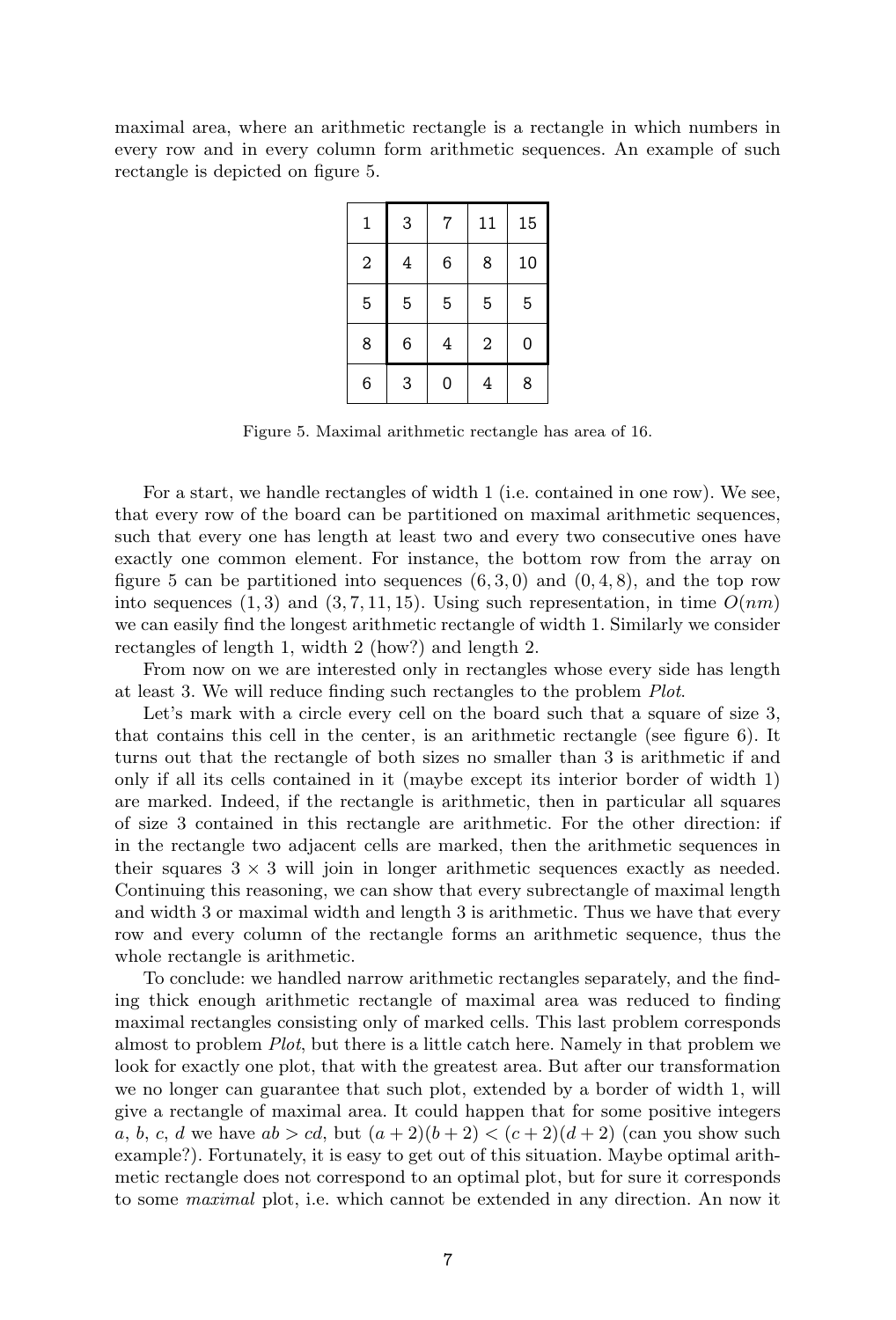| 1              | 3              | 7              | 11             | 15 |
|----------------|----------------|----------------|----------------|----|
| $\overline{c}$ | 4              | 6              | 8              | 10 |
| 5              | $\overline{5}$ | $\overline{5}$ | 5              | 5  |
| 8              | 6              | 4              | $\overline{c}$ | 0  |
| 6              | 3              | 0              | 4              | 8  |

<span id="page-21-0"></span>Figure 6. Marked cells are in centers of arithmetic squares 3 *×* 3.

is enough to recall that our solution to problem *Plot* in fact was considering all possible maximal plots (when finding this of the greatest area), then we can really use it for finding optimal arithmetic rectangle. Finally, we get a solution that runs in optimal time  $O(nm)$ .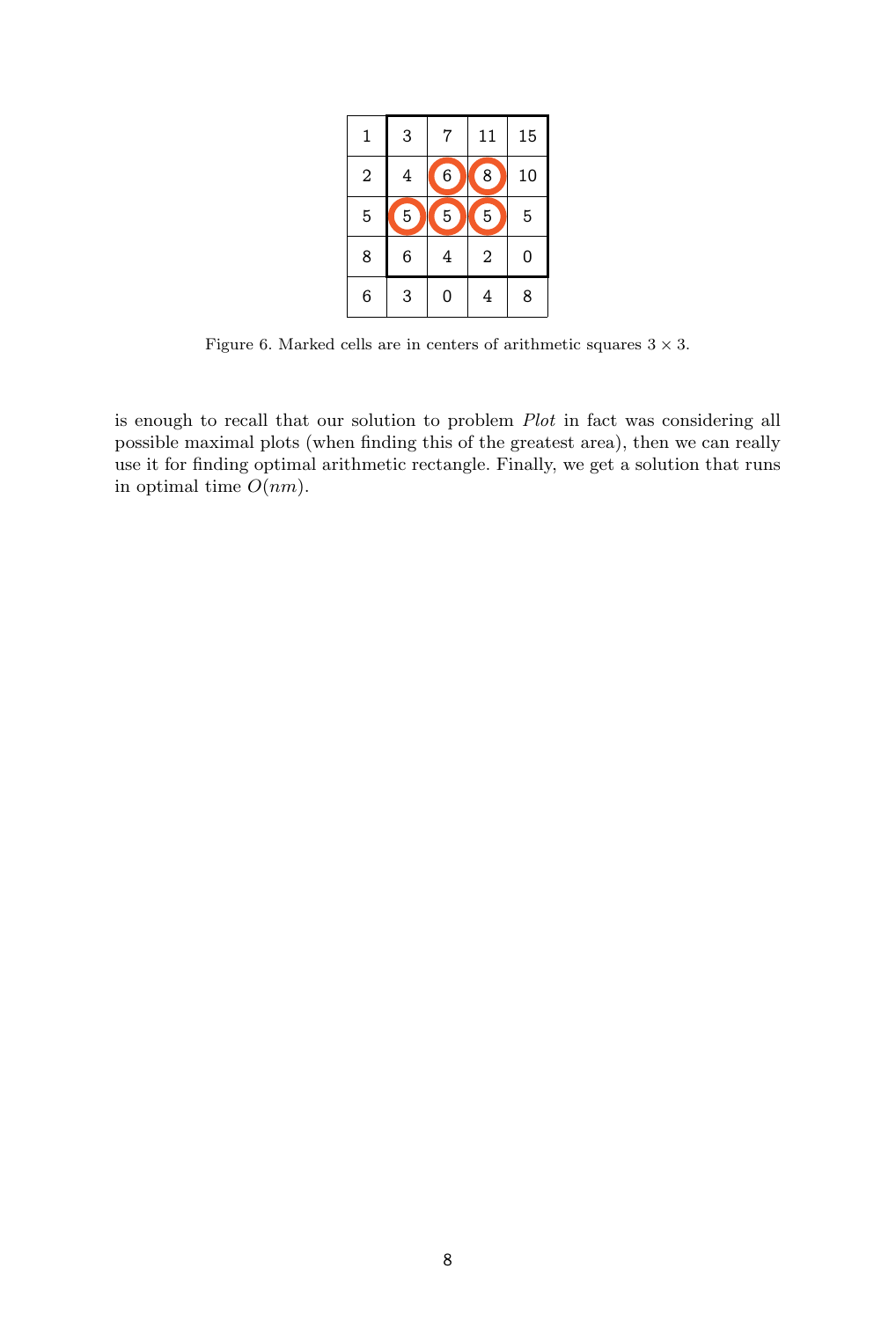# BYTEAN ROAD RACE  $\star \star \star$



Task author: Jakub Łącki Solution description: Jakub Łącki Available memory: 64 MB <https://oi.edu.pl/en/archive/amppz/2011/baj>

The Bytean Road Race is to be held tomorrow in Bytetown city center. The streets of Bytetown form a regular grid: all of them go from the south to the north or from the west to the east. The participants of the race are only allowed to use some given parts of the roads.

Byteasar's task is to place the event's sponsors' banners on some of the crossings, and to do that he has to examine the route map of the race. The map depicts the segments of streets that the runners are allowed to use. There are  $n$  crossings and  $m$  vertical and horizontal road segments marked on it. Every segment starts and ends at some crossing and does not contain any other crossings. The road segments may only intersect at the crossings.

The crossings are numbered from 1 to  $n$ . The race will start at the crossing number 1 and finish at the crossing number  $n$ . The runners can pick their routes themselves, however they are required to run only south and east and only along the segments marked on the map. The road segments on the map are chosen in such a way that, by running in accordance with the rules, one can get to the finish from any place, and every place is reachable from the start crossing.

Byteasar wants to place the banners in a way that ensures that no runner will see a banner of the same sponsor twice. Therefore, for some pairs of crossings, Byteasar has to check whether it is possible for the route of some participant to go through both crossings. The race takes place tomorrow, so a program that will help him do the task is urgently needed.

#### Input

B

The first line of the input contains three integers n, m and  $k$  ( $2 \le n \le 100000$ ,  $1 \leqslant m \leqslant 200\,000$ ,  $1 \leqslant k \leqslant 300\,000$ . They specify the number of crossings on the race route, the number of marked segments on the map, and the number of pairs of crossings to be checked, respectively.

The following n lines describe the locations of the crossings. The  $i$ -th of these lines contains the coordinates of the *i*-th crossing represented by two integers  $x_i$ ,  $y_i$  $(-{10}^9 \leqslant {x_i},{y_i} \leqslant {10}^9).$  Moreover,  ${x_1} \leqslant {x_n}$  and  ${y_1} \geqslant {y_n}.$  There will be at most one crossing at any given point. The axes of the coordinate system correspond to the real world cardinal directions in the natural way: the OX axis goes towards the east, and the OY axis — towards the north.

Each of the following  $m$  lines contains a description of a single segment on the map, consisting of a pair of integers  $a_i$ ,  $b_i$   $(1 \leq a_i, b_i \leq n, a_i \neq b_i)$ , specifying the numbers of crossings connected by the segment. All of these segments are either vertical or horizontal and they may only intersect at common endpoints (the crossings).

The next k lines contain the descriptions of pairs of crossings to be checked. The *i*-th of these lines contains two integers  $p_i$ ,  $q_i$   $(1 \leq p_i, q_i \leq n, p_i \neq q_i)$ .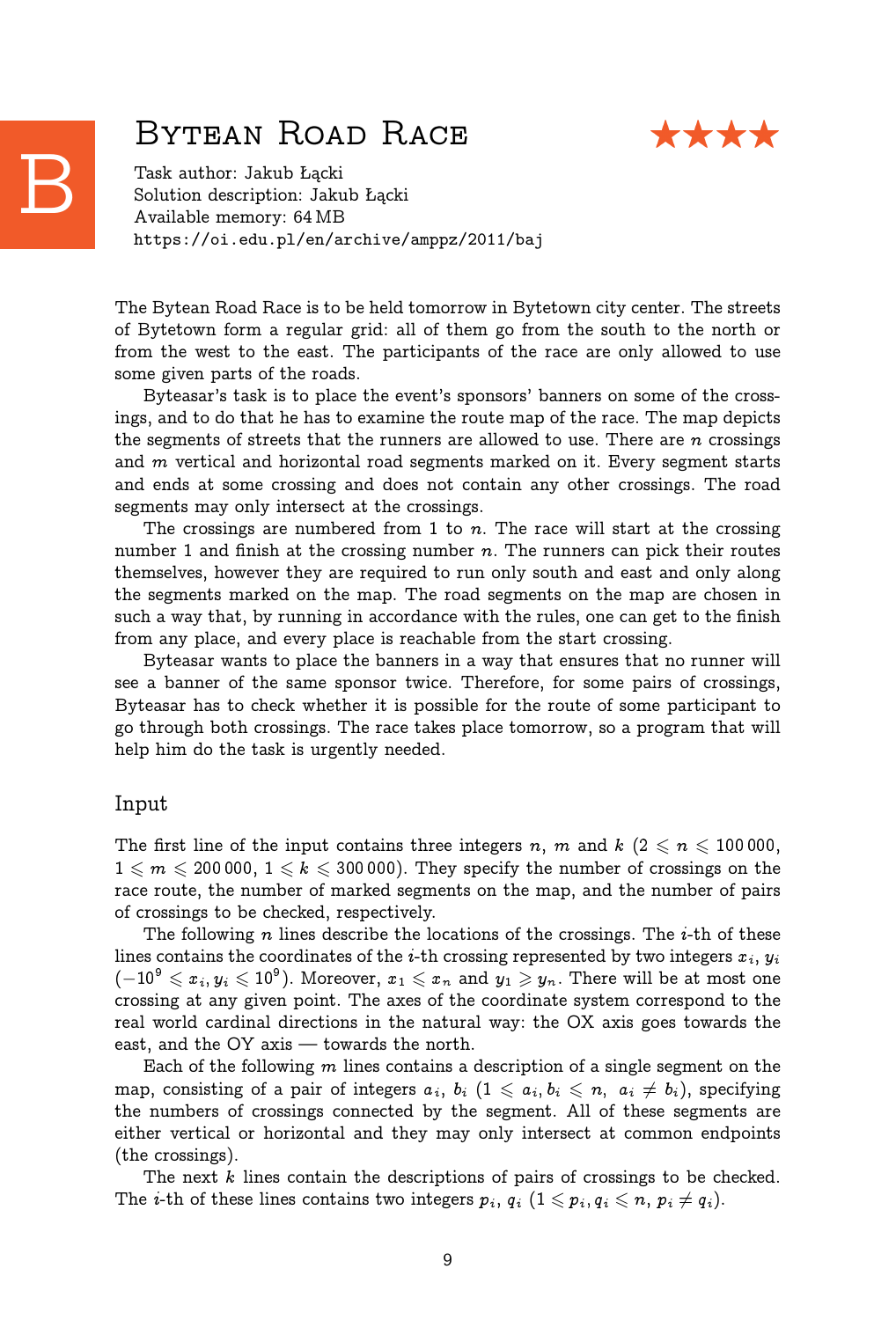### Output

Your program should output  $k$  lines. The  $i$ -th of these lines should contain the word TAK (i.e., yes in Polish) if it is possible for the route of some participant to go through both crossings  $p_i$  and  $q_i$  (in any order). Otherwise the output should be NIE (no in Polish).

#### Example

| For the input data:        | the correct result is:                         |
|----------------------------|------------------------------------------------|
| 9 10 4<br>16               | TAK<br>$\verb+NIE+$                            |
| 26                         | NIE                                            |
| 44                         | TAK                                            |
| $\sqrt{4}$<br>$\mathbf{1}$ |                                                |
| 3 4                        |                                                |
| 4 6                        |                                                |
| 6 4                        |                                                |
| 3 <sub>1</sub>             |                                                |
| 6 1                        |                                                |
| $1\quad2$                  |                                                |
| $\mathbf 1$<br>4           |                                                |
| 26                         |                                                |
| 36                         |                                                |
| 5 4                        |                                                |
| 5 3                        |                                                |
| 5 8                        |                                                |
| 3 7                        |                                                |
| 79                         |                                                |
| 98                         |                                                |
| 4 8                        | $\overline{a}$<br>$\mathbf{1}$<br>6            |
| 2 <sub>5</sub>             | 6                                              |
| 8 7                        | 5                                              |
| 7 6                        | 5                                              |
|                            | $\overline{\mathbf{4}}$<br>$\overline{3}$<br>4 |
|                            | 3                                              |
|                            |                                                |
|                            | $\,2$                                          |

1

1

2

3

7

8 9

5

6

4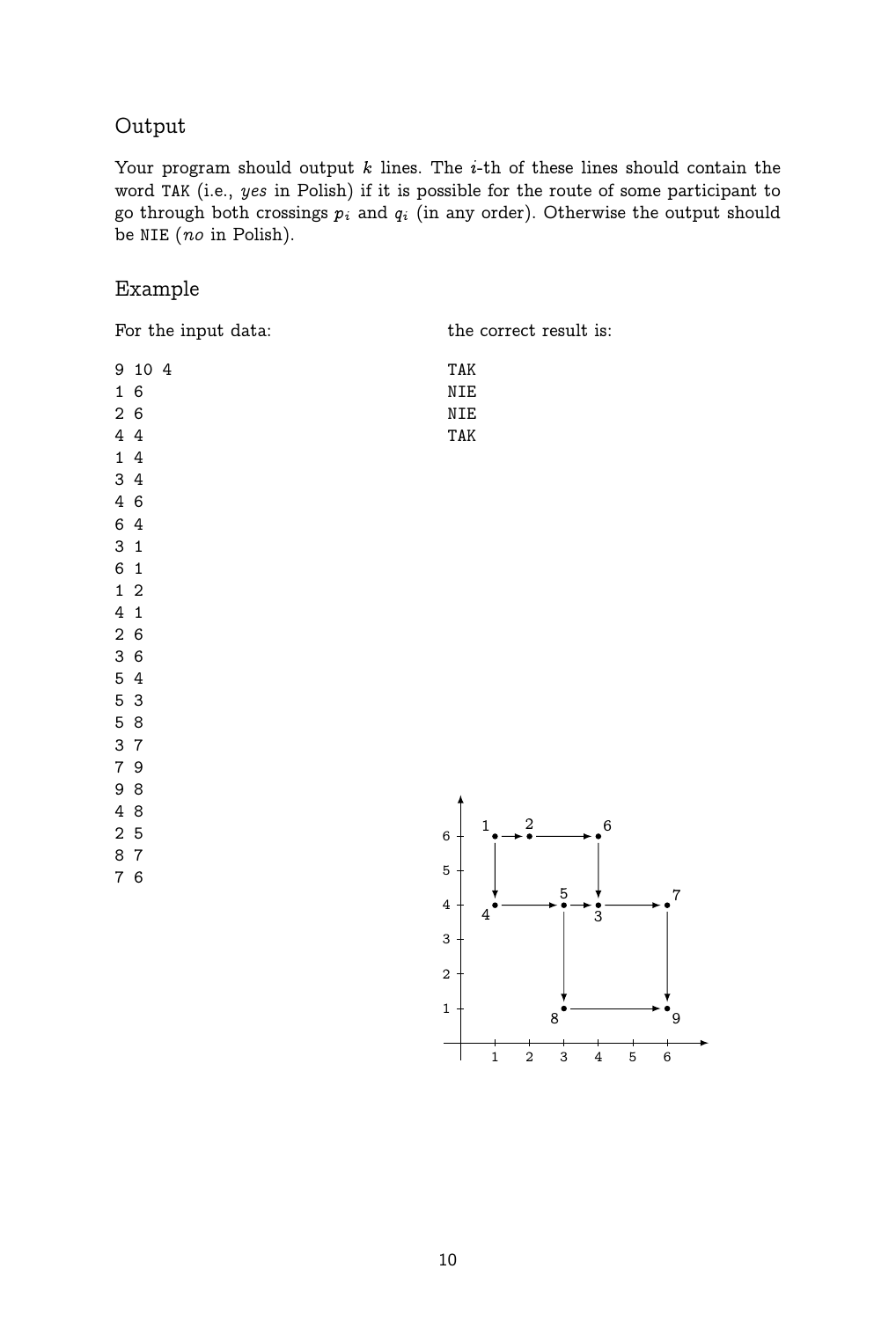### Solution

At the beginning let us rotate the Bytetown's map by 135*◦* to the left. In effect the start crossing will be positioned at the very bottom of the map, the finish crossing at the top, and the streets will leave the crossing in two diagonal directions: to the top-right and to the top-left (see figure [1\)](#page-24-0). The rotation does not change the answer anyhow, but it will be easier for us to work with such rotated map.



<span id="page-24-0"></span>Figure 1. Bytetown's map from the task example (left) and the same map after rotating it by 135*◦* (right).

We treat the Bytetown's map as a directed graph. In this graph we have  $n$ vertices representing the crossings and m edges corresponding to road segments. Let us fix some vertex v. The *left path* coming out from vertex v we call a path that starts in  $v$  and from every subsequent vertex, if it is possible, leaves to the left. If from some vertex there is only edge to the right, then the left path goes along this edge. The left path ends in the vertex corresponding to the finish. Analogously we define the *right path*. The notions of the left and right paths will be a foundation for our effective solution. Denote by  $L_v$  the left path from vertex v, and by  $R_v$ the right path from vertex v. In the example from figure [1](#page-24-0) path  $L_4$  goes through vertices  $4, 5, 3, 7, 9$ , and the path  $R_4$  through vertices  $4, 5, 8, 9$ .

Suppose that we want to check whether we can go from vertex  $p = (x_p, y_p)$ to vertex  $q = (x_q, y_q)$ . Let us draw a horizontal line h passing through vertex q. Assume that vertex  $p$  lies below the line  $h$ , otherwise a path from  $p$  to  $q$  obviously does not exist (unless  $p = q$ ). Let us draw the paths  $L_p$  and  $R_p$  from vertex p. If we can go from vertex  $p$  to vertex  $q$  then the following condition is satisfied:

<span id="page-24-1"></span>**Condition 1.** The path  $L_p$  intersects line h in vertex q or to the left from it, and the path  $R_p$  intersects line h in vertex q or to the right from it.

Why is that? We know that there exists a path from p to q (call it  $S_{pq}$ ) that intersects line  $h$  in point  $q$ . The left path from  $p$  can never find itself to the right from  $S_{pq}$ . Analogously, the right path starting in p for sure will not be going to the left of  $S_{pq}$ . The example is on the left side of figure [2.](#page-25-0)

Moreover, the converse fact follows: if the condition [1](#page-24-1) is satisfied, then there exists a path from  $p$  to  $q$ . To justify that, we consider a path  $S_{sq}$  from the starting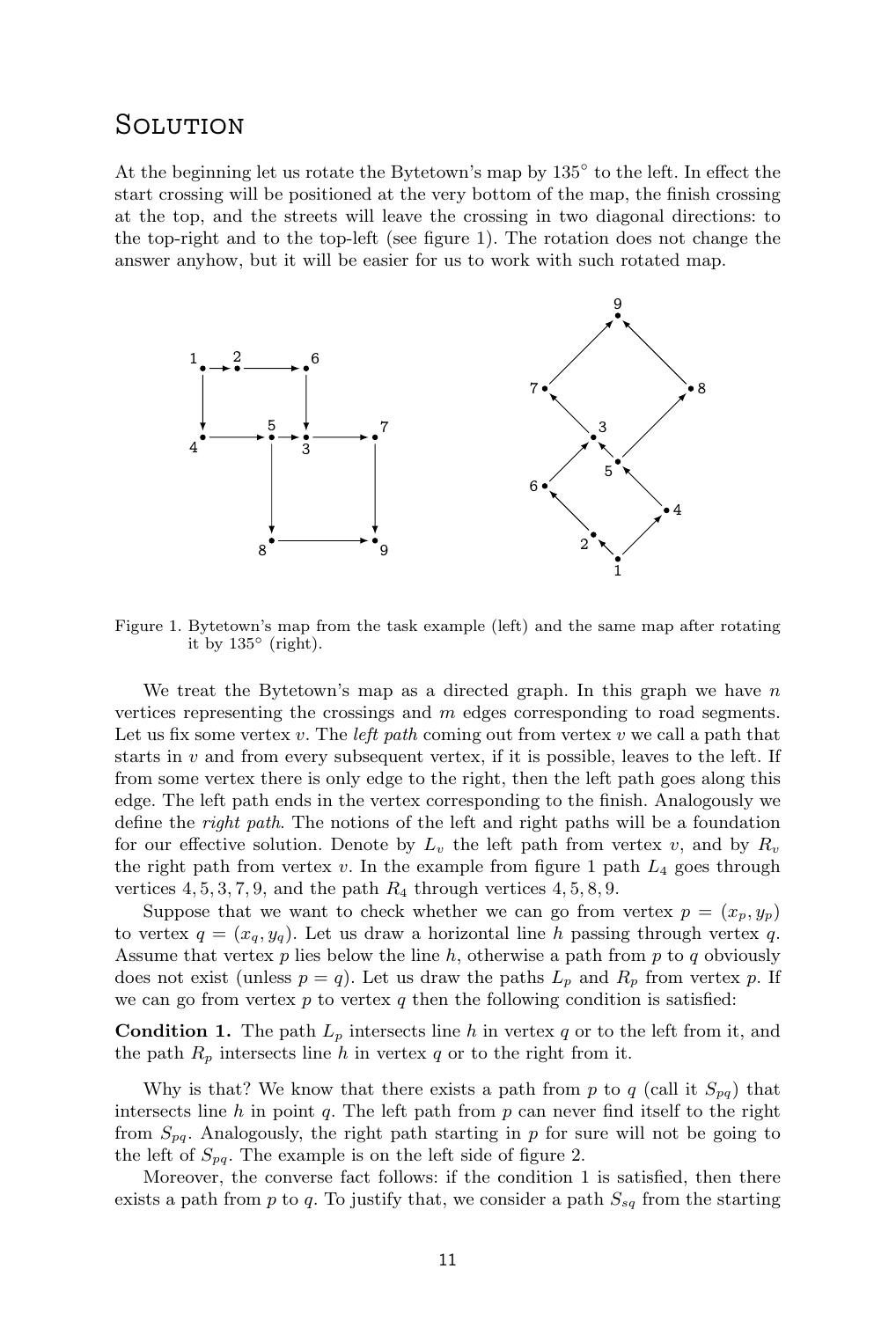

<span id="page-25-0"></span>Figure 2. Left: paths from condition [1](#page-24-1) and the line h. The path  $S_{pq}$  must lie in the area enclosed by paths  $L_p$  and  $R_p$ . Right: the path  $S_{sq}$  intersects  $L_p$ , thus we can construct a path from  $p$  to  $q$ .

vertex s to vertex q (the right part of figure [2\)](#page-25-0). Such path exists for sure, since from the starting vertex s we can go to any other vertex. Moreover, each path going to vertex q which begins in vertex p or below, must intersect path  $L_p$  or  $R_p$ . Assume that path  $S_{sq}$  intersects path  $L_p$ . Then, to go from p to q, we follow along path  $L_p$  until it intersects the path  $S_{sq}$ , and then we change to path  $S_{sq}$  and follow along it to vertex q. All it means that to check whether from  $p$  we can go to  $q$ , it is enough to check the condition [1.](#page-24-1)

#### The structure of left and right paths

Note that left and right paths have a very strong structure. The left path coming out from vertex  $v$  can be constructed as follows. We go along the first edge (to the left, if it is possible, otherwise to the right), reaching vertex  $w$ , and from this moment the remaining part of the path  $L_v$  coincides with the path  $L_w$ .

Now we construct a two-dimensional array *left*, which will be used to quickly navigate left paths. We will use a method called *binary lifting*: for every vertex v and every i such that  $0 \leq i \leq |\log_2 n|$ , in the cell left[v, i] we want to write the number of vertex that is reachable from vertex  $v$  if we make  $2<sup>i</sup>$  steps along the path  $L_v$ . Analogous array *right* is constructed for right paths. For convenience, in the finish vertex we add an edge that goes from this vertex to the same. Thanks to that all values in the arrays are well defined.

For every vertex v the value left  $[v, 0]$  is calculated easily: it is enough to see where leads the first edge of path  $L_v$ . Next our algorithm runs in  $\log_2 n$  phases. In the *i*-th phase we assume that we have already calculated values  $left[·, i - 1\right]$ , and on this basis we want to calculate *left*[ $\cdot$ , *i*]. We follow the idea: to check where we end up after  $2^i$  steps along path  $L_v$ , first we make  $2^{i-1}$  steps along it. The vertex  $w$  which we reach in such way was calculated in the previous phase. Now from vertex w we make another  $2^{i-1}$  steps along  $L_w$ , which coincides with the rest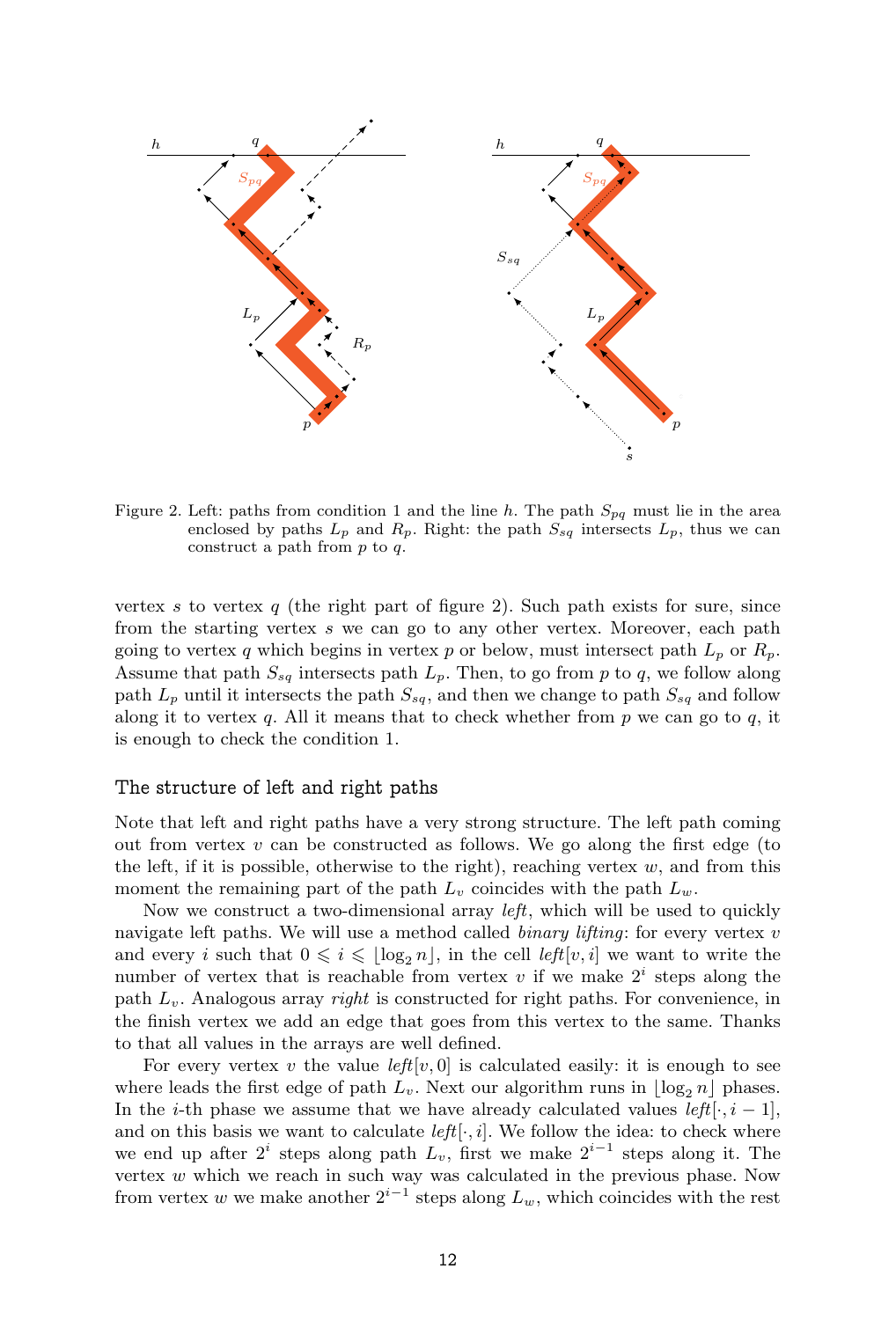of  $L_v$ . This way we will know where we find ourselves after  $2^i$  steps from v. In other words, it is enough to make an assignment

$$
left[v, i] := left[left[v, i-1], i-1].
$$

Since arrays left and right have  $O(n \log n)$  cells each, we can fill them in total time  $O(n \log n)$ .

After filling both arrays, we can use them to check the condition [1.](#page-24-1) To this we use some kind of binary search. Suppose that we are interested in finding a point in which the path  $L_p$  intersects the line h.

Starting in vertex  $p$  we will follow the path  $L_p$ , making sure not to cross the line h. Subsequently for  $i = \log_2 n |, \log_2 n | - 1, \ldots, 0$  we check whether after making  $2^i$  steps along the left path from the current vertex, we end up above the line h. If yes, then we do nothing, otherwise, we perform these  $2^i$  steps.

After this procedure, we will find the topmost vertex w on the path  $L_p$  that lies no higher than line  $h$ . Now it is enough to check, on which side of point  $q$  the first edge of path  $L_w$  intersects line h. We do similar thing for the path  $R_p$ , which allows us to check condition [1](#page-24-1) and answer the query.

We got an algorithm, which after preprocessing in time  $O(n \log n)$ , answers each query in time  $O(\log n)$ .

#### Faster solution

Although the above solution is fast enough, we describe here an interesting algorithm working in time  $O(n)$ . At first we will deal with, it would seem, some different problem. Later we will show how it relates to our task.

#### Mutual positions of vertices in a tree

Consider a rooted binary tree in which every vertex has zero, one, or two children. If a vertex has two children, we assume that they are ordered: we call them left and right child. Let us distinguish two different vertices of the tree and call them a and b. How they can be positioned relative to each other?



<span id="page-26-0"></span>Figure 3. Two cases of mutual positions of vertices in a tree:  $(1)$  vertex a lies above vertex b,  $(2)$  vertex a lies to the left of vertex b. In two remaining cases we exchange the roles of vertices a and b.

Denote by  $S_a$  and  $S_b$  the paths from the root to vertices a and b, respectively. It turns out that there exist exactly four possible cases: vertex  $a$  can lie above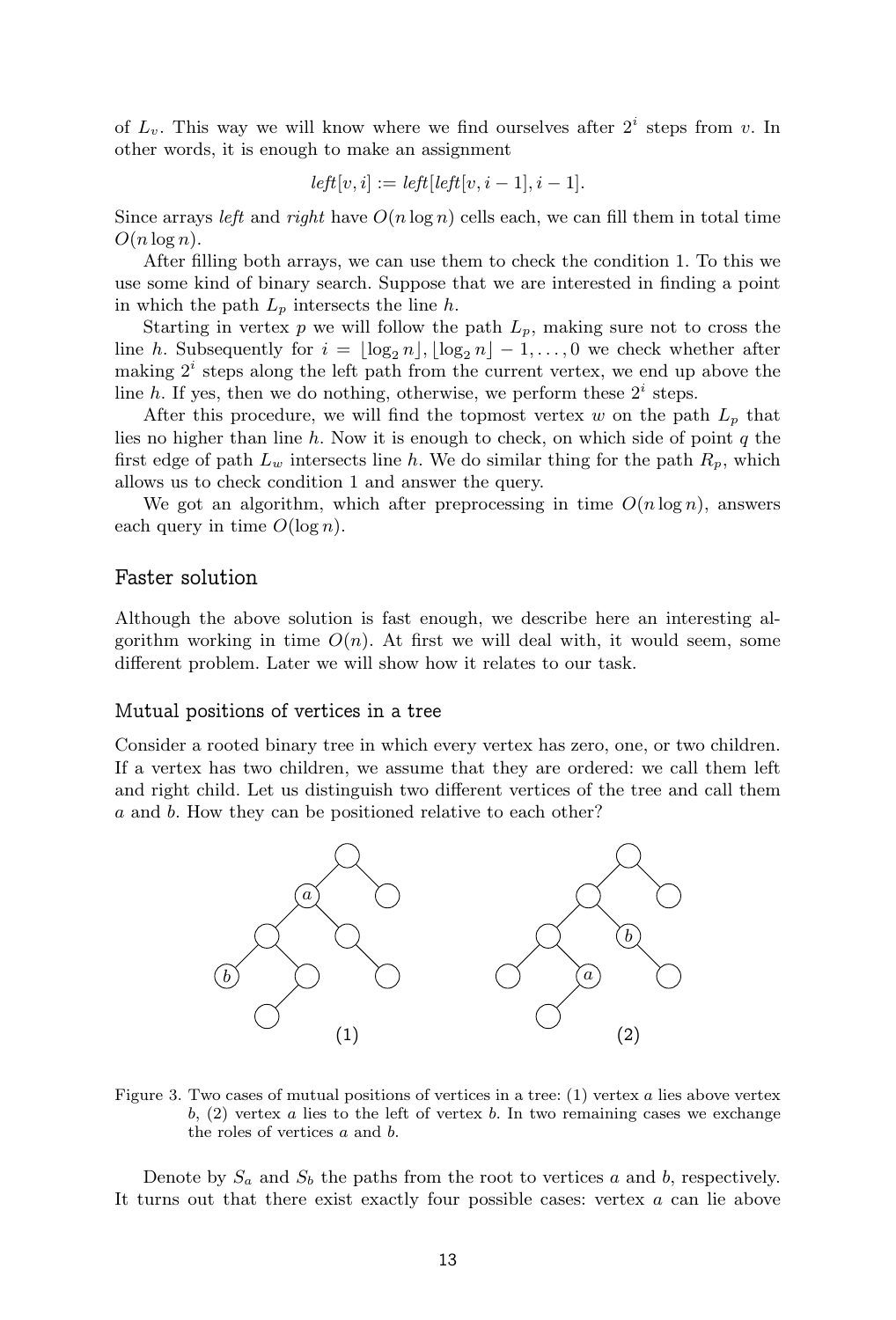vertex b (then it lies on the path  $S_b$ ), below vertex b (then b lies on the path  $S_a$ ), to the left of vertex b (when going from a to the root, we enter the path  $S_b$  from the left), or to the right of vertex b (when going from a to the root, we enter  $S_b$ from the right). It is easy to see that the first two cases are symmetrical, the same as the latter two cases. These cases are illustrated on figure [3.](#page-26-0) We show now, how we can quickly answer queries about mutual positions of the vertices.

Perform a depth-first search on the tree and for every vertex  $v$  write down time of enter  $I_v$  and time of leave  $O_v$ , i.e. the moment when we visit vertex v for the first time and the moment just after we traverse all vertices below vertex  $v$ . Thanks to that the mutual position of two different vertices  $a$  and  $b$  can be calculated as follows:

- a is above b if and only if  $I_a < I_b$  and  $O_b < O_a$ .
- a is below b if and only if  $I_b < I_a$  and  $O_a < O_b$ ,
- a is to the left of b if and only if  $O_a < I_b$ ,
- a is to the right of b if and only if  $O_b < I_a$ .

Thus after preprocessing in time  $O(n)$  we can calculate relative positioning of vertices in the tree in constant time.

#### Linear-time solution

Now we are ready to describe a faster solution of our problem. We construct a *graph of left paths* which is a sum of left paths coming out from all vertices. It contains the same  $n$  vertices as Bytetown's map, but from each vertex (except finish) extends only one edge (it is the left edge if it exists, otherwise the right edge).

Note that such a graph is a binary tree whose root is a node with finish. That is why we have rotated the map in such a way that the finish is at the top  $-$  thanks to that the graph of left paths looks like every other decent tree in computer science: it has the root at the top and grows downwards. Denote this tree by  $T_L$ . Analogously we define a *graph of right paths* and we denote it by TR.

Like before, we want to check, whether we can go from vertex  $p$  to vertex  $q$ . It is easy to guess, that our algorithm will check relative positions of these vertices in trees  $T_L$  and  $T_R$ . Once again we use help of a horizontal line h passing through vertex q.

Consider now possible mutual position of vertices  $p$  and  $q$  in tree  $T_L$ . First two cases are simple. If  $p$  lies below  $q$ , then the sough path exists. Also we know that p cannot lie above q in  $T_L$ , because it must have been above line h.

Assume now that p lies to the left of q in tree  $T_L$ . That means that if we look at the left paths  $L_p$  and  $L_q$  going out from p and q, then to a vertex in which these paths meet, the path  $L_p$  enters from the left, and  $L_q$  enters from the right. If we will backup both paths simultaneously, to cross the line h, then path  $L_q$  will go to q and on path  $L_p$  we will be on line h to the left of q. It is not hard to see that if p lies to the right of q in tree  $T<sub>L</sub>$ , then the left path from p will intersect line h to the right of vertex q.

Sounds familiar, doesn't it? Indeed, that is one part of condition [1.](#page-24-1) If we add to this checking of relative positioning of vertices  $p$  and  $q$  in tree  $T_R$ , then we gen very effective way to checking condition [1.](#page-24-1)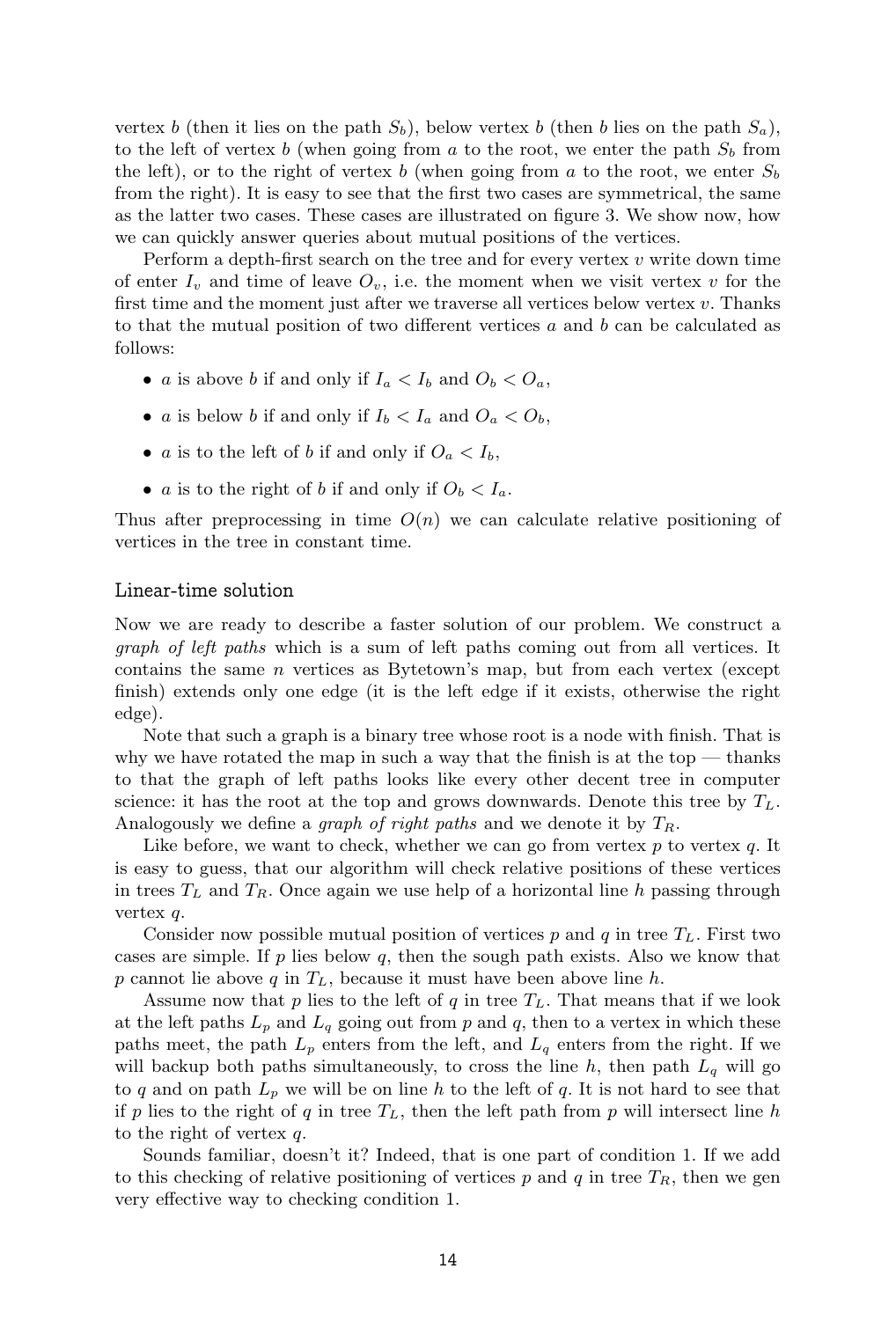Let us sum up our algorithm. First we construct trees  $T_L$  and  $T_R$  and perform preprocessing allowing us to check relative positioning of vertices in these trees. Both steps can be done in time  $O(n)$ . Next, to answer a query of existence of path from p to q, we check whether p does not lie above q and we check their relative positioning in trees  $T_L$  and  $T_R$ . All these checks can be done in constant time per query.

It turns out that the whole problem can be solve *optimally*. We do a lineartime preprocessing and later we answer each query in constant time. All of this is possible thanks to strict structure of our graph: it is planar and acyclic, moreover it contains exactly one source and one sink. In general graphs this problem is much harder: the best algorithm known, that answers queries in constant time, needs preprocessing in time  $O(n^{2.38})$  and uses fast matrix exponentiation algorithm.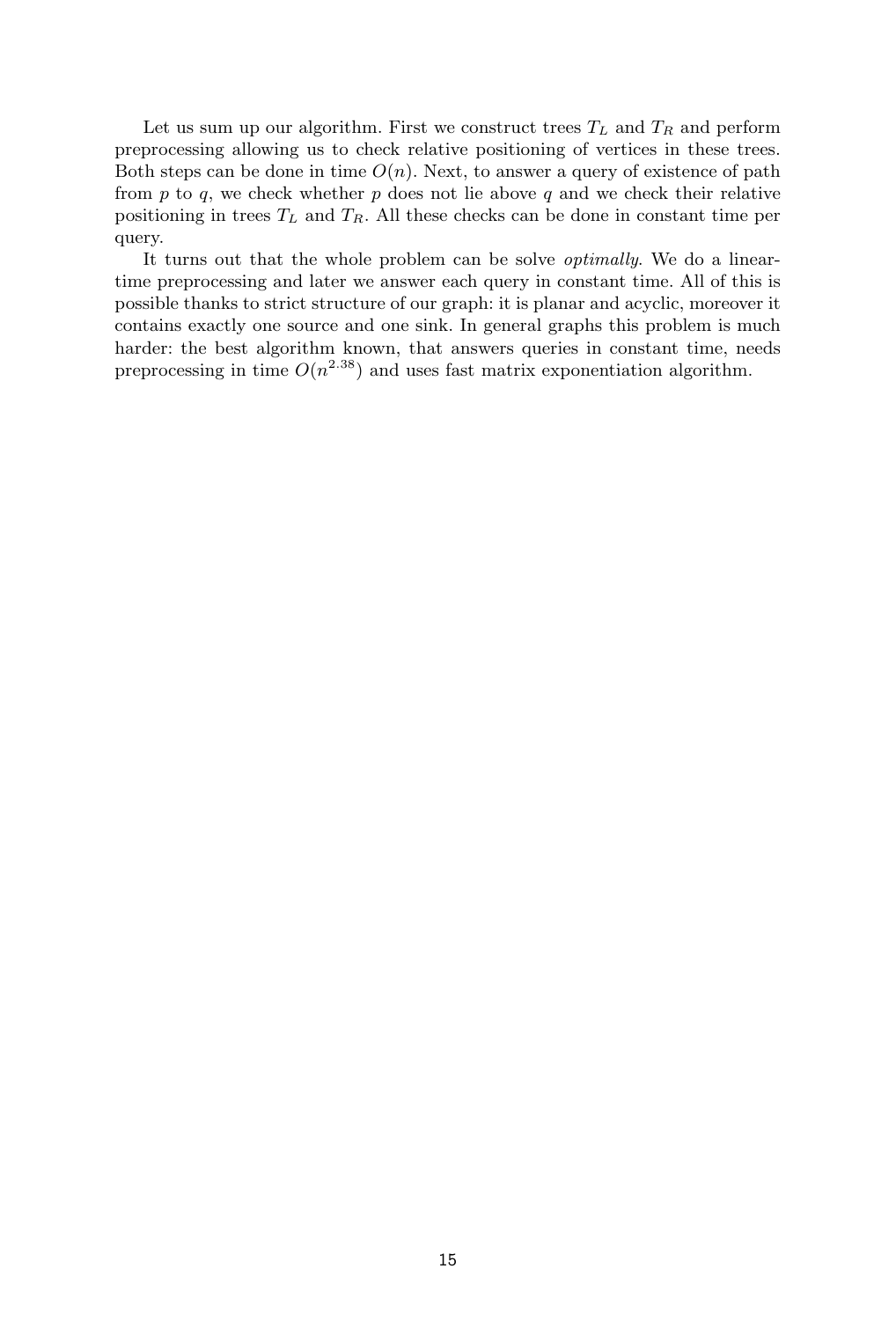# WILL IT STOP?

 $\bigcirc$ 

Task author: Jakub Łącki Solution description: Jakub Łącki Available memory: 64 MB <https://oi.edu.pl/en/archive/amppz/2011/czy>

Byteasar was wandering around the library of the University of Warsaw and at one of its facades he noticed a piece of a program with an inscription "Will it stop?". The question seemed interesting, so Byteasar tried to tackle it after returning home. Unfortunately, when he was writing down the piece of code he made a mistake and noted:

```
while n > 1 do
  if n \mod 2 = 0 then
    n := n/2else
    n := 3 \cdot n + 3
```
Byteasar is now trying to figure out, for which initial values of the variable  $n$  the program he wrote down stops. We assume that the variable  $n$  has an unbounded size, i.e., it may attain arbitrarily large values.

#### Input

The first and only line of the input contains one integer  $n (2 \leq n \leq 10^{14})$ , for which we need to check whether the given program stops.

#### Output

In the first and only line of the output you should write a single word TAK (i.e., *yes* in Polish), if the program stops for the given value of  $n$ , or NIE (no in Polish) otherwise.

#### Example

For the input data:

#### 4

the correct result is:

TAK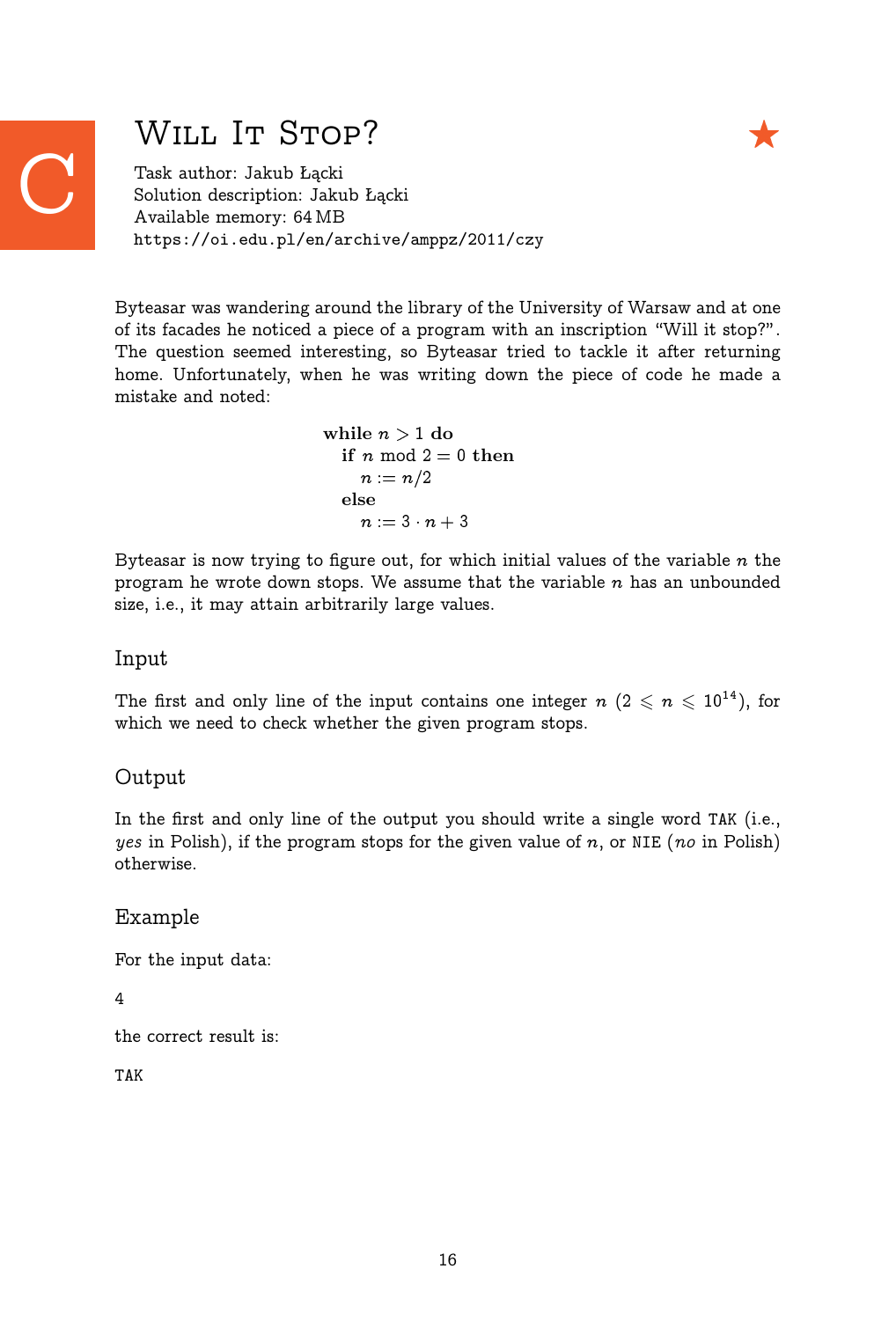#### Solution

In the problem statement there is a fragment of a program, whose behaviour we need to analyze. Since we know the source code, we could just paste it to our solution and execute. If we run it for a given integer  $n$ , and it stops, then we immediately return an answer. The opposite case is slightly more difficult: how to be sure that the executed code will not stop? Let's start with a very brave (and not necessarily justifiable) assumption. If the code does not stop during, let's say 100 000 loop iterations, then we assume that it never won't stop.

Such an approach is easy to put into a solution, but it has two drawbacks. First of all, how do we know that it is enough to limit ourselves to 100 000 iterations? Secondly, if we represent number n as a 64-bit signed integer (e.g. we declare its type as long long in  $C++$ ), then we will fall into a trap. It turns out, that even if the initial value of  $n$ , according to the problem statement, does not exceed  $10^{14}$ , then after some iterations we could get a much bigger number. For instance, for initial value  $n = 366713142269$  after around 160 iterations n reaches value  $10\,010\,331\,589\,553\,303\,736$ , that is above  $10^{19}$ , whereas in a 64-bit signed integer we can represent numbers no larger than  $2^{63} - 1 \approx 9,2234 \cdot 10^{18}$ .

Let's approach that task differently. We see how the code behaves for every n from 1 to 20. It is convenient to get a help from the computer here. We will notice very quickly that the code stops for values  $n$  equal 1, 2, 4, 8 and 16 and for the remaining values it loops forever, since from some moment  $n$  assumes sequentially values  $3, 12, 6, 3, 12, 6, 3, 12, 6, \ldots$  and so on forever. Thus it looks like the code stops for values being powers of two. Indeed, it requires a little thought to convince ourselves that if  $n$  is a power of two, then our code will divide variable n by 2 until it ends up with  $n = 1$ . Therefore, it n is a power of two, then the code will stop for sure. We could guess that for the remaining values of  $n$  the code will be running forever. This guess is correct, but why?

If the initial value of n is odd, the we perform the assignment  $n := 3 \cdot n + 3$ . It is easy to see that the new value of  $n$  will be divisible by 3. Moreover, from now on n will be always divisible by 3. Why is that? If n is divisible by 3, then no matter if we perform assignment  $n := n/2$  or  $n := 3 \cdot n + 3$  the new value will be still divisible by 3. Therefore in this case we will never reach  $n = 1!$  It remains to check what if n is even, but not a power of two. Then we will divide by 2 until it becomes odd. But we know that it will be an odd number greater than 1 (since we would end up at one only starting from a power of two). And since n became odd, then according to the previous analysis the code will not stop.

Therefore the whole problem boils down to testing whether  $n$  is a power of two. This condition can be tested quite easily: as long as  $n$  is divisible by 2, we perform this division. If after this procedure we get  $n = 1$ , then we had power of two at the beginning. Otherwise, given  $n$  was not a power of two.

Interestingly, this check can be performed even faster. We will use bitwise operators here. They perform operations on binary representations of integers and they are available in almost every popular programming language. The bitwise operator **and** (in C++ written using symbol **k**) works as follows: the result of a **and** b is an integer whose binary representation has 1s exactly on these positions on which both integer a and integer b have 1s. Meanwhile, bitwise operator **xor** (in C++ denoted by symbol ^) calculates an integer in which 1s stand on these positions on which binary representations of two arguments differ. To test whether given  $n$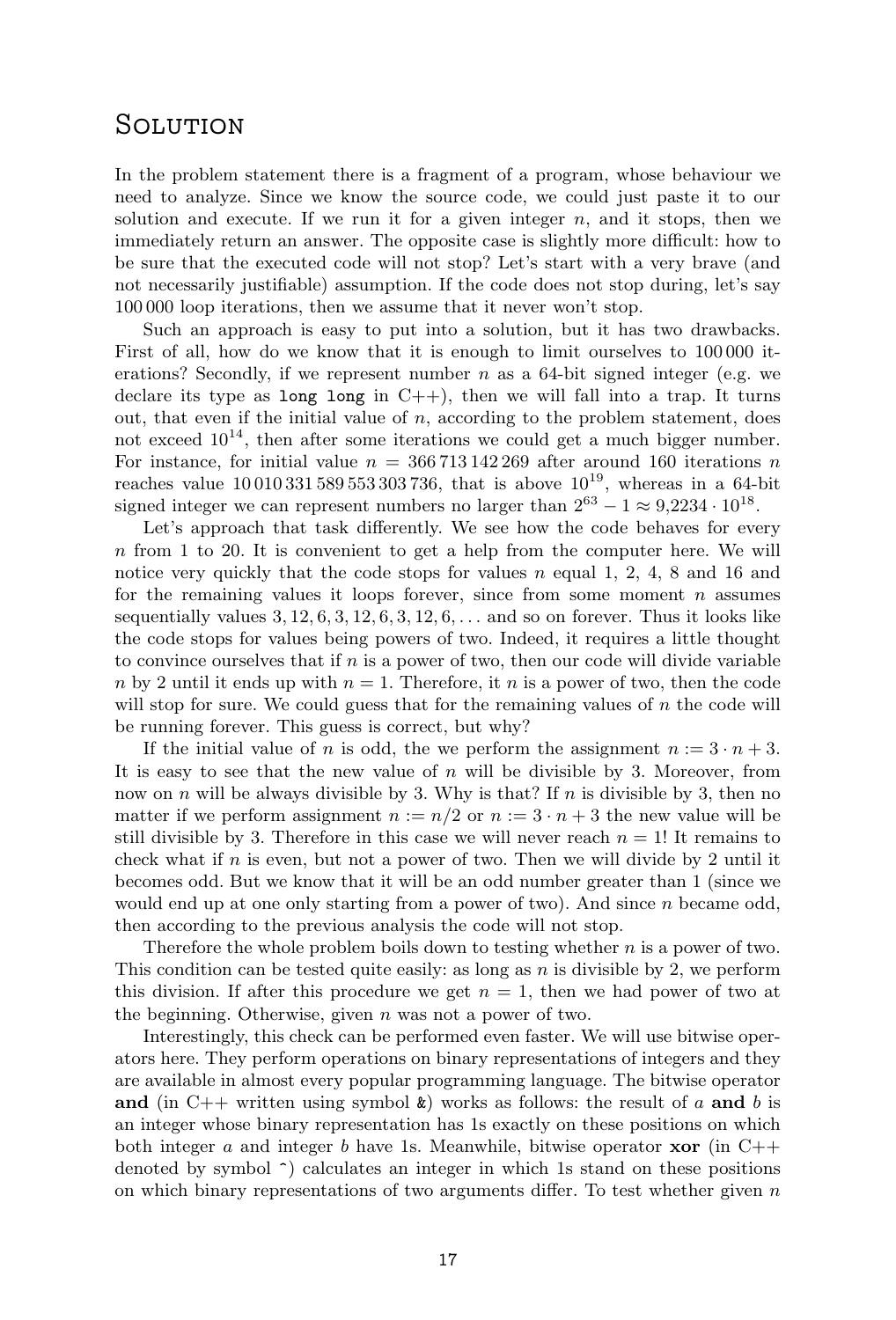is a power of two it suffices to check if

 $(n \times \textbf{or} (n-1))$  and n is equal to n.

Why does this trick work? We left it as an exercise.

#### Collatz problem

On the facade of the library of the University of Warsaw indeed we can find a code similar to this presented in the problem statement. However, the problem statement reveals that Byteasar has made a mistake during copying the code at the piece of paper. The original code at the library looks as follows:

$$
\begin{array}{l}\n\textbf{while } n > 1 \textbf{ do} \\
\textbf{if } n \textbf{ mod } 2 = 0 \textbf{ then} \\
n := n/2 \\
\textbf{else} \\
n := 3 \cdot n + 1\n\end{array}
$$

In the last row we have  $n := 3 \cdot n + 1$  rather than  $n := 3 \cdot n + 3$ . Although the difference between these two codes looks small, it is in fact significant. In our problem we were able to show all numbers for which the code stops. Analogous problem for the code on the library wall is much harder. In 1937 German mathematician Lothar Collatz formulated a hypothesis that the above code stops for any positive  $n.$  Many mathematicians have worked on this hypothesis, but so far no one was able to settle it. It was validated using computers for all  $n < 20 \cdot 2^{58} \approx 5{,}7646 \cdot 10^{18}$ and is generally believed true, but there is no formal proof that validates it. Thus if in our problem we would considering the original Collatz problem, the question *Will It Stop?* couldn't be answered for sure.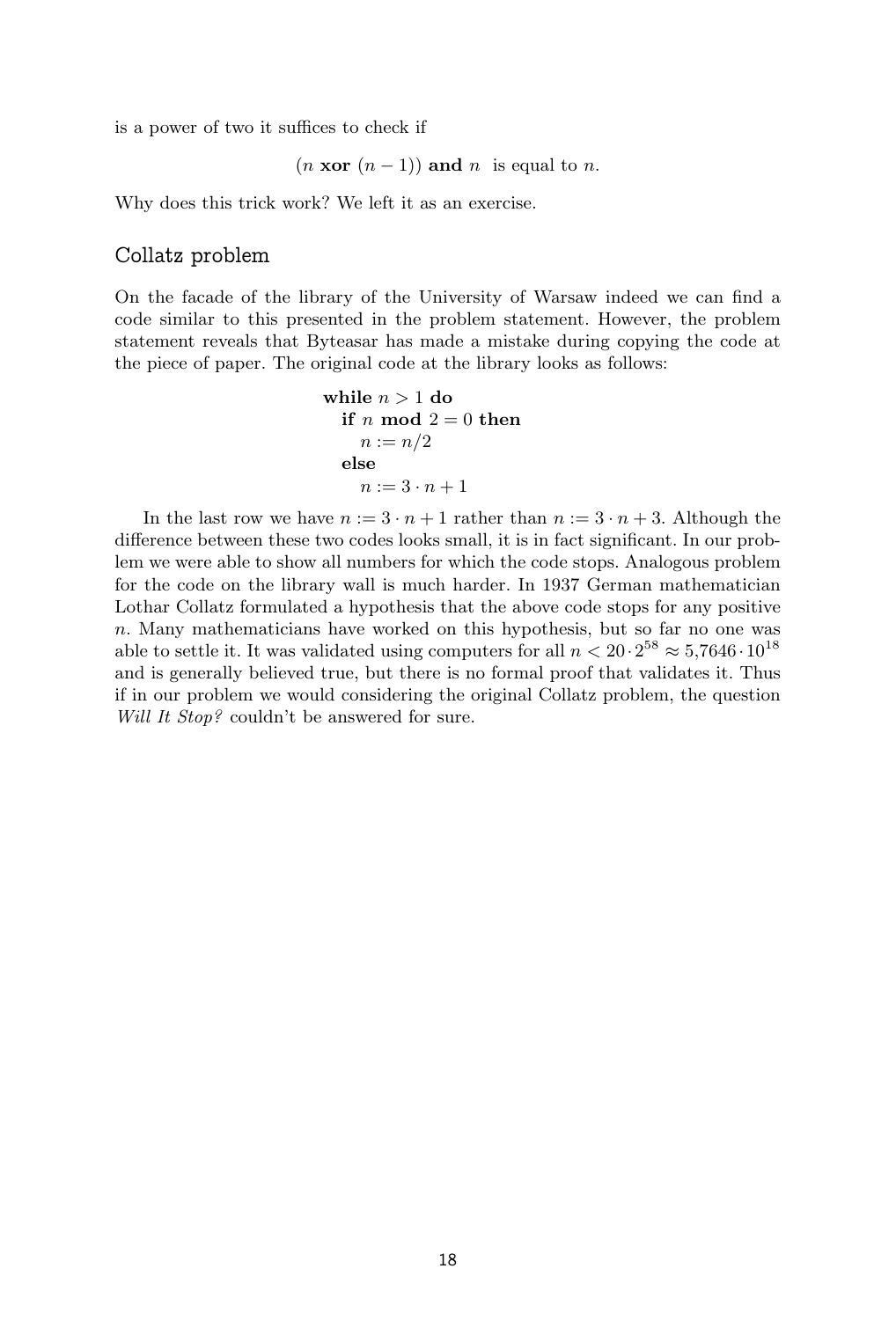D



Task author: Szymon Acedański Solution description: Szymon Acedański, Tomasz Idziaszek Available memory: 6 MB <https://oi.edu.pl/en/archive/amppz/2011/drz>



Computer geeks like trees. Ants also like trees. Therefore we are given a tree with two ants walking on it — the Left Ant and the Right Ant — as shown in the figure above (the ants walk along the path depicted by a dotted line). They start their journey at the lower and of the trunk, on opposite sides. The Left Ant needs 2 seconds to walk along a single edge of the tree if walking from the root (upwards), and 1 second if walking towards the root (downwards). The Right Ant is two times faster. When the two ants meet, they both turn around and start walking in the opposite direction. If either of the ants steps from the tree to the ground, it immediately starts to climb up the opposite side of the trunk. Apart from that, the ants are so tiny that they would not be visible even under a microscope (they are intentionally depicted much larger in the figure). Your task is to write a program that computes the moment when the ants turn around for the second time.

#### Input

The first line of the input contains a single integer  $t$  ( $1 \leq t \leq 1000$ ) representing the number of test cases described in the input.

The description of each test case consists of two lines. The first line contains an even integer  $n (2 \leqslant n \leqslant 100 000 000)$  specifying the number of edges in the tree. The second line holds a description of the tree. It is a string consisting of  $\frac{n}{2}$  characters representing a 2*n*-bit binary number written in a hexadecimal form (using digits and small letters from a to f). This number shows the Left Ant's path around the whole tree, assuming that the Right Ant stands still. The consecutive bits of this number (starting from the left) denote whether the Left Ant walks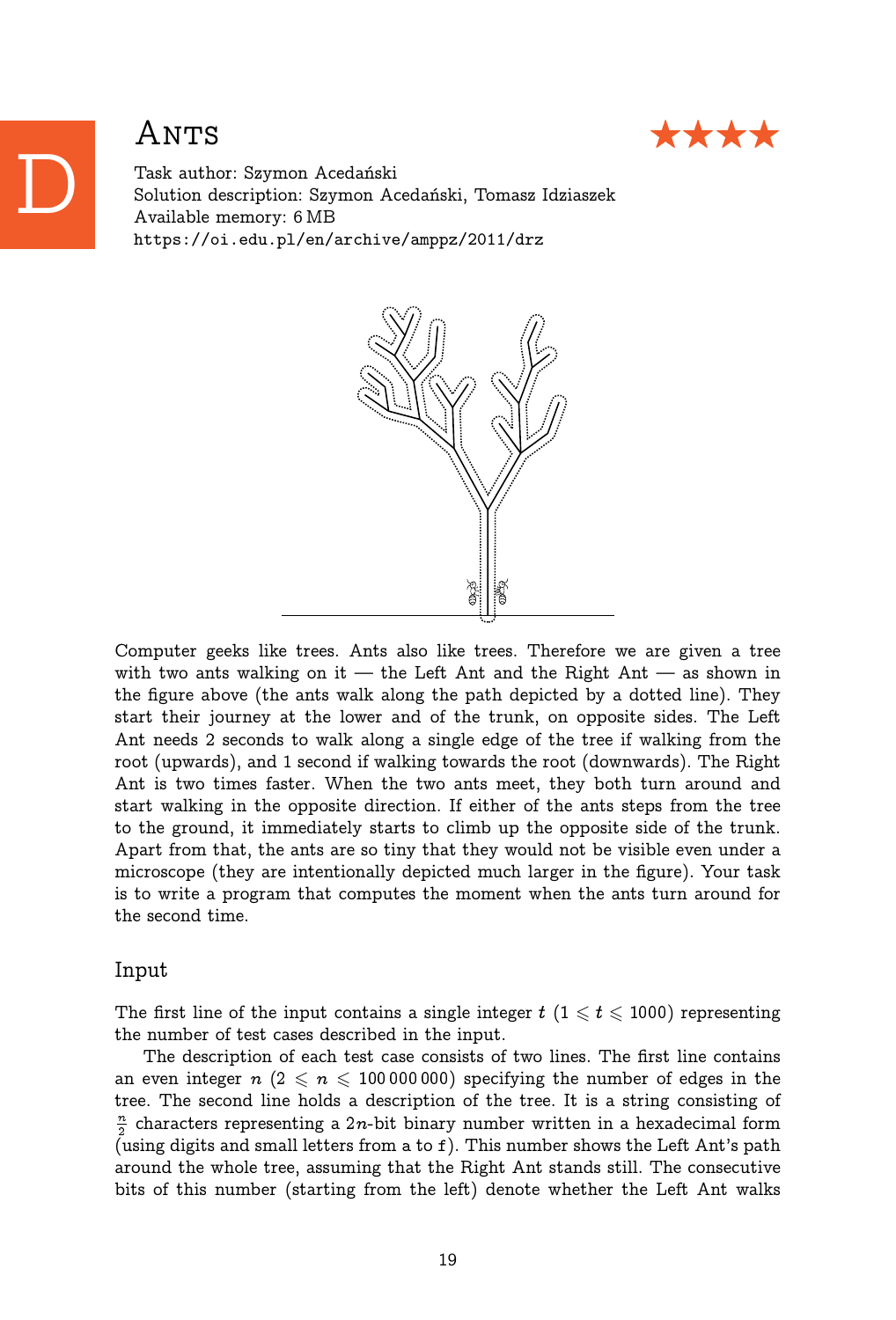away from the root of the tree along the corresponding edge (bit 1) or towards the root along this edge (bit 0). The root has a trunk; that is, there is exactly one edge leading from the root of the tree.

The size of the input file does not exceed 50 MB, which is much more than the amount of memory available for your program.

#### Output

Your program should output  $t$  lines containing answers to the consecutive test cases. Each answer should represent the moment (in seconds) when the ants turn around for the second time, given as an irreducible fraction  $p/q$  (without any white space around  $\ell$ , where p and q are positive integers. If the answer is integer then, obviously,  $q = 1$ .

Example

For the input data: 1 28 fb1da30d1b7230 the correct result is: 282/5

The sample data corresponds to the figure above, and transforms to the following sequence of bits:

1111 1011 0001 1101 1010 0011 0000 1101 0001 1011 0111 0010 0011 0000

## Solution

Then input specifications are written so as to make it impossible to store the description of the entire tree in memory. The algorithm from the model solution reads the description once without storing it. Here is a sketch of the solution:

- We read in the size of the tree; it gives us the number of "up" and "down" segments.
- While reading the description, we simulate the walk for the Left Ant until the first meeting with the Right Ant. For each edge, we can check if this is the place of the meeting since, knowing the distance traveled by the Left Ant, we know the distance the Right Ant would need to cover to the meeting point.
- After the meeting, both ants start to walk towards the root. We continue reading in the input, this time simulating the walk of the Right Ant. It turns out that the first to reach the root is. . . the Left Ant. This could sound surprising, since it is the Right Ant who moves faster. We will explain this phenomenon later.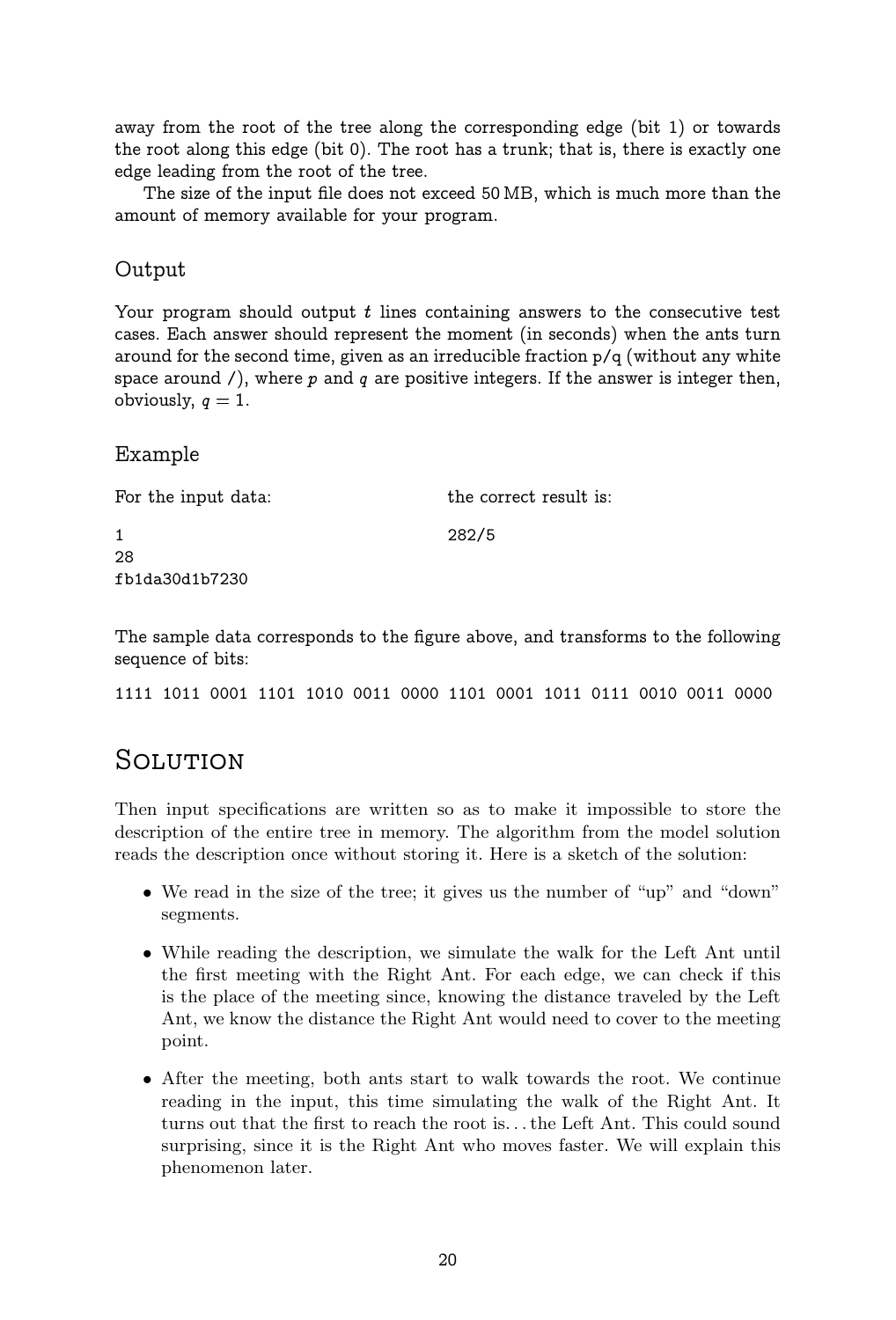• After the Left Ant reaches the root, we continue to simulate the walk of the Right Ant, until the second meeting point.

To see that above sketch can be developed into a complete algorithm, let us take a look at a more formal description of the model solution. A point on the tree can be described by a pair of real numbers  $(a, k)$ , where a indicates the total number of edges traversed by the Left Ant from the root to this point (possibly traversing some edges in both directions, with those edges counted twice), and  $k$  indicates the height of the point (the number of edges from the root to the point). If it takes the Left Ant  $t_u$  seconds to climb "up" edge and  $t_d$  seconds to descend along a "down" edge, then this ant reaches  $(a, k)$  in

$$
[a, k, t_u, t_d] := \frac{a+k}{2} t_u + \frac{a-k}{2} t_d
$$

seconds. Therefore, the first meeting of the Left Ant with the Right Ant,  $(a_1, k_1)$ , happens when

<span id="page-34-0"></span>
$$
[a_1, k_1, 2, 1] = [2n - a_1, k_1, 1, \frac{1}{2}]. \tag{1}
$$

Again, we can find this point by simulating the walk of the Left Ant while reading the tree description edge by edge. When the Left Ant is at point  $(a, k)$ , which is the beginning of some edge, we can check if the meeting could happen on this edge itself. Let  $b = 1$  if this is an "up" edge, and  $b = -1$  otherwise. If the meeting is to happen after walking an  $\varepsilon$  piece of the edge then [\(1\)](#page-34-0) is satisfied for

$$
a_1 = a + \varepsilon, \quad k_1 = k + b\varepsilon,
$$

therefore

$$
\varepsilon = \frac{6n - 9a - k}{9 + b}.
$$

Thus, if  $0 \leq \varepsilon < 1$ , then we have located the first meeting point. The point will be reached in

$$
t_1 = [a_1, k_1, 2, 1] = \frac{3a_1 + k_1}{2}
$$

seconds.

If we let the ants continue and return to the root, then the Left Ant would reach the root in  $[a_1, -k_1, 2, 1] = t_1 - k_1$  seconds, and the Right Ant in

$$
[2n - a_1, -k_1, 1, \frac{1}{2}] = t_1 - \frac{k_1}{2}
$$

seconds. So we can see now that the Left Ant would be at the root before the Right Ant.

Now we can start looking for the second meeting point. We will do so by simulating the Right Ant's walk. After the Right Ant walks the distance  $\varepsilon'$  on the edge starting at  $(a', k')$ , it reaches the second meeting point  $(a_2, k_2)$ , provided that

$$
a_2 = a' + \varepsilon', \quad k_2 = k' + b'\varepsilon',
$$
  

$$
[a_1, -k_1, 2, 1] + [2n - a_2, k_2, 2, 1] = [a_2 - a_1, k_2 - k_1, 1, \frac{1}{2}],
$$

*0*

thus

$$
\varepsilon' = \frac{12n - 9(a' - a_1) + (k' - k_1)}{9 - b'}.
$$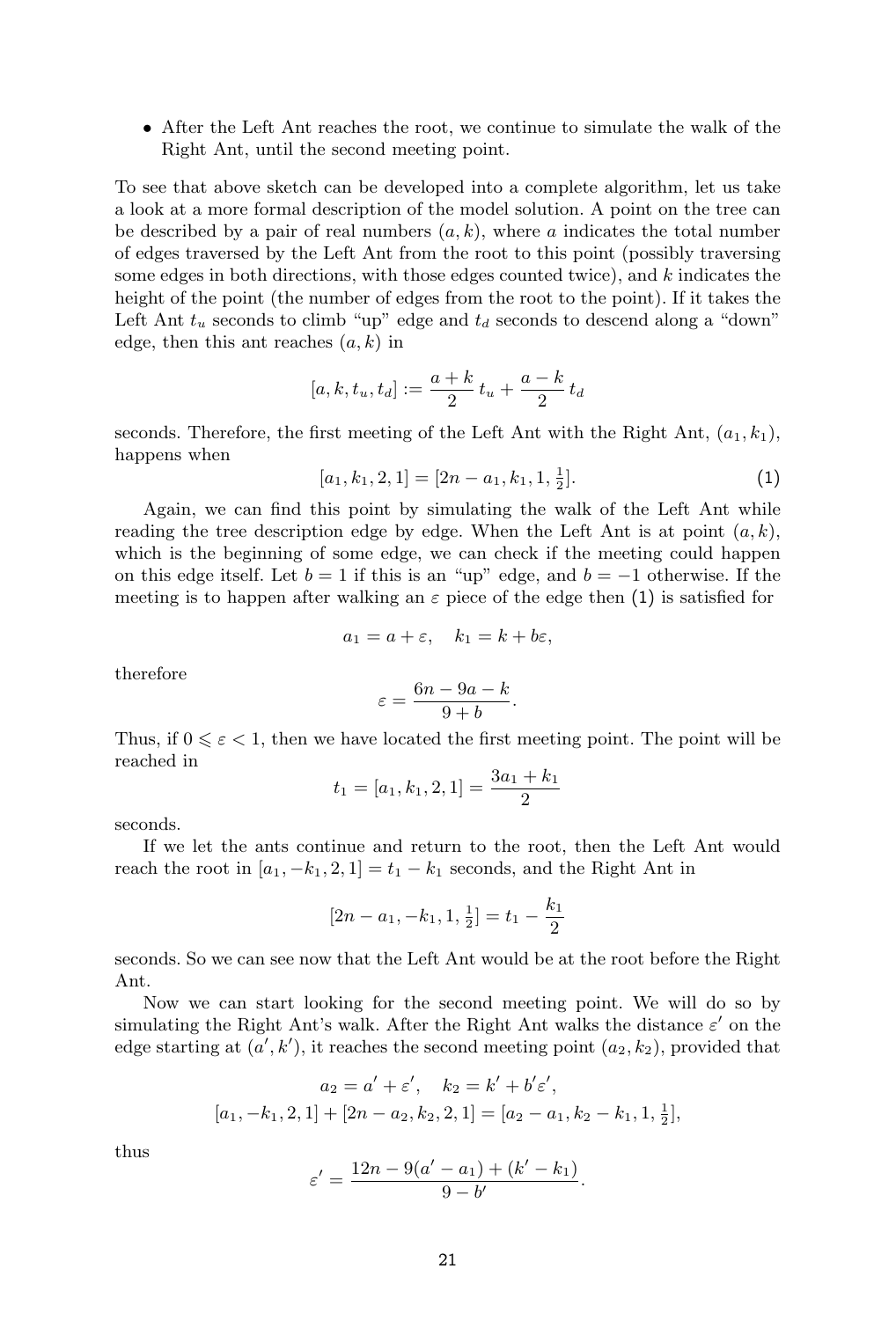If  $0 \leq \varepsilon' < 1$ , then we have found the second meeting point. The time to reach this point is

$$
t_2 = [a_2 - a_1, k_2 - k_1, 1, \frac{1}{2}] = \frac{3(a_2 - a_1) + (k_2 - k_1)}{4}
$$

seconds. Therefore the total time from the first to the second meeting of the ants equals

$$
t_1 + t_2 = \frac{3(a_1 + a_2) + k_1 + k_2}{4}.
$$

Note that  $\varepsilon$  is a multiple of  $\frac{1}{9+b}$ , and simple algebraic manipulations reveal that  $\varepsilon'$  is a multiple of  $\frac{9-b}{(9+b)(9-b')}$ . This implies that the numbers  $a_1, a_2, k_1, k_2$  are multiples of  $\frac{1}{800}$ . Therefore, all calculations can be carried out using 64-bit integers representing values multiplied by 800.

All of this results in an algorithm whose every step consists of reading one consecutive edge from the input and executing a constant number of operations. The running time of the algorithm is thus  $O(n)$  with constant memory.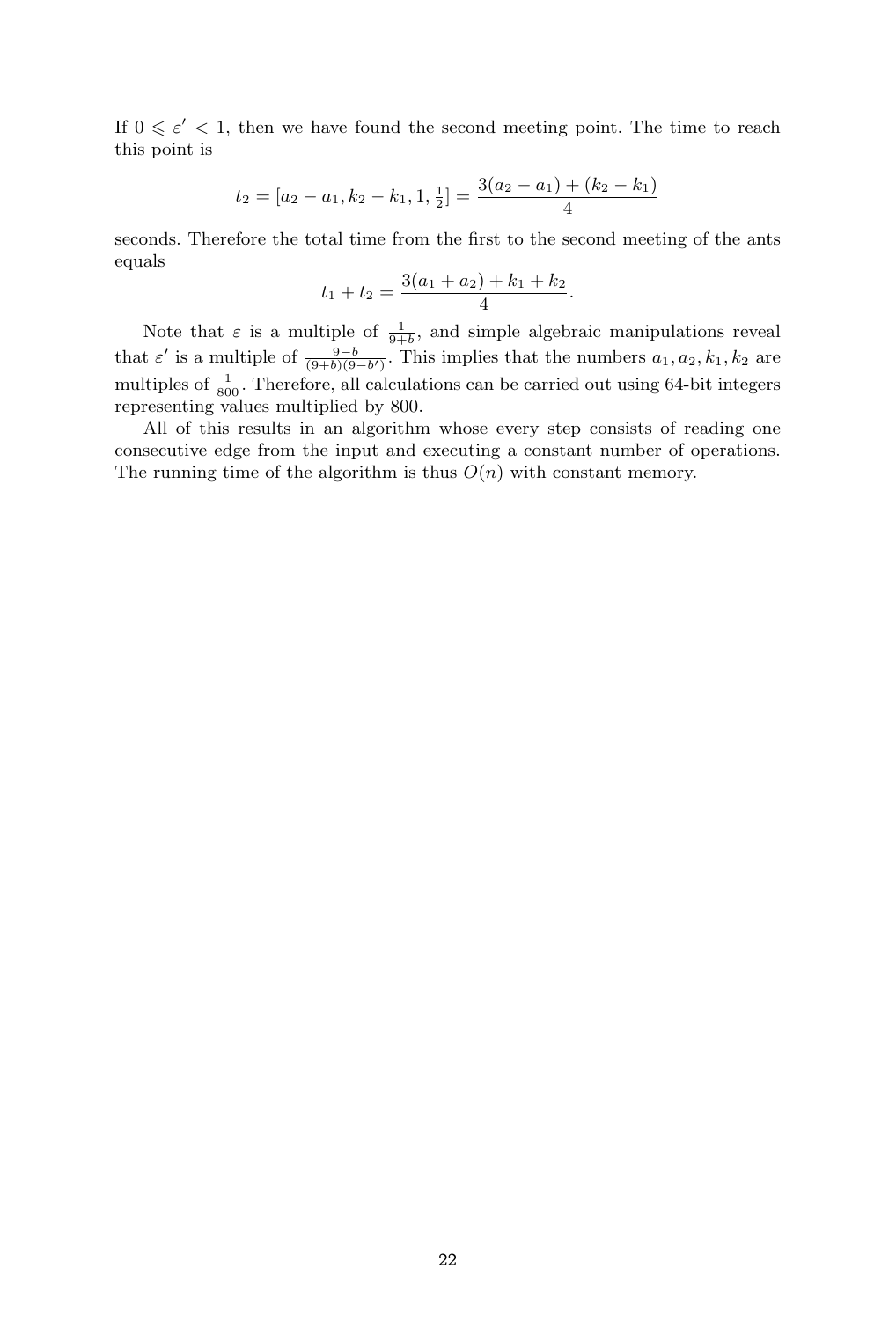# GOPHERS  $\star \star$

E



Task author: Jakub Radoszewski Solution description: Jakub Radoszewski Available memory: 128 MB <https://oi.edu.pl/en/archive/amppz/2011/eks>

Dick Dastardly wants to bedevil poor Bytean gophers. These nice little creatures live in holes in the upper parts of High Bytemountains.

Dick has found a mountain ridge with  $n$  gopher holes located along a straight line (for simplicity, we number the holes from 1 to  $n$ , from west to east). Dick plans to torture gophers using rock and roll music. He has bought  $m$  CD players, put a different Bytels' album in each of them and arranged the CD players along the ridge. It is known that played at full volume, the music from a CD player disturbs gophers located in holes distant by at most  $l$  meters from it.

Feeling troubled, the gophers asked you to check in which holes they will not be able to sleep well during this winter. They did not know that it was not yet the end of Dick's malice. . .

Dick Dastardly wants to make even more mess, and he will move the CD players from time to time. The gophers were able to steal Dick's secret plan and now they know precisely that on the morning of the i-th day Dick will take the CD player located  $p_i$  meters from the hole number 1 and will put it at a point located  $r_i$ meters from that hole. Help the gophers and count the number of holes in which they will not be able to fall asleep after each such operation.

#### Input

The first line of the input contains four integers n, m, d and  $l$  ( $2 \le n, m \le 500000$ ,  $1 \, \leqslant \, d \, \leqslant \, 500\,000, \, 1 \, \leqslant \, l \, \leqslant \, 10^9)$  representing the number of gophers' holes, the number of Dick's CD players, the number of days, and the range of a CD player, respectively.

The second line of the input contains  $n-1$  integers  $x_2, x_3, \ldots, x_n$  (0 <  $x_2$  <  $x_3\,<\,\ldots\,<\,x_n\,\leqslant\,10^{\,9}$ ) specifying the distances of the holes numbered  $\,2,3,\ldots,\,n\,$ from the hole number 1.

The third line contains m integers  $z_1, z_2, \ldots, z_m$  ( $0 \leq z_1 < z_2 < \ldots < z_m \leq z_m$ )  $10^9)$  specifying the distances of the consecutive CD players from the hole number 1. All the CD players are located to the east of this hole.

Next, d lines follow; the *i*-th of these lines contains two integers  $p_i$  and  $r_i$  $(0 \, \leqslant \, p_i, r_i \, \leqslant \, 10^9, \ p_i \, \neq \, r_i)$  meaning that in the beginning of the *i*-th day Dick is going to move the CD player located  $p_i$  meters from the hole number 1 to the point located  $r_i$  meters to the east from that hole. You may assume that before such operation there is a CD player at the position  $p_i$  and there are no CD players at the position  $r_i$ .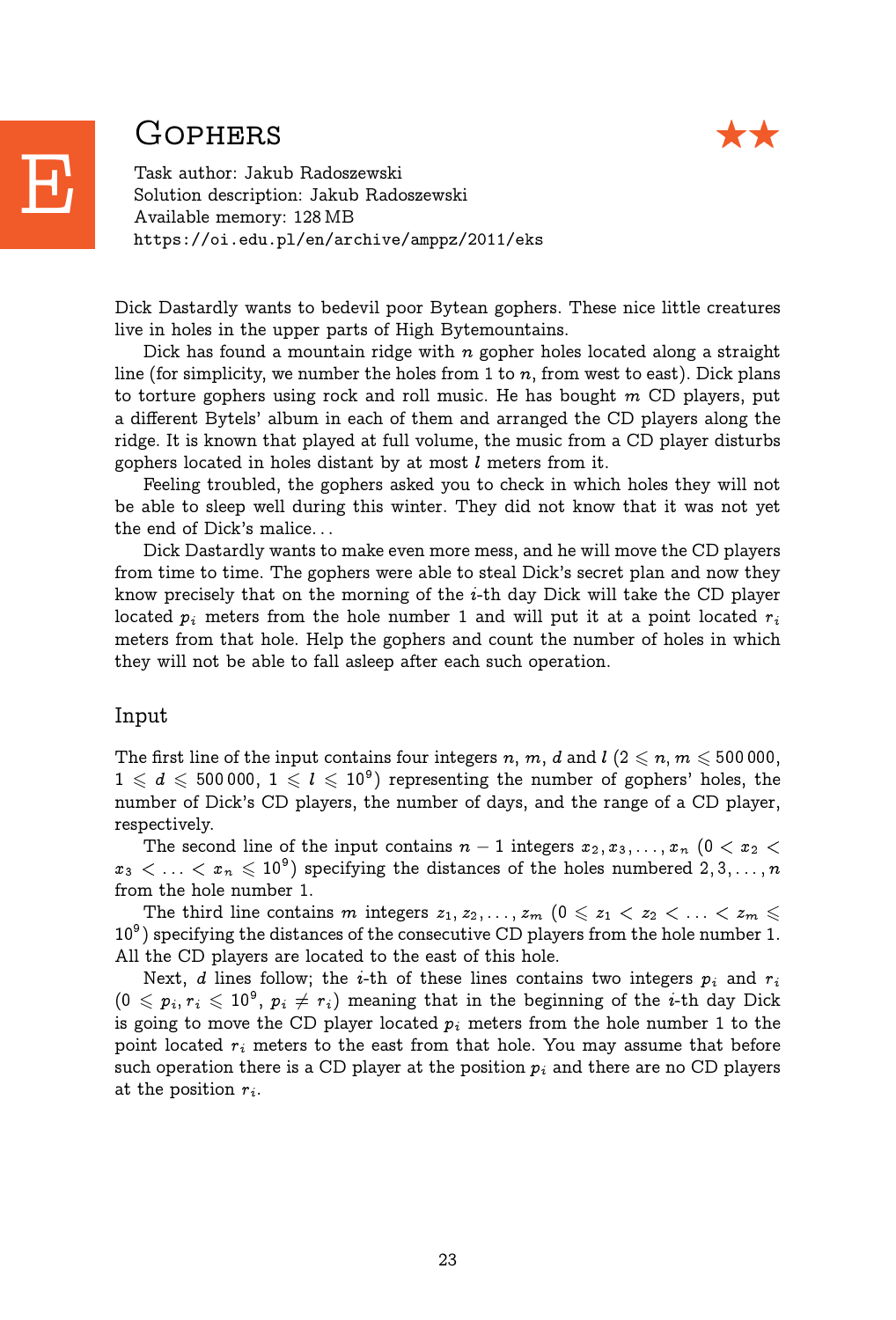#### Output

Your program should output  $d + 1$  lines. The line number i (for  $i = 1, 2, \ldots, d$ ) should contain one integer representing the number of holes in which no gopher would be able to sleep well during the night before the i-th Dick's operation. The last line should contain this number after the last Dick's operation.

#### Example

| For the input data: | the correct result is: |
|---------------------|------------------------|
| 5 3 4 1             | 2                      |
| 2 5 6 11            | 3                      |
| 248                 | 3                      |
| 2 <sub>1</sub>      | 5                      |
| 4 10                | 3                      |
| 86                  |                        |
| 1 8                 |                        |
|                     |                        |

#### Solution

The whole action in the problem happens on a line. The positions of gopher holes are described as points. At the same time, each CD player corresponds to some range. All ranges have the same length 2l, thus to describe each range we also need only one point  $\overline{\phantom{a}}$  in the problem statement it is the middle point of the range. The positions of gopher holes do not change, but Dick changes positions of his CD players. Our task is to simulate Dick's behaviour and calculate, after each of d movements, how many different holes are covered by ranges corresponding to CD players.

It turns out that the problem boils down to choosing suitable data structures, which will allow us to perform the simulation. Suitable, that is as simple as possible, but at the same time fast enough: we aim in time complexity of an operation that is logarithmical in terms of number of holes and CD players, that is  $n$  and  $m$ .

The key assumption is that we would like to maintain the number of holes covered by ranges during the whole time. Then printing the results is trivial. As it often comes in such problems, movement of a CD players can be divided into two stages: removal of a CD player and inserting it on a new position. Each of such stage is in some sense local: which holes will start or vanish to be covered depends only on ranges which are adjacent directly to the range of inserted or removed CD player. This is the case, because all ranges have the same length. We will use this property when constructing an efficient solution.

For keeping track of CD players we need a data structure that provides operations: insertion and removal of an element and finding the closest left and right neighbour of the element in the structure. For this aim perfectly fits a dictionarylike data structure implemented with balanced binary search trees, e.g. set from the C++ standard library (the problem statement guarantees that no two CD players will be placed in the same spot). The position of gopher holes do not change, thus we can simply keep them in an array sorted increasingly — exactly in the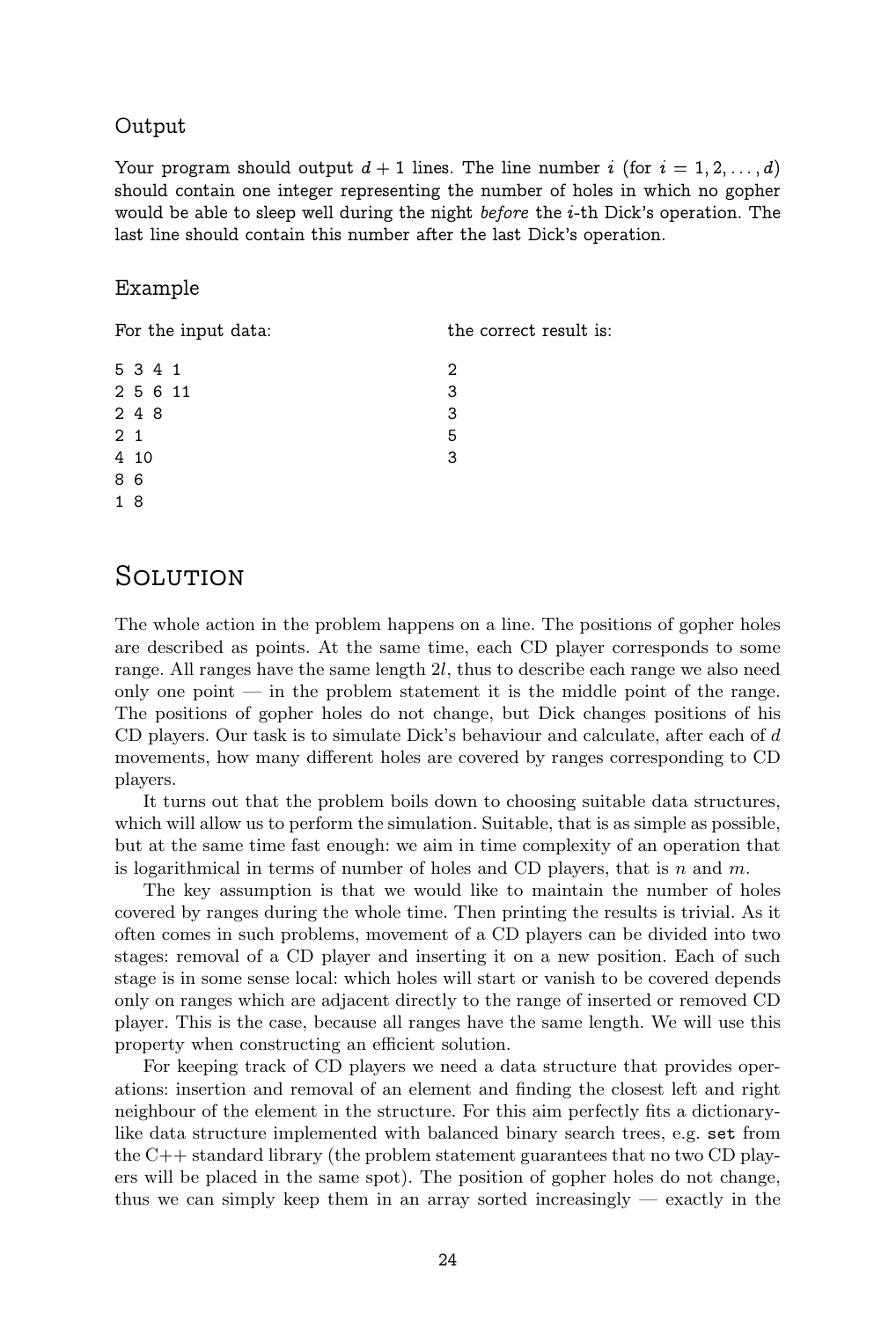same way as they are given in the input. Data structures keeping CD players and holes will be denoted by  $M$  and  $N$ , respectively.

Let's follow what happens when we insert some CD player. Suppose that it will be placed in position x and its direct neighbours are on positions  $x'$  and  $x''$  $(x' < x < x'')$ . The we must insert x into dictionary M, and add to the result all holes covered by range  $[x - l, x + l]$  that were not covered by ranges  $[x' - l, x' + l]$ and  $[x'' - l, x'' + l]$ . These are exactly holes in the range

<span id="page-38-0"></span>
$$
[\max(x - l, x' + l + 1), \min(x + l, x'' - l - 1)].
$$
\n(1)

Observe that the number of such holes can be found using two binary searches in array N. Each of this binary searches can be realized using lower bound function from the standard library.

The operation of removal is analogous: this time we remove appropriate element from dictionary M and we subtract from the result all holes inside the range of form [\(1\)](#page-38-0). In order for every CD player to have a predecessor and successor, we can add to dictionary M constant sentinels placed at positions  $-l-1$  and  $10^9 + l+1$ (coordinates of points from the problems are in range  $[0, 10^9]$ ).

Each of d Dick's movements is simulated in time complexity of  $O(\log m + \log n)$ , where the first logarithm comes from operations on dictionary  $M$ , and the second one from binary searches in array N. For contestants fluent in using the  $C++$ standard library, the algorithm is quite easy in implementation.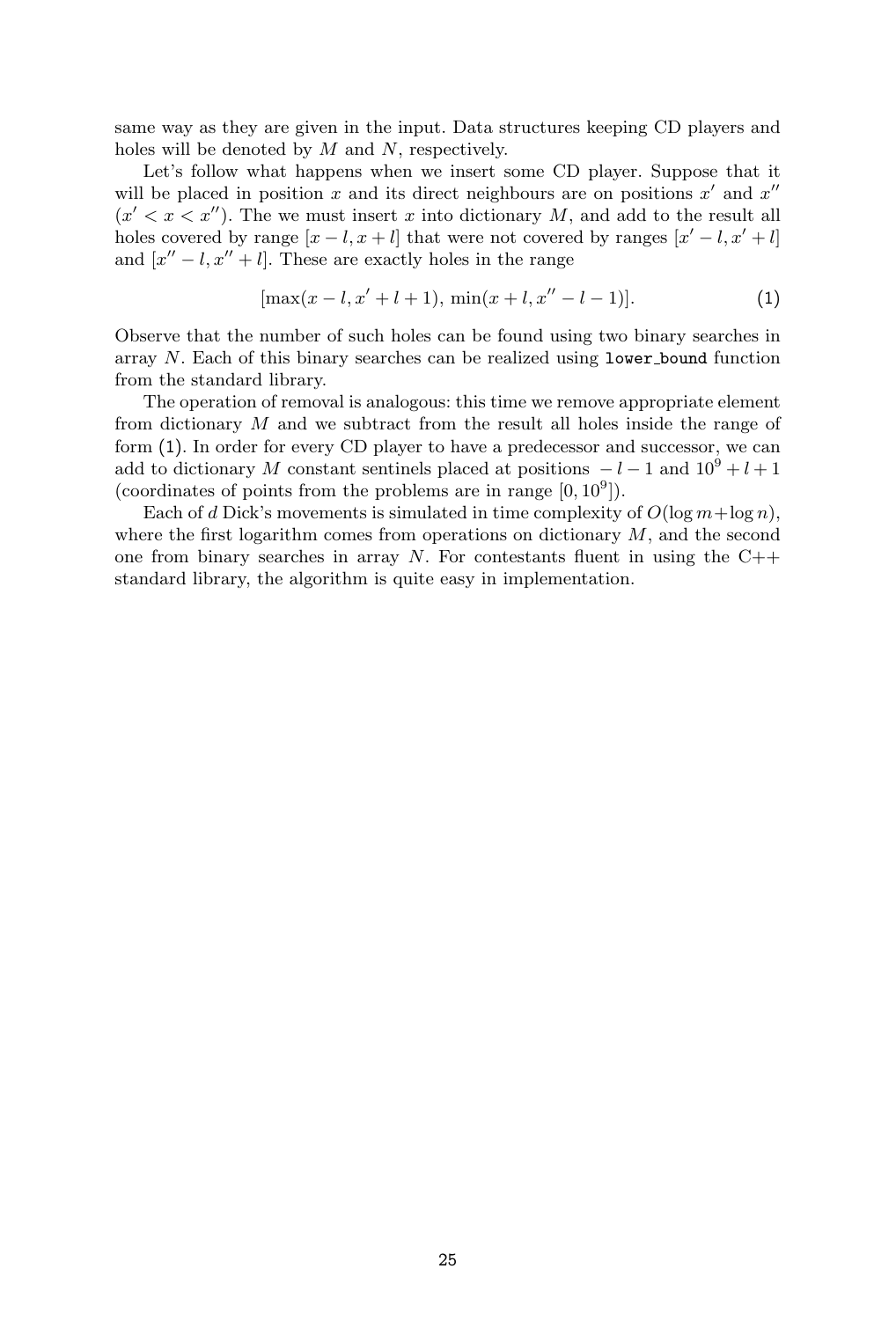# $L$ AUNDRY FROM  $\star \star$

F



Task author: Szymon Acedański Solution description: Jakub Radoszewski Available memory: 128 MB <https://oi.edu.pl/en/archive/amppz/2011/fra>

A few friends have decided to do the laundry together. They are all very neat, so each day each of the friends wears one clean pair of socks and one clean shirt. The friends have put all dirty socks and shirts to their washing machine. Now they have started to plan how they will dry their laundry. To put this in order, they have decided that:

- every sock will be fastened to the string with a single clothespin,
- each shirt will be fastened with three clothespins,
- one person's socks should all be fastened with clothespins of the same color,
- one person's shirts should all be fastened with clothespins of the same color,
- clothes belonging to different persons may not be fastened with clothespins of the same color,
- apart from that, they wish to use the smallest possible number of clothespin's colors.

Now they have scattered all their clothespins on the floor and counted the number of clothespins of each color. Unfortunately, they were not able to figure out which colors should each of them use. Write a program that will help them with this problem.

#### Input

The first line of the input contains two integers n and  $k$  ( $2 \leq n, k \leq 1000000$ ) specifying the number of friends and the number of clothespins' colors available. The second line contains n integers  $d_1, d_2, \ldots, d_n$  representing the number of days each friend was collecting laundry ( $1 \leq d_i \leq 1000000$ ). The third line contains k integers  $l_1, l_2, \ldots, l_k$  representing the numbers of clothespins of respective colors  $(1 \leq l_i \leq 4000000).$ 

#### Output

Your program should output the minimal number of clothespins needed to dry all the laundry. If it is not possible to dry all the laundry in the requested manner, your program should output a single word NIE (i.e., no in Polish).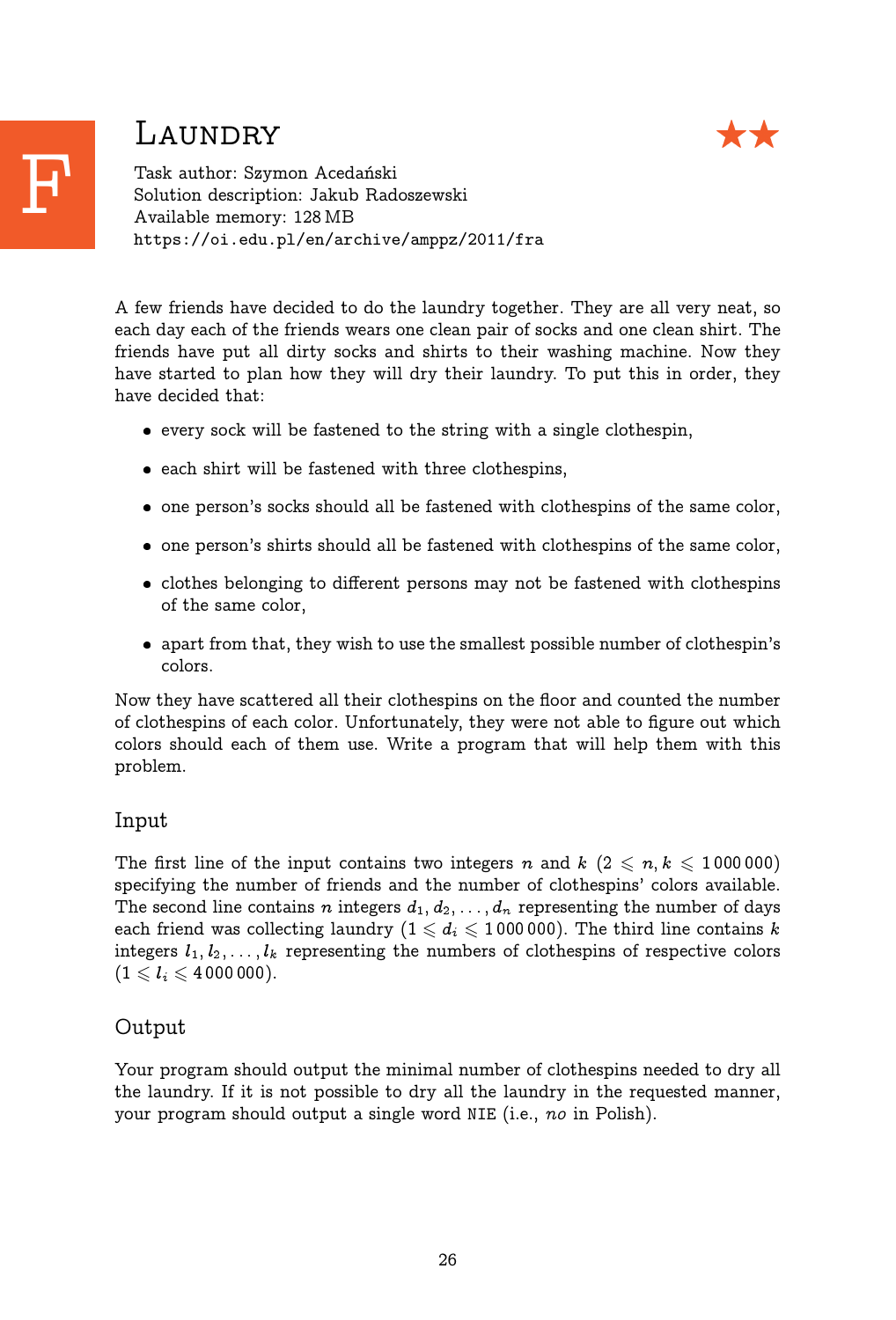#### Example

For the input data: 2 4 3 4 20 10 8 10 the correct result is: 3 whereas for the input data: 3 8 5 4 3 14 14 14 14 14 14 14 14 the correct result is:

NTE.

Explanation of the first example: The first person needs 6 clothespins for her socks and 9 clothespins for her shirts. The second person needs 8 clothespins for her socks and 12 clothespins for her shirts. The second person should use the clothespins of the first color both for her socks and her shirts. The first person may then use, e.g., the clothespins of the second and the fourth color.

# **SOLUTION**

The task statement tells a story about  $n$  persons doing a laundry. For fastening his or her laundry the *i*-th person needs  $5d_i$  clothespins. It could be clothespins of the same color, or it could be  $3d_i$  clothespins of one color (shirts) and  $2d_i$  clothespins of different color (socks). We have k colors of clothespins, and there are exactly  $l_i$ clothespins of color j. The colors assigned to different persons must be different. We want to assign the clothespins in such a way that we use the smallest possible number of different colors. It total we will use between  $n$  and  $2n$  colors, and the more people get the only one color of clothespins, the better. We also need to check, weather the solution actually exists.

We will try to approach this problem in a greedy way, inviting the subsequent people to choose some clothespins from the set of ones unchosen by previous people. The people with more laundry are more picky, thus intuitively it would be profitable to invite them sooner, so they have more choice. It also seems sensible that every person, if it is possible, should choose one color of clothespins. Moreover, if in some moment there is more than one way of choosing the clothespins' colors, then of course it is better to choose a color which has as few clothespins as possible.

The following intuitions are a foundation to the following algorithm. We examine people in order of nonincreasing  $d_i$  and for each of them:

• if there is a color which has at least  $5d_i$  clothespins, then among such colors we choose the one which has the smallest number of clothespins,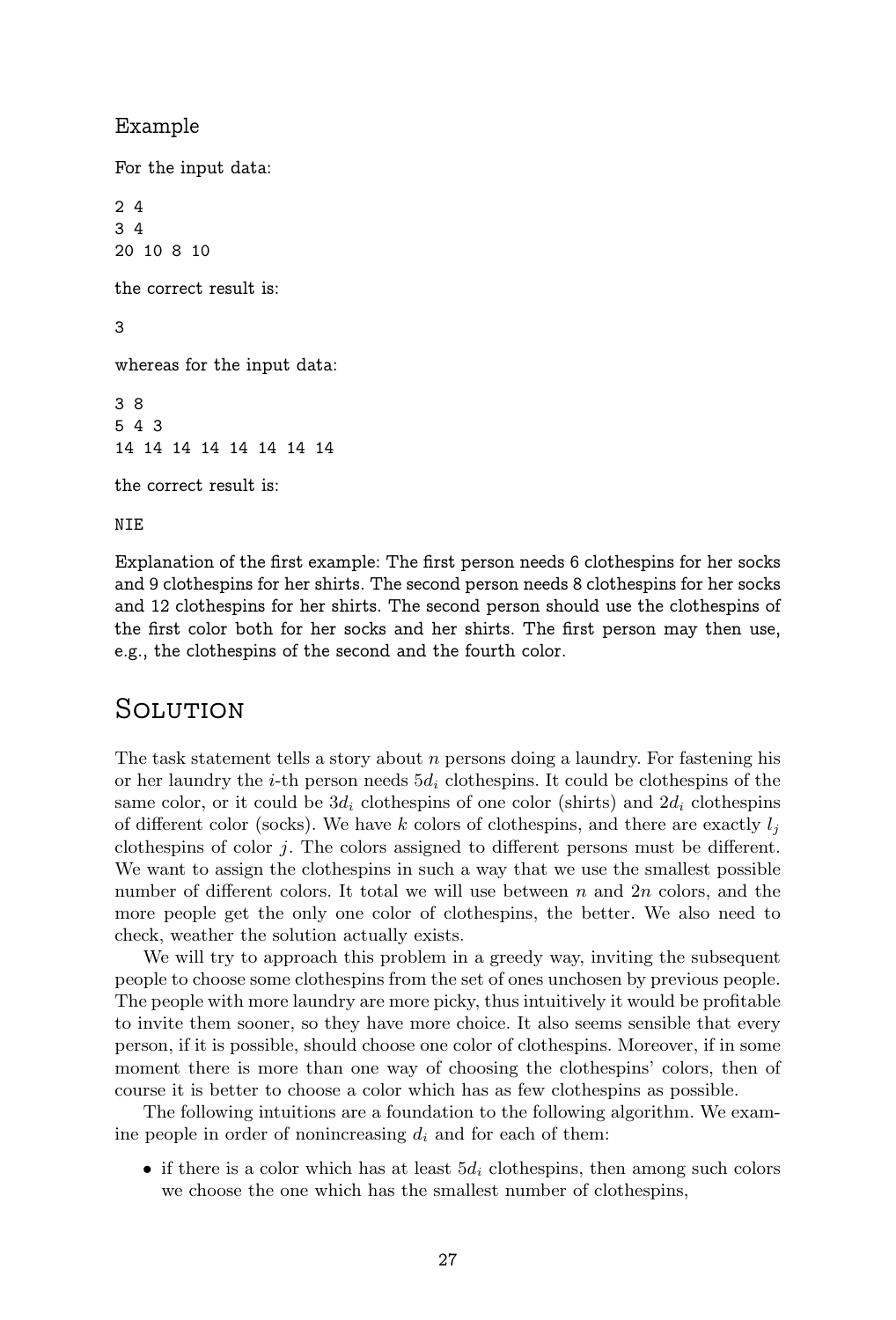- otherwise, if there are two colors containing respectively at least  $2d_i$  and  $3d_i$  clothespins, then among these we choose two of the smallest numbers of clothespins,
- if none of above is true, then we end the algorithm with negative answer.

It turns out that the above algorithm correctly solves our problem.

#### Prove of correctness

We need to prove that if a solution exists, then our greedy algorithm will find it, and moreover, it will find a solution using the least possible number of clothespins.

Suppose then that a solution exists, and let OPT be some optimal solution, that is a solution that uses the least possible number of clothespins. On the other hand, by ALG we denote the assignment calculated by the greedy algorithm. (In theory it could be a partial assignment, if it was not possible to assign necessary number of clothespins for some person, and that was the reason of terminating the algorithm.) We will show that if  $\text{OPT} \neq \text{ALG}$ , then we can transform  $\text{OPT}$ into ALG, keeping its correctness and not changing the number of used colors of clothespins. That will prove the optimality of solution ALG.

Assume, without loss of generality, that the persons are ordered according to the order of the greedy algorithm, in particular  $d_1 \geq d_2 \geq \ldots \geq d_n$ . Our prove will be done in steps; in each step we will modify the solution OPT, increasing the number of subsequent people who are treated the same in OPT and ALG.

Let  $i$  be the number of the first person, for whom OPT and ALG assigned clothespin's colors differently. We will show that we can change the solution OPT in such a way, that all people  $1, \ldots, i$  are treated the same as in ALG.

Since OPT assigned some colors to person  $i$ , then it is not possible that ALG was not able to assign colors. Indeed, the greedy algorithm could choose the same colors that OPT chose. Similarly, it is not possible that OPT assigned only one color and ALG assigned two.

On the other hand, we know that these two solutions differ on the  $i$ -th person. First we will consider a case in which both solutions assign the same number of colors, but these colors are different. We assume that it is only one color in both solutions; a proof for two colors in analogous. Let in OPT it will be color  $p$  and in ALG color a. Since ALG always choose a suitable color of the smallest number of clothespins, then  $l_a \leq l_p$ . If solution OPT does not use color a, we can swap in this solution for the *i*-th person color  $p$  to  $a$ . If OPT uses clothespins of color  $a$  by assigning them to some person j, then we have  $j > i$  (since for  $j < i$  OPT assigns the same colors as  $ALG$ ) and we can swap in OPT colors for people i and j. The number of clothespins of color  $p$  is sufficient for the j-th person, because from  $j > i$  we have  $d_j \leq d_i$ . On the other hand, the number of clothespins of color a is sufficient for the *i*-th person, because ALG makes such assignment.

We are left with the last case in which solution  $\text{OPT}$  assigns to the *i*-th person two colors, let's say  $p$  and  $q$  (for shirts and socks, respectively), and in ALG it assigns only one color, let's say  $a$ . If in OPT color  $a$  was free, then we could assign it to the *i*-th person instead of colors  $p$  and  $q$ , reducing the number of used colors in effect — thus it is not possible, because it would contradict the optimality of OPT. That means that color  $a$  in solution OPT must have been used, let's say by person j (again  $j > i$ ). Like before, we want to assign this color to person i. We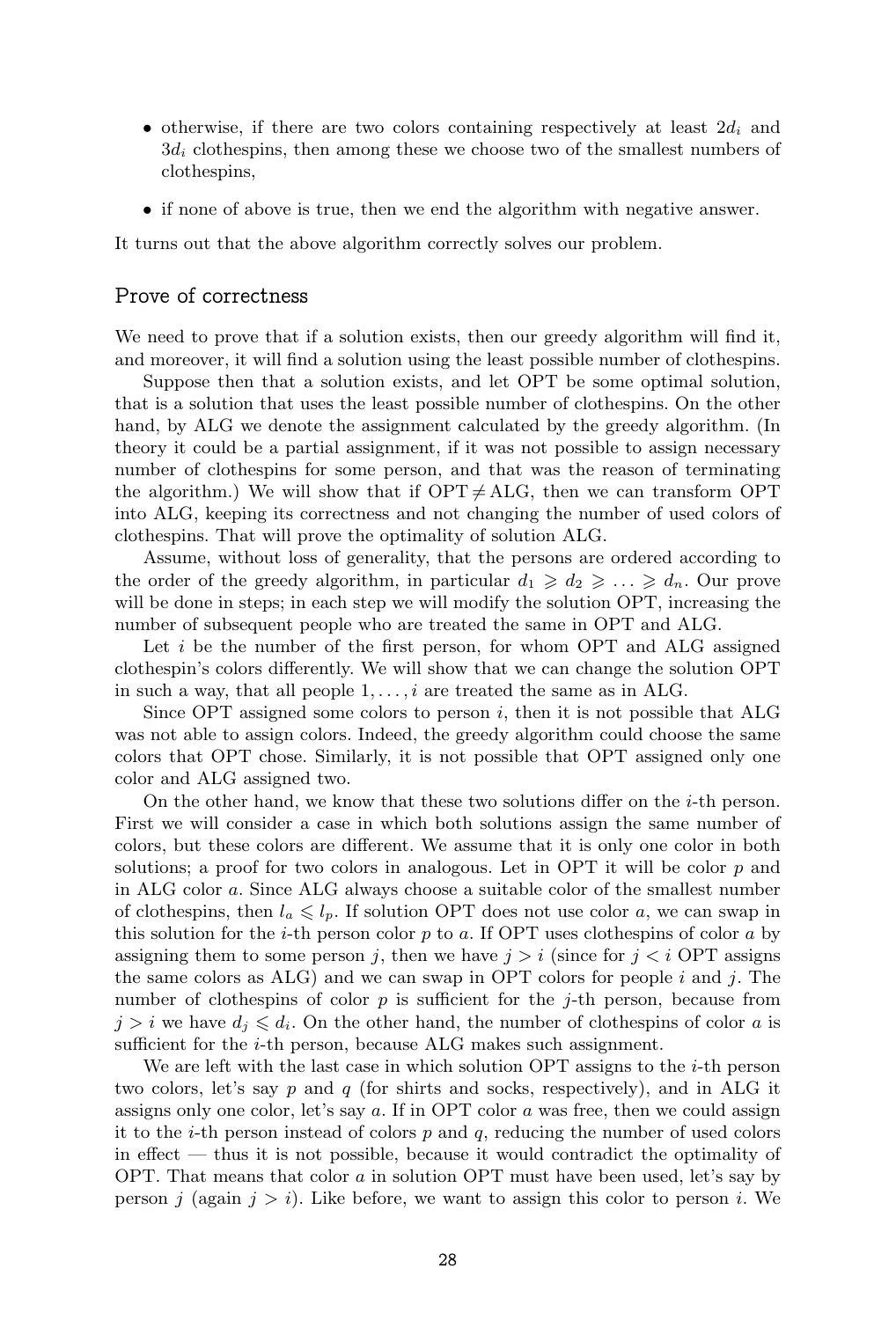have different cases, depending on how many clothespins of color a the j-th person has. If it is  $2d_j$  clothespins, we can instead of color a give this person clothespins of color q (since  $d_i \leq d_i$ ). If it is  $3d_i$ , then instead of color a, we give him or her color p. Note, that in both cases the number of used colors decreased, which contradicts the optimality of OPT. Therefore both of these cases cannot happen (but we could handle them anyway). In the only situation that could take place, the j-th person has in OPT  $5d_i$  clothespins of color a. Then we assign to him or her  $3d_j$  clothespins of color p and  $2d_j$  of color q. In the effect the number of used colors does not increase and the i-th person has the same assignment as in ALG. That concludes the proof.

#### Implementation

At the end let's think a little bit, how to implement this solution efficiently. We need to sort people in the problem nonincreasingly by values  $d_i$ ; we do it in time  $O(n \log n)$ . To represent clothespins of various colors, we need a data structure that provides two types of operations:

- find a color with smallest number of clothespins, but having at least  $x$  of them,
- remove all clothespins of certain color.

Both container set from  $C_{++}$  standard library and a static range tree (or counting tree, or Fenwick tree) allows performing these operations in time  $O(\log k)$ . Initializing the data structure takes time  $O(k)$ . Therefore we get an implementation of the greedy solution in total running time  $O(k + n(\log k + \log n))$ .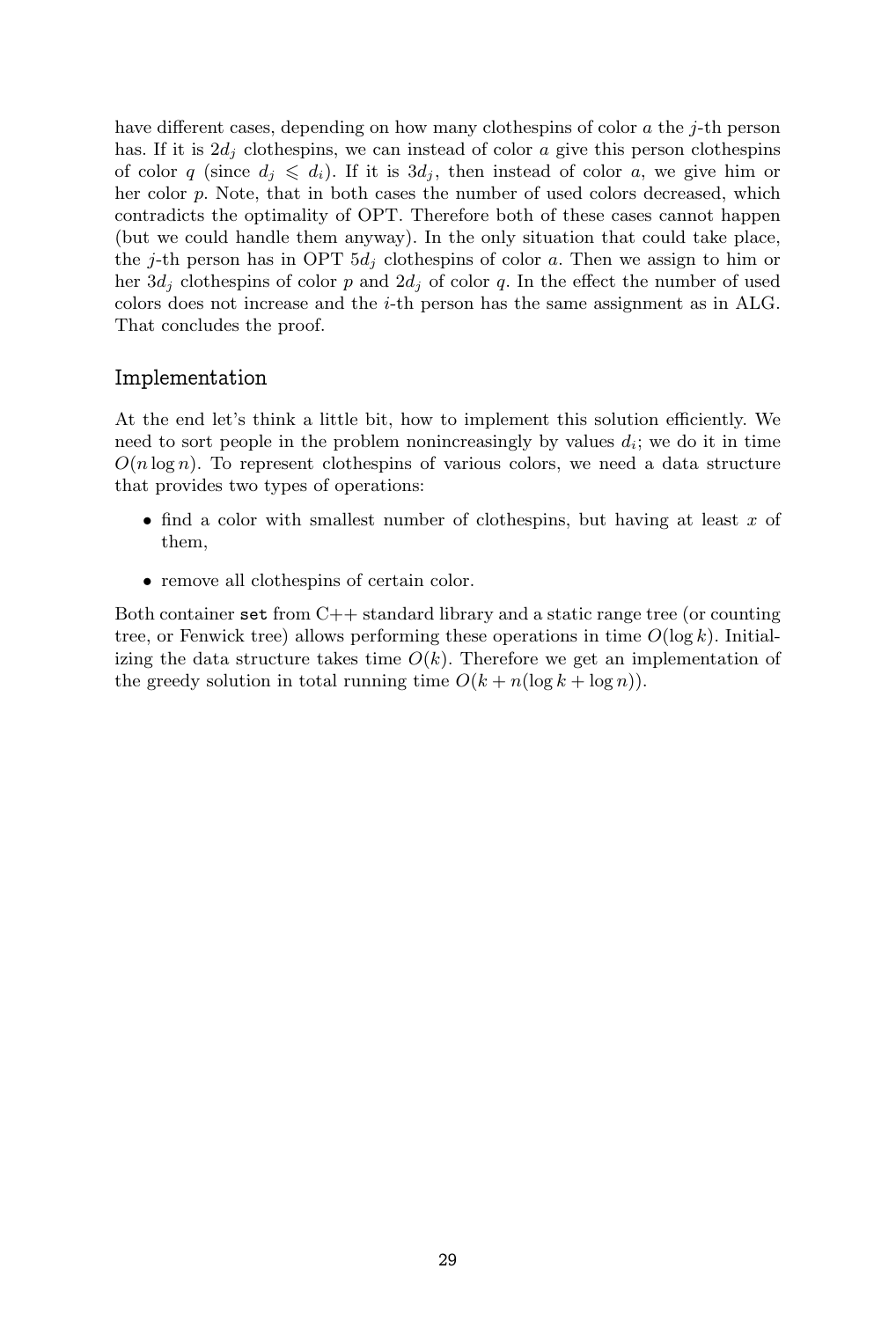# BITS GENERATOR  $\star \star \star$



Task author: Tomasz Idziaszek Solution description: Tomasz Idziaszek Available memory: 64 MB <https://oi.edu.pl/en/archive/amppz/2011/gen>

Byteasar likes to play with his random (well, actually pseudorandom) bits generator, which he has found on his computer. This generator works in a very simple way. The moment the computer is turned on, an integer in the range between 0 and m*−*1 is chosen automagically. This integer is called the seed of the generator; we will use variable  $z$  to represent it. Then, in order to generate a random bit, the following function is called. It computes a new value of the seed which is then used to generate a single bit:

> $z := (z \cdot a + c)/k \mid \text{mod } m$ **if**  $z < |m/2|$  **then return** 0 **else return** 1

The numbers  $a, c, k$  are some constants. Byteasar has called this function n times and has thus obtained a sequence of bits  $b_1, b_2, \ldots, b_n$ . Now he is wondering what is the number of different possible values of the initial seed.

#### Input

The first line of the input contains five integers a, c, k, m and  $n \ (0 \leq a, c < m)$ ,  $1 \leqslant k \leqslant m, \, 2 \leqslant m \leqslant 1$  000 000,  $1 \leqslant n \leqslant 1$  00 000). The second line contains an n-character string consisting of digits 0 and 1; the  $i$ -th digit of the string represents the bit  $b_i$ .

#### Output

You should output one integer representing the number of integers from the range between 0 and m *−* 1 which could have been the initial seed of the generator.

#### Example

For the input data:

```
3 6 2 9 2
10
```
the correct result is:

4

Explanation of the example: The initial seed of the generator could have been equal to 1, 2, 7 or 8.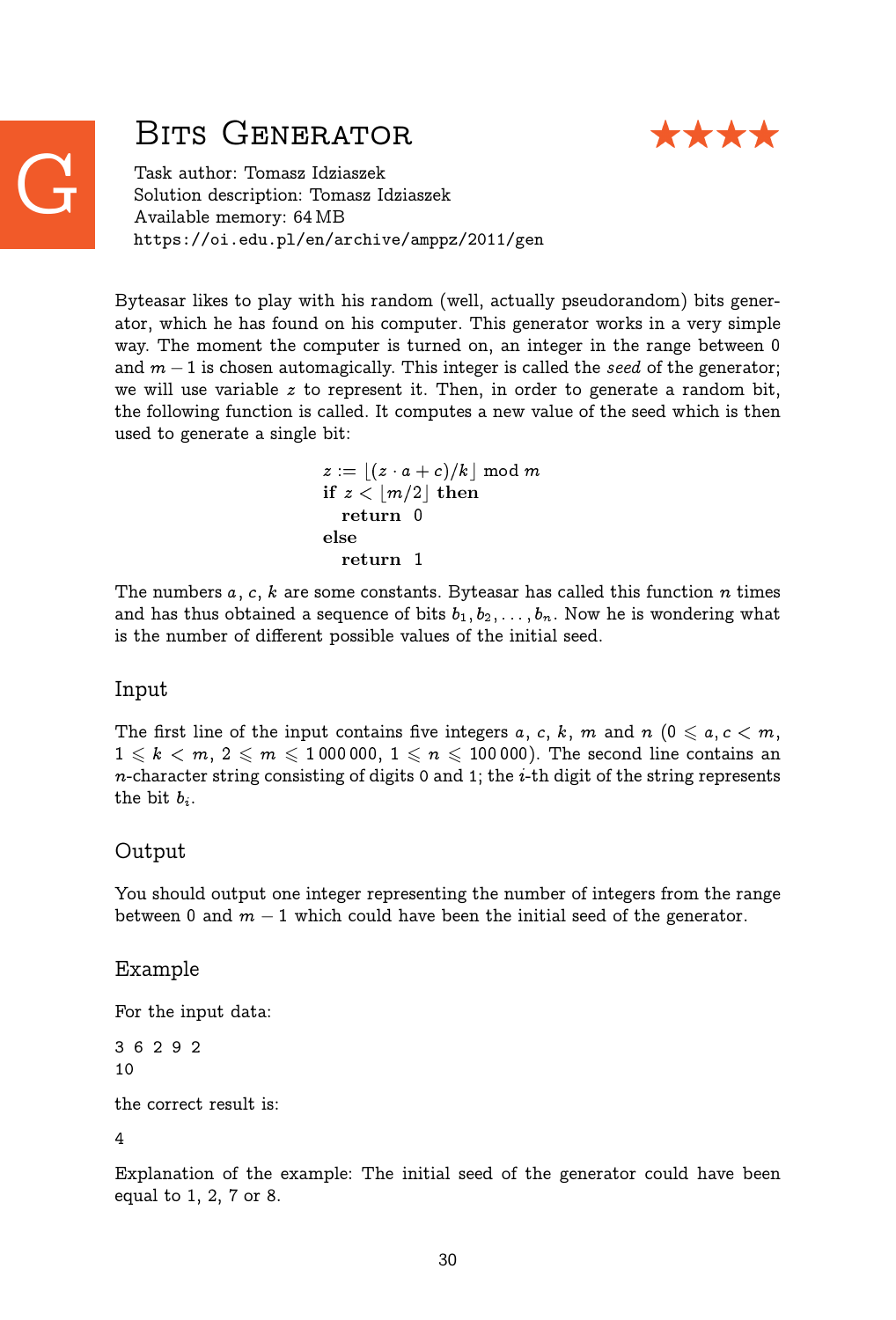#### Solution

Although it could not be visible at the first sight, but in the solution we will use some knowledge from graph theory and text algorithms. We will use graphs to describe the state space of the generator, whereas for finding the initial seed of the generator we will use a dictionary of basic factors or (in a faster solution) an automaton for finding pattern in text.

The state of the bits generator is described by one integer  $z$  in range from 0 to m *−* 1. Every time the function from the problem statement is called, it changes the state to  $f(z) = |(z \cdot a + c)/k| \mod m$  and generates a bit  $b(z)$ . The bit  $b(z)$ is equal to 0 if  $f(z) < |m/2|$ , or equal to 1 otherwise. Since numbers a, c and k which describe the function f are fixed, both values, the generated bit  $b(z)$  as well as the new state  $f(z)$ , depend only on the current state z.

Therefore the bits generator can be represented as a directed graph (see fig-ure [1\)](#page-44-0). It has m vertices  $v_0, v_1, \ldots, v_{m-1}$  corresponding to possible states of the generator, and from every vertex  $v_i$  there is exactly one directed edge to vertex  $v_{f(i)}$ . Additionally, each vertex  $v_i$  has a label  $b(i)$ .



<span id="page-44-0"></span>Figure 1. Directed graph with 9 vertices, which models the bits generator from the sample input. The vertices with labels 1 have been marked.

Let us denote by  $p(v_i, n)$  a sequence of labels on a *n*-vertex path starting in vertex  $v_i$ . Note that the path is determined uniquely, since from every vertex we have exactly one outgoing edge. Our problem can be formulated as follows: we need to count the number of such vertices  $v_i$  that the sequence of labels  $p(v_i, n)$  is identical with the sequence of bits  $b_1, \ldots, b_n$  given in the input.

An algorithm of time complexity  $O(nm)$  is obvious here (and it does not even need the above reduction for graph representation). For every vertex  $v_i$  it is enough to generate sequence  $p(v_i, n)$  and test whether it is equal to  $b_1, \ldots, b_n$ .

#### Dictionary of basic factors

We will obtain a faster algorithm by using a data structure called *dictionary of basic factors*. For every power of two  $2^j$ , where  $0 \leqslant j \leqslant N$  and  $N = \lfloor \log_2 n \rfloor$ we will be assigning *identifiers* to sequences of labels of length  $2<sup>j</sup>$  in such a way that two sequence will be assigned with the same identifier if and only if they are equal. The identifiers will be integers in range from 0 to m*−*1, therefore sequences of length  $2^j$  could be compared in constant time. We denote by  $ident[v_i, 2^j]$  the identifier corresponding to the sequence of labels  $p(v_i, 2^j)$ .

Since the basis for our data structure is not a single string, but a graph, we need an effective method of finding the further vertices on paths. We denote by step[v<sub>i</sub>, l] a vertex in which we end up after following l edges, starting from the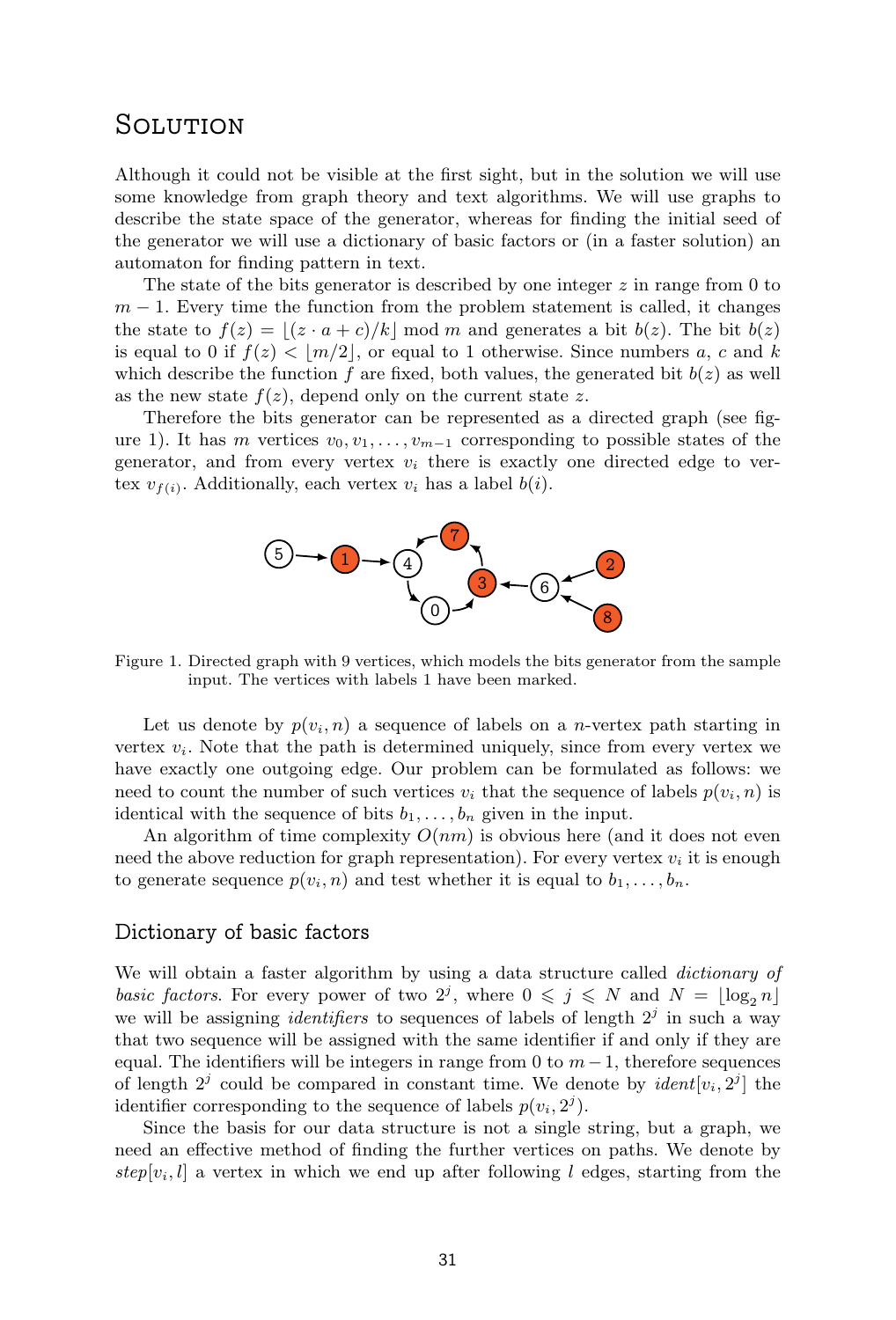vertex  $v_i$ . In the first phase we will calculate values  $step[v_i, l]$  for l being powers of two, using a method called *binary lifting*.

We construct the dictionary of basic factors as follows. For  $j = 0$  we simply assign  $ident[v_i, 1] = b(i)$  and  $step[v_i, 1] = f(v_i)$ . For  $j = 1, ..., N$  we assign identifiers for sequences of length  $2<sup>j</sup>$  based on identifiers for sequences two times shorter. We start by assigning a temporary identifier for every vertex  $v_i$  and sequence of labels  $p(v_i, 2^j)$ . The identifier is

$$
(ident[v_i, 2^{j-1}], ident[step[v_i, 2^{j-1}], 2^{j-1}]),
$$

which is a pair of integers in range from 0 to  $m-1$ . Note that the second number in this pair is an identifier of a fragment of sequence  $p(v_i, 2^j)$  which has length  $2^{j-1}$ and starts exactly after  $2^{j-1}$  elements of this sequence. In the second step we sort all these pairs lexicographically in time  $O(m)$  (we can use radix sort here) and iterate over sorted list, assigning the final identifiers which are single integers — it is only important that to the same pairs we assign the same integer in range from 0 to *m* − 1. At the same time, the values *step*[*·*, 2<sup>*j*</sup>] are assigned according to the following formula:

$$
step[v_i, 2j] = step[step[v_i, 2j-1], 2j-1].
$$

The dictionary of basic factors allows us for efficient assignment of identifiers for sequences of labels of length n. The identifier for a sequence  $p(v_i, n)$  is a pair of integers. The first number in this pair is the identifier of a sequence consisting of initial  $2^N$  elements of  $p(v_i, n)$ . The second number is the identifier of a sequence consisting of trailing  $2^N$  elements of  $p(v_i, n)$ . Since  $2^N + 2^N > n$ , such a pair uniquely identifies the sequence. Formally, the identifier for  $p(v_i, n)$  is  $(ident[v_i, 2^N], ident[step[v_i, n - 2^N], 2^N])$ . In this case  $n - 2^N$  does not have to be a power of two, therefore we calculate the value  $step[v_i, n - 2^N]$  in time  $O(log n)$ : we start from vertex  $v = v_i$  and for each power of two  $2<sup>j</sup>$  in binary expansion of number  $n - 2^N$  we perform  $v := step[v, 2^j]$ .

It remains to show how to use the dictionary of basic factors in finding the initial seeds of the bits generator. For simplicity of description, we add  $n$  vertices  $u_1, \ldots, u_n$  to the graph, where vertex  $u_i$  has label  $b_i$  and an outgoing edge to vertex  $u_{\min(i+1,n)}$ . Calculating identifiers for all  $m + n$  vertices in the graph can be performed in time complexity of  $O((m + n) \log n)$ . Next, it is enough to count vertices  $v_i$  for which the identifiers for sequences of labels  $p(v_i, n)$  and  $p(u_1, n)$  are equal.

The above algorithm has time complexity of  $O((m + n) \log n)$ . Unfortunately, the memory complexity of it is the same, which given the memory constraints in the problem, results in exceeding the memory. However, we can easily reduce the memory consumption to  $O(m + n)$ . For this purpose, during the construction of the dictionary of basic factors we will store in the memory only the last two rows of the table (corresponding to powers  $2^{j-1}$  and  $2^j$ ) and calculate values  $step[\cdot, n-2^N]$ on the fly.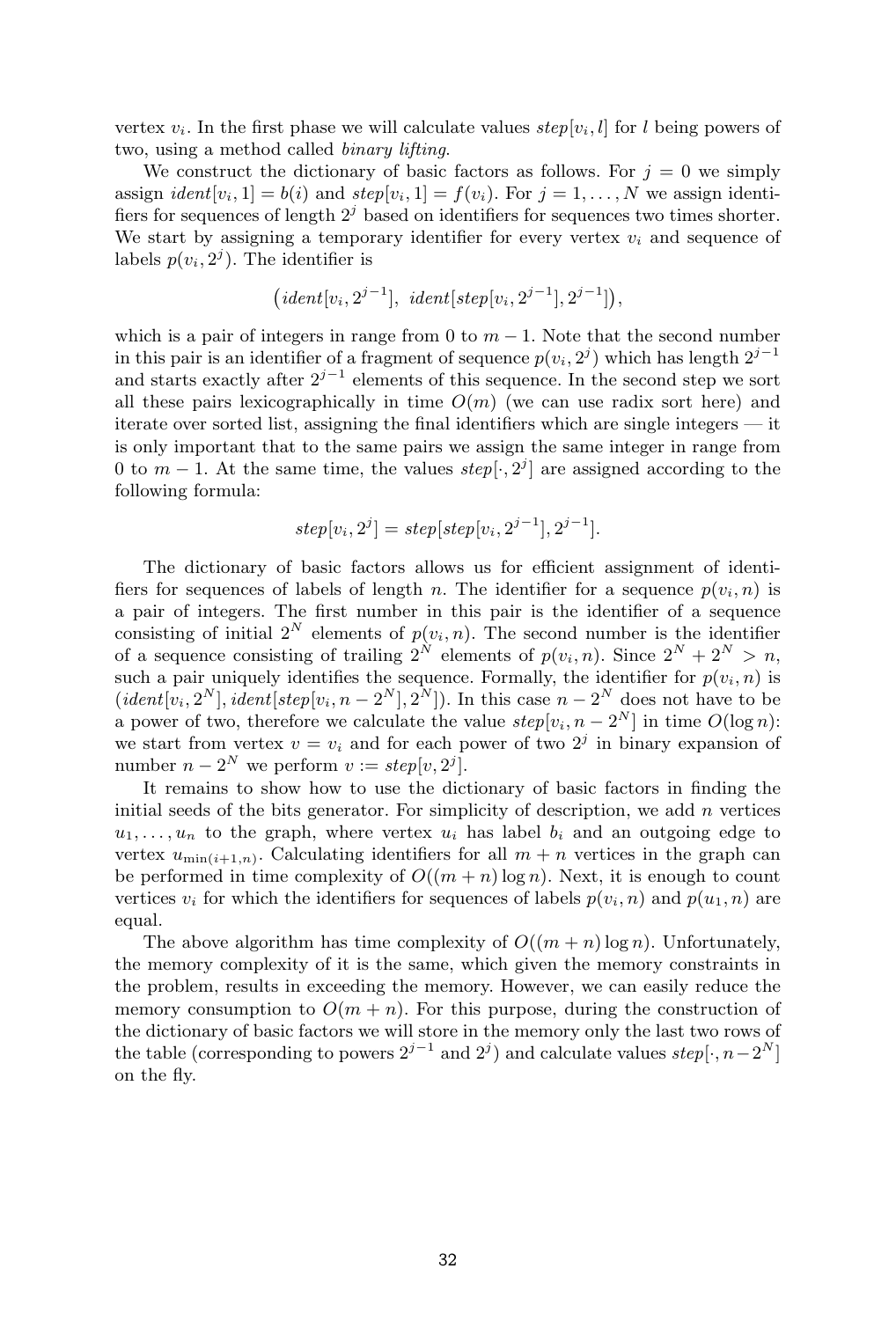#### Automaton for finding pattern in trees

The problem could be solved in time complexity of  $O(m + n)$ . To this end we use some tools from the theory of text algorithms.

For a fixed string  $x = x_1x_2...x_n$  (pattern) we could build a *pattern-matching automaton* for finding it in string  $y = y_1 y_2 \ldots y_m$  (text). The automaton reads subsequent letters from the text y and at every moment it is in one of  $n + 1$ states  $s_0, \ldots, s_n$ . To be more specific: the automaton after reading sequence of letters  $y_1 \ldots y_i$  is in state  $s_i$ , if, speaking informally, we managed to match exactly i letters of the pattern to the ending of the read sequence. In other words, the longest suffix of this sequence that is at the same time a prefix of pattern  $x$  has length *i* (i.e.  $y_{j-i+1} \tildot y_j = x_1 \tildot x_j$  and there is no larger *i* with such property). All the information needed by the automaton to work are stored in a transition table  $\delta$ : the automaton which is in state  $s_i$ , after reading letter a from the input, goes to state  $\delta(s_i, a)$ . For instance for  $0 \leq i < n$  we have  $\delta(s_i, x_{i+1}) = s_{i+1}$ .

Now, to find a pattern  $x$  in text  $y$ , it is enough to set the current state of the automaton to  $s_0$ , and then read subsequent letters of string y. Every time the automaton finds itself in state  $s_n$ , we know that we have found a new occurrence of word  $x$  (to be more precise: the last read letter is the last letter in this occurrence).

Such an automaton can be constructed in  $O(nA)$  time, where A is the number of different letters which can appear in the pattern and the text. It should not pose any problem to anyone who knows the Knuth–Morris–Pratt algorithm. This pattern-matching algorithm maintains a state of the automaton during its runtime, however it does not explicitly construct the transition table of the automaton. The pattern matching in text of length m runs in time  $O(m)$ .

The pattern-matching automaton could be used to effectively finding a pattern in a tree. The problem is as follows: we have a rooted tree of  $m$  vertices, which are labeled using letters. We want to find every path that begins in any vertex and goes downward the tree, and whose subsequent labels spell the word x. The solution using the automaton is simple: we assign states of the automaton to the vertices. If the label of the root is a, then the root will have a state of  $\delta(s_0, a)$ . Next, a vertex labeled a, whose parent has assigned a state  $s_i$ , will be assigned a state  $\delta(s_i, a)$ . The number of occurrences of pattern x in the tree is the number of vertices with state  $s_n$ . The whole algorithm runs in time  $O(nA+m)$  and the same memory complexity\*.

We are ready to return to our problem. Recall, that we need to find all occurrences of a string of length  $n$  in a labeled graph of  $m$  vertices, in which from every vertex there is exactly one outgoing edge. The possible letters are 0 and 1, then here  $A = 2$ .

Note that we can separately consider every weakly connected component of the graph, and at the end sum the obtained results. Since from every vertex there is exactly one outgoing edge, then a single connected component is a cycle with trees

<sup>?</sup>A tempting idea would be to use the Knuth–Morris–Pratt algorithm directly on the tree. After all, it also allows to find the states of the pattern-matching automaton and runs in linear time. However, there is a catch here: the total runtime of this algorithm is in fact linear, but calculating a *single* transition after matching k letters of the pattern can take  $\Theta(k)$  time. For trees of specific shape such a slow step could take place at the same time for many vertices on the same level the tree. In such situation, although on every path downwards the tree the runtime is linear, the total runtime on the whole tree could be quadratic on the size of the tree. Thus the Knuth–Morris–Pratt algorithm alone is not sufficient and in fact we need to construct the pattern-matching automaton.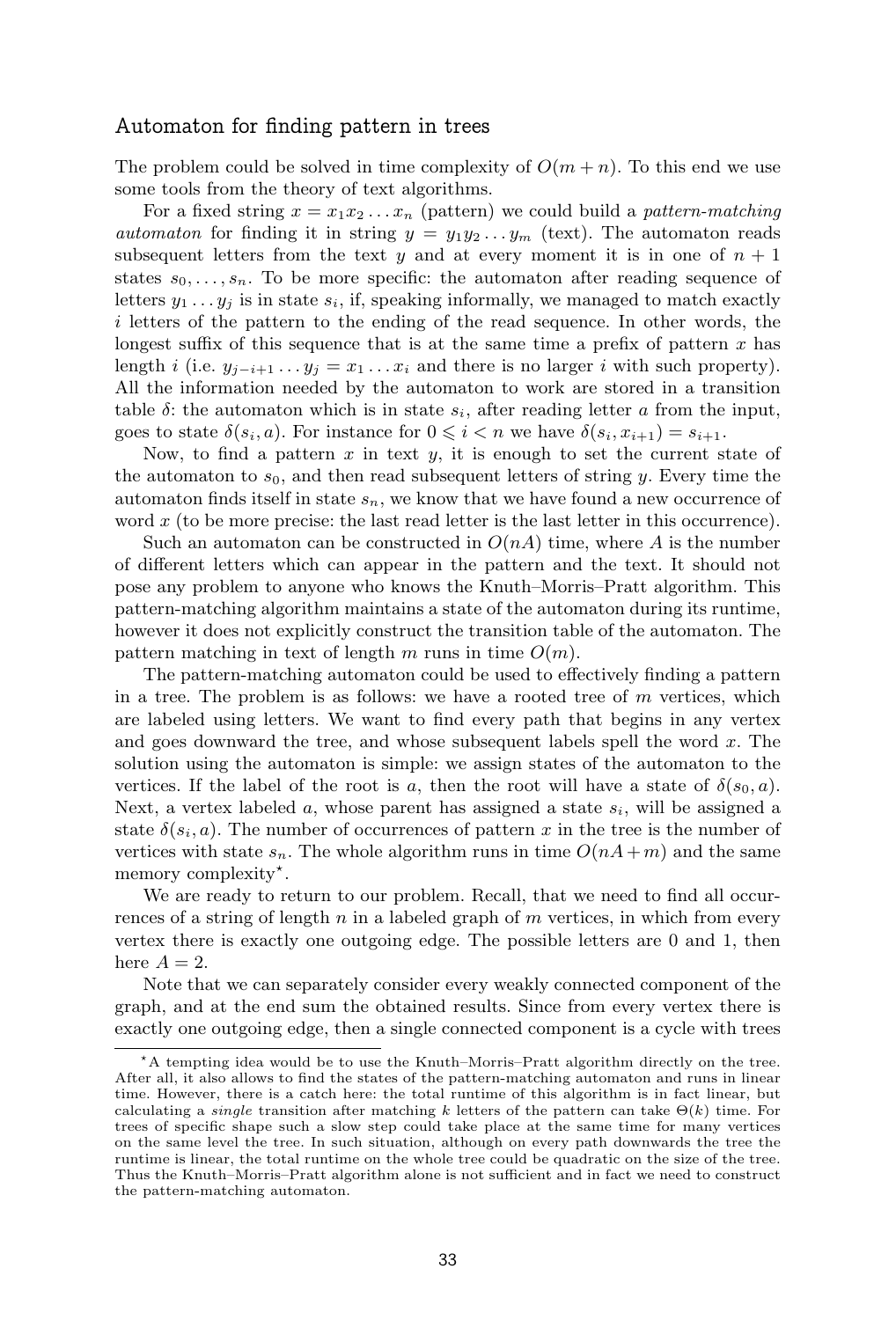"attached" to it. Consider a single component and assume that its cycle consists of  $\ell$  vertices, which have labels  $y_1, y_2, \ldots, y_\ell$ . Let us denote by  $T_i$  a tree attached to the i-th vertex on the cycle. We assume that the root of the tree is the vertex on the cycle, thus in every vertex of the cycle there is attached a tree (possibly consisting of this vertex only).

For a moment let us fix a tree  $T_i$  and say that we want to find all vertices in this tree that can be an initial seed of the bits generator. Since the edges of the tree are directed "upwards", in order to use the method described before, we will find in it a reversed pattern  $x = b_n b_{n-1} \dots b_1$ . The method will work for all occurrences of pattern x which are completely contained in tree  $T_i$ . To also find occurrences that partially overlap with the cycle, we need to properly initialize the state of the automaton in the root of the tree.

For this purpose we find the longest suffix of sequence  $\ldots y_\ell \ldots y_1y_\ell \ldots y_1y_\ell \ldots y_i$ (i.e. infinite sequence of labels on the cycle cut after the label  $y_i$ ), that is at the same time a prefix of pattern x. Let us denote its length by  $i$ . Then the initial state of the automaton in the root of tree  $T_i$  is  $s_j$ .

It remains to show how to efficiently calculate initial states. Note that if the initial state for tree  $T_i$  is  $s_j$ , then for tree  $T_{i-1}$  the initial state is  $\delta(s_j, y_{i-1})$  (except of special case  $i = 1$ , when instead of  $i-1$  we have  $\ell$ ). Thus we only need to calculate the initial state for one tree.

We describe now how to do it effectively for tree  $T_1$ , i.e. how to find the length of the longest suffix of infinite sequence  $\ldots y_{\ell} \ldots y_1y_{\ell} \ldots y_1y_{\ell} \ldots y_1$  that is at the same time a prefix of the pattern  $x$ . Similarly as before, we denote this value by  $j$ . The value  $j$  can be calculated, by running the pattern-matching automaton with pattern x on text  $Y = (y_{\ell} \dots y_1)^k$  (the cycle unrolled k times) for sufficiently large  $k$ . There is a small problem here: even if we know the smallest value of  $k$  for which we could correctly calculate  $j$ , this approach of simulating the automaton could be too time-consuming, since the calculations for a single cycle must be done in time proportional to its length.

We will tackle this problem as follows. First, we run the pattern-matching automaton for x on text  $y_{\ell} \ldots y_1 y_{\ell} \ldots y_1$  resulted in unrolling the cycle twice and we examine the final state  $s_i$  of the automaton. If  $i \leq \ell$ , then we can assume that  $i = i$ .

For  $i > \ell$  the matter is more difficult, since it means that the string x can go around the cycle multiple times. We know that a prefix of length  $\ell$  of string x overlaps the cycle (possibly cyclically shifted). Let  $C$  be the greatest number for which a prefix of length  $C\ell$  of string x overlaps with the cycle (i.e. x can be wound onto the cycle  $C$  times, but not  $C+1$  times). That means that if we run the patternmatching automaton for pattern x in text  $Y = (y_{\ell} \dots y_1)^{C+1}$ , then the last state of the automaton would be  $s_i$  (the value we try to calculate). Suppose then than  $C \geqslant 2$ . We know that after reading initial 2 $\ell$  letters of text Y the automaton will be in state  $s_i$ , thus from the periodicity of the prefix of pattern x, after reading  $C\ell$  letters of text Y, the automaton will end up in state  $s_{i+(C-2)\ell}$ . It is enough to initiate the automaton with this state and finish the simulation, by reading final  $\ell$ letters of text Y.

We need to effectively calculate the value C. Here we will find useful an array Pref (also know as  $z\text{-}array$ ), in which Pref $[i]$  denotes the length of the longest prefix of string x that occurs in this word at position i. The array Pref can be calculated in linear time in respect to the length of the word. Having this array,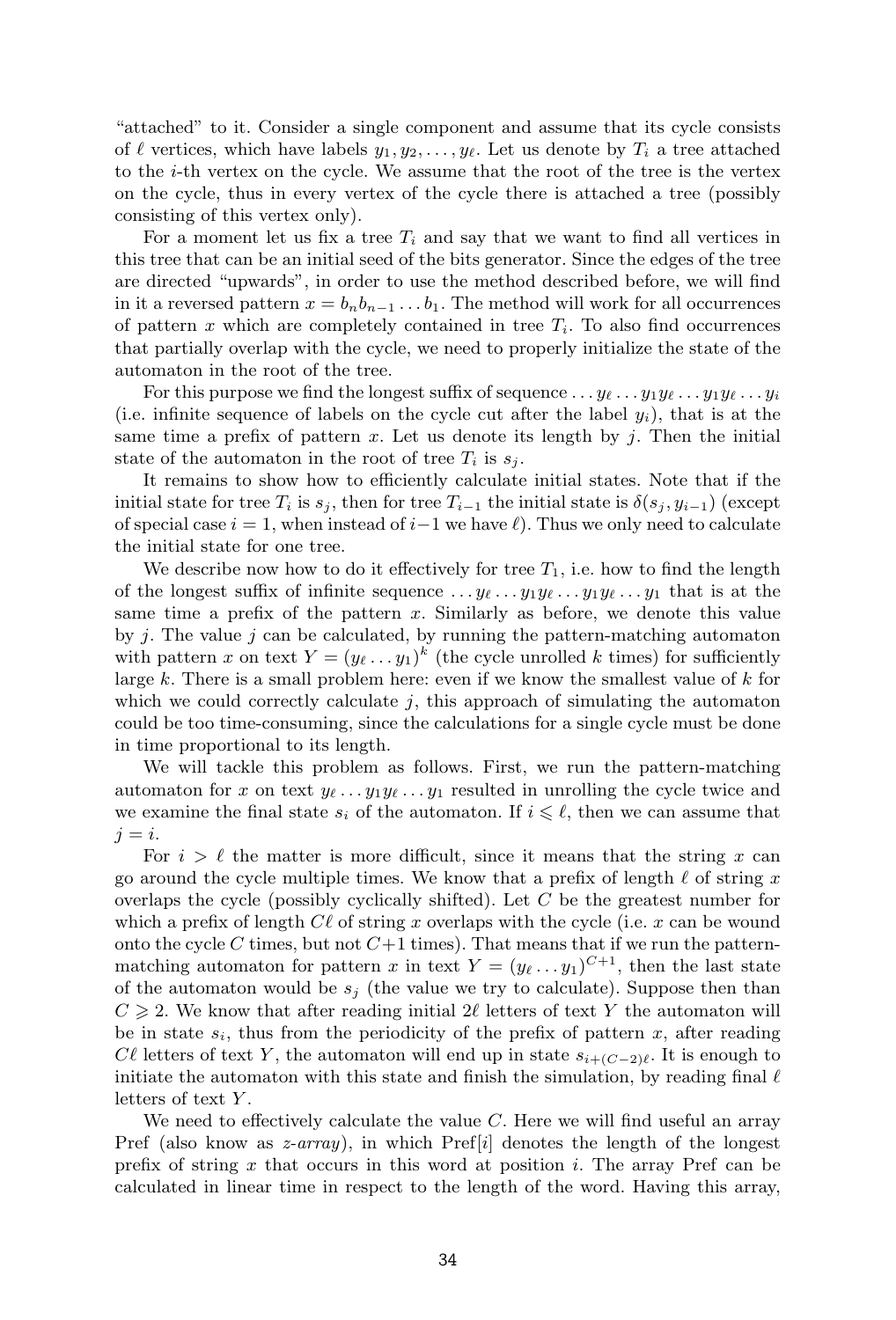the value C is obtained in constant time, since  $C = |\text{Pref}[\ell + 1]/\ell + 1$ .

To sum it up, the algorithm works as follows: first in time  $O(n)$  we build an automaton for matching a pattern  $x = b_n \dots b_1$  and we calculate the array Pref. Next we partition the graph into weakly connected components. In each component we find the pattern in time proportional to the sum of sizes of trees attached to the cycle and the size of the cycle, that is simply in time proportional to the size of the component. Thus the time complexity of the whole algorithm is  $O(m + n)$ .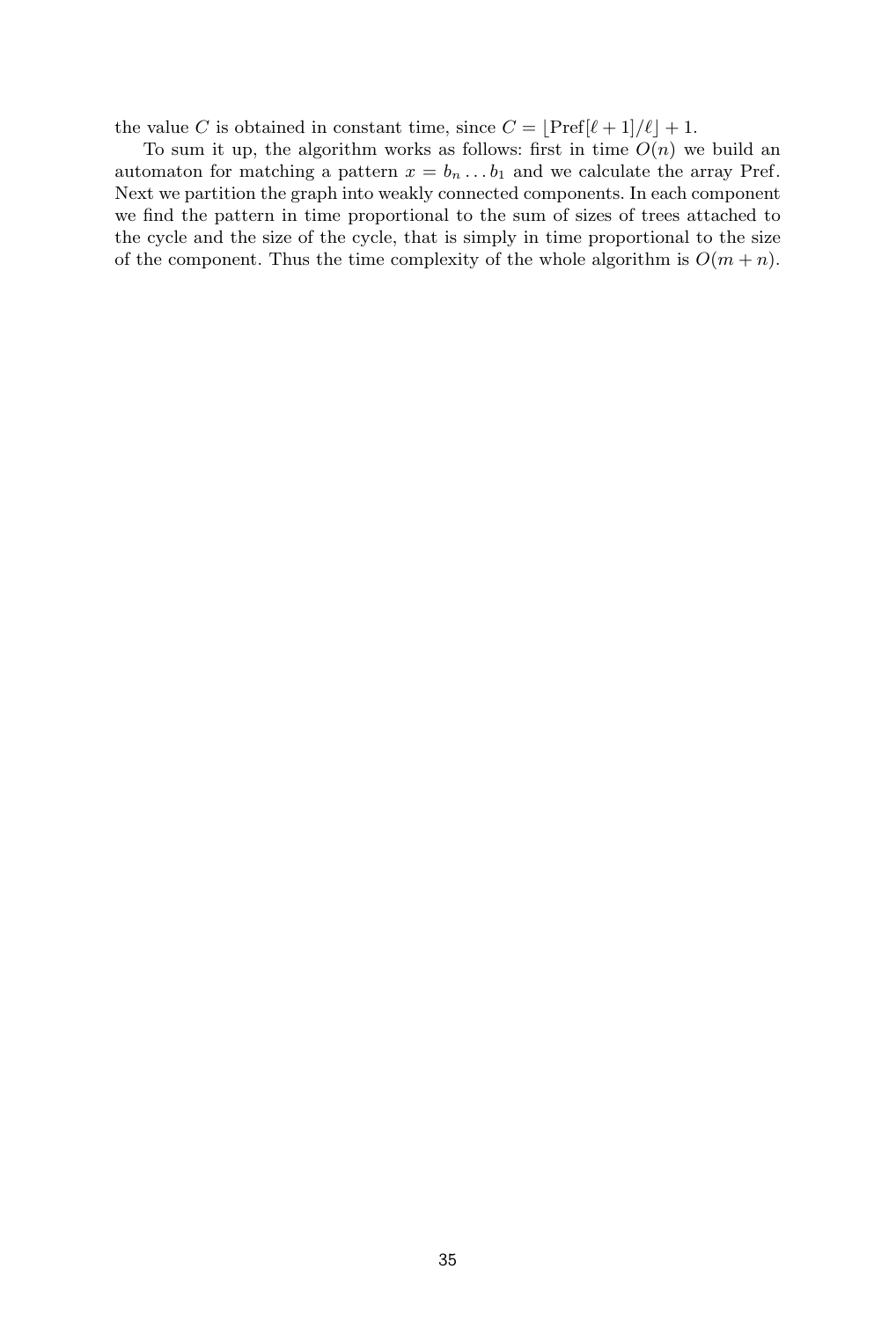# AFTERNOON TEA

Task author: Tomasz Idziaszek Solution description: Jakub Łącki Available memory: 32 MB <https://oi.edu.pl/en/archive/amppz/2011/her>

During his visit to the Bytic Islands, Byteasar really enjoyed the national beverage of Byteans: that is, tea with milk. This drink is always prepared in a strictly determined manner, which is as follows. Firstly the teacup is filled with tea mixed half and half with milk. Then an *n*-letter *ceremonial word* consisting of letters H and M is chosen. Now, for  $i = 1, 2, \ldots, n$ , the following action is performed: if the  $i$ -th letter of the ceremonial word is H, one should drink half of the teacup, add tea until the teacup is full, and stir. On the other hand, if the  $i$ -th letter of the word is M, one should perform a similar action, but milk should be added instead of tea. After such action is performed for each letter of the ceremonial word, the remaining liquid is disposed of.

Each time Byteasar performs the ceremony, he wonders which of the ingredients he has drunk more of: tea or milk. Help Byteasar to answer this question.

#### Input

The first line of the input holds an integer  $n$  ( $1 \leq n \leq 100000$ ). The second line contains an  $n$ -letter word consisting of the letters H and M; this is the ceremonial word used by Byteasar.

#### Output

Your program should output a single letter H if Byteasar has drunk more tea than milk; a single letter M if he has drunk more milk than tea; or the word HM if he has drunk equal amounts of tea and milk.

#### Example

For the input data:

#### 5 HMHHM

the correct result is:

H

Explanation of the example: Byteasar has drunk  $1\frac{37}{64}$  teacups of tea and  $\frac{59}{64}$  teacups of milk in total.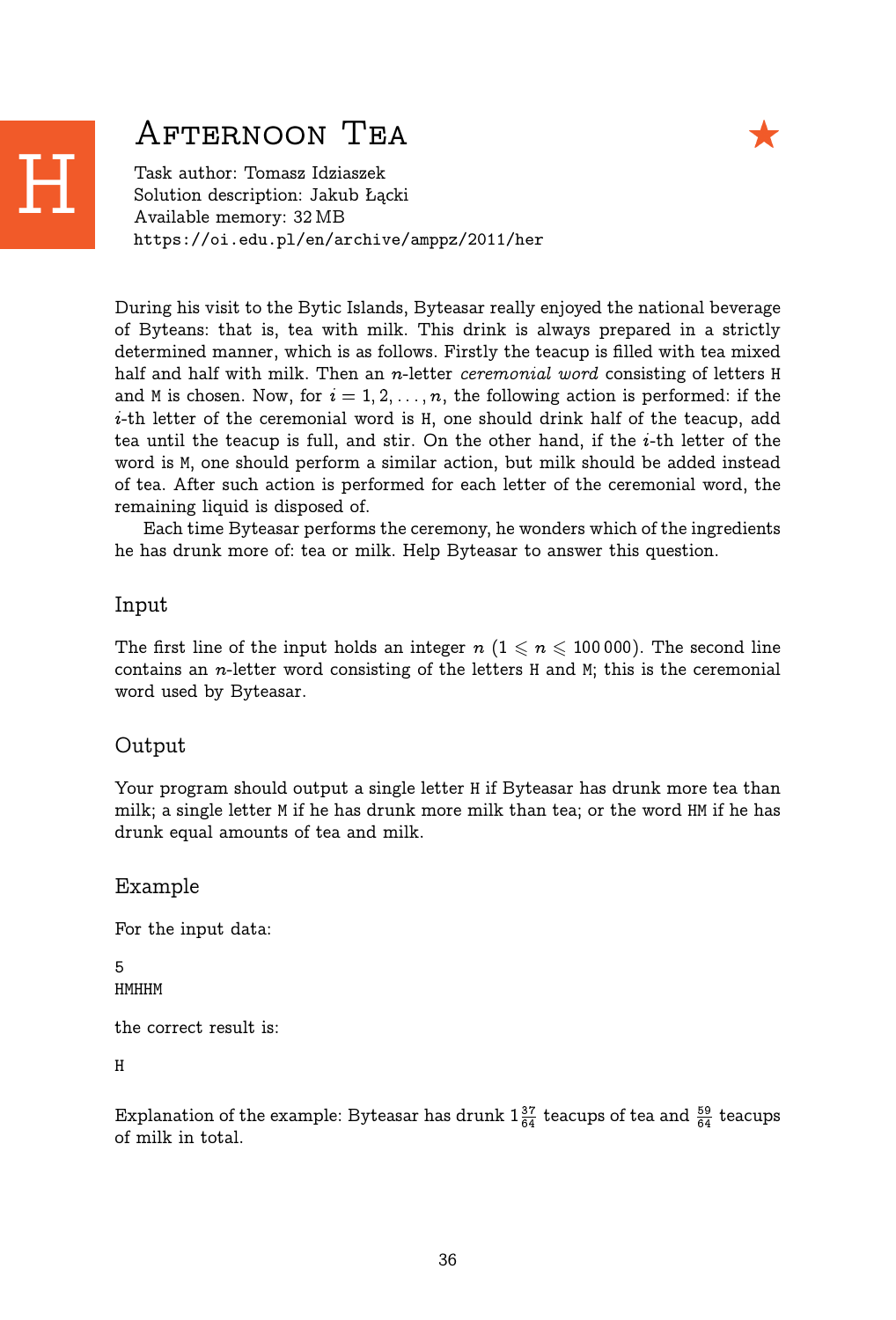#### Solution

It gets a bit easier if we change our perspective a little. Instead of calculating the amount of tea and milk that were poured into the glass, let us consider the amount that Byteasar does not drink. In other words, we focus on calculating what remains in the cup after the ceremony. Since we know how many cups of each beverage were poured into the cup during the ceremony, this information is enough to answer the question. Moreover, in order to avoid working with fractions, we assume that the volume of the cup is  $2^{n+1}$  milliliters and it is initially filled with  $2^n$  milliliters of milk and the same amount of tea.

Let us focus on the case when, in the first turn, Byteasar pours in  $2<sup>n</sup>$  milliliters of tea. How much of this tea will remain in the cup until the end of the ceremony? In the second turn, Byteasar drinks half of this tea, so there are  $2^{n-1}$  milliliters remaining. After the third turn, 2<sup>*n*−2</sup> milliliters remain, and so on. After *n* turns (that is, n*−*1 dilutions) in the cup there will be 2 milliliters of tea that come from the first turn.

The liquid poured in the second turn is diluted  $n-2$  times, so it determines 4 milliliters of the final contents of the cup. In general, from the  $i$ -th portion,  $2<sup>i</sup>$  milliliters last until the end. Apart from that, there is also 1 milliliter of tea and 1 milliliter of milk, which were both poured at the very beginning. For the sample ceremonial word HMHHM, at the end there are  $1 + 2^1 + 2^3 + 2^4$  milliliters of tea and  $1 + 2^2 + 2^5$  milliliters of milk in the cup.

This allows us to express the final contents of the cup as a sum of powers of 2. We then have to add all these numbers, which in some programming languages requires implementing big-integer arithmetic. Similarly, we can count the amount of tea and milk that Byteasar pours into the cup. At the end, it is sufficient to perform two subtractions to discover how much of each beverage Byteasar has drunk.

This allows us to reach the solution. However, it turns out that we do not have to perform complicated calculations. Recall that we only have to determine which beverage Byteasar has drunk more of, so we do not have to calculate the exact numbers.

#### A better solution

For the description, assume that Byteasar does not perform the last pouring, so the cup is half empty after the ceremony. This does not change anything, as Byteasar does not drink what he pours at the end. Therefore, let us remove the last letter from the ceremonial word, and assume from now on that it has length of  $n-1$ .

Let us denote by  $t_p$  and  $t_c$  the amount of tea poured into the cup an the amount that remained in the end. Similarly, let  $m_p$  and  $m_c$  denote equivalent values with regard to milk. We know that Byteasar has drunk  $t_p - t_c$  milliliters of tea and  $m_p - m_c$  milliliters of milk. At the end, the cup is half full, so  $t_c + m_c = 2^n$ .

We first focus on the case where there are more letters of one kind that the other in the ceremonial word. It turns out that in such a situation Byteasar drinks more of the beverage that was poured into the cup more often. Assume that he poured more tea, so  $t_p$  is larger than  $m_p$  by at least half of the cup  $(2^n \text{ milliliters})$ , so  $t_p \geq m_p + 2^n$ . To compute the amount drunk by Byteasar, we have to subtract the final contents of the cup: that is,  $t_c$  and  $m_c$ . The cup, however, is half empty,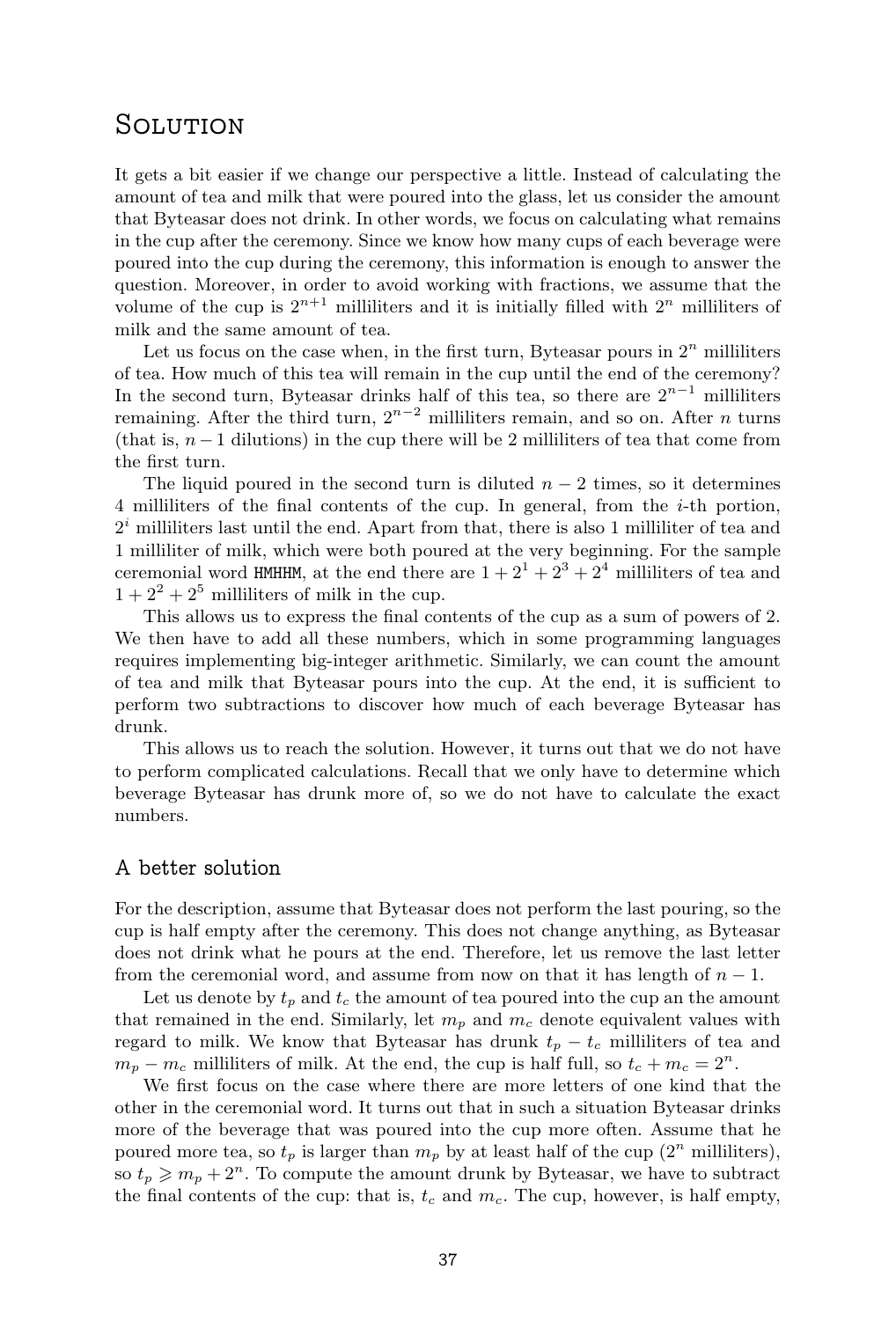and we know that it contains at least 1 milliliter of each beverage (coming from the first pouring). In particular, there are at most  $2<sup>n</sup> - 1$  milliliters of tea remaining in the cup  $(t_c \leq 2^n - 1)$ . Hence, the amount of tea drunk by Byteasar is bounded as follows:

$$
t_p - t_c \geq t_p - 2^n + 1 \geq m_p + 2^n - 2^n + 1 = m_p + 1.
$$

This means that the amount of tea Byteasar has drunk is greater that the total amount of milk he has poured into the cup. Consequently, when the ceremonial word contains more Hs that Ms, Byteasar drinks more tea. Analogously, it the word contains more Ms, Byteasar drinks more milk.

It remains to consider the case where the number of Hs and Ms are equal, so the cup is filled with the same amount of each of the beverages. In particular, this happens when  $n = 1$ . This is a special case, in which Byteasar drinks only half of the cup containing tea mixed half an half with milk. So he drinks an equal amount of each beverage.

Let us now assume that  $n > 1$ . If the amounts of milk and tea poured into the cup are equal, Byteasar drinks more of the beverage whose remaining amount in the cup is *smaller*. We know that half of the final cup contents comes from the next-to-last pouring (the last that we have not ignored). Assume that Byteasar poured milk then. In addition, in the cup there is 1 milliliter of milk poured at the very beginning. We infer that there has to be more milk than tea in the cup, so Byteasar has drunk more tea.

Therefore, the entire algorithm boils down to three simple cases. If  $n = 1$ , Byteasar drinks an equal amount of both beverages. If one letter is more common than the other in the ceremonial word (not considering its last letter), then Byteasar drinks more of the beverage represented by the more common letter. If the two letters appear in the same quantities, then we know that Byteasar drinks less of the beverage that he poured in the next-to-last turn.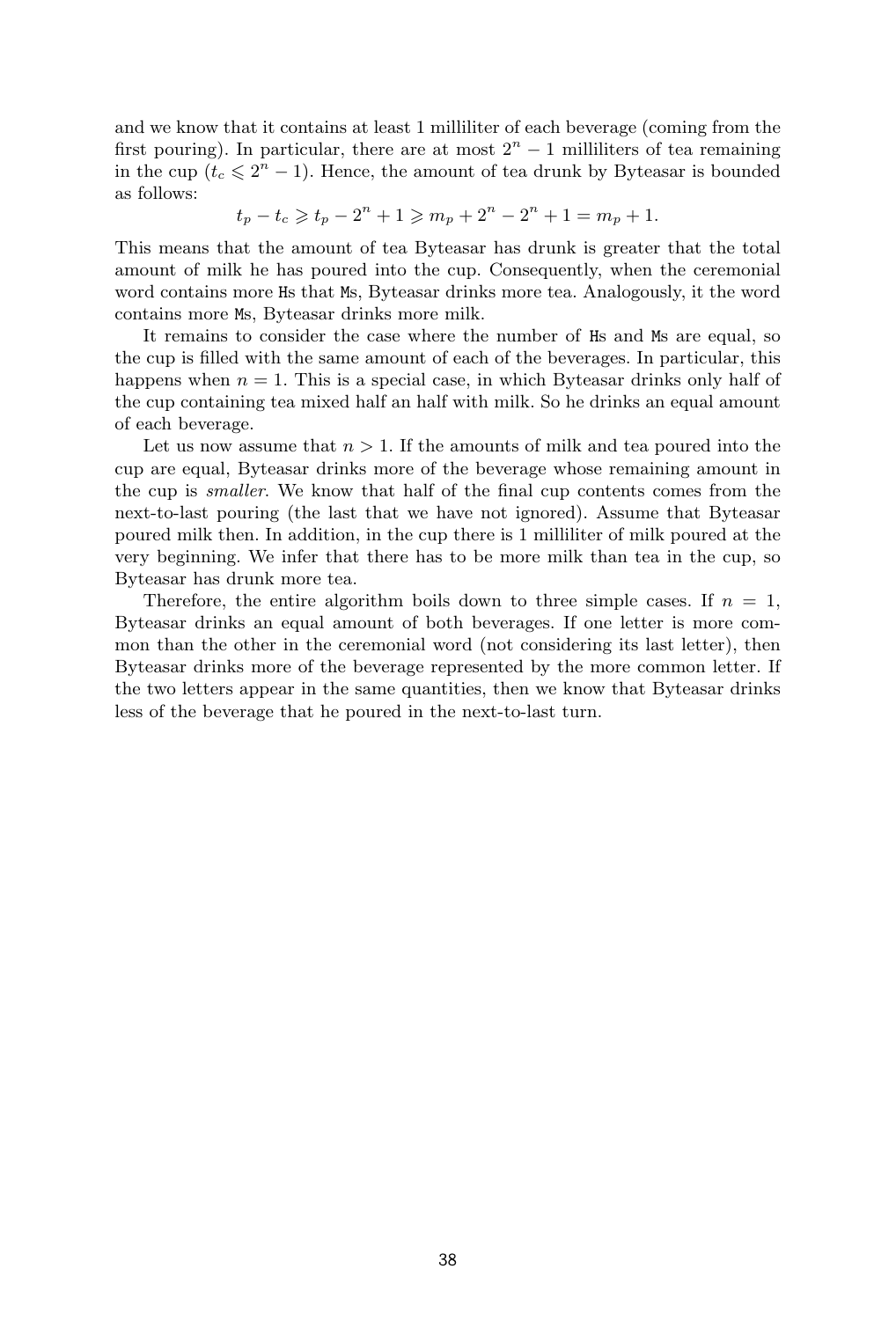# INTELLIGENCE QUOTIENT  $\star \star \star$



Task author: Marek Cygan Solution description: Eryk Kopczyński Available memory: 128 MB <https://oi.edu.pl/en/archive/amppz/2011/ilo>

At the University of Byteland one can only study maths and computer science. Currently there are  $n$  maths students and  $m$  computer science students. These majors are so hard to study that nobody studies both of them at the same time.

Byteasar is the rector of the university. He would like to form a team of students which will solve all the hardest problems of mankind. Since he knows the IQ of each student, he has decided to form a team with the largest possible sum of IQs of its members.

However, IQ is not everything. That is why the rector would like all members of the team to know each other. It is known that all maths students know each other. And similarly, each computer science student knows every other student majoring in computer science.

Help the rector by writing a program that will help him form a team of students with the largest possible sum of IQs in which all the members know each other.

#### Input

The first line of the input contains three integers n, m and  $k$  ( $1 \le n, m \le 400$ ,  $0 \leq k \leq n \cdot m$  which specify the number of maths students, the number of computer science students, and the number of pairs of students from different majors that know each other, respectively.

Each of the following  $k$  lines describes one pair of acquaintances: the  $i$ -th of these lines contains two integers  $a_i$  and  $b_i$  ( $1 \leqslant a_i \leqslant n$ ,  $1 \leqslant b_i \leqslant m$ ) specifying a number of a maths student and a number of a computer science student from the  $i$ -th pair. The maths students are numbered with integers starting from 1 and so are the computer science students.

The following line contains  $n$  integers in the range  $[1, 10^9]$ , which represent the IQs of the subsequent maths students. The next line contains  $m$  integers representing the IQs of the computer science students, in a similar format.

#### Output

The first line of the output should contain one integer equal to the maximum sum of IQs in a team satisfying Byteasar's requirements.

The second line should contain one integer — the number of maths students that Byteasar should choose. The third line should contain the numbers of these students, listed in any order. If there are no maths students in the team, an empty line should be printed.

The following two lines should describe the numbers of computer science students assigned to the team, in a similar format.

If there are multiple solutions, your program should output any one of them.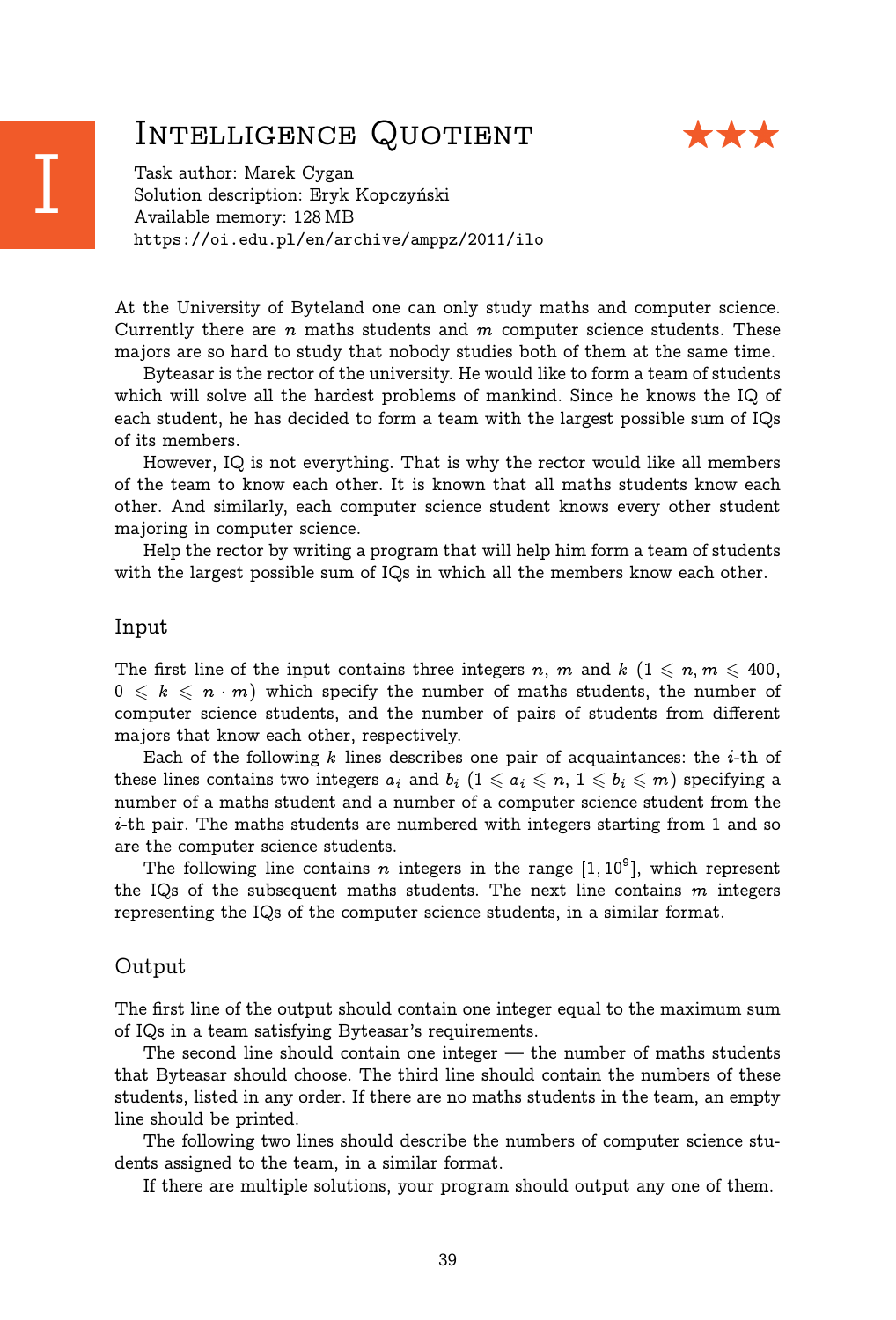#### Example

For the input data:

# Solution

Let's formulate our problem in the language of graph theory. We are given a bipartite graph  $G = (V_1, V_2, E)$ , where  $V_1$  denotes math students,  $V_2$  denotes computer science students, and  $E$  is a relation of acquaintance between students of different majors. Each vertex v has a nonnegative weight  $w(v)$  (IQ of the student). A *bipartite clique* is a bipartite graph in which every two vertices from different sets are connected with an edge. The problem from the statement boils down to finding in graph G a *heaviest* bipartite clique, i.e. bipartite clique which has greatest possible sum of vertices' weights. Formally, if we denote by  $W$  the set of vertices of the bipartite clique, it should be  $(W \cap V_1) \times (W \cap V_2) \subseteq E$  and the sum of weights of vertices in V must be as big as possible.

#### Simplified variant

We begin with a simpler problem: we assume that all weights are equal to 1. In this case maximising the sum of vertices' weights of bipartite clique boils down to maximising the number of its vertices. Thus we are looking for a *largest* bipartite clique.

Let  $E' = V_1 \times V_2 \setminus E$ , i.e E' is the relation of non-acquaintance. We show now that the problems of finding the following sets of vertices are equivalent (see also figure [1\)](#page-54-0):

- Set of vertices of a largest bipartite clique  $W$ .
- Largest independent set W' in graph  $G' = (V_1, V_2, E')$ . *Independent set* is a set of vertices, between which there are no edges:

$$
((W' \cap V_1) \times (W' \cap V_2)) \cap E' = \emptyset.
$$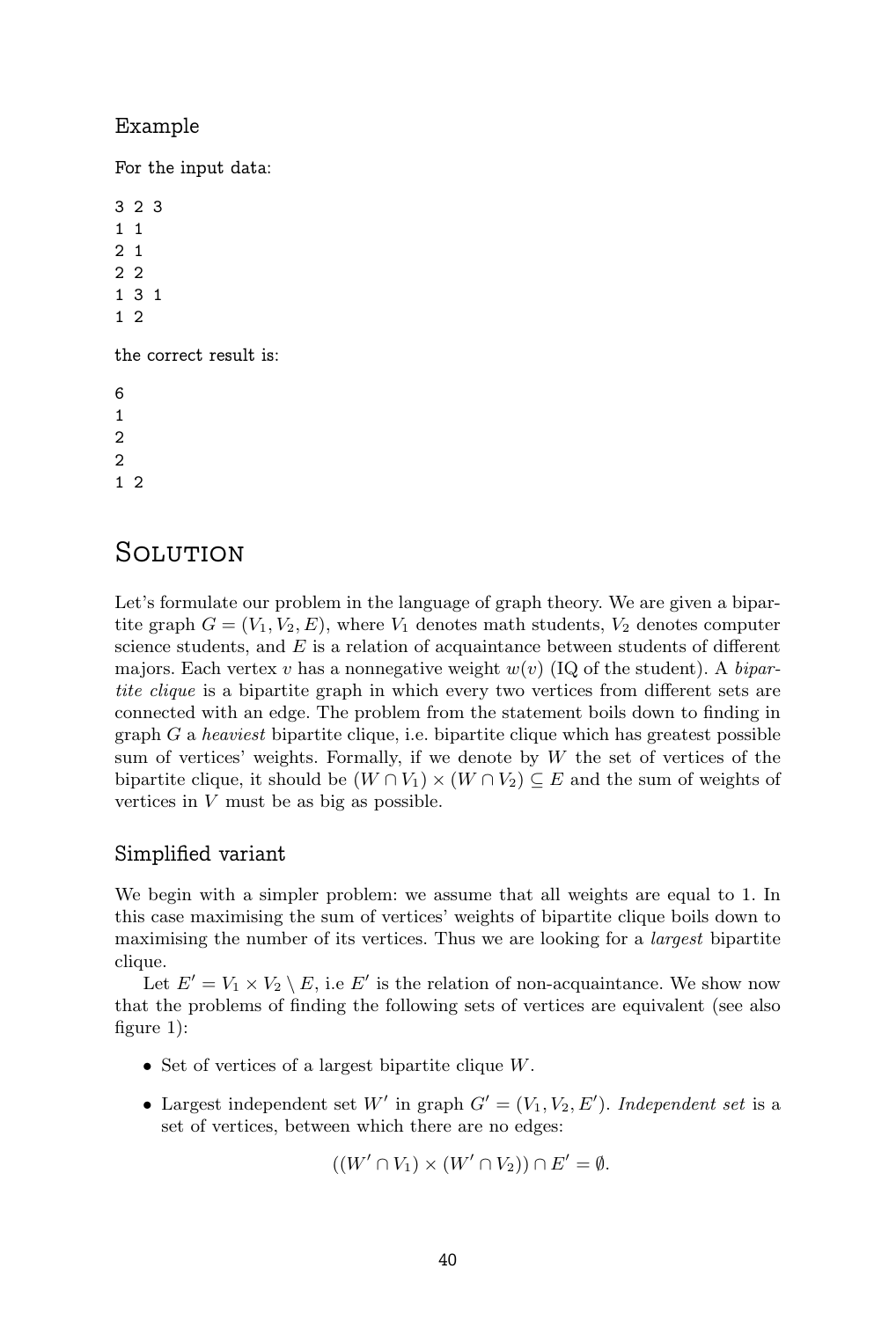- Smallest vertex cover P in graph G'. *Vertex cover* is a subset  $P \subseteq V_1 \cup V_2$ , such that for every edge  $(v_1, v_2) \in E'$  either  $v_1 \in P$  or  $v_2 \in P$ .
- $\bullet$  Largest matching in graph  $G'$ . *Matching* is a subset of graph's edges such that no edges share a common vertex.



<span id="page-54-0"></span>Figure 1. Left: sample bipartite graph G with a largest bipartite clique (colored vertices). Right: bipartite graph  $G^{\prime}$  (complement of graph  $G$ ) with a largest matching (thick edges), a minimal vertex cover (black vertices) and a largest independent set (colored vertices).

Equivalence of the first two problems follows directly from the definition of  $E'$ ; in the second case we simply have  $W = W'$ . Equivalence of the second and the third comes from the fact that the set of vertices is independent if and only if its complement is a vertex cover. The last equivalence is König's Theorem.

**Theorem 1 (König).** In a bipartite graph the size of a largest matching is equal to the number of vertices in the smallest vertex cover.

The proof of König's Theorem is constructive and thanks to it we can find in linear time (on the size of the graph) a smallest vertex cover in  $G'$ , given a largest matching in this graph. On the other hand, a maximal matching can be found in time complexity of  $O(|V| \cdot |E'|)$  (where V denotes the set of all vertices in the graph) with a classic algorithm using alternating paths or in time  $O(|E'|\sqrt{|V|})$ using Hopcroft–Karp algorithm. This means that this special variant of the problem can be solved in time  $O(|E| + |E'|\sqrt{|V|}).$ 

#### The original problem

Now we get back to the general version of the problem, with different weights of vertices.

How can we generalize the previous reasoning? Observe, that we can do it easily, however not efficiently, as follows: we replace each vertex v with  $w(v)$  copies of this vertex and we use the previous algorithm. It can be shown that in the optimal solution either we take all the copies of a given vertex or we take no copy at all. Thus in such way we get an optimal solution of the original problem. Experienced contestants will also easily restore the effectiveness in searching for the matching — it is known that the problem of finding a largest matching is a special case of the problem of finding a maximal flow. In a flow network we obtain here we can merge back copies of a given vertex and sum the capacities of merged edges, again obtaining a small graph.

It turns out that we can solve the whole problem differently, without having to reduce to the special case of unary weights. Some contestants applied this approach, thus we have decided to present it in this book. Algorithmically this solution is equivalent to the above (in particular, it hides a constructive proof of König's Theorem).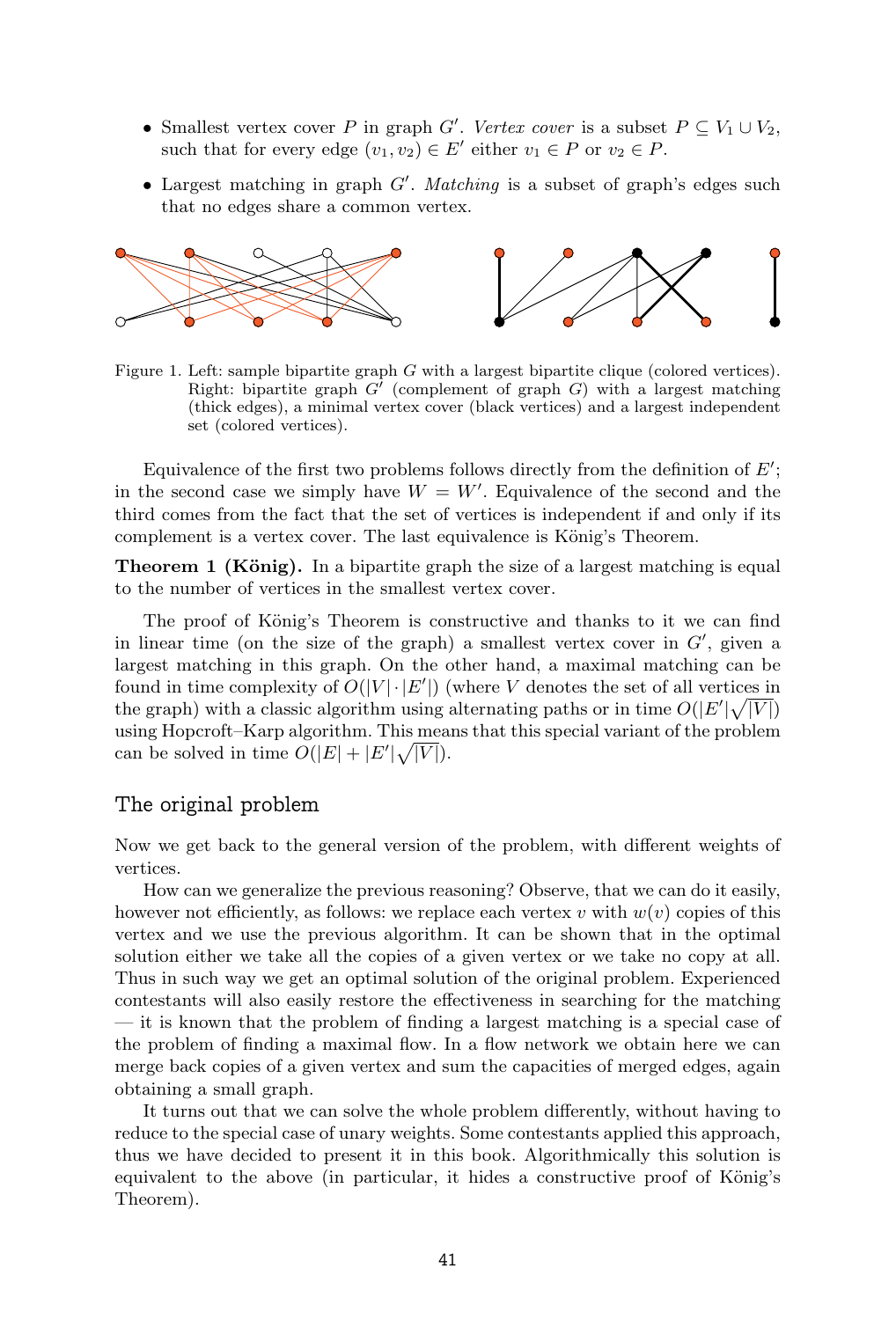#### Algorithm

From the previous analysis we know that our problem is equivalent to finding a vertex cover of the smallest sum of vertices weights (we simply call it a *lightest* vertex cover). We reduce this problem to finding a maximal flow in a network.

We construct a flow network  $H = (V_H, E_H)$  based on graph  $G' = (V_1, V_2, E')$ ; see the left part of figure [2.](#page-55-0) Each edge in  $E'$  is given a capacity of  $\infty$ . Next we add source s and we connect it with every vertex  $v_1 \in V_1$  with an edge of capacity  $w(v_1)$ . We also add sink t and connect every vertex  $v_2 \in V_2$  with it with an edge of capacity  $w(v_2)$ . We show that the following values are equal:

- Weight of a lightest vertex cover in graph  $G'$ .
- Value of a minimal cut in flow network H. *Cut* in a flow network is a set of edges, that after removing it there is no path from  $s$  to  $t$  in the network; the *value* of a cut is the sum of capacities of removed edges.
- Value of a maximal flow in network  $H$ .



<span id="page-55-0"></span>Figure 2. Left: flow network  $H$  with a maximal flow (thick edges) constructed for the bipartite graph  $G'$  from figure [1.](#page-54-0) Since vertex weights in this example are unary, the maximal flow corresponds to the maximal matching from this figure. Right: the minimal cut in network  $H$  (of value 4) corresponding to the minimal vertex cover from figure [1.](#page-54-0)

The equivalence of the last two follows from the fundamental theorem which characterizes flows in networks.

**Theorem 2 (About maximal flow and minimum cut).** In any flow network a minimal cut and a maximal flow have the same value.

We will show now equivalence of the first two values. It is enough to note that there is a one-to-one correspondence between cuts in H of weight less that  $\infty$  and vertex covers in  $G'$ . Indeed, for any such cut we remove from network  $H$  some edges that connect the source with vertices from  $V_1$  and some edges that connect vertices from  $V_2$  with the sink, such that after removal there is no path coming from the source to the sink. Equivalently, for every edge  $v_1v_2 \in E'$  in the cut must be present an edge  $s v_1$  or edge  $v_2 t$ . We interpret removal of edge  $s v_1$  or  $v_2 t$  as choosing vertex  $v_1$  or  $v_2$ , respectively, to the vertex cover. In this way the condition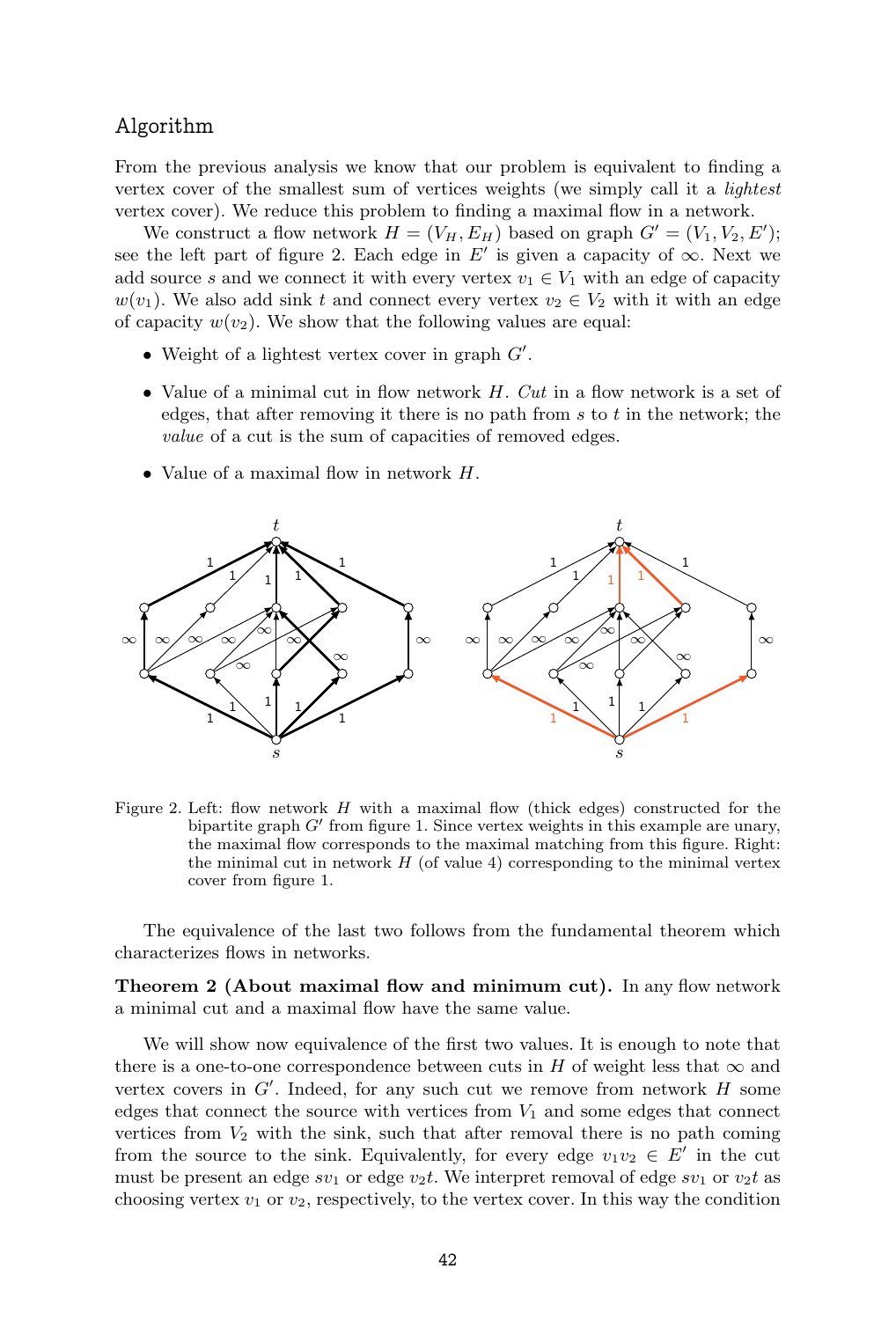of a cut means exactly that for every edge  $E'$  at least one of its endpoints must belong to the vertex cover, which essentially is the definition of such cover (see the right side of figure [2\)](#page-55-0). Moreover, the weight of the cut is exactly the weight of the corresponding vertex cover. This shows the needed equality.

#### Implementation

To solve our problem, we need not only the weight of a lightest vertex cover of graph  $G'$ , but also a vertex cover itself. We will obtain it immediately, if we know a minimal cut in the flow network  $H$ . As the last piece of the puzzle, we need the way to obtain a minimal cut from the structure of a maximal flow.



<span id="page-56-0"></span>Figure 3. Residual network (without weights on edges) constructed for the maximal flow for the network from figure [2.](#page-55-0) Marked set  $X$  of vertices reachable from the source (black circles, thick edges) and set of edges whose counterparts in the original flow network consist the minimal cut (colored).

Fortunately, there is a simple algorithm for this, based on the residual network. Recall that the *residual network* is a weighted directed graph based on a flow network and some flow in this network. If in the flow network we have an edge uv with capacity  $c$ , through which flow  $f$  flows, then the residual network contains two edges: uv of weight c *−* f and vu of weight f. We ignore edges of weight zero. Let X be the set of vertices that in the residual network constructed for a maximal flow are connected with the source with edges of positive weights. Then one of minimal cuts is the set of edges in the original network coming from X to  $V_H \setminus X$ ; see figure [3.](#page-56-0)

Finally, it is worthwhile to think about the time complexity of our solution. The flow network has  $|V_H| = |V| + 2$  vertices and  $|E_H| = |E'| + 2 \cdot |V|$  edges. Edmonds–Karp algorithm of complexity  $O(|V_H| \cdot |E_H|^2)$  will probably exceed the time limit. It is better to use Dinitz algorithm of complexity  $O(|V_H|^2 \cdot |E_H|)$  (it is always useful to have this implementation ready for use on the contest) or quite simple in implementation scaling algorithm, whose outline we present below.

In the scaling algorithm we assume that all finite capacities are from the range  $[0, 2<sup>B</sup>)$ . At the beginning we set all finite capacities to zeros. Next we perform B phases for i from B *−*1 to 0. Before the i-th phase we increase the capacity of edge e by  $2^i$  if and only if the *i*-th bit of the original capacity of this edge was equal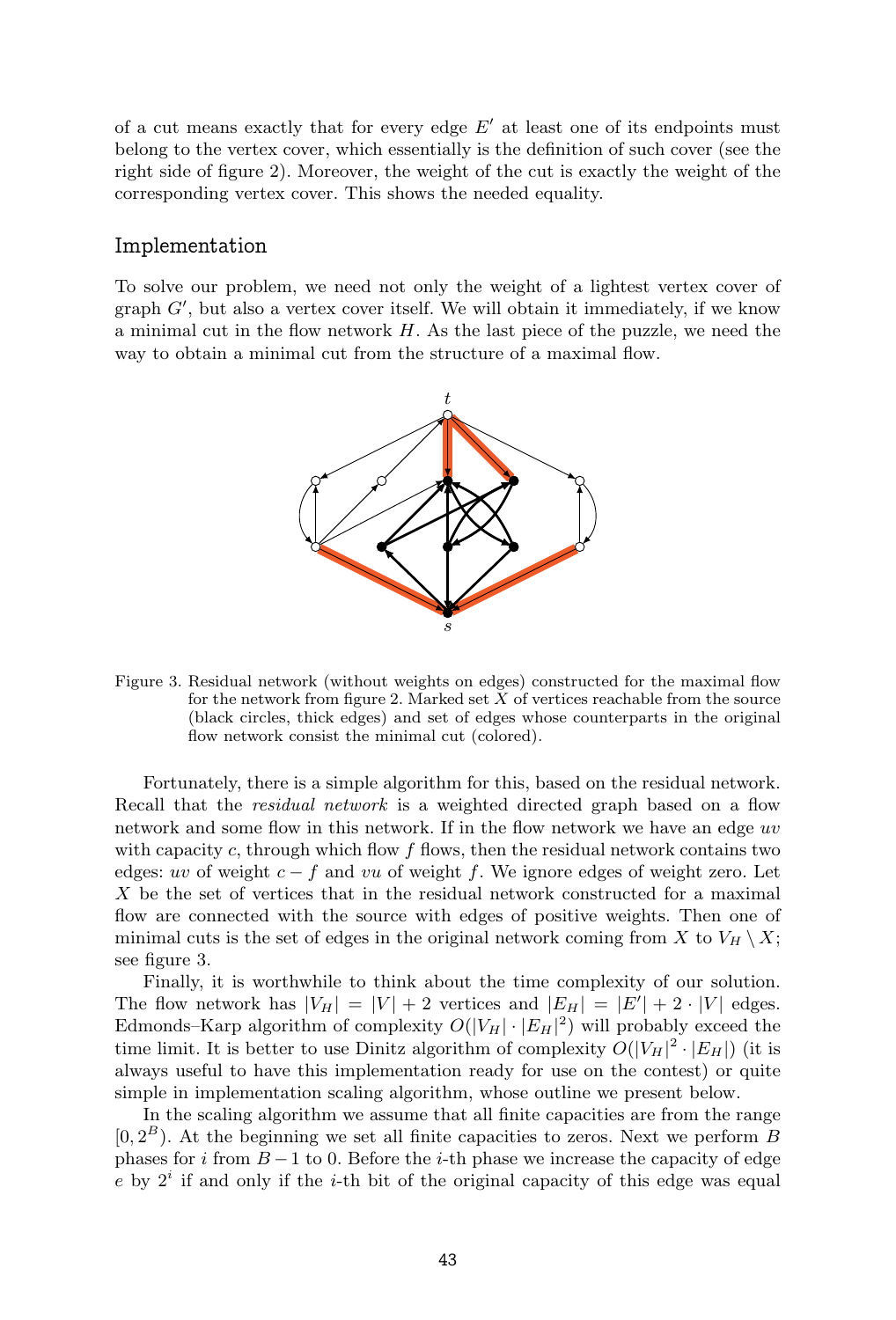to 1. In this approach in the *i*-th phase we will find at most  $O(|V_H|)$  augmenting paths, each in time  $O(|V_H|^2)$ , therefore everything will work in time  $O(B \cdot |V_H|^3)$ .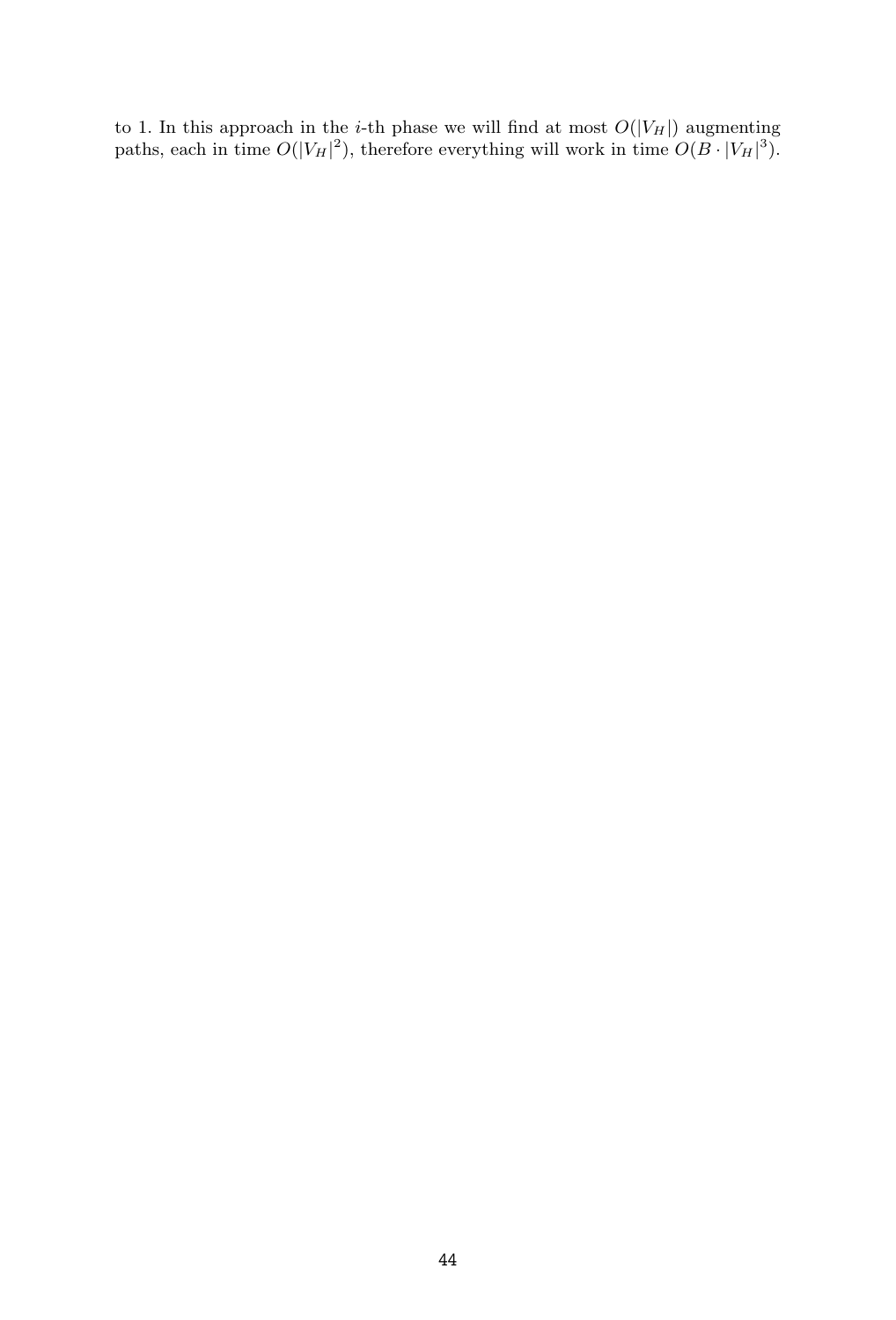J



Task author: Jakub Łącki Solution description: Jakub Łącki Available memory: 256 MB <https://oi.edu.pl/en/archive/amppz/2011/jas>

Byteasar has discovered a cave. It appears that the cave contains  $n$  chambers connected with passages in such a way that there exists a single way of getting from any chamber to any other chamber.

The cave should now be examined more thoroughly, so Byteasar has asked his friends for help. They have all arrived at the cave and they are willing to divide themselves into groups. Each group should examine the same number of chambers, and each chamber should be examined by exactly one group. Additionally, for the groups not to interfere with each others' work, the members of each group should be able to move between the assigned chambers without passing through chambers assigned to other groups.

How many groups can the explorers be divided into?

#### Input

The first line of the input contains one integer  $n (2 \leq n \leq 3000000)$  specifying the number of chambers in the cave. The chambers are numbered 1 through  $n$ .

The following n *−* 1 lines describe connections between the chambers. The *i*-th of these lines contains an integer  $a_i$  ( $1 \leq a_i \leq i$ ) which represents a passage connecting chambers number  $i + 1$  and  $a_i$ .

#### Output

Your program should output a single line containing all integers  $k$ , such that the chambers can be divided into  $k$  disjoint sets of equal size, and one can move between any two chambers belonging to the same set passing only through chambers from this set. The numbers should be written in an ascending order and separated with single spaces.

#### Example

For the input data:

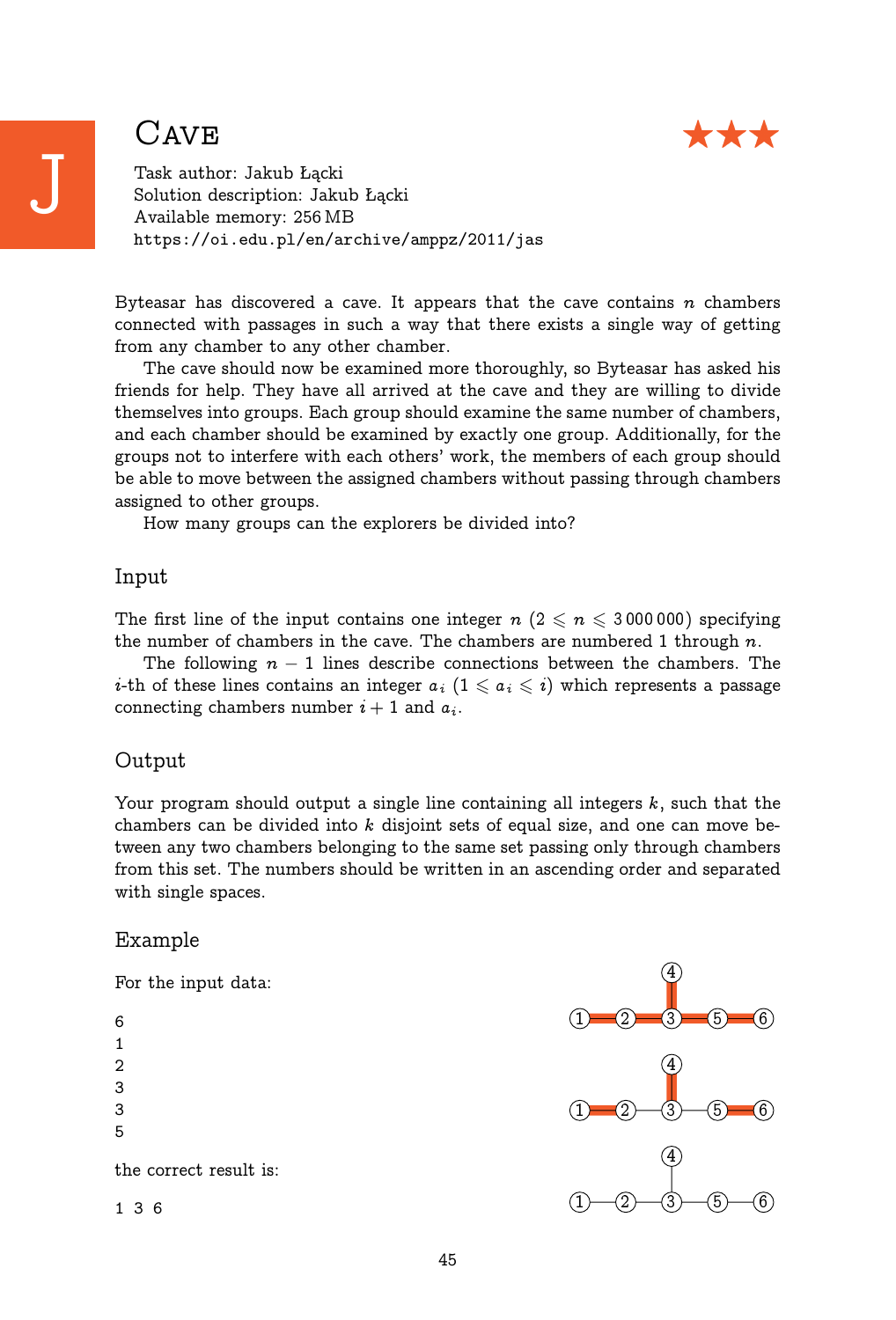#### Solution

Let us use terminology of graph theory. The cave described in the problem statement is a connected graph without cycles, that is a tree. We begin with an obvious observation: in order to partition a tree into pieces of size  $k$  (i.e. containing k vertices each), then number  $k$  must be a divisor of  $n$ . Moreover, if we partition a tree into pieces of size  $k$ , then we will get exactly  $\frac{n}{k}$  pieces. Finally, if we want to break a tree of *n* vertices into  $\frac{n}{k}$  trees of size k, we must remove exactly  $\frac{n}{k} - 1$  edges. These simple observations immediately guide us to a first solution. As it often is, this first algorithm will not be good enough, but we deal with it afterwards.

Assume that  $k$  is a divisor of  $n$  and we want to check, whether we can partition a tree into pieces of size  $k$ . On the first sight it could not be obvious, however, such a partition is uniquely determined (as long as it exists). A sketch of a proof of this fact could be as follows: consider any partition of the tree on pieces of size  $k$ , where  $k < n$ . In such a partition there is a piece P which is connected to the rest of the tree with exactly one edge  $e$ . In every partition of the tree for this value of  $k$ the edge e must connect two pieces, since otherwise we could get instead of P a piece of size less or greater than  $k$ . Now we can cut piece  $P$  from the rest of the tree and similarly prove that the rest of the tree can also be partitioned in exactly one way.

In our first solution we will use recursive approach. We run DFS on the input tree, and every time we return from recursive calls, we calculate the sizes of subtrees rooted in vertices. When we find a vertex in which a subtree of size  $k$  is rooted, we remove the edge that connects this subtree with the rest of the tree. Removed vertices no longer are taken into account when calculating sizes of subsequent subtrees. It should be clear, that if the whole tree can be partitioned into pieces of size k, then exactly  $\frac{n}{k} - 1$  times we will claim than we need to remove an edge, and at the end only the piece of size  $k$  containing the root of the tree will remain. The converse implication is also true. If  $\frac{n}{k} - 1$  times we cut a tree of size k, then we have found a partition of whole tree into  $\frac{n}{k}$  pieces of size k.

This recursive procedure can be implemented in such a way that for a fixed k it will work in time  $O(n)$ . Therefore, the whole algorithm has the time complexity of  $O(n \cdot d(n))$ , where  $d(n)$  is the number of divisors of n. Note that at the beginning of the algorithm we could iterate over all integers from 1 to  $n$  and test which of them divides *n*, since it only takes  $O(n)$  time.

The question remains how big could  $d(n)$  be. Among integers from 1 to  $3 \cdot 10^6$ the largest number of divisors, namely 336, has number 2 882 880. Thus in the pessimistic case (which obviously was included in the tests to the problems) this solution will be to slow.

#### Faster solution

To speed up our solution, we consider all possible values of k during one DFS pass. Let us fix an edge  $e$  and answer the following question: how to test that edge  $e$  is removed during partitioning the tree into pieces of size  $k$ ? For sure e must partition the tree into pieces of sizes divisible by  $k$ . In general the following fact holds:

<span id="page-59-0"></span>**Fact 1.** A tree can be partitioned into pieces of size k if and only if there exist exactly  $\frac{n}{k} - 1$  edges which connects subtrees of sizes being multiples of k.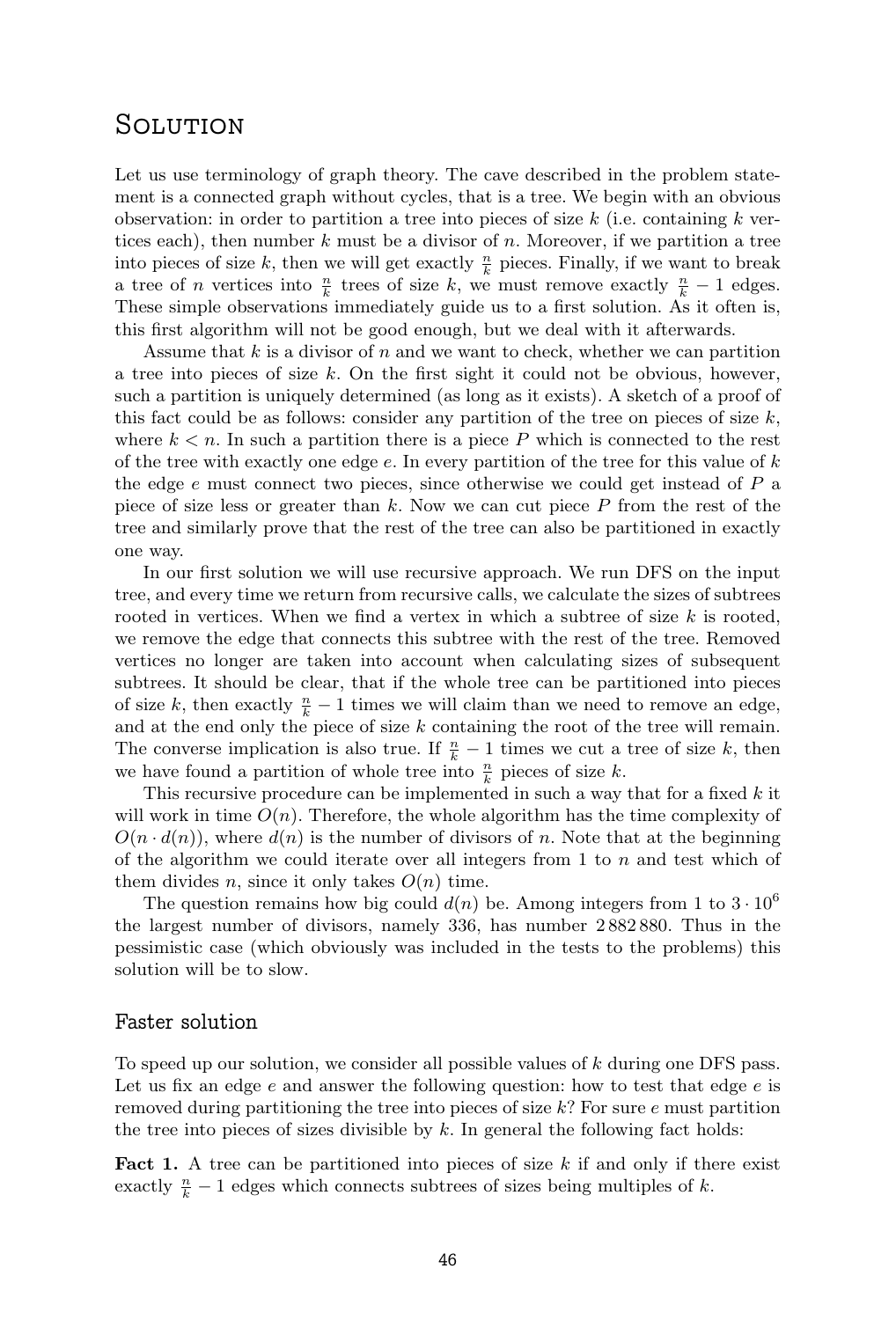Why is that? If we demand for an existence of a partition, then we remove exactly  $\frac{n}{k} - 1$  edges, and at both sides of each removed edge there is some number of pieces of size  $k$ . Therefore, the number of vertices on both sides of each removed edge is divisible by k. For the opposite direction: suppose that there exist  $\frac{n}{k} - 1$ edges satisfying the above condition. It is easy to see that if we remove from the tree these edges, then every subtree we obtain along will have size divisible by  $k$ . At the end, we get  $\frac{n}{k}$  non-empty pieces, which sizes are divisible by k. Their total size is  $n$ , thus every piece must contain  $k$  vertices.

Fact [1](#page-59-0) allows us to think about solution in simpler terms. It is sufficient to count how many edges satisfies certain properties. To be more precise, we iterate through all edges of the tree and for each k we calculate value  $edg[k]$ , that is the number of edges that connects subtrees of sizes being multiples of  $k$ .

Let us consider an edge that connects subtrees of sizes a and n *−* a. For which values of k should we increment the value  $edg[k]$ ? It is easy to see that we should do this for all integers k that divides both a and n *−* a. In other words, we increment edg[k] for all integers k that are divisors of  $GCD(a, n - a)$ . This algorithm will be easier to realise "lazily". Instead immediately updating proper cells in array  $edg$ , we note on the side that we want to increment values in cells which indices are divisors of  $GCD(a, n - a)$ , and final values in array *edg* will be calculated later.

For this purpose we will use yet another array which we denote by  $t$ . To note that we want to increment by 1 values  $edq[k]$  for all integers k that are divisors of i, we will add 1 to cell  $t[i]$ . Thus when considering an edge connecting subtrees of sizes a and  $n - a$  we will be incrementing by 1 the value  $t[\text{GCD}(a, n - a)].$ After going over all edges, we can calculate values  $edg[k]$  by realizing changes from array t. Such a lazy approach will let us better estimate time complexity, since for every index  $i$  in array  $t$  we will go through all divisors of  $i$  only once. We also can calculate the final contents of array edg a little bit simpler. It is enough to note that we can obtain value  $edq[k]$  by summing  $t[i]$  over all i that are multiples of k.

In what time we could calculate array  $\deg$  based on array  $t$ ? By calculating *edg*[k] we consider all multiples of k, which needs  $\lfloor \frac{n}{k} \rfloor$  steps. Remember, that we need values in array  $edg$  only for divisors of  $n$ . The time complexity can be then expressed as  $\sum_{k|n} \frac{n}{k}$ . Observe, that we sum here all divisors of n, since if k iterates over divisors from *the smallest*, then  $\frac{n}{k}$  also iterates over divisors of n, but from *the greatest*. Therefore, this step requires time  $O(D(n))$ , where  $D(n)$  is the sum of divisors of n. Fortunately,  $D(n)$  is a function which grows very slowly, since  $D(n) = O(n \log \log n).$ 

The most costly operation of our algorithm is therefore calculating the greatest common divisor of integers from range 1 to n. Using Euclid's algorithm, one such calculation can be done in time  $O(\log n)$ . Since we perform it n times, the the total running time of the algorithm is  $O(n \log n)$ .

#### Even faster solution

This is enough to solve the problem. However, we can show a little bit more efficient method. It turns out that all values  $GCD(i, n-i)$  for  $i = 1, \ldots, n$  can be calculated beforehand in time complexity of  $O(n \log \log n)$ . Note that if integer d is divides both *i* and  $n - i$ , then it also divides n. To calculate  $GCD(i, n - i)$  it is sufficient to find the greatest divisor of n which divides i and  $n - i$ .

We will fill up an array gcd, in such a way that  $gcd[i]$  at the end will be equal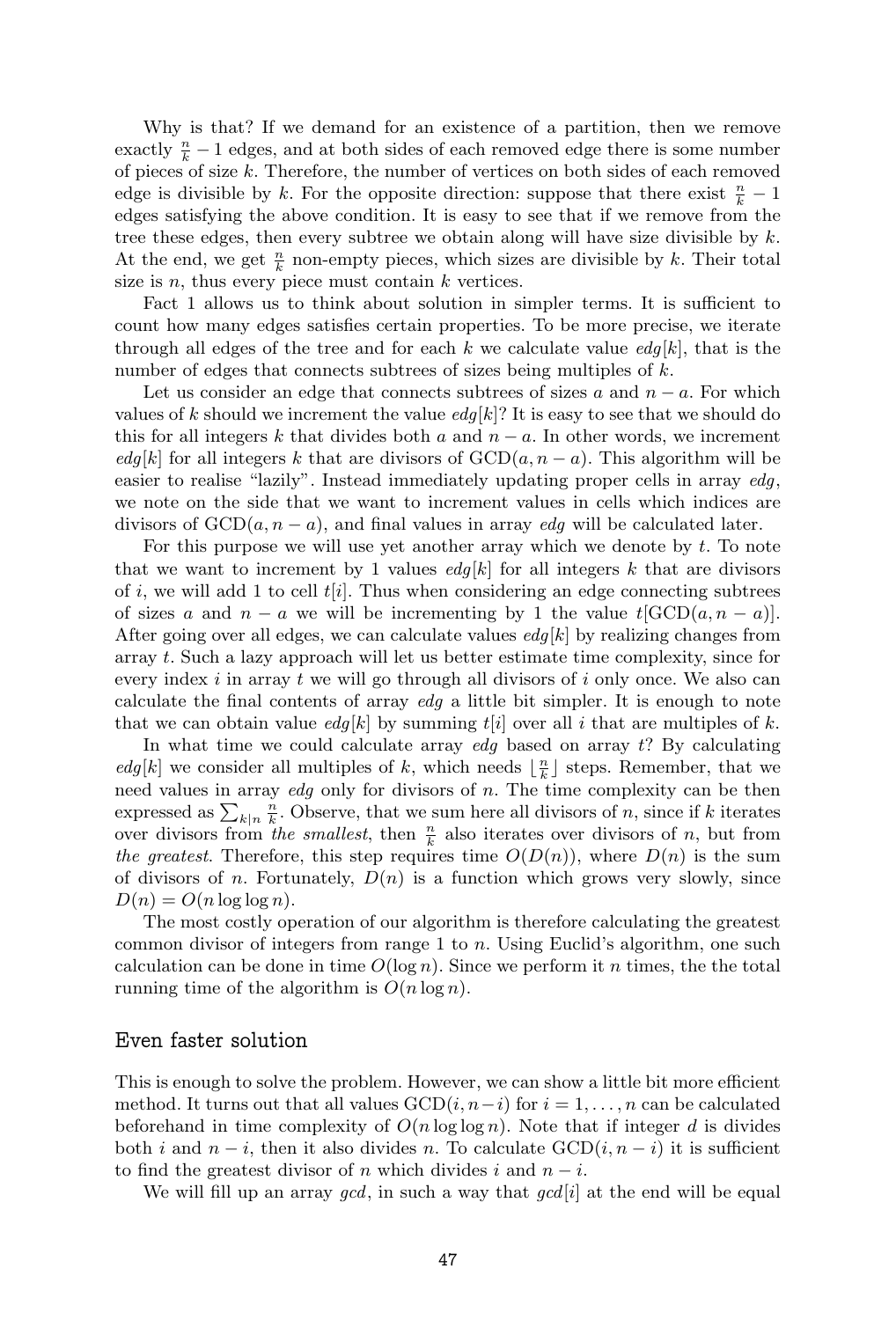to  $GCD(i, n-i)$ . We iterate over all divisors of n in increasing order and for every divisor d we consider all its multiples  $j \cdot d$ . For each such multiple we update value  $\gcd[i \cdot d]$  for d. Thus, the algorithm goes over all multiples of all divisors of n, similarly like the algorithm calculating array  $edg$  based on array t. Using the former analysis, we conclude that the array gcd can be calculated in time  $O(n \log \log n)$ . Thanks to that we managed to reduce the time complexity of the whole solution to  $O(n \log \log n)$ . However, we should state that in practice such improvement will be rather unnoticeable.

#### How many divisors can integer have?

At the end let us go back to function  $d(n)$ , which counts divisors of n. We showed a limit for values of this function for  $n \leqslant 3 \cdot 10^6$ , but we did not say anything about asymptotical limit. It is easy to prove that  $d(n) < 2\sqrt{n}$ , since every number can have at most  $\sqrt{n}$  divisors not greater that  $\sqrt{n}$ , and every divisor greater than  $\sqrt{n}$ <br>have at most  $\sqrt{n}$  divisors not greater that  $\sqrt{n}$ , and every divisor greater than  $\sqrt{n}$ is paired up with a divisor smaller than  $\sqrt{n}$ . But there is even stronger estimation, namely  $d(n) = n^{O(1/\log \log n)}$ .

At the first sight it does not really tell us how much it is. Note that  $\log \log n$ function grows very slowly. If we assume that  $\log n$  is a binary logarithm, then  $\log \log(2^{32}) = 5$ , and  $\log \log(2^{64}) = 6$ . But for the needs of calculating running time of algorithmic problems, in which we usually deal with integers not bigger than or algorithmic problems, in which we usually dear with integers not bigger than  $2^{64}$  it is convenient to assume that in pessimistic case value  $d(n)$  is roughly  $\sqrt[3]{n}$ . From mathematical point of view this is a heresy, but such approximation works quite well in practice.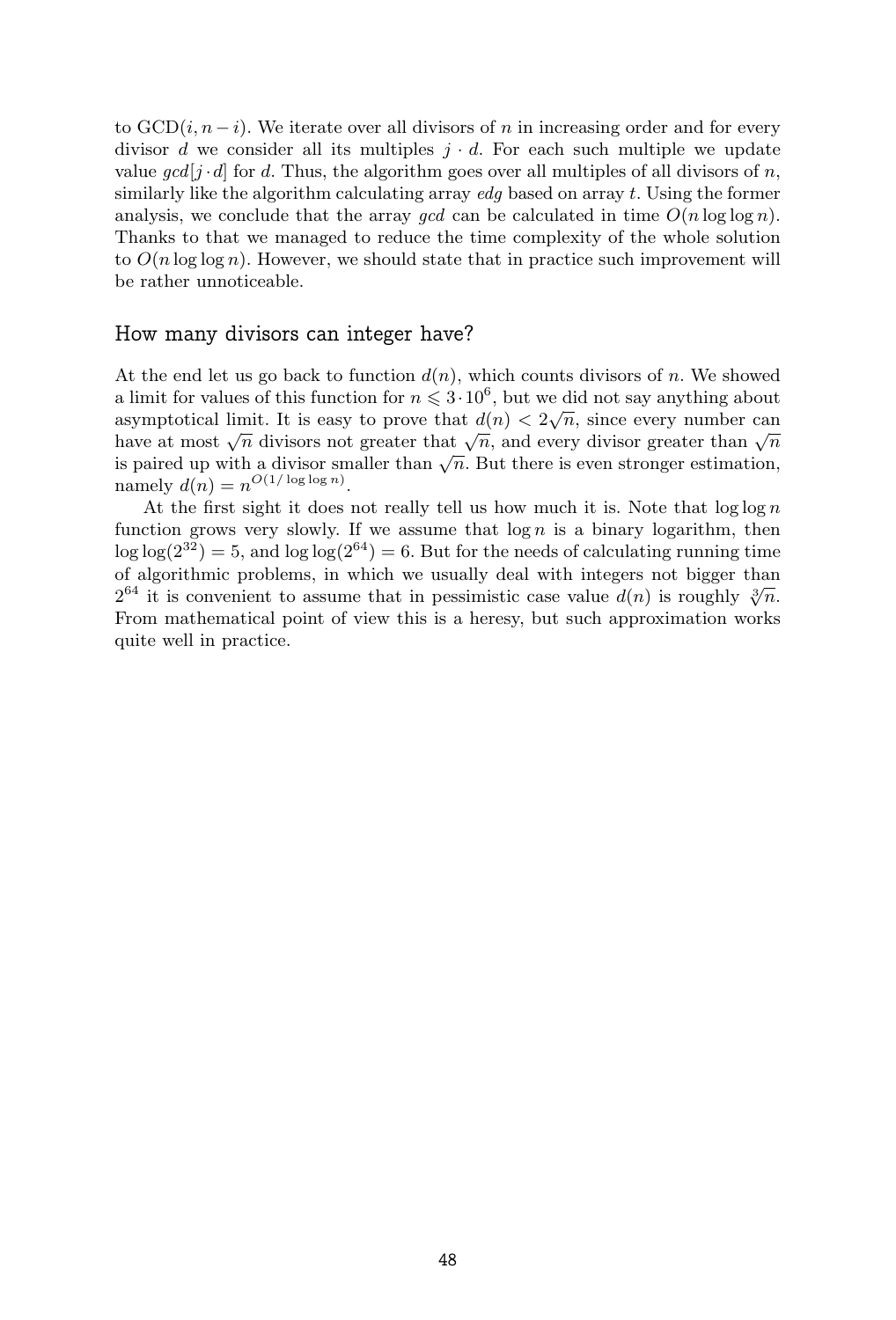# K

# CROSS SPIDER  $\star \star$



Task author: Szymon Acedański Solution description: Tomasz Idziaszek Available memory: 32 MB <https://oi.edu.pl/en/archive/amppz/2011/krz>

The Bytean cross spider (Araneida baitoida) is known to have an amazing ability. Namely, it can instantly build an arbitrarily large spiderweb as long as all of its threads are contained in a single plane. This ability gives the spider an opportunity to use a fancy hunting strategy. It does not need to wait until a fly is caught in an already built spiderweb; if only the spider knows the current position of a fly, it can instantly build a spiderweb to catch the fly.

A cross spider has just spotted  $n$  flies in Byteasar's garden. Each fly is flying still in some point of a three-dimensional space. The spider is wondering if it can catch all the flies with a single spiderweb. Write a program that answers the spider's question.

#### Input

The first line of the input contains an integer  $n (1 \leq n \leq 100000)$ . The following n lines contain a description of the flies in space: the i-th line contains three integers  $x_i, y_i, z_i$  ( $-1\,000\,000 \le x_i, y_i, z_i \le 1\,000\,000$ ) giving the coordinates of the *i*-th fly (a point in the three-dimensional Euclidean space). No two flies are located in the same point.

#### Output

Your program should output a single word TAK (i.e., yes in Polish) if the spider can catch all the flies with a single spiderweb. Otherwise your program should output the word NIE (no in Polish).

#### Example

For the input data:

```
4
0 0 0
-1 0 -100100 0 231
5 0 15
```
the correct result is:

**TAK**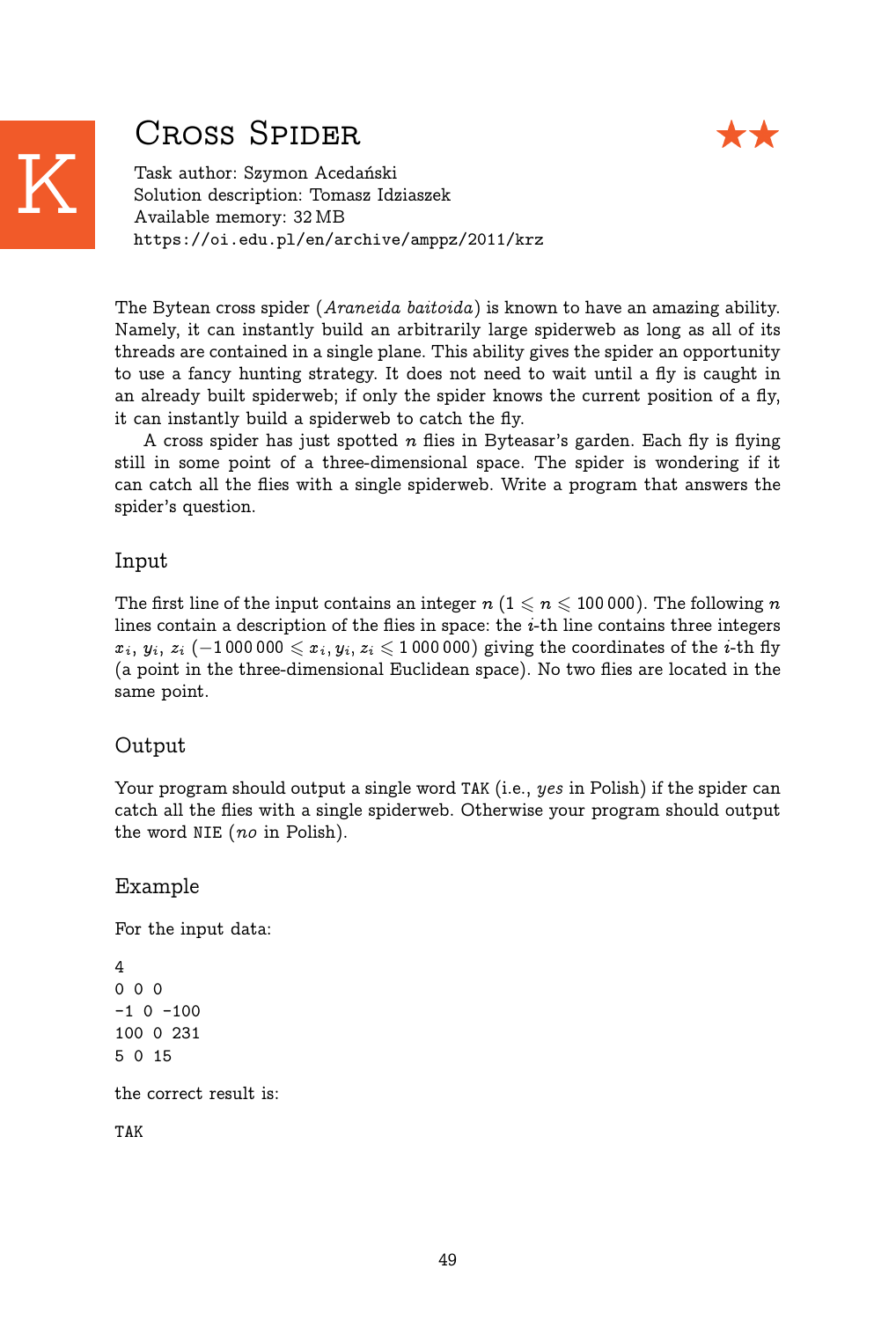```
whereas for the input data:
4
0 1 0
-1 0 -100100 0 231
5 0 15
the correct result is:
NIE
```
#### Solittrion

The aim of the problem *Cross Spider* was to check, whether the contestants know the basic tools of computational geometry. For the given  $n$  points in the threedimensional space, one has to check whether all of them lie on a single plane. To fix the notation, we denote the *i*-th point by  $p_i = (x_i, y_i, z_i)$ .

Any three non-collinear points (i.e. such points that do not lie on a single line) uniquely determine a plane in the space. The solution is divided into two parts: first we find three non-collinear points (if they exist), and later we check whether the remaining points lie on the plane given by these three points. Note that for  $n \leqslant 3$  the answer is obviously positive, thus from now on we assume that we have at least four points.

We cannot simply take any three points (e.g.  $p_1$ ,  $p_2$  and  $p_3$ ), since it could turn out that they lie on one line. But if it is not the case that all  $n$  points lie on a single line, then we can take two of them (e.g.  $p_1$  and  $p_2$ ) and search among remaining points some point which is non-collinear with them. To check whether point  $p_i$ (for  $i = 3, \ldots, n$ ) lies on a line designated by points  $p_1$  and  $p_2$ , we calculate the cross product  $t_i := (p_2 - p_1) \times (p_i - p_1)$ . Recall, that the cross product of vectors  $v = (x_v, y_v, z_v)$  and  $w = (x_w, y_w, z_w)$  is a vector defined as follows:

$$
v \times w := (y_v \cdot z_w - y_w \cdot z_v, \ z_v \cdot x_w - z_w \cdot x_v, \ x_v \cdot y_w - x_w \cdot y_v).
$$

Point  $p_i$  lies on a line containing points  $p_1$  and  $p_2$  if and only if all coordinates of vector  $t_i$  are equal 0.

If all vectors  $t_i$  corresponding to points  $p_3, \ldots, p_n$  are zeros, then all points lie on a single line (thus on a common plane) and the answer is positive. On the other hand, if for some i we got a non-zero vector  $t_i$ , then the triplet of points  $p_1$ ,  $p_2$  and  $p_i$ uniquely determines a plane. In such a situation the cross product  $t_i$  is a vector perpendicular to the plane containing points  $p_1$ ,  $p_2$  and  $p_i$ . To check whether some other point  $p_j$  lies in this plane, we only have to check whether vector  $p_j - p_1$  is perpendicular to  $t_i$ . This can be done by calculating a dot product  $t_i \cdot (p_i - p_1)$ . Recall that the dot product of two vectors  $v = (x_v, y_v, z_v)$  and  $w = (x_w, y_w, z_w)$  is a number defined as

$$
v \cdot w := x_v \cdot x_w + y_v \cdot y_w + z_v \cdot z_w.
$$

Two non-zero vectors are perpendicular if and only if their dot product is equal to 0. Thus point  $p_j$  lies on a plane determined by points  $p_1$ ,  $p_2$  and  $p_i$  if the dot product of  $t_i$  and  $p_j - p_1$  is equal to 0.

The above solution can be implemented in such a way that each point is checked only once. The time complexity of the whole solution is  $O(n)$ .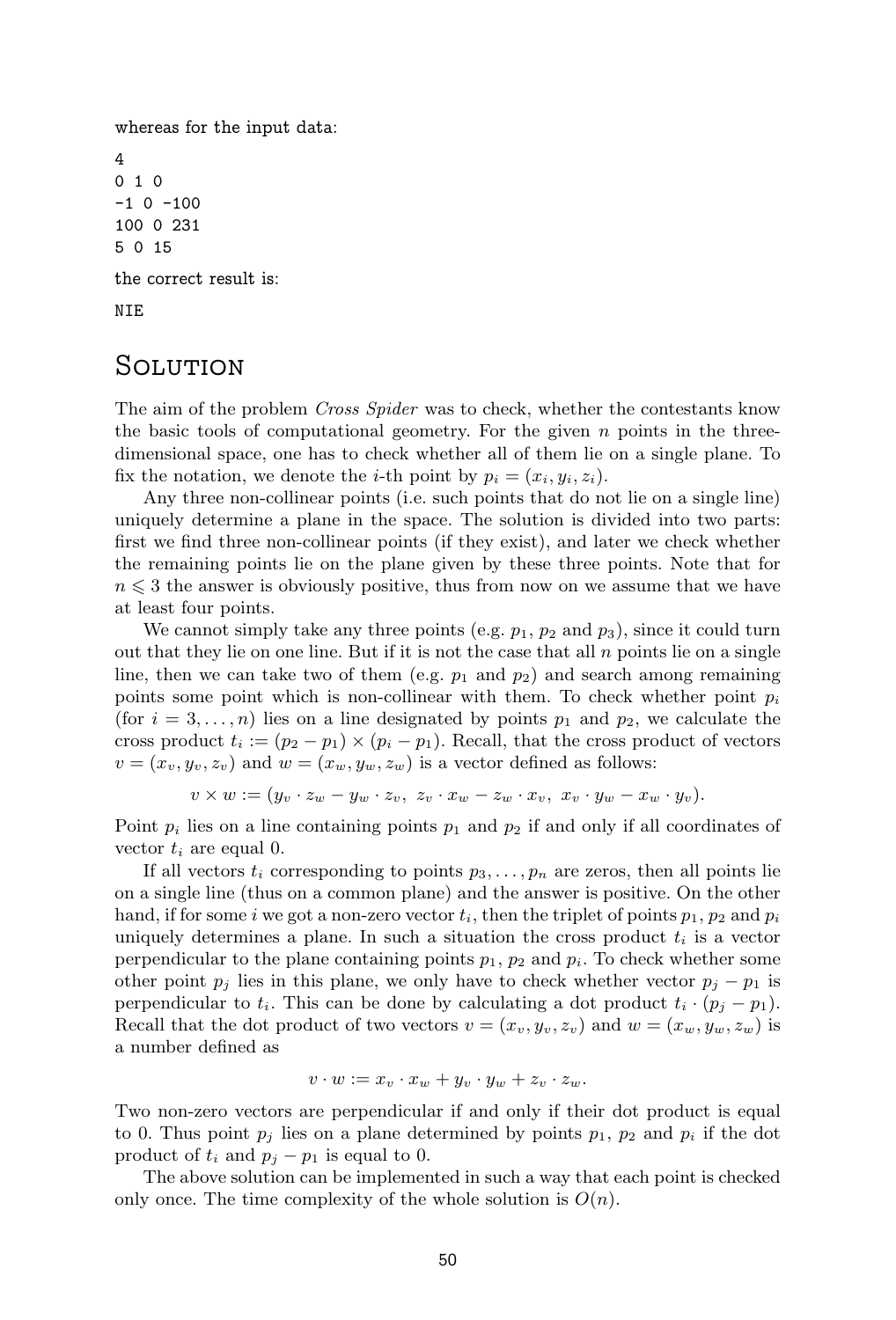#### Watch out for constraints

One of decisions that should be made during the implementation of the above calculations, is choice of suitable data type. To avoid subtle troubles with operations on floating-point numbers, it is good to use integer types (fortunately it is possible here, since the input data are integers and we only perform on them operations of addition, subtraction and multiplication).

If we write down the dot product from our solution, it will turn out that it is a sum of six addends. Each addend is a product of three values, which are differences of point coordinates. The absolute value of each coordinate is limited by  $10^6$ , thus the absolute value of each addend does not exceed  $(2 \cdot 10^6)^3 = 8 \cdot 10^{18}$ . This is just enough, so that each addend fit in a 64-bit signed variable.

Unfortunately, estimation  $48 \cdot 10^{18}$  on the sum of these addends exceeds the range of 64-bit integer. We can cope with this in several ways. The easiest way is to use 128-bit integers, as long as our compiler supports them (e.g. the GCC compiler used during the contest provides  $\text{\_int128}$  extension). One could also implement such integers, especially that it only needs to implement operations of addition and comparing with zero. The third way is to calculate this sum twice: once modulo  $m_1$  and then modulo  $m_2$ , where  $m_1$  and  $m_2$  are relatively prime numbers whose product exceeds 48*·*10<sup>18</sup>. From the Chinese remainder theorem we know that both results will be zero if and only if the sum of addends is equal to 0.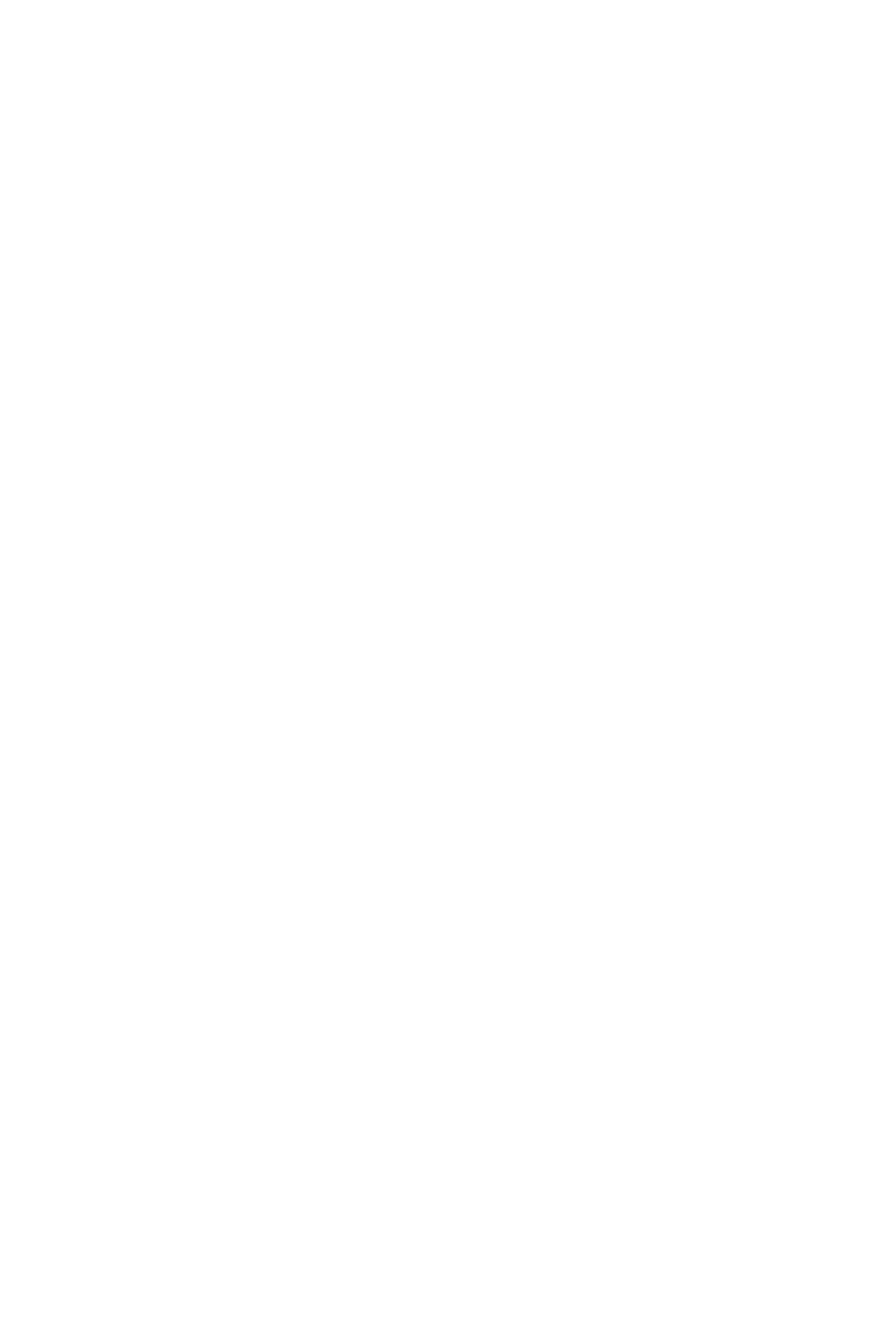# 2012

17th Polish Collegiate Programming Contest Warsaw, October 26–28, 2012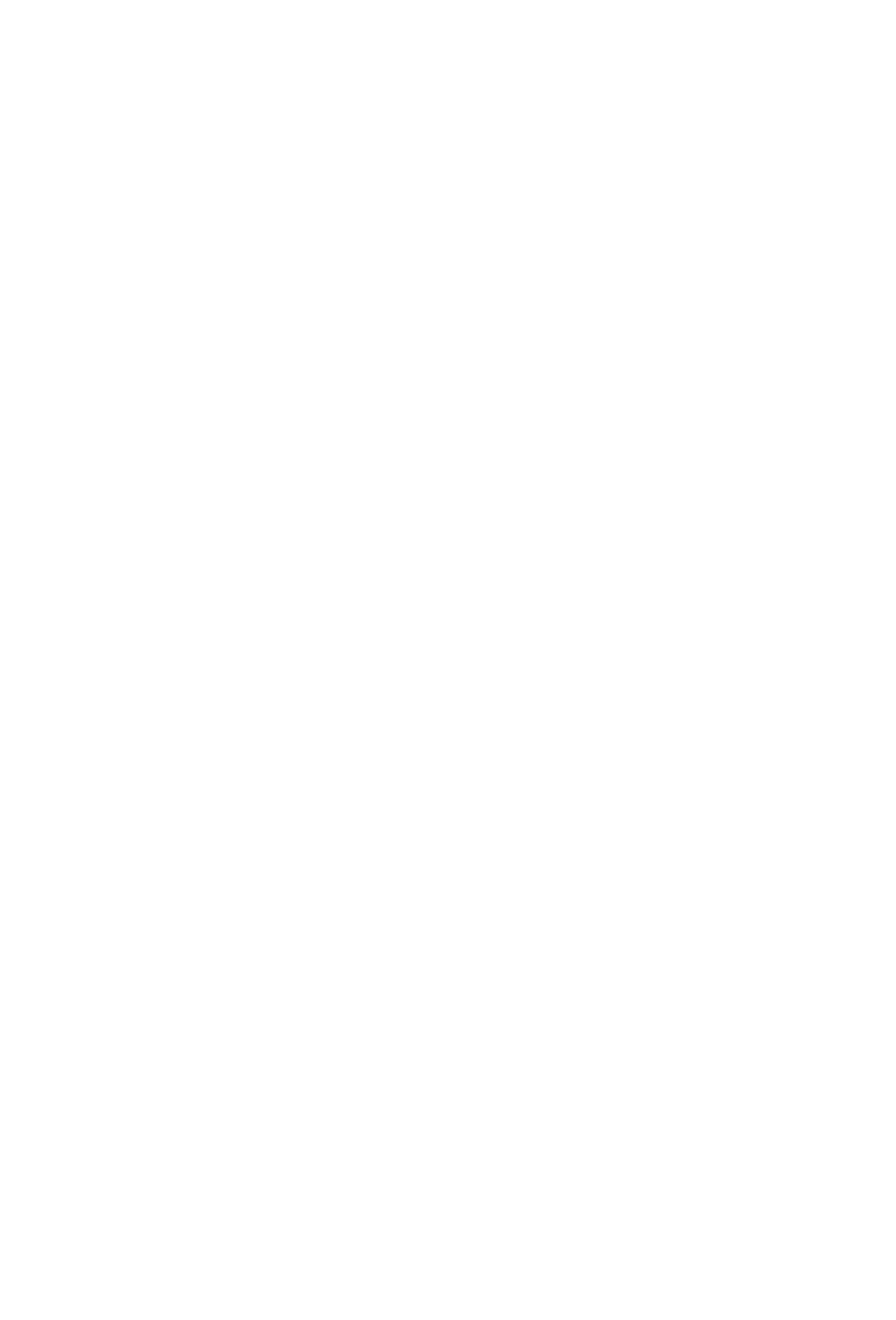# VENDING MACHINE  $\bullet$



Task author: Jakub Pachocki Solution description: Eryk Kopczyński Available memory: 128 MB <https://oi.edu.pl/en/archive/amppz/2012/aut>

Byteasar studies computer science at the University of Bytetown. There is a snack vending machine at his faculty that sells n types of snacks, numbered 1 through  $n$ . Snacks of different types may have different price, since they differ in size and flavor.

Recently Byteasar discovered that the vending machine is broken. If one buys a snack of type  $i$ , the vending machine additionally dispenses one snack of each of the types 1, 2, ...,  $i - 1$ , provided that snacks of these types are available (if there are no snacks of some of the types  $1, 2, \ldots, i-1$ , simply no snack of this type is dispensed). Buying snack of type  $i$  is possible only if at least one snack of this type is available.

Byteasar decided to take advantage of the fault he discovered. He would like to find out what is the maximum total value (that is, the sum of prices) of snacks that he can obtain in the vending machine using a given amount of money. He does not have to use all the money.

#### Input

A

The first line of the input contains two integers n and k  $(1 \leq n \leq 40, 1 \leq k \leq$ 64 000) specifying the number of types of snacks and the amount of money that Byteasar has at his disposal. The second line holds n integers  $c_1, \ldots, c_n$  (1  $\leq$  $c_i \leq 40$ ), the prices of snacks of respective types. The third line holds n integers  $l_1, \ldots, l_n$  ( $0 \leq l_i \leq 40$ ), the quantities of snacks of respective types that are available in the vending machine.

#### Output

The only line of the output should contain one integer: the total price of snacks that Byteasar can obtain in the vending machine using at most  $k$  units of money.

#### Example

For the input data: 6 8 7 2 3 5 7 2 1 3 0 3 2 1 the correct result is: 30

Explanation of the example: We buy a snack of type 6; the vending machine also dispenses one snack of each of the types 1, 2, 4 and 5. We buy a snack of type 4; in addition to this snack, the vending machine dispenses one snack of type 2.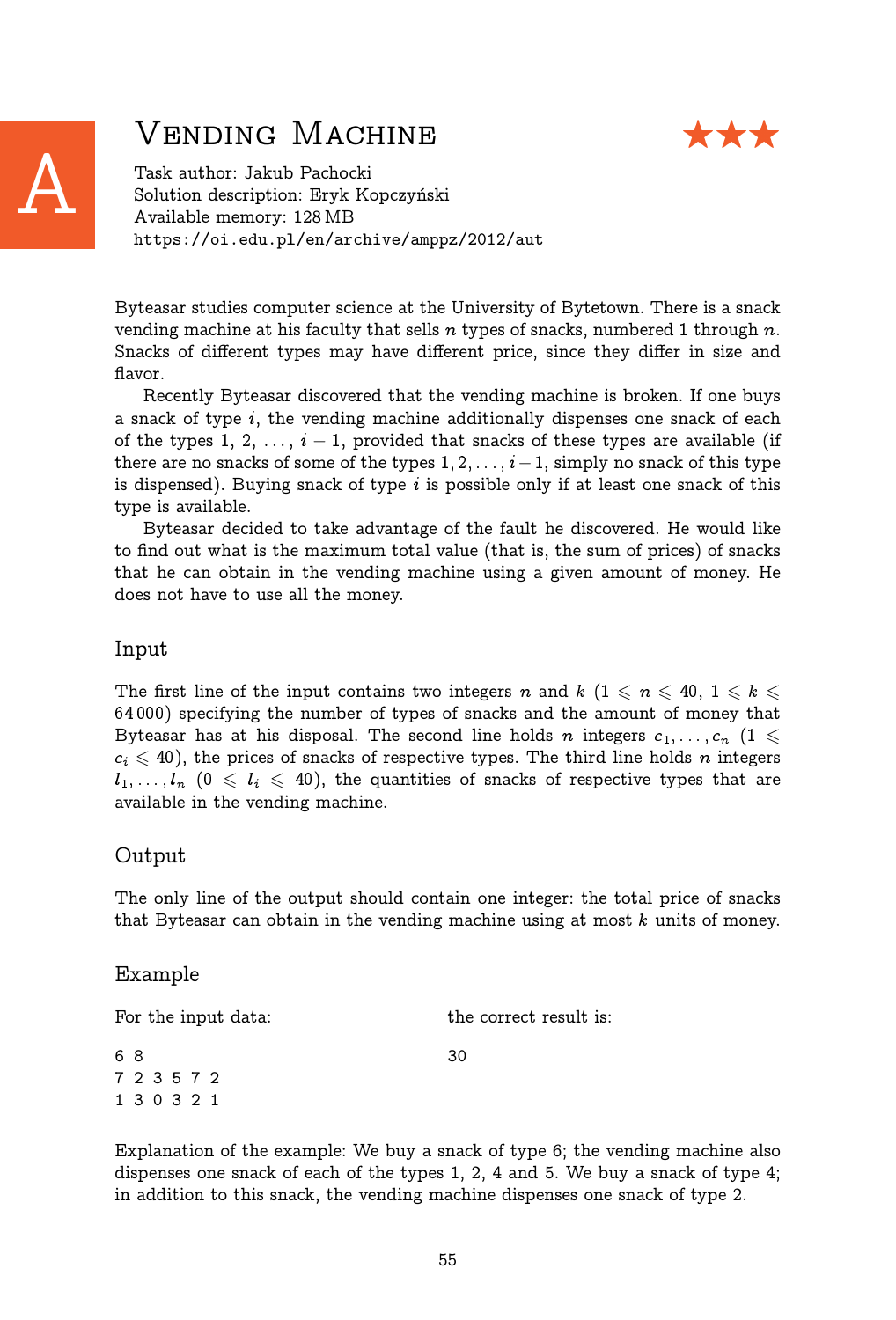# SOLUTION

*Translation in progress. . .*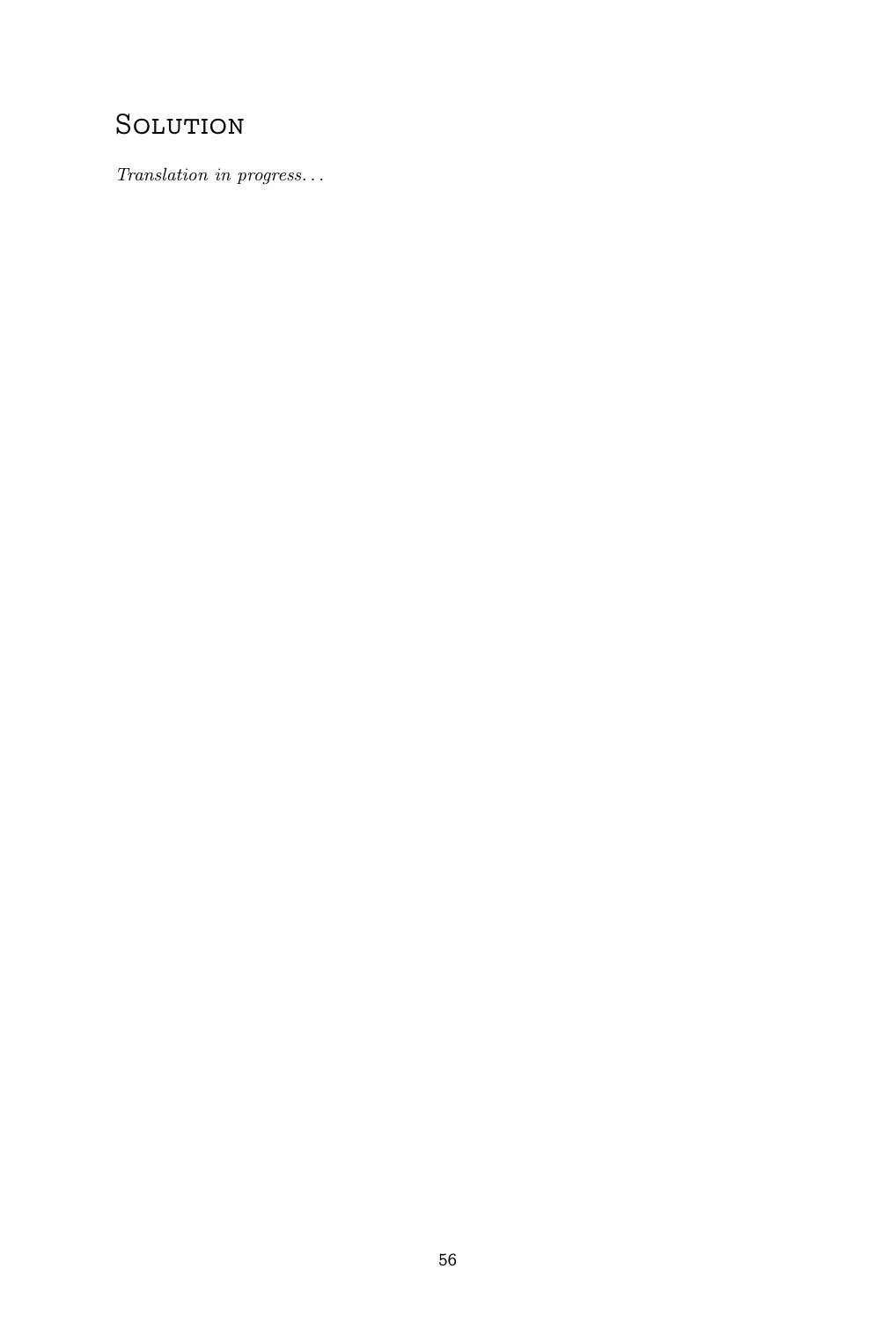# Bus Trip February  $\star \star \star$

B



Task author: Jakub Radoszewski Solution description: Jakub Łącki Available memory: 128 MB <https://oi.edu.pl/en/archive/amppz/2012/biu>

Byteasar works as a teacher in a primary school in Byteburg. The weather is currently really nice, so Byteasar would like to take his class for a bus trip to Bytetown — the capital of Byteland. Byteasar has decided to hire a travel agency to plan the trip.

The streets in Bytetown form a regular grid of east–west and north–south streets. The distance between any pair of adjacent parallel streets is equal to 1 kilometer. There are tourist attractions located at several junctions. Bytean guides have assigned *attractiveness* coefficient to each tourist attraction: the greater the attractiveness, the more interesting is the attraction for the visitors. Byteasar knows that the pupils in the class he teaches get bored easily, thus he requires that the attractions visited on the trip have increasing attractiveness.

The travel agency has agreed to Byteasar's requirements, but at the same time the agency would like to earn as much money as possible for organizing the trip. The agency gets a fixed rate of 1 bythaler for each kilometer of the trip. The bus always chooses the shortest route along the streets of Bytetown when driving between the attractions on the trip. Moreover the agency gets additional money from the managers of attractions that are visited along the trip.

Help the agency plan a trip that satisfies Byteasar's requirements and grants the agency the highest profit. Please note that driving next to a tourist attraction (without stopping) does not count as visiting the attraction.

#### Input

The first line of the input contains two integers n and  $m (2 \leq n, m \leq 1000)$ , the number of east–west streets and the number of north–south streets.

Following *n* lines describe the tourist attractions in Bytetown. The  $i$ -th of these lines holds  $m$  integers  $w_{i,j}$   $(0\leqslant w_{i,j}\leqslant 10^6)$  specifying the attractiveness of each of the attractions located at the junctions of the i-th east–west street with the respective north–south streets. Attractiveness 0 means that there is no tourist attraction at the respective junction. You can assume that there is at least one tourist attraction in Bytetown.

Each of the following n lines holds n integers  $c_{i,j}$   $(0 \leqslant c_{i,j} \leqslant 10^9).$  The number  $c_{i,j}$ , that is, the j-th number in the i-th of the considered lines, represents the amount of money (in bythalers) that the agency receives for making a trip lead through the tourist attraction described by the attractiveness  $w_{i,j}$ . If there is no tourist attraction at a junction, the corresponding number  $c_{i,j}$  equals 0.

#### Output

The only line of the output should contain one integer: the maximum profit (in bythalers) that the agency can make for organizing a trip leading through a number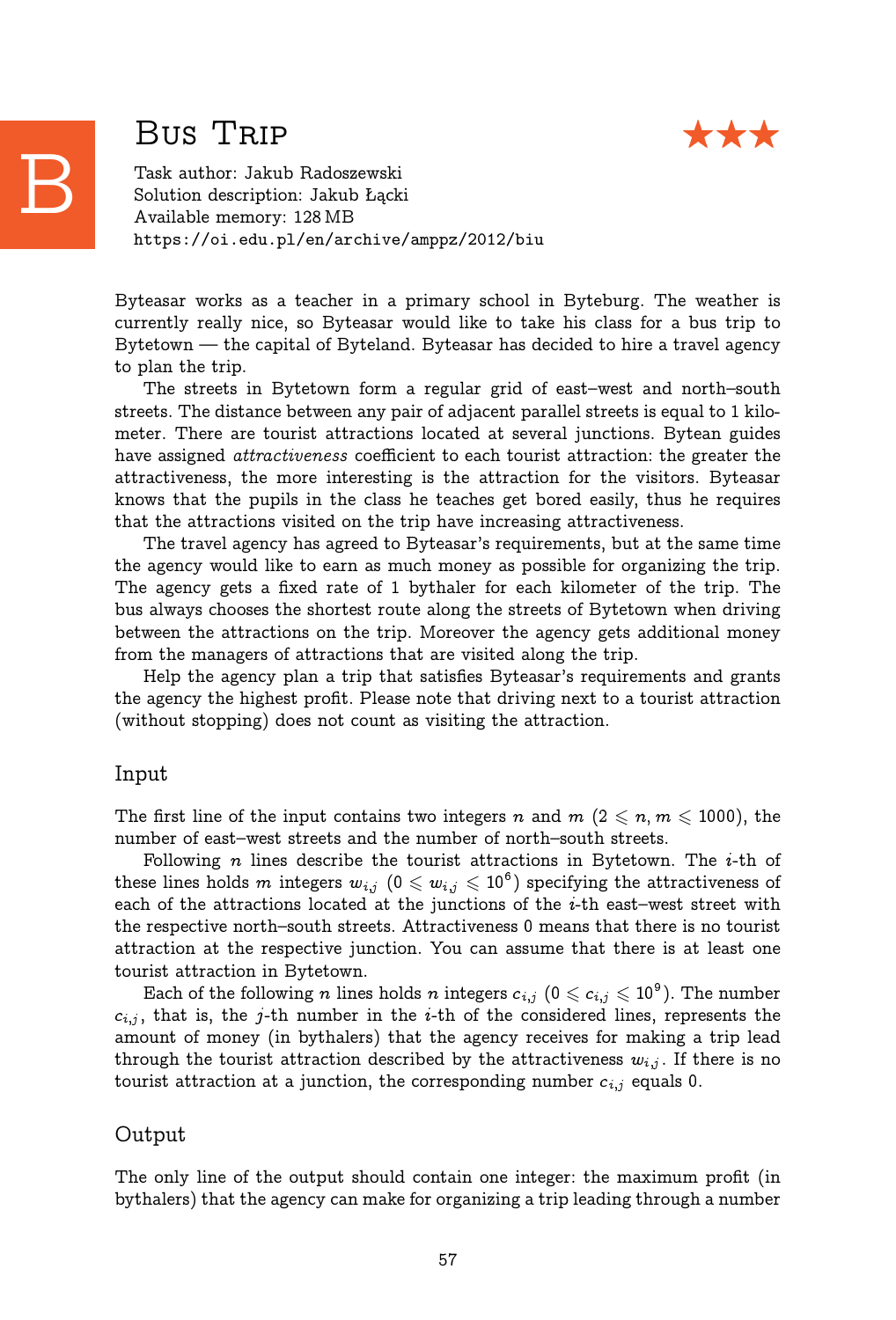of attractions with strictly increasing attractiveness.

#### Example



Explanation of the example: The numbers in the junctions represent the attractiveness of the respective attractions. The numbers written in italic represent the profit of the travel agency for making a trip lead through the respective attractions. The most profitable trip for the agency is highlighted with circles: the agency receives 2, 2, 8, 3 and 5 bythalers for these attractions respectively, and moreover it receives 19 bythalers as the bus fare.

# **SOLUTION**

*Translation in progress. . .*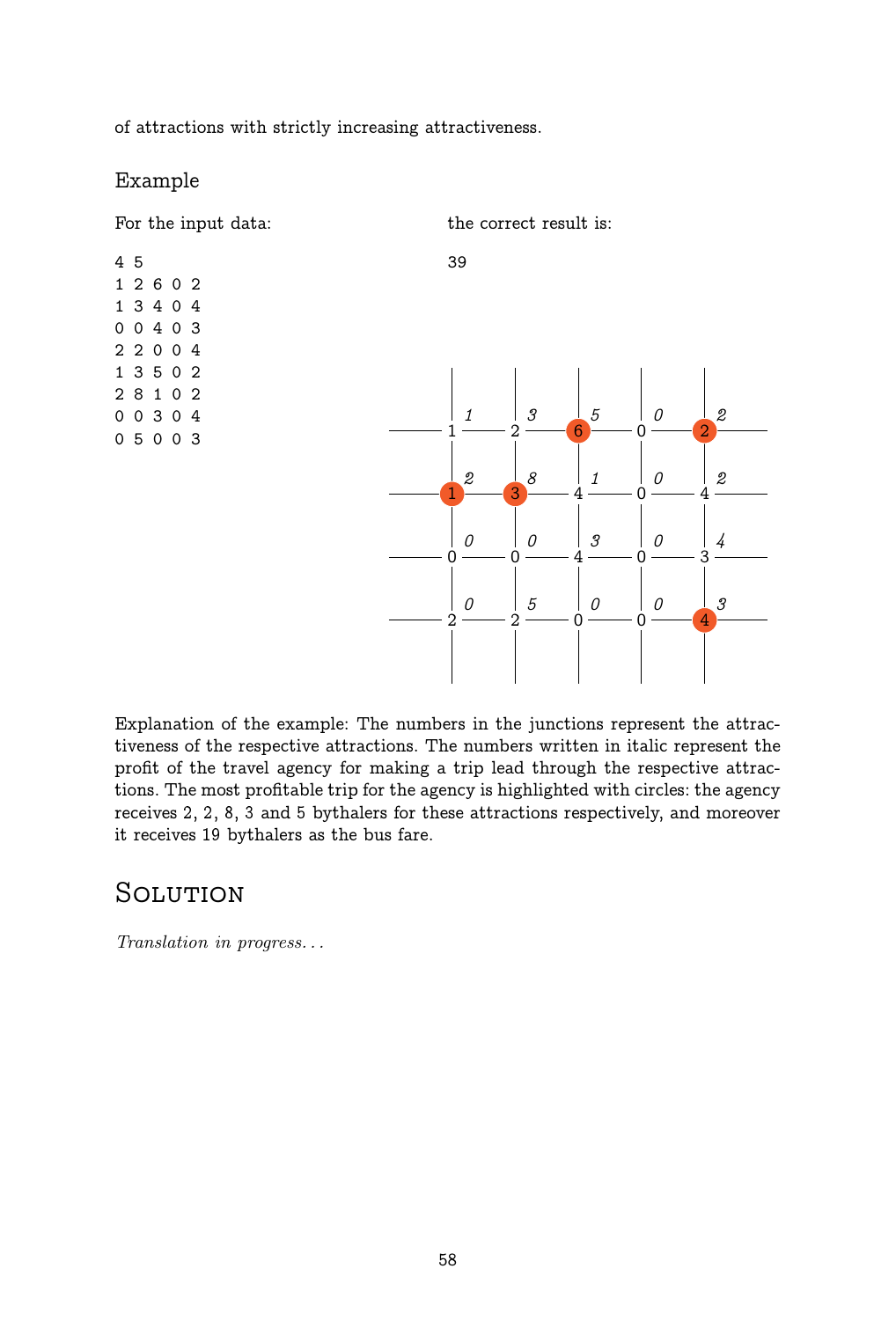# $\overline{\mathbf{C}}$

# SEQUENCE  $\star \star$



Task author: Jakub Radoszewski Solution description: Jakub Radoszewski Available memory: 128 MB <https://oi.edu.pl/en/archive/amppz/2012/cia>

We say that an integer sequence  $a_1, a_2, \ldots, a_n$  is k-even if the sum of any k consecutive terms of the sequence is even.

For a given sequence we would like to find out how many of its terms need to be changed so that the sequence becomes  $k$ -even.

## Input

The first line of the input contains two integers n and  $k$  ( $1 \leq k \leq n \leq 1000000$ ) specifying the length of the sequence and the "evenness" parameter. The second line contains a sequence composed of n integers  $a_1, a_2, \ldots, a_n$ ; each of them satisfies  $0 \leqslant a_i \leqslant 1$  000 000 000.

## Output

The only line of the output should hold one integer: the minimum number of terms of the sequence that need to be changed so that it becomes  $k$ -even.

## Example

| For the input data:         | the correct result is: |
|-----------------------------|------------------------|
| 83<br>12345678              | З                      |
| whereas for the input data: | the correct result is: |
| 83<br>24242424              | Ω                      |

## **SOLUTION**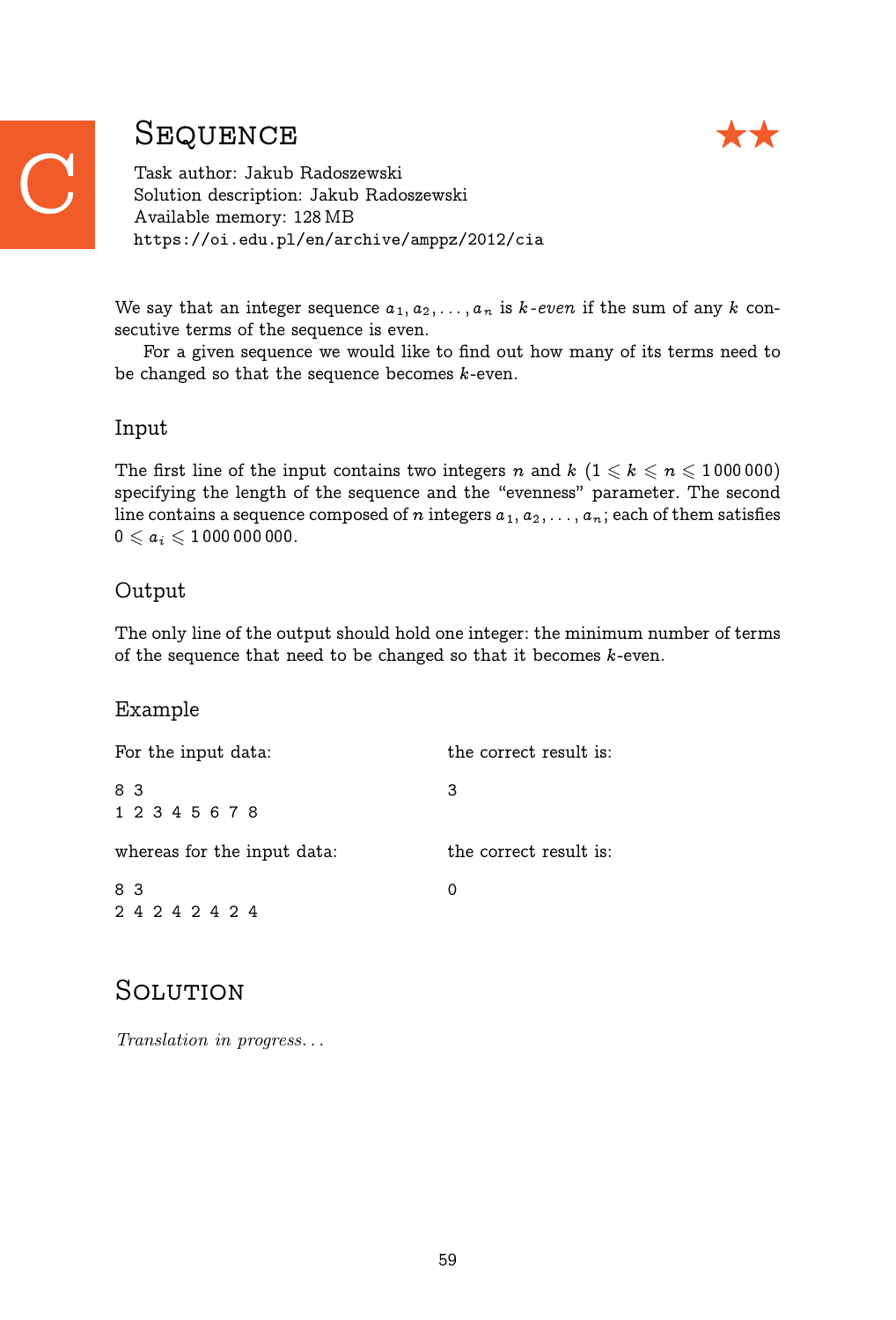# $DNA$

D



Task author: Jakub Łącki Solution description: Jakub Łącki Available memory: 128 MB <https://oi.edu.pl/en/archive/amppz/2012/dna>

The mad scientist Byteasar would like to give birth to a new kind of creatures. For this, he has decided to modify the genome of a Bytean mouse.

A DNA can be described as a sequence of letters A, C, G and T. Byteasar's master plan is quite simple: using the DNA of a mouse, he is going to create a new DNA of the same length that is as little similar to the mouse's DNA as possible. The similarity of two DNAs is the length of their longest common subsequence. The longest common subsequence of two words  $x, y$  is defined as the longest word that can be obtained from each of  $x$ ,  $y$  by removing some (possibly none) letters from both words. (Note that two words may have several longest common subsequences. For example, the longest common subsequences of the words CACCA and CAAC are CAA and CAC.) Write a program that computes the requested DNA.

## Input

The first line of the input contains one integer  $n (1 \leq n \leq 10000)$  specifying the length of the DNA of a Bytean mouse. The second line contains mouse's DNA as a sequence of *n* uppercase letters from the set  ${A, C, G, T}$ .

## Output

The first line of the output should contain one integer: the similarity of the Bytean mouse's DNA and the DNA computed by your program. The second line should hold a sequence of n letters A, C, G, T. This should be a DNA that is as little similar to the DNA from the input as possible. Should there be many correct answers, your program may output any one of them.

## Example

For the input data:

4 **GACT** 

one of the correct results is:

1 TCAG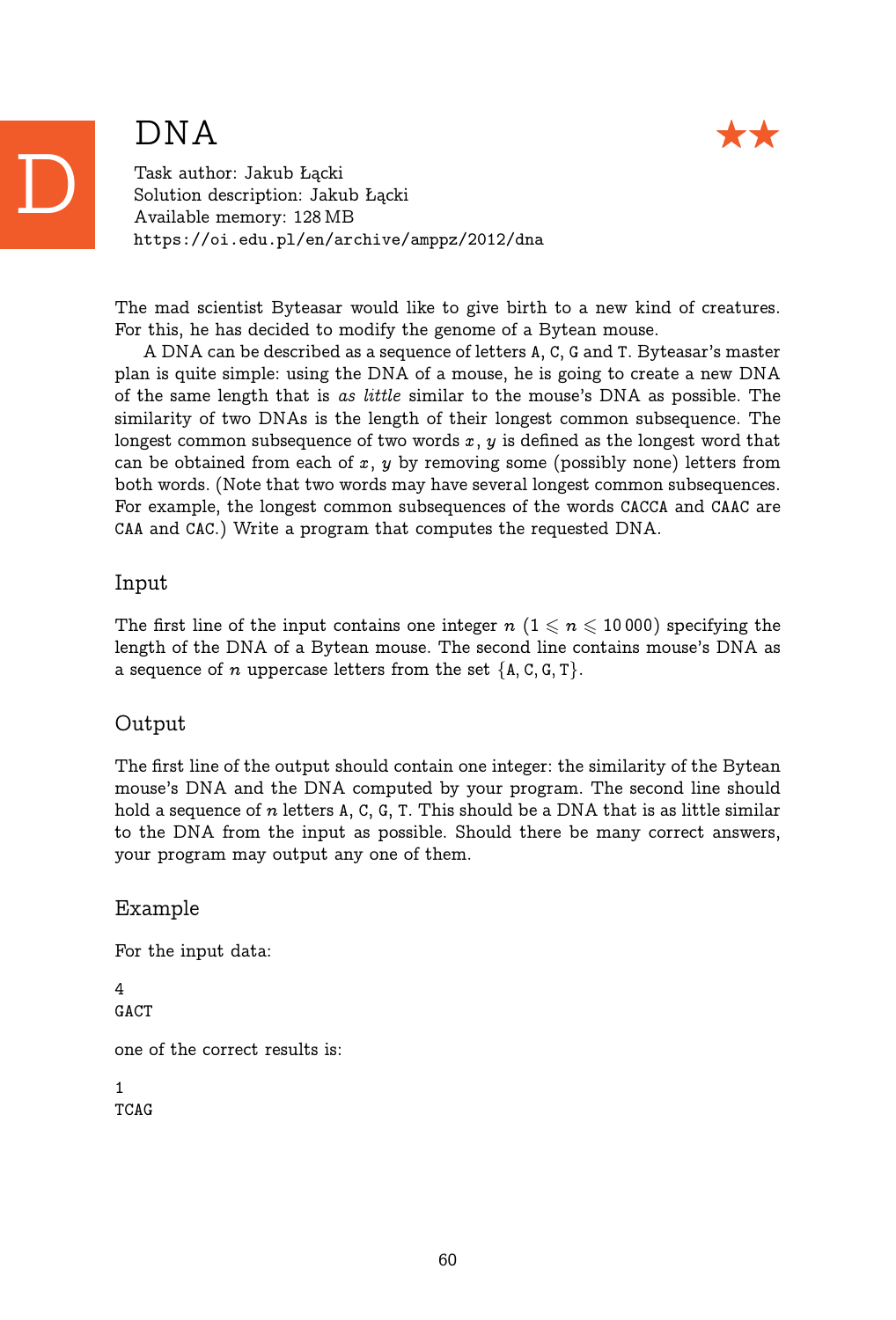# SOLUTION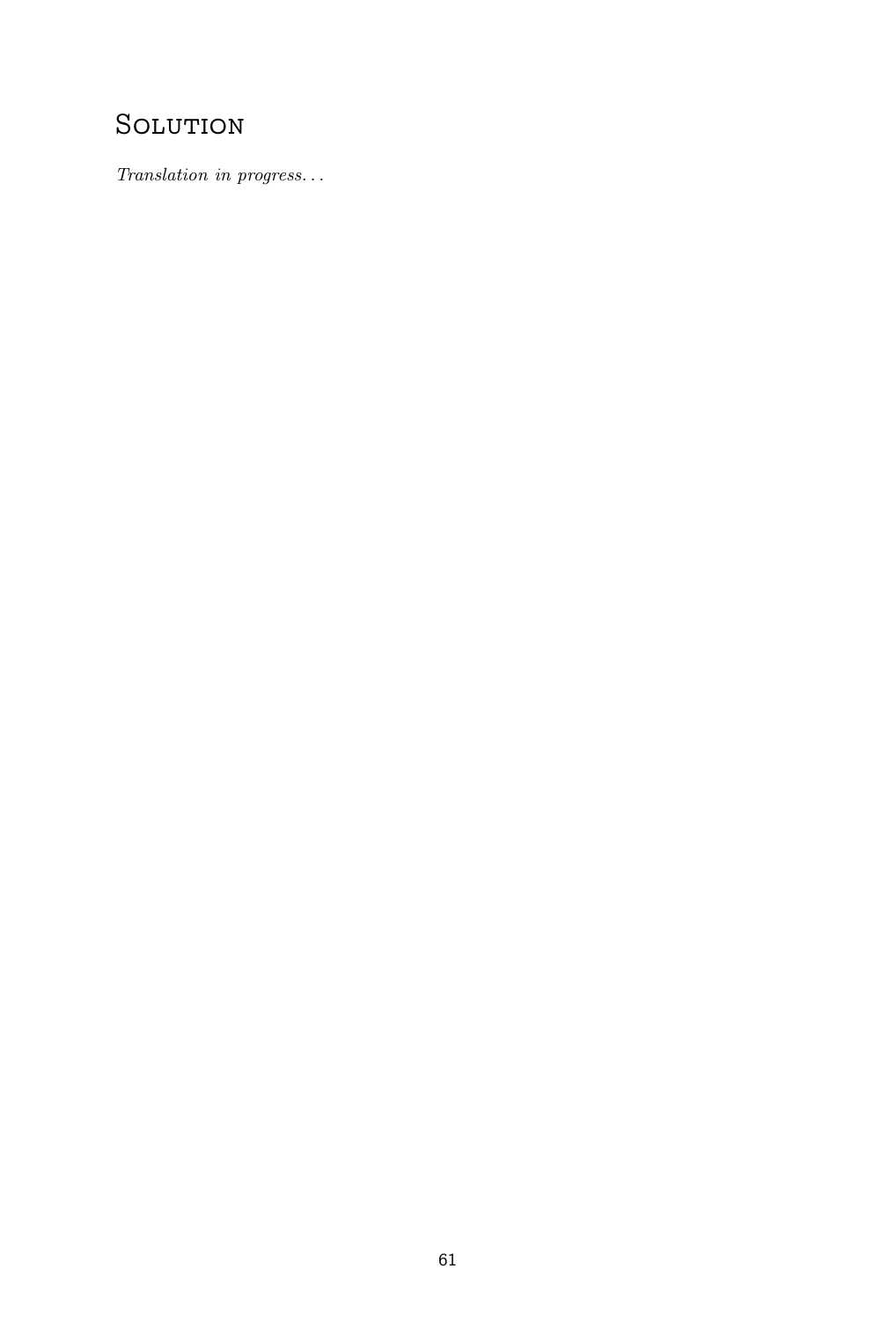# EVALUATION OF AN EXPRESSION  $\star \star \star$

Task author: Jakub Radoszewski Solution description: Jakub Radoszewski Available memory: 128 MB <https://oi.edu.pl/en/archive/amppz/2012/ewa>

Consider an expression  $E$ , containing integer constants from 0 to 9, variables from a to z, and the following operations: addition, multiplication, and exponentiation with a constant exponent. Quite surprisingly, each of the variables  $a, b, \ldots, z$  appears in the expression  $E$  at most once. For a given prime number  $p$ , we would like to know how many roots modulo  $p$  the polynomial represented by this expression has. In other words, we want to count the number of ways in which integers from 0 to p − 1 can be assigned to the variables in E, so that the value of E is divisible by p. Since the number of such roots can turn out large, it suffices to output it modulo 30 011.

For example, the polynomial represented by the expression

$$
E = ((a + y) \cdot (z + 8))^2
$$

has 15 roots modulo  $p = 3$ , among which the roots:

 $(a = 0, y = 0, z = 0), (a = 1, y = 2, z = 0), (a = 2, y = 0, z = 1)$ 

can be found.

More formally, an expression is defined as follows:

- $\bullet$  Each integer constant 0, 1, ..., 9 is an expression.
- $\bullet$  Each variable a, b, ..., z is an expression.
- If A and B are any expressions, then each of (A+B) and (A\*B) is also an expression: the first is the sum of expressions A and B, and the second is their product.
- If A is any expression, and B is an integer constant from 2,  $3, \ldots, 9$ , then (A^B) is also an expression: the expression A raised to the power of B.

#### Input

The first line of the input contains one prime number  $p$  ( $2 \leq p < 15000$ ). The second line contains an expression  $E$  as specified above, described by a sequence of at most 300 characters 0, 1,  $\dots$ , 9, a, b,  $\dots$ , z,  $+, *, \hat{\ }$ ,  $(, )$ , without any white space.

## Output

Let k denote the number of roots modulo  $p$  of the polynomial  $E$ . Your program should output one non-negative integer, remainder of dividing  $k$  by 30011.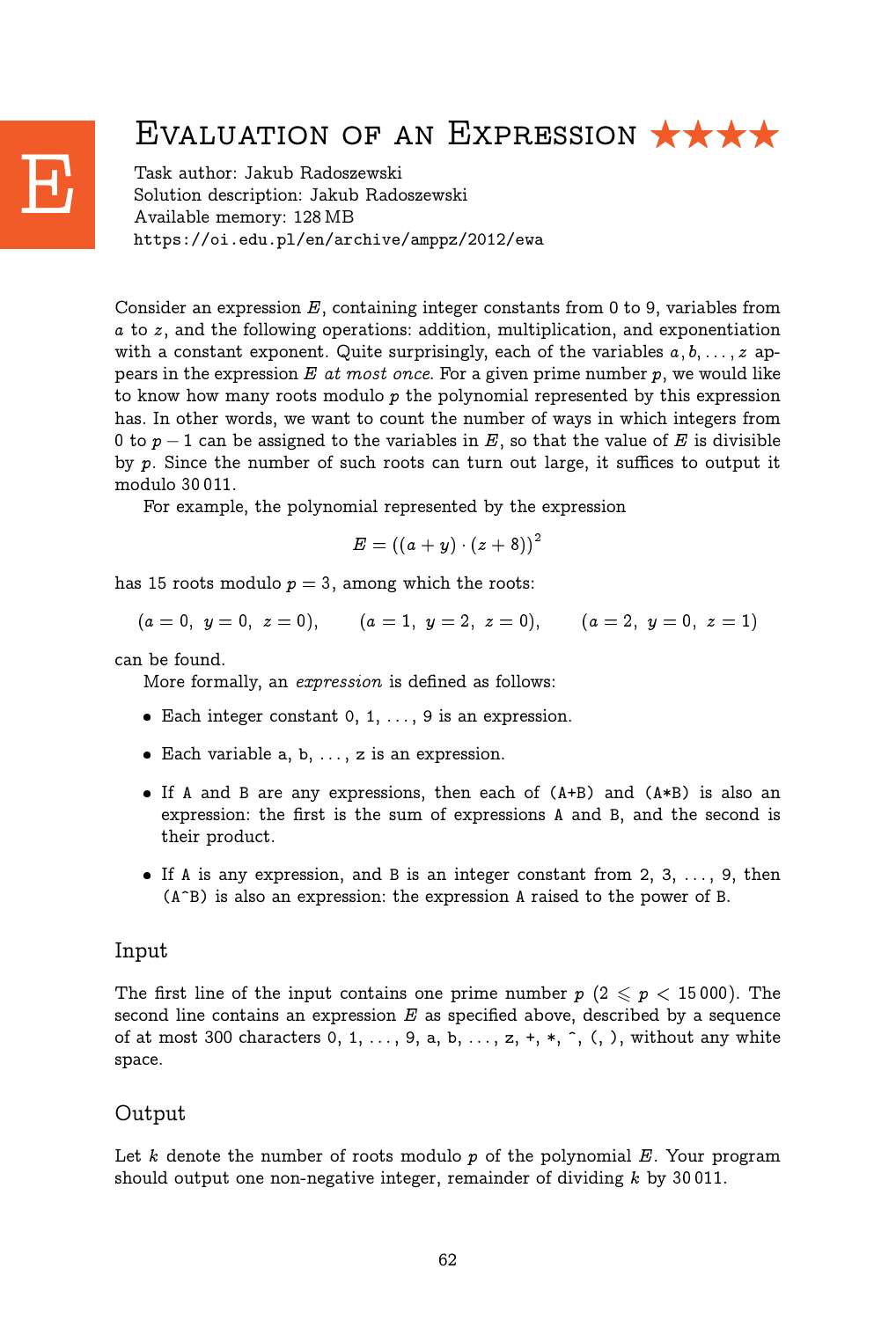For the input data:

3  $(((a+y)*(z+8))^2)$ 

the correct result is:

15

# Solution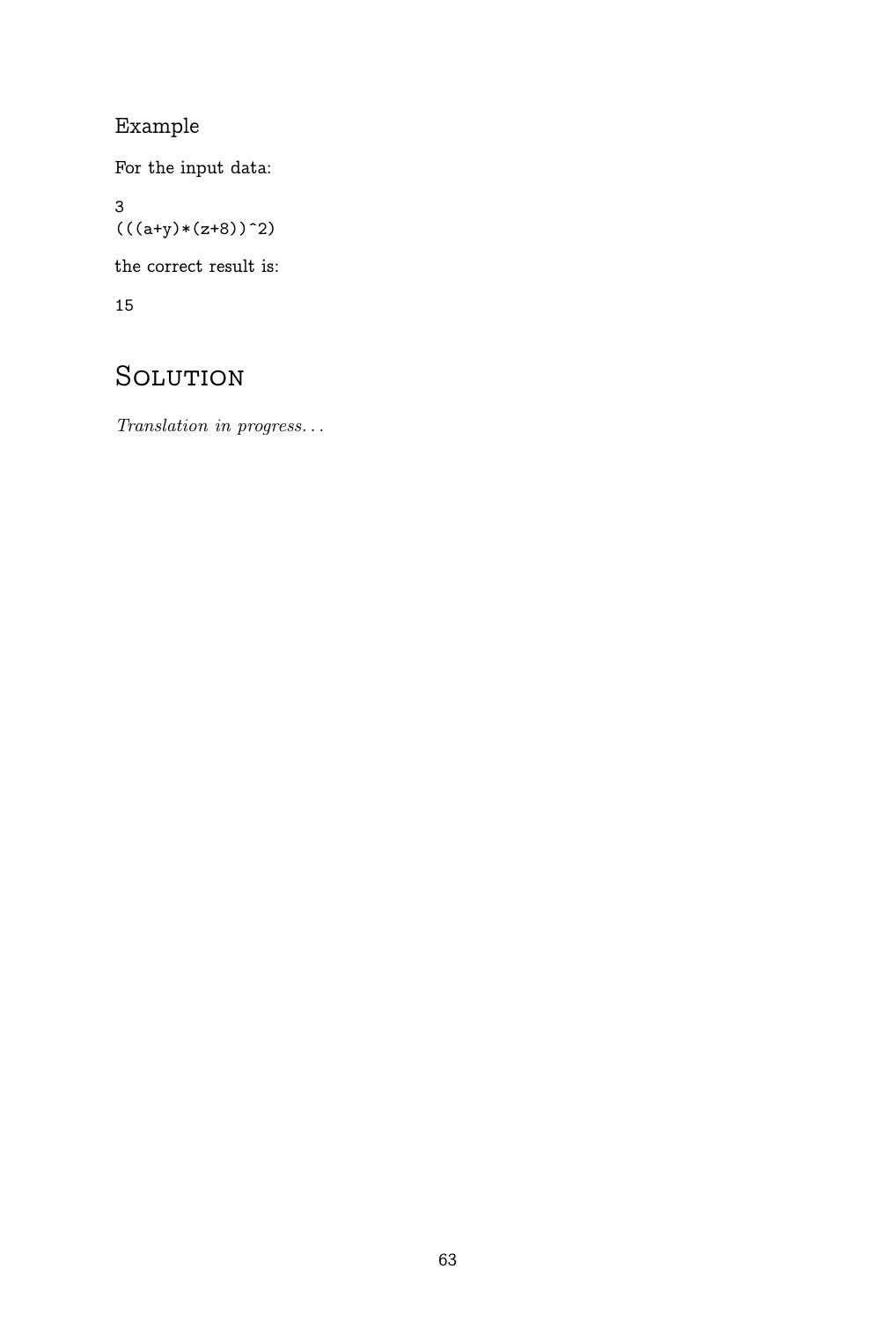# FORMULA ONE  $\star \star \star$



Task author: Tomasz Idziaszek Solution description: Tomasz Idziaszek Available memory: 128 MB <https://oi.edu.pl/en/archive/amppz/2012/for>

Little Bytie really enjoys watching Formula One races which are held annually on a track between Bytetown and Byteburg. The most exciting moments for him are overtakes. He would like to see as many of them as possible.

Bytie is dreaming of a race in which  $n$  Formula One cars compete and the car that started the race at the *i*-th position (for each  $1 \leqslant i \leqslant n$ ) performs  $a_i$  overtakes during the race. We assume for simplicity that at each moment of time at most one overtaking takes place, in which exactly two cars participate (that is, one car goes past another car).

Bytie is wondering whether such a race is possible at all. Could you help him figure this out?

## Input

F

The first line of the input contains one integer  $t$  that represents the number of test cases that follow.

Each test case is described in two lines. The first line contains one integer  $n$  $(1 \le n \le 1000000)$  specifying the number of cars that participate in the race. The second line holds a sequence of  $n$  integers  $a_1, a_2, \ldots, a_n\,\, (0 \leqslant a_i \leqslant 10^9)$  that gives the number of overtakes performed by the respective cars.

The size of a single input file does not exceed 20 MB.

## Output

Your program should output t lines containing answers to the respective test cases. Each line should hold a single word TAK (i.e., yes in Polish) or NIE (no in Polish) depending on whether the race described by Bytie is possible or not.

## Example

For the input data: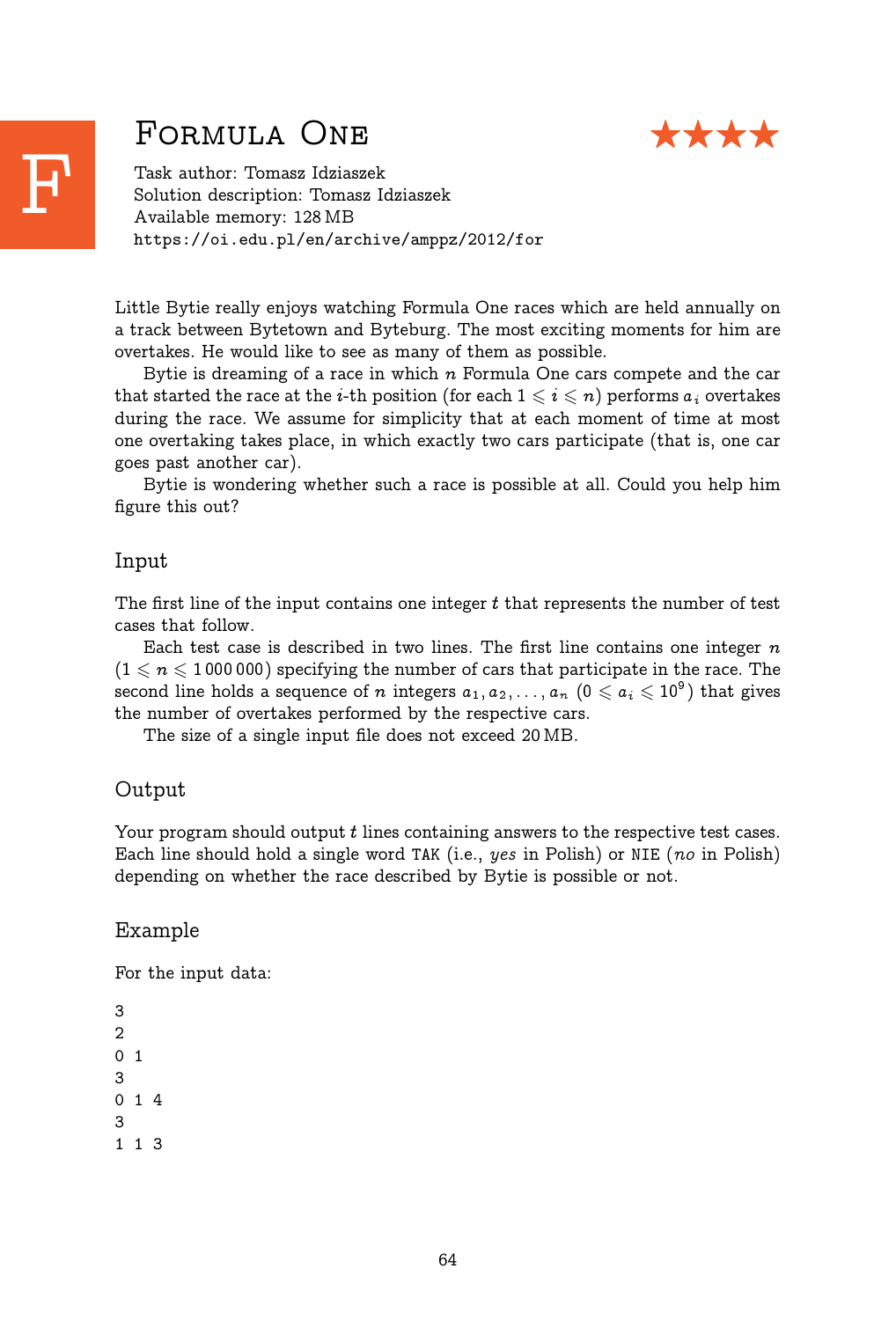the correct result is:

TAK NIE TAK

# **SOLUTION**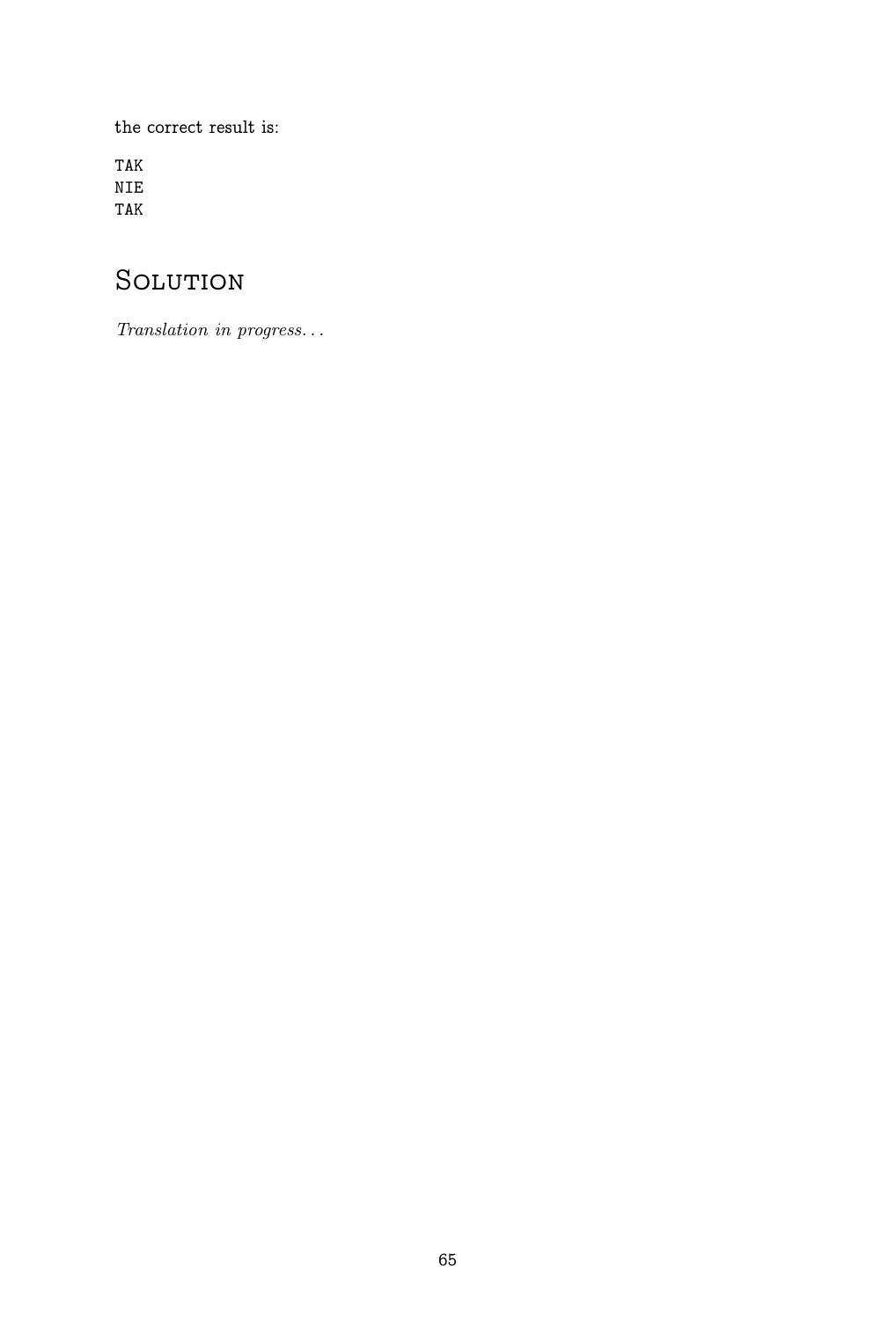# SAVE THE DINOSAURS  $\star \star \star$



Task author: Tomasz Idziaszek Solution description: Tomasz Idziaszek Available memory: 128 MB <https://oi.edu.pl/en/archive/amppz/2012/gen>

Breaking news from Bytetown: the archaeologists have discovered fossil remains of dinosaurs near the city! After hearing the news, several citizens of Bytetown wanted to pick up a bone or two for themselves. To save the priceless remains of dinosaurs, the mayor of Bytetown has decided to protect the excavation area and hired army for this purpose.

General Byteasar has located  $n$  soldiers in several strategic positions of the excavation area. (The soldiers can not stand just anywhere and hinder archaeologists' work. In addition, they must have good visibility to protect the excavation site.) We say that a point of the area is protected if moving from that point in any direction one unavoidably reduces the distance to at least one of the soldiers.

Byteasar has just been assigned a new rookie soldier. The general has decided to place the soldier in one of the  $m$  remaining vacant strategic positions. For each of the possible placements he would like to know what is the total area of the protected part of the excavations.

#### Input

G

The first line of the input contains two integers n and  $m$  ( $3 \le n \le 100000$ ,  $1 \le n$ )  $m \leqslant 100000$ ) specifying the number of soldiers that are already stationed in the excavation area and the number of vacant strategic positions. The following  $n$  lines provide a description of the soldier's positions: the i-th of those lines contains two  $\text{integers} \; x_i, y_i \; (-{10^8}\leqslant x_i, y_i \leqslant {10^8}) \; \text{that represent the coordinates of the position}$ occupied by the *i*-th soldier (in a Cartesian coordinate system). The following m lines provide a description (in the same format) of the vacant strategic positions. All the points listed in the input are distinct.

You may assume that the area of the part of the excavations protected by the n soldiers is positive.

#### Output

Your program should output exactly  $m$  lines. The  $i$ -th line should contain the total area of the protected part of the excavations after the rookie soldier is located in the i-th previously vacant strategic position. All numbers should be written with a single digit after the decimal dot.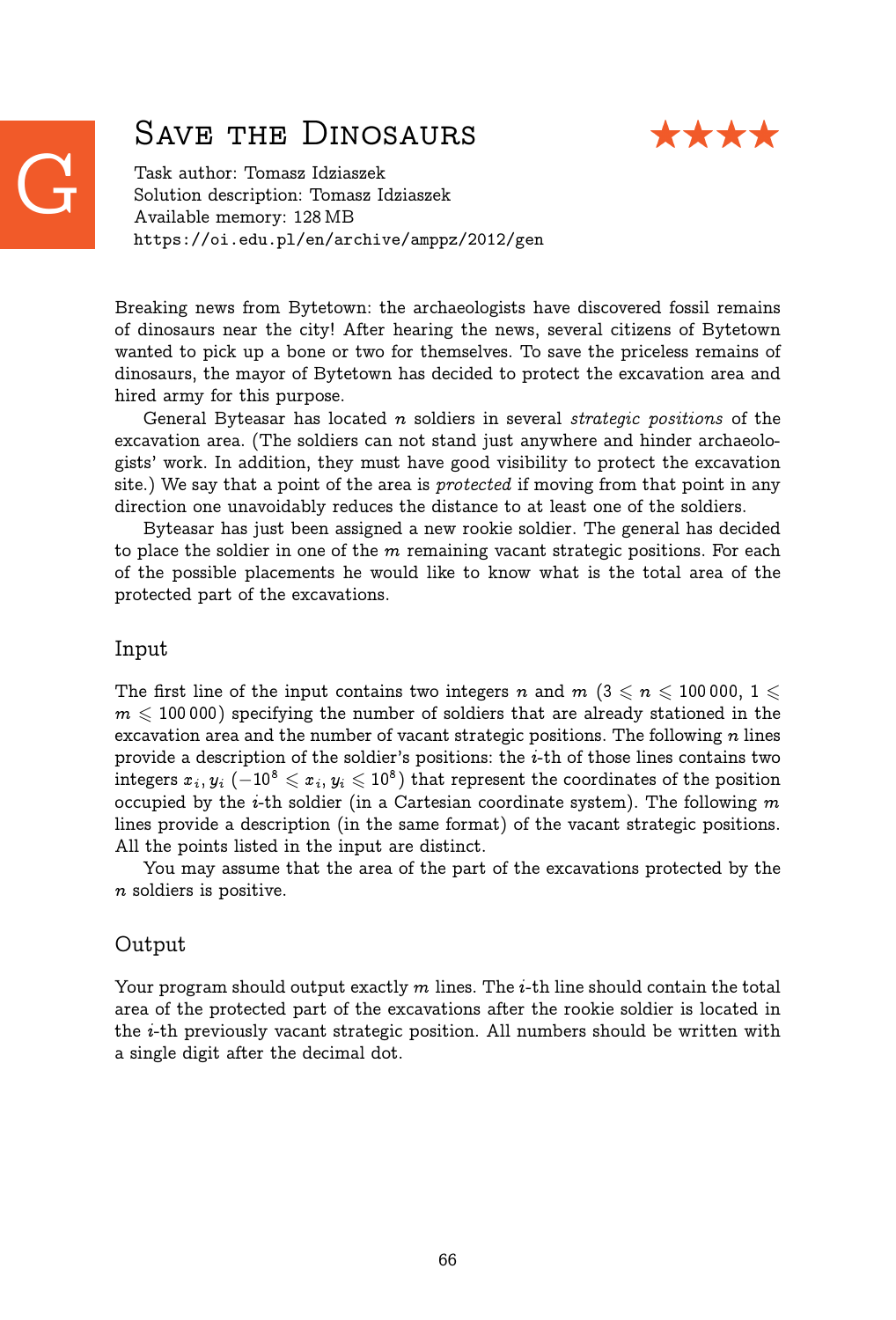For the input data:

3 2

- 0 0
- $2 1$
- 1 2
- 3 1
- 1 0

the correct result is:

5.0

2.5

# SOLUTION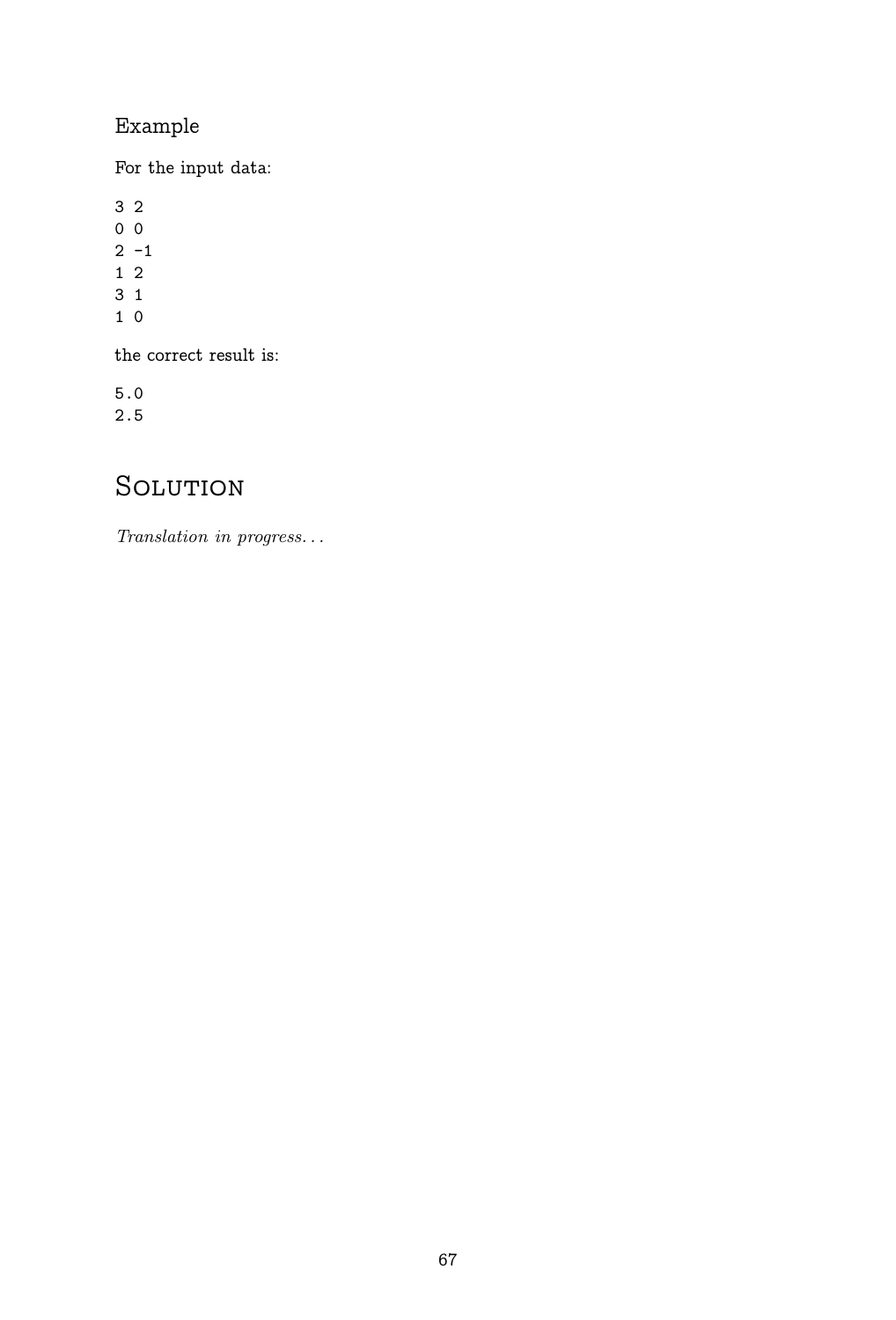# Hydra Ffrances and the set of the set of the set of the set of the set of the set of the set of the set of the set of the set of the set of the set of the set of the set of the set of the set of the set of the set of the s

H



Task author: Tomasz Idziaszek Solution description: Tomasz Idziaszek Available memory: 128 MB <https://oi.edu.pl/en/archive/amppz/2012/hyd>

Little Bytie got a gift for his birthday. The gift contained a computer game called The Amazing Adventures of Knight Byteasar. The purpose of this game is to lead the knight through numerous challenges to defeat villains and evil witches and rescue damsels in distress. Bytie managed to complete almost all levels of the game. Now he is stuck at the last level in which Byteasar needs to fight a giant serpent, the Bytean Hydra.

Byteasar will use his sword to fight the monster. Two sword strokes are available in the game: Byteasar can either cut off the serpent's head or slaughter the head (the latter stroke, obviously, requires more effort). Cutting the head off is simpler, however, it results in new heads growing back from the serpent's neck. Hydra is defeated only when it has no more heads and no new heads can grow back from its neck.

The Bytean Hydra may have  $n$  types of heads that we number from 1 to  $n$ . In the beginning the serpent has one head of type 1. A head of type i (for  $1 \leq i \leq n$ ) has the following characteristics: the number of sword swipes necessary to cut a head of this type off,  $u_i$ , the number of sword swipes necessary to slaughter a head of this type,  $z_i$ , and a list of  $r_i$  types of heads that grow back in place of a head of this type if it is cut off,  $g_{i,1},\ldots,g_{i,r_i}.$ 

Help Bytie compute the minimum number of sword swipes that are necessary to defeat the Hydra.

## Input

The first line of the input contains one integer  $n (1 \leq n \leq 200000)$ , specifying the number of types of heads of the Hydra. The following  $n$  lines hold a description of the respective types of heads; the  $i$ -th of those lines describes heads of type  $i$ . It starts with three integers  $u_i, \, z_i, \, r_i \,\,(1 \leqslant u_i < z_i \leqslant 10^9, \, 1 \leqslant r_i)$  followed by a list of integers  $g_{i,1},\ldots,g_{i,r_i}$   $(1\leqslant g_{i,j}\leqslant n).$  The sum of all integers  $r_i$  does not exceed 1 000 000.

## Output

The only line of the output should contain one integer: the minimum number of sword swipes that are necessary to complete the game.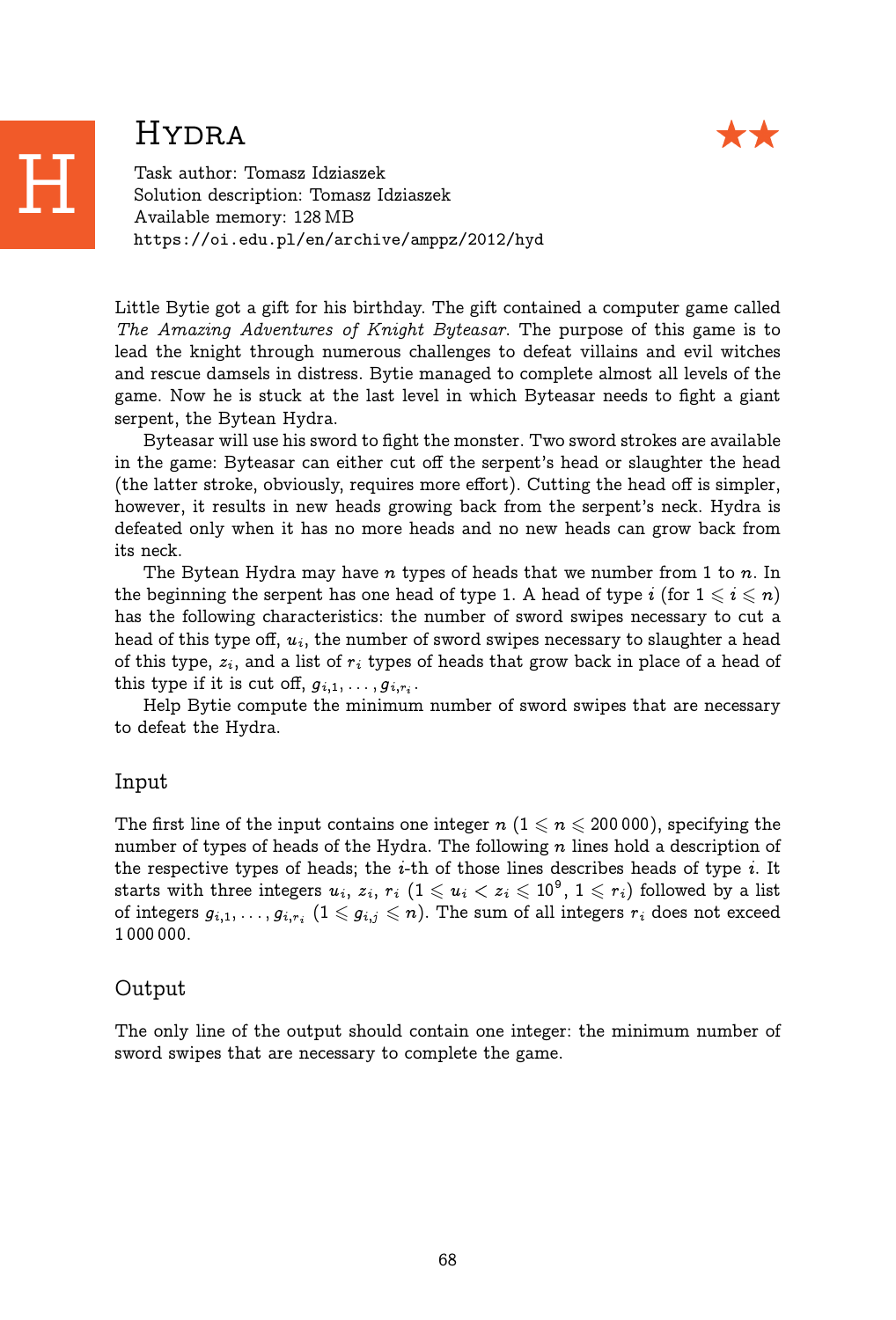For the input data:

4 4 27 3 2 3 2 3 5 1 2 1 13 2 4 2 5 6 1 2

the correct result is:

26

## SOLUTION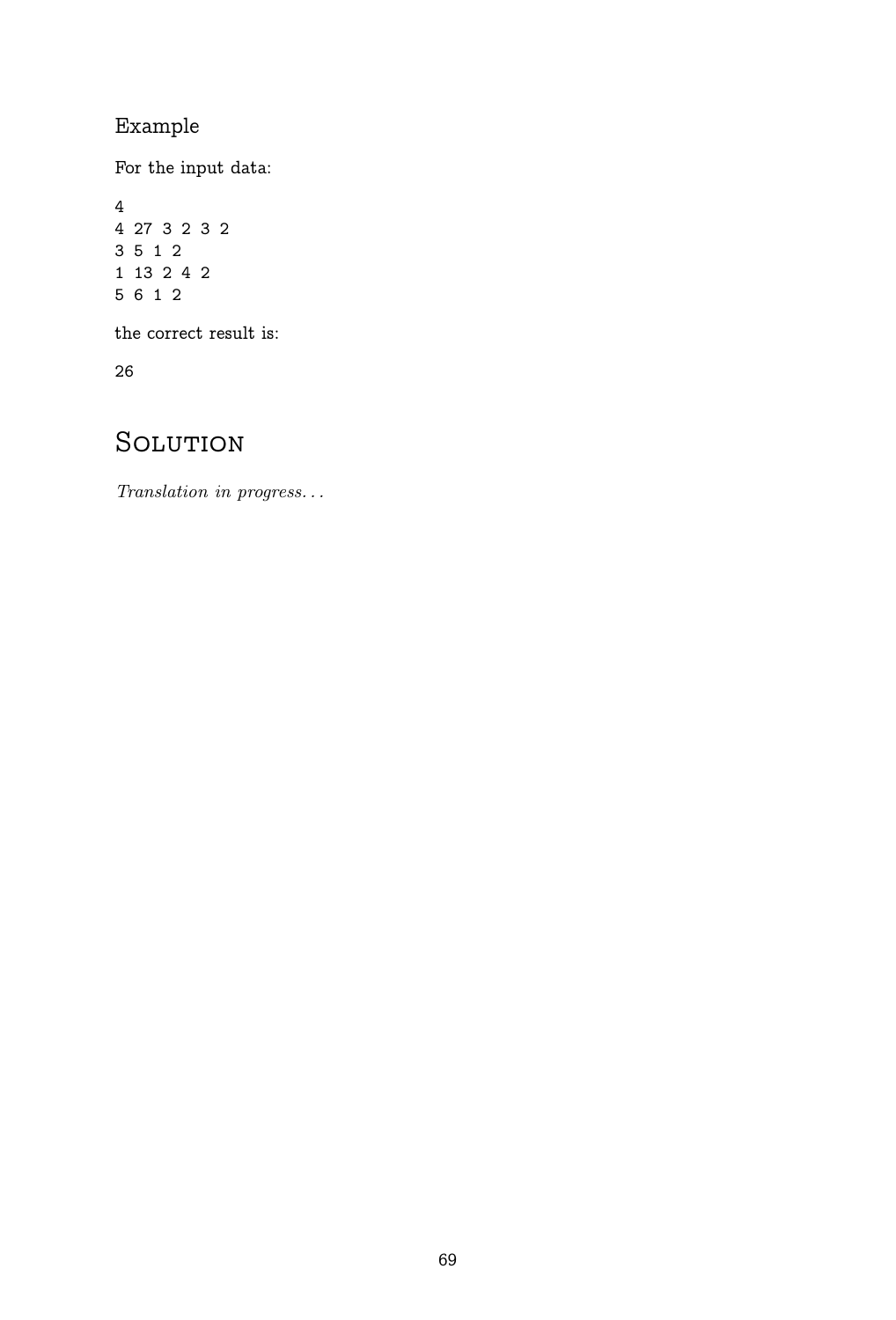# **INVERSIONS**

Task author: Krzysztof Diks Solution description: Jakub Łącki Available memory: 128 MB <https://oi.edu.pl/en/archive/amppz/2012/inw>

Byteasar discovered a new family of undirected graphs that can be represented using inversions. Let  $V = \{1, 2, ..., n\}$  be the set of vertices, and  $a_1, a_2, ..., a_n$ some sequence of pairwise distinct numbers from set V. The vertices  $a_i$  and  $a_j$  are connected by an edge if the pair  $(i, j)$  forms an *inversion* in this sequence, that is,  $i < j$  and  $a_i > a_j$ .

For example, let  $n = 4$  and consider the sequence 2, 3, 1, 4. We obtain the following graph:



Byteasar would like to check if the representation that he invented is useful indeed. He has decided to write a program that finds all the connected components of the graph. Recall that two vertices  $u, v \in V$  belong to the same connected component if there exists a sequence of vertices starting with  $u$  and ending with  $v$ such that every two subsequent vertices in the sequence are connected by an edge. In our example we have two connected components:  $\{1, 2, 3\}$  and  $\{4\}$ .

Help Byteasar!

#### Input

The first line of the input contains one integer  $n (1 \leq n \leq 1000000)$  specifying the number of vertices of the graph. The second line contains n integers  $a_1, a_2, \ldots, a_n$ .

## Output

The first line of the output should contain the number of connected components in the graph; denote this number by  $m$ . Each of the following  $m$  lines should hold a description of one connected component. First a number  $k$  should be written, the size of the component, and then an *increasing* sequence of  $k$  vertex numbers of the component. The components should be listed in such order that the numbers of the first vertices of the components form an increasing sequence. In other words, if S and S' are two connected components,  $u \in S$ ,  $v \in S'$  are their vertices with the smallest number and  $u < v$ , then the component S should be listed earlier than  $S'$ .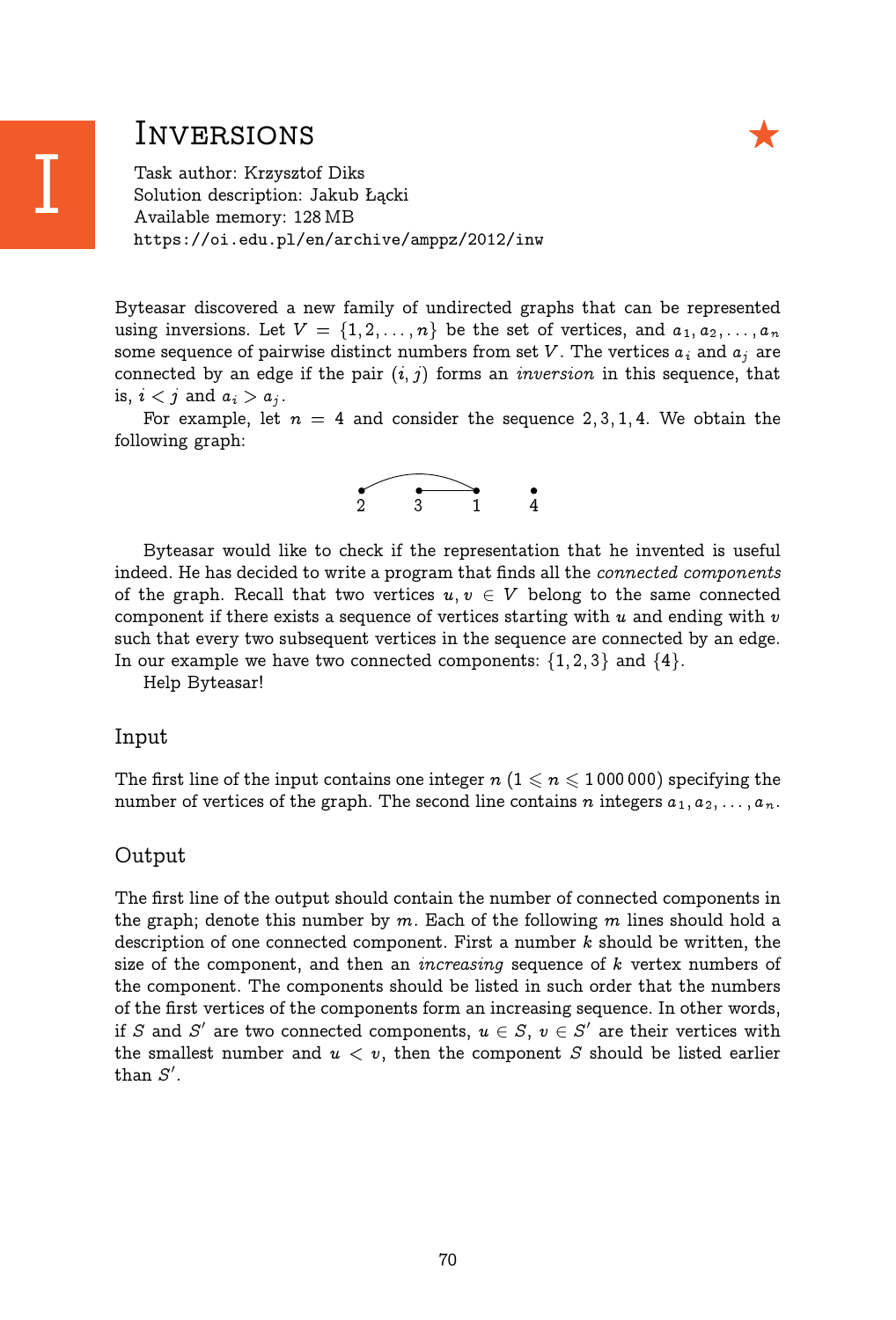For the input data:

4 2 3 1 4

the correct result is:

2  $\overline{3}$  1 2 3 1 4

# **SOLUTION**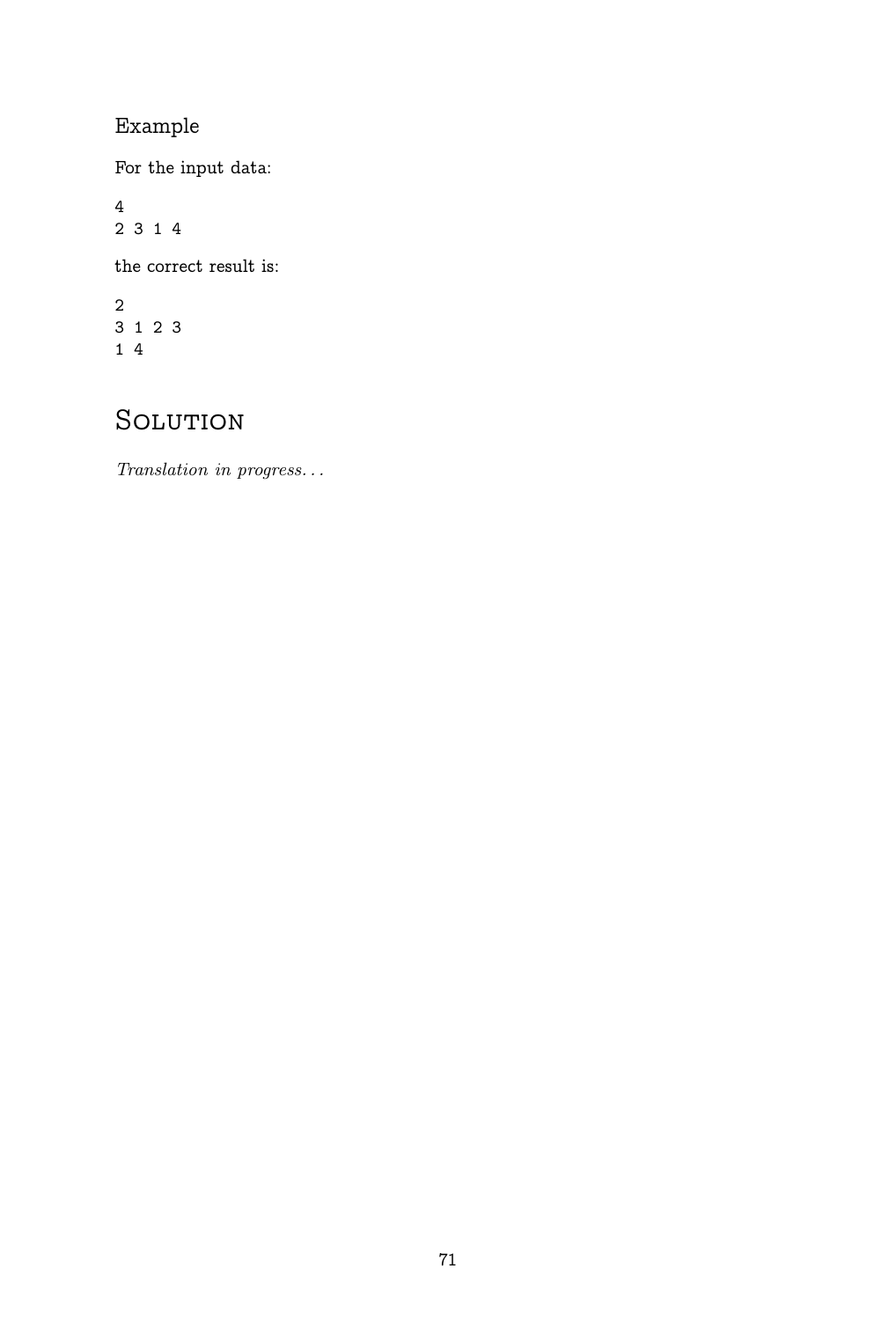# DO IT TOMORROW



Task author: Tomasz Idziaszek Solution description: Jakub Radoszewski Available memory: 128 MB <https://oi.edu.pl/en/archive/amppz/2012/jut>

> procrastination (Latin procrastinatio, from pro cras  $-$  for tomorrow) — a perpetual habit of putting off important tasks to a later time

Byteasar tends to postpone all the tasks he needs to perform. You could say that procrastination is his middle name. However, if he promises to do something, you can certainly count on him.

Byteasar woke up early today and prepared a list of  $n$  tasks that he needs to perform in near future. The *i*-th task will take him  $d_i$  consecutive days to perform and has to be completed within the next  $t_i$  days, starting from today. Byteasar would like to know how much time he can spend doing nothing until he really has to start performing some tasks. Could you write a program that will help him find that out? Byteasar could also write such a program himself, however this would be against his nature.

## Input

J

The first line of the input contains one integer  $n (1 \leq n \leq 1000000)$ , specifying the number of tasks that Byteasar has to perform. The following  $n$  lines hold a description of the tasks: the *i*-th of those lines contains two integers  $d_i$  and  $t_i$  $(1\leqslant d_i,t_i\leqslant 10^9).$  We assume that Byteasar is able to perform all the tasks on time.

## Output

Your program should output one integer  $k$ : the maximum number of days during which Byteasar can avoid working. In other words, on the day number  $k + 1$  at latest Byteasar must start performing one of the tasks in order to be able to eventually complete all the tasks on time.

## Example

For the input data:

the correct result is:

Explanation of the example: For the first five days Byteasar rests. On the following five days he performs the first and the third task (in that order). Afterwards he uses one of next three days to perform the second task.

5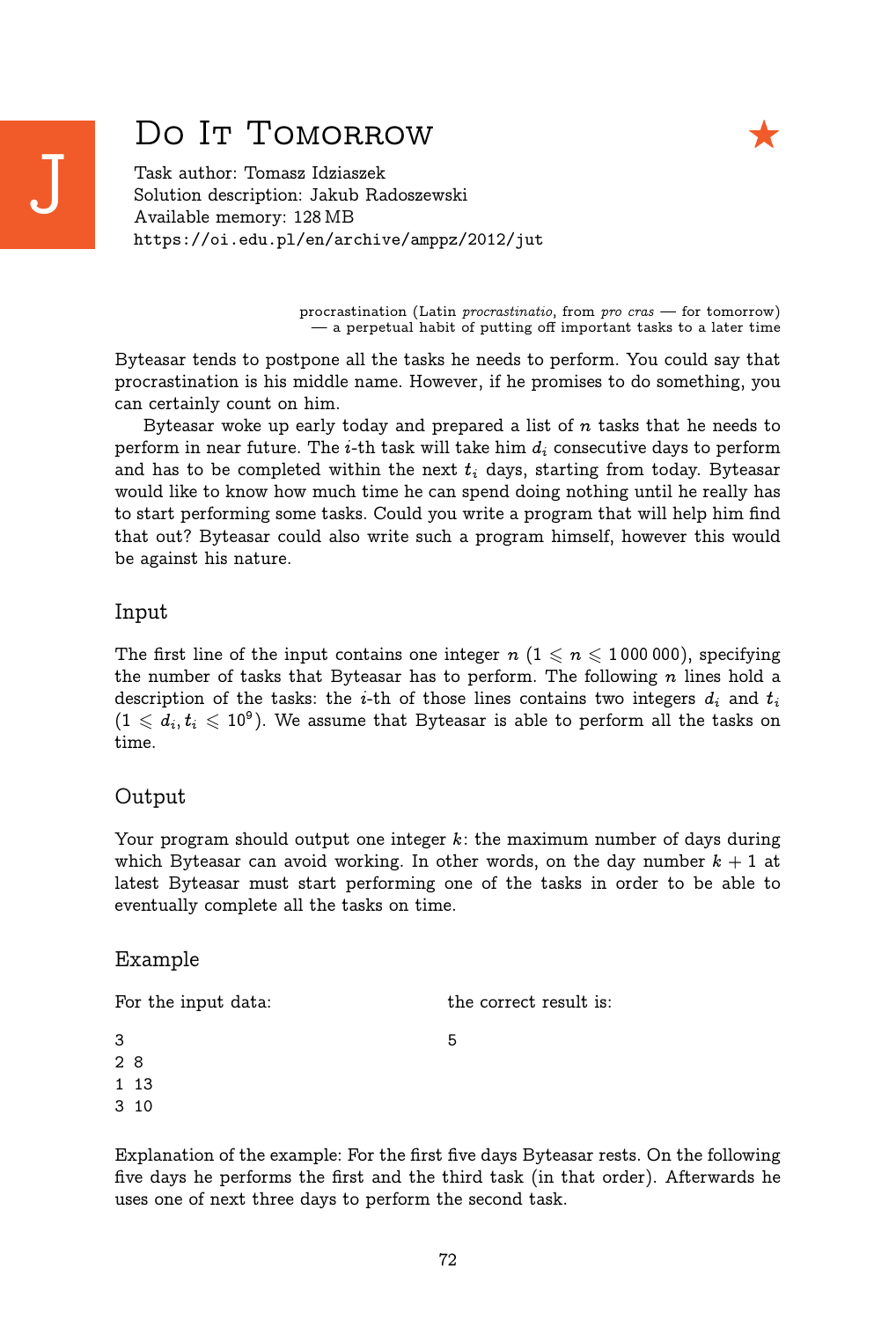# SOLUTION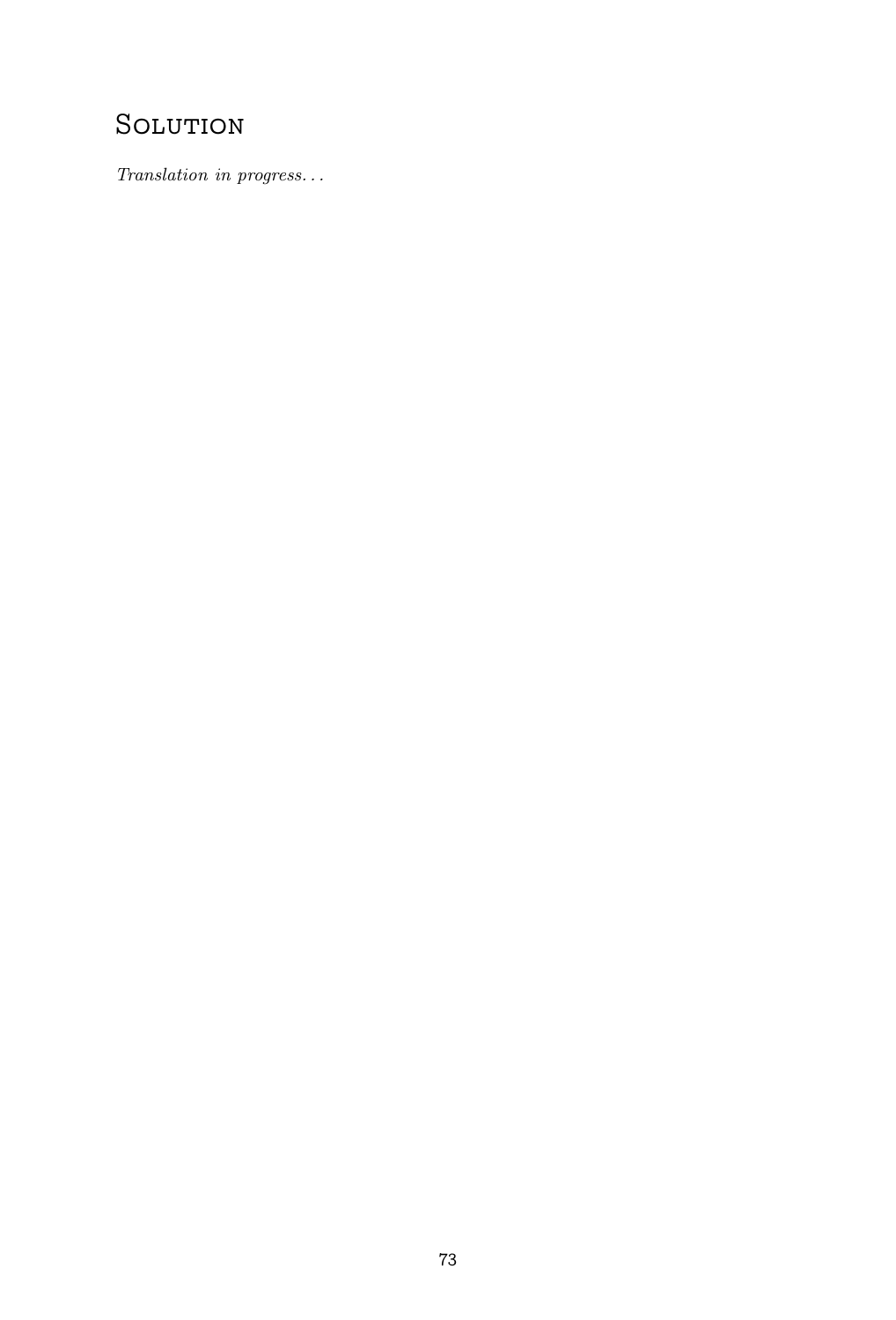# K

# RABBITS  $\star \star \star$



Task author: Tomasz Idziaszek Solution description: Jakub Radoszewski Available memory: 256 MB <https://oi.edu.pl/en/archive/amppz/2012/kro>

Byteasar has decided to go green and grow lettuce in his garden. As you can imagine, Bytean rabbits simply love lettuce, thus it's not surprising at all that they instantly arrived in Byteasar's garden.

In the garden there are  $n$  beds of lettuce numbered 1 through  $n$ . Every two subsequent beds are adjacent, that is, for each  $i = 1, 2, \ldots, n - 1$  the beds number i and  $i + 1$  are adjacent and, moreover, the bed number n is adjacent to the bed number 1. Right now there are  $a_i$  rabbits staying at the bed number i and eating away Byteasar's lettuce.

Byteasar wants to chase out of the garden as many rabbits as possible. For this he is going to use his good old gun. The gun has  $k$  bullets inside. Rabbits are extremely timid, so whenever Byteasar shoots towards the bed number  $i$ , all the rabbits from that bed leave Byteasar's garden for good. What is more, the rabbits from both adjacent beds are so frightened that they all move to the adjacent bed (obviously, we mean the adjacent bed different from the one towards which was the shot).

Help Byteasar to find the maximum number of rabbits that he can chase out of his garden with at most  $k$  shots.

## Input

The first line of the input contains two integers n and  $k$  ( $5 \le n \le 2000$ ,  $1 \le k \le n$ ) specifying the number of beds of lettuce in the garden and the number of bullets Byteasar has in his gun. The second line holds n integers  $a_1, a_2, \ldots, a_n$  ( $0 \leq a_i \leq$ 1 000 000) representing the number of rabbits staying at the subsequent beds.

#### Output

Your program should output one integer: the maximum number of rabbits that can be chased out of Byteasar's garden using at most  $k$  shots.

#### Example

| For the input data: | the correct result is: |
|---------------------|------------------------|
| 52                  | 13                     |
| 61534               |                        |

Explanation of the example: First, Byteasar chases out the 6 rabbits from the bed number 1 (as a result, the rabbits from the bed number 5 move to the bed number 4, whereas the rabbits from the bed number 2 move to the bed number 3). Next, Byteasar chases out the 7 rabbits from the bed number 4.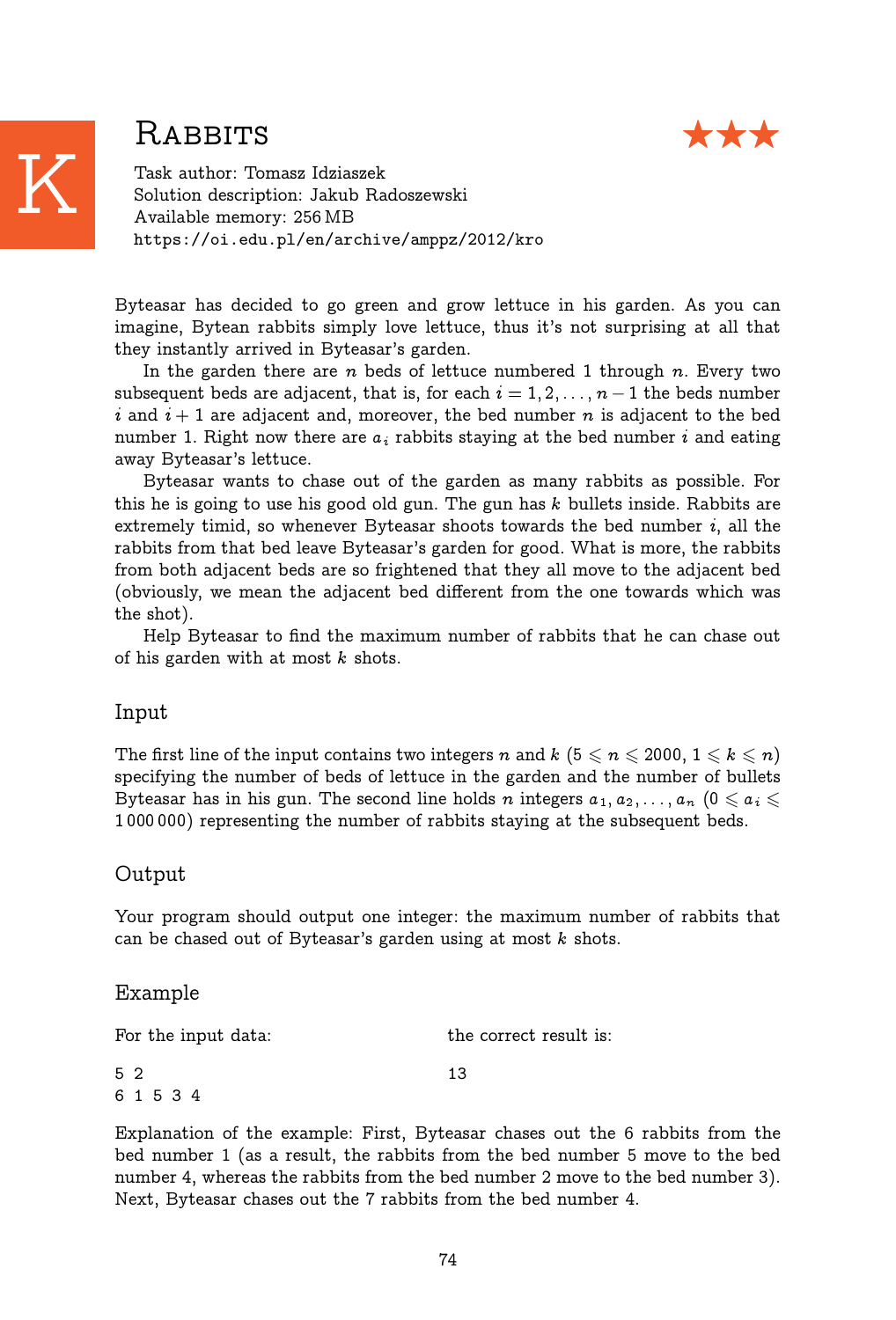# SOLUTION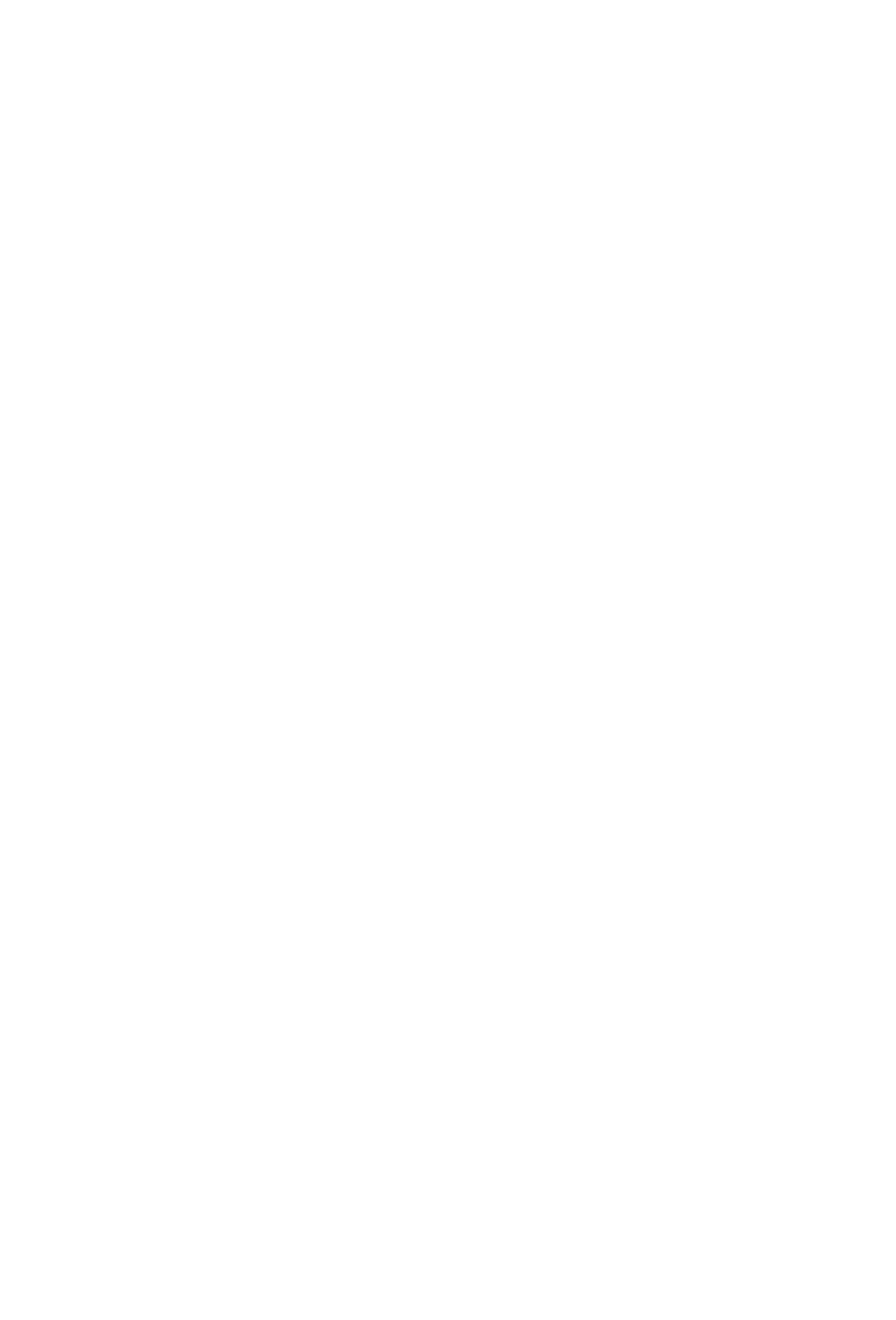# 2013

18th Polish Collegiate Programming Contest Warsaw, October 25–27, 2013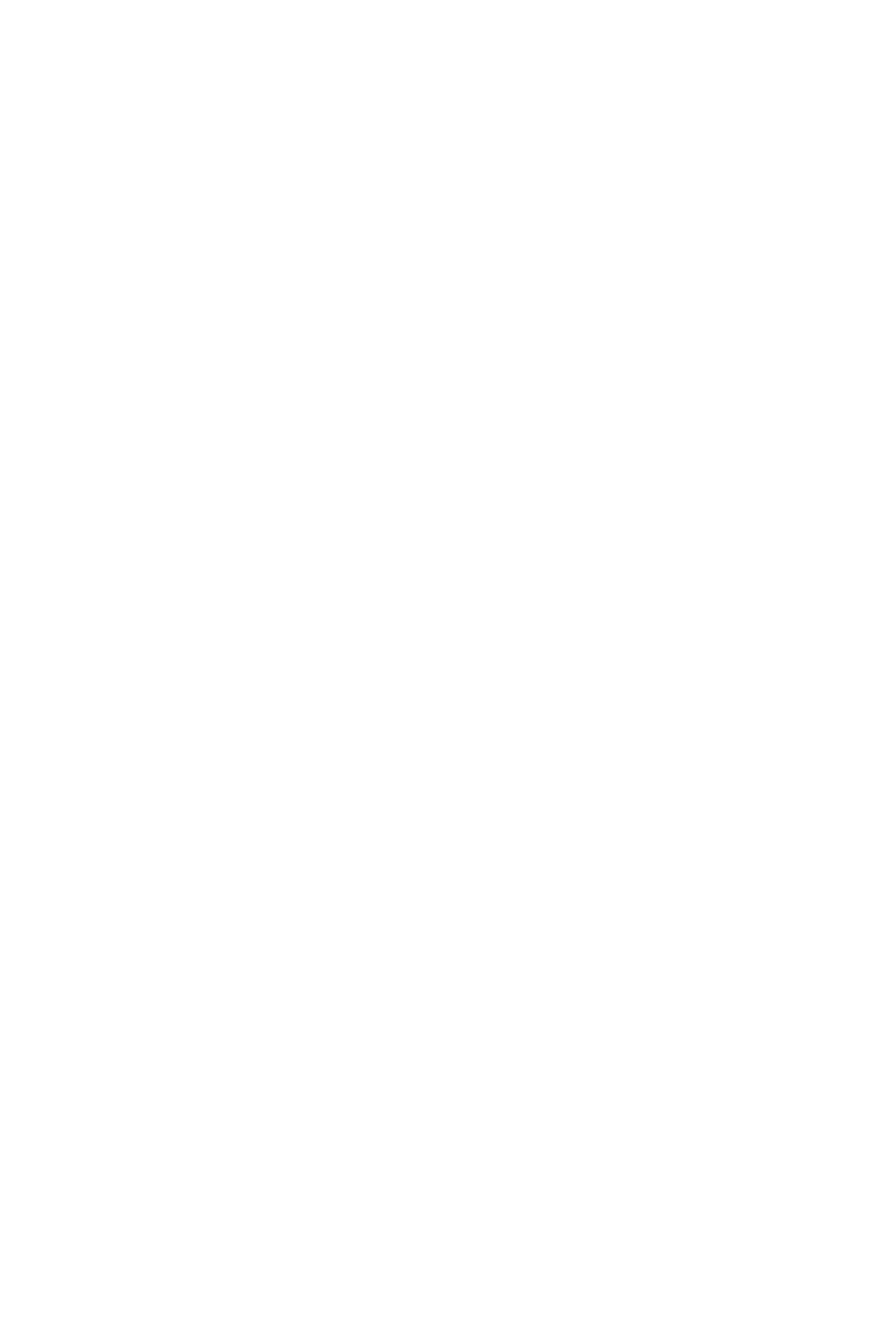# THE MOTORWAY FILE

A



Task author: Jakub Radoszewski Solution description: Jakub Łącki Available memory: 128 MB <https://oi.edu.pl/en/archive/amppz/2013/aut>

Autobyte Company is involved in the construction of one of Byteland motorways. Until recently the company collected toll charges only at the starting point of the motorway. However, Byteasar, the new chairman in charge of the company, noticed that in such a case the charged amount does not depend on the distance covered by customers in bytemiles. Therefore, the company plans to build toll-collecting points along the entire length of the motorway.

Byteasar, during his motorway trip, with the help of the odometer in his car, put down the location of all the  $n$  entry points (the position of an entry point is its distance from the start of the motorway). The company decided to locate  $n + 1$  toll-collecting points evenly along the motorway. That means the distance between each two subsequent toll-collecting points would be the same. At the same time between each two such points there should be a motorway entry point and there should be a toll-collecting point between each two subsequent motorway entries. Luckily, it turned out that the existing location of entry points makes such arrangement possible.

Your task would be to calculate the minimum and maximum distance between toll-collecting points. Formally speaking, we are seeking the lowest and highest value for  $l$ , for which there exists a position  $b_0$  of first toll-collecting point, such that the consecutive points should be located in  $b_0+l, b_0+2l, \ldots, b_0+nl$  positions. It may be so that the location of a given toll-collecting point, determined by the above procedure, falls in exactly the same position, as the location of an entry point. In this case the toll booth would be positioned in close vicinity of an entry point, either just before or just after it. In other words, the position of the  $j$ -th entry point should be included in the following interval  $[b_0 + (j-1)l, b_0 + l]$ .

#### Input

The first line of the input contains one integer  $n (3 \leq n \leq 1000000)$  specifying the number of motorway entry points. The second line of the input contains an increasing sequence of  $n$  integers  $a_1, a_2, \ldots, a_n$   $(0\ \leqslant\ a_i\ \leqslant\ 10^9).$  The following sequence elements are the positions of subsequent motorway entry points.

#### Output

Your program should produce two real numbers presenting smallest and largest possible distance between two subsequent toll collecting points in bytemiles. You can assume that the difference between these values is not less than 10*<sup>−</sup>*<sup>9</sup> .

Your result will be considered as being correct in case it is included in the  ${\rm interval}\; [x(1-\varepsilon)-\varepsilon, x(1+\varepsilon)+\varepsilon], \textrm{ where } x \textrm{ is the correct answer and } \varepsilon=10^{-8}.$ Therefore both relative error and absolute error of the answer equal to  $\varepsilon$  will be accepted.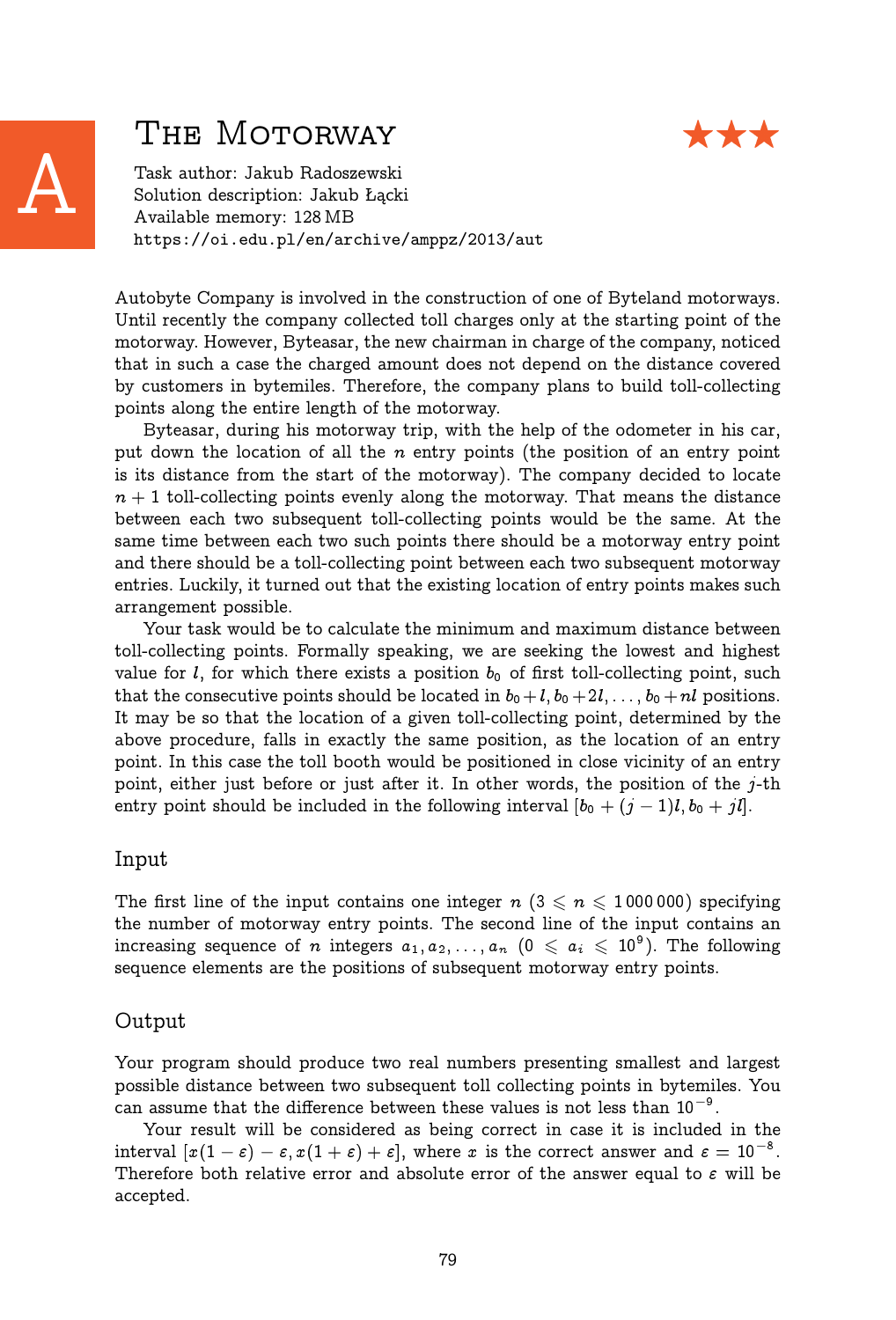For the input data:

6 2 3 4 5 6 7

the correct result is:

0.833333333333 1.250000000000

# Solution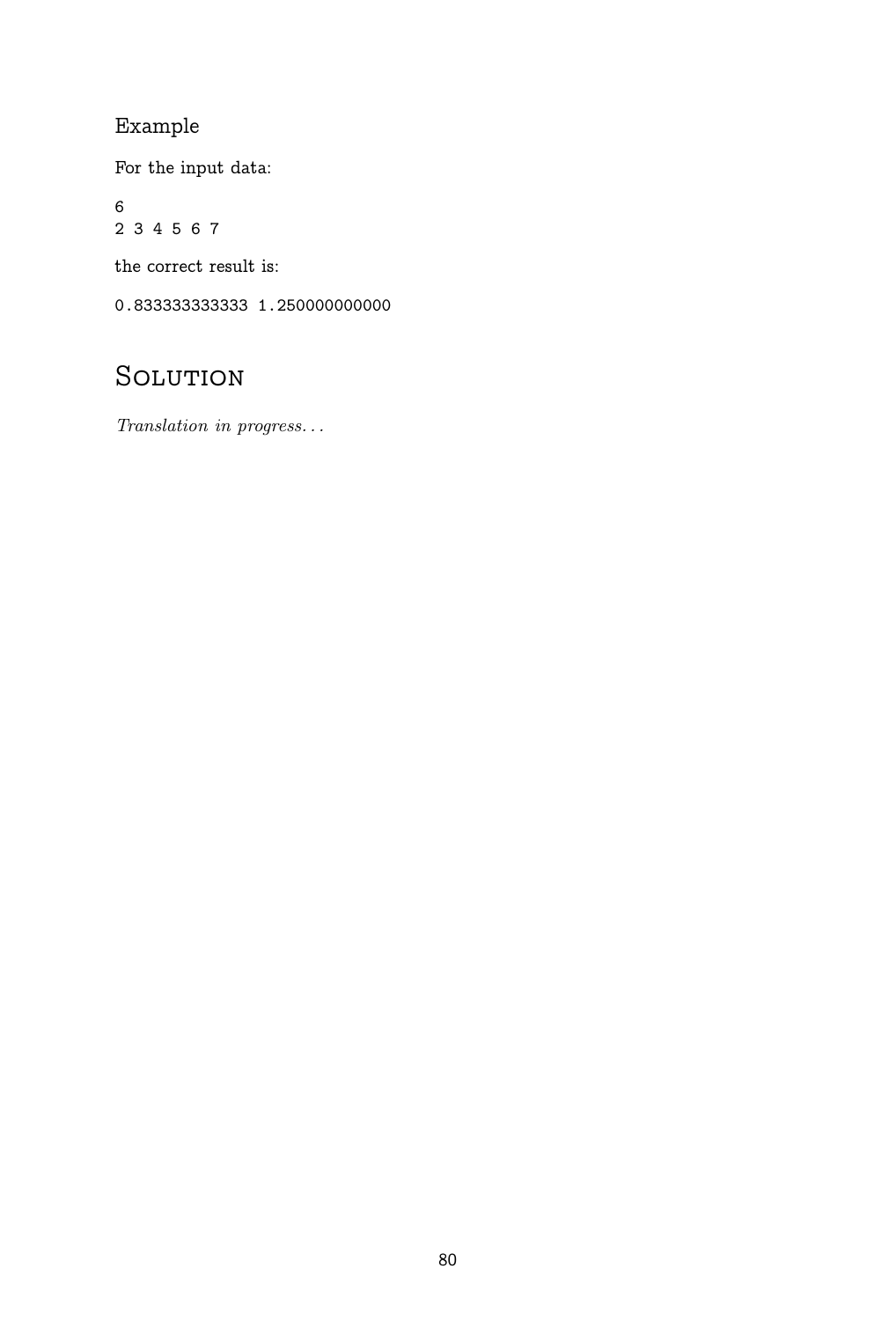# B

# BYTEHATTAN  $\star \star \star$



Task author: Jakub Łącki Solution description: Jakub Łącki Available memory: 128 MB <https://oi.edu.pl/en/archive/amppz/2013/baj>

Bytehattan is one of the islands in the capital of Byteland. The island is a witness to parades, outings and processions organized frequently. In fact these are so persistent, that street closing and serious traffic congestion result. Byteasar, employed at the town hall, has been appointed to monitor the city traffic.

The streets of Bytehattan form a regular  $n \times n$  grid. Let us look at the map of Bytehattan as if it were grid coordinates: for each pair of integers  $x, y$ , such that  $1 \leqslant x, y \leqslant n$ , at point defined by its coordinates  $(x, y)$  there is an intersection. Each two street crossings 1 unit away are joined by a street measuring 1 unit.

Byteasar receives messages concerning street closures. Each message informs that a particular street will be closed from now on. After receiving such information concerning the closure of a given street, Byteasar should determine whether it would be still possible to commute between two intersections which are located at the ends of such a closed street, using roads which have not yet been closed. Help him and create a program helping him with his job.

## Input

The first line of the input contains two integers n and k  $(2 \le n \le 1500, 1 \le k \le 300)$ 2n(n − 1)). They specify number of streets in Bytehattan and the number of messages concerning closed streets, respectively. Each of the following  $k$  lines contains information concerning the closure of one of the streets; information is provided in chronological order. Each of these lines consists of two streets described, one after the other. In practice exactly one of the streets becomes closed<sup>\*</sup>. In case it is still possible to commute between two intersections which are located at the ends of such a closed street, described in the previous line, the first of these streets becomes closed. In case it is not possible, the second one is closed. The first closure, out of those  $k$  closures described in the input, applies to the first one out of the two streets listed. Each street can only be closed once.

The description of a given street is a pair of integers  $a_i$ ,  $b_i$   $(1 \leq a_i, b_i \leq n)$ followed by a letter  $c_i$  ( $c_i \in \{N, E\}$ ). Such a triple determines a street, with one of its ends is positioned at an intersection described by coordinates  $(a_i, b_i)$ . In case  $c_i = N$ , the other end of the street is positioned at an intersection described by coordinates  $(a_i, b_i + 1)$ . In case  $c_i = E$ , the other end of the street is positioned at an intersection described by coordinates  $(a_i + 1, b_i)$ . If  $c_i = N$ , then  $b_i < n$ , similarly if  $c_i = E$ , then  $a_i < n$ .

<sup>?</sup>The intention of the jury is that such an atypical input format would create the need for processing each street closure before starting the processing of subsequent street closures.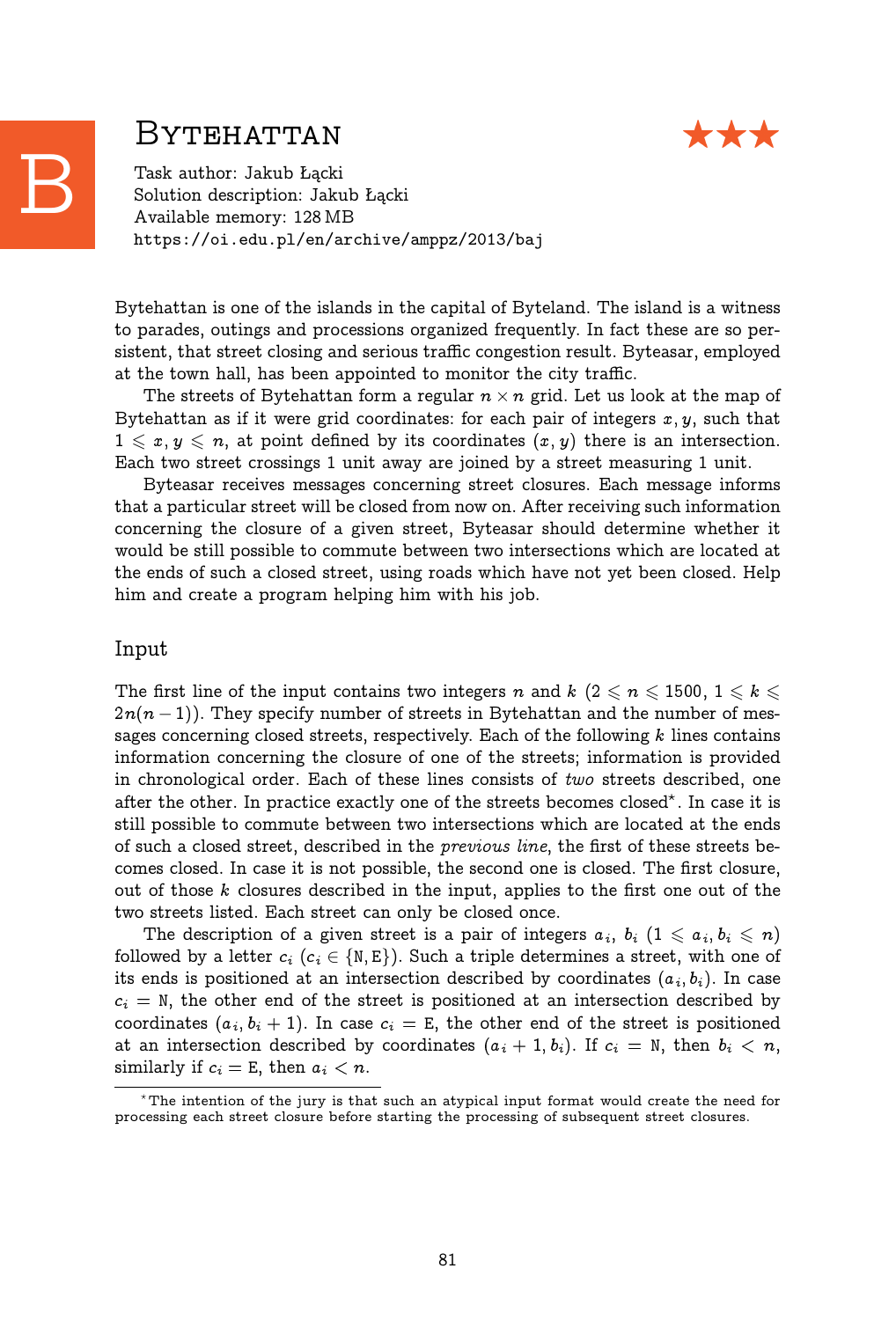## Output

Exactly  $k$  lines should be contained in the output. In case after the  $i$ -th street closure it is still possible to commute between the intersections on a closed street from the input, in the  $i$ -th line of output there should be the word TAK (i.e., yes in Polish). Otherwise the *i*-th line should contain word NIE (no in Polish).

## Example

For the input data:

3 4 2 1 E 1 2 N 2 1 N 1 1 N 3 1 N 2 1 N 2 2 N 1 1 N the correct result is:

TAK TAK NIE NIE

## **SOLUTION**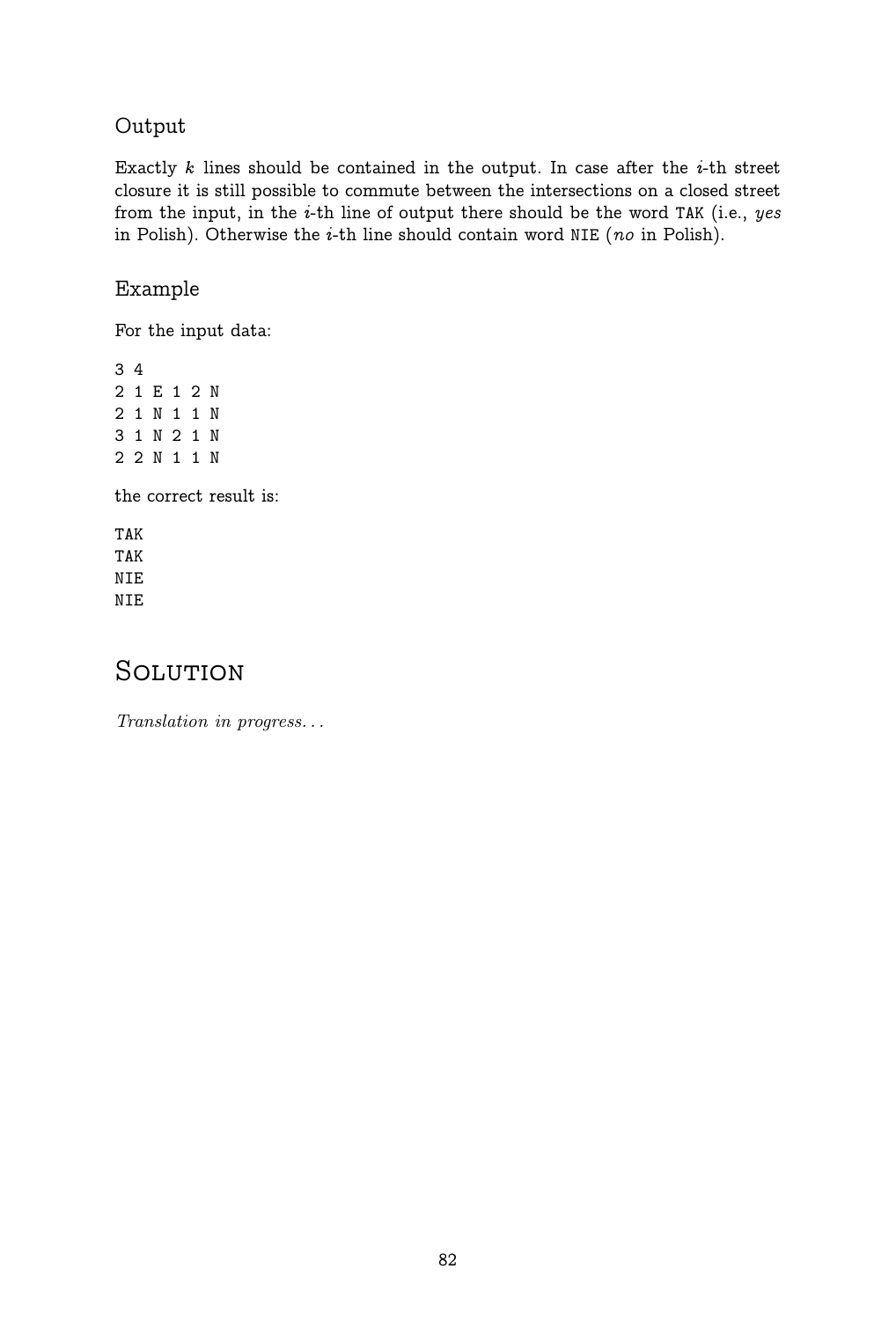# C

# THE CARPENTER FFFFFF



Task author: Tomasz Idziaszek Solution description: Tomasz Idziaszek Available memory: 128 MB <https://oi.edu.pl/en/archive/amppz/2013/cie>

Byteasar would fancy a game of checkers, however his chessboard got lost somewhere. He only managed to find a wooden board, sized  $n \times m$ , divided into  $nm$ equal in size, square fields. Each field is painted either white or black, however the arrangement of the colors on this board not necessarily matches the proper chessboard pattern. In such a case Byteasar has decided to utilise his carpentry experience and with the help of a saw he plans to cut out a chessboard, which is a square consisting of certain number of fields, where two fields sharing sides have alternate colors.

It is not clear whether Byteasar manages to find out a properly sized square on the board. So, he decided to cut out two triangular pieces from the board in order to glue them together in such a way that a chessboard would be created. (The pieces must be separable, however they may be turned around in any way after cutting out.) Help Byteasar and calculate the largest chessboard size that he is able to obtain by using this method. The figure below presents the board sized  $4 \times 5$  and the two triangles, which could be glued together in order to form chessboard sized 3 *×* 3:



## Input

The first line of the input contains two integers n and  $m$  ( $1 \leq n, m \leq 1000$ ) specifying the board size. The following n lines contains m integers each: the  $j$ -th number from the *i*-th line  $(1 \leq i \leq n, 1 \leq j \leq m)$  describes the color positioned on the intersection of the  $i$ -th column and the  $i$ -th row of the board. Digit 0 describes white field and digit  $1$  — black field.

## Output

The first and only line of the output should contain one integer, representing the largest chessboard size, which is obtainable by cutting two triangular pieces from the board and pasting them together.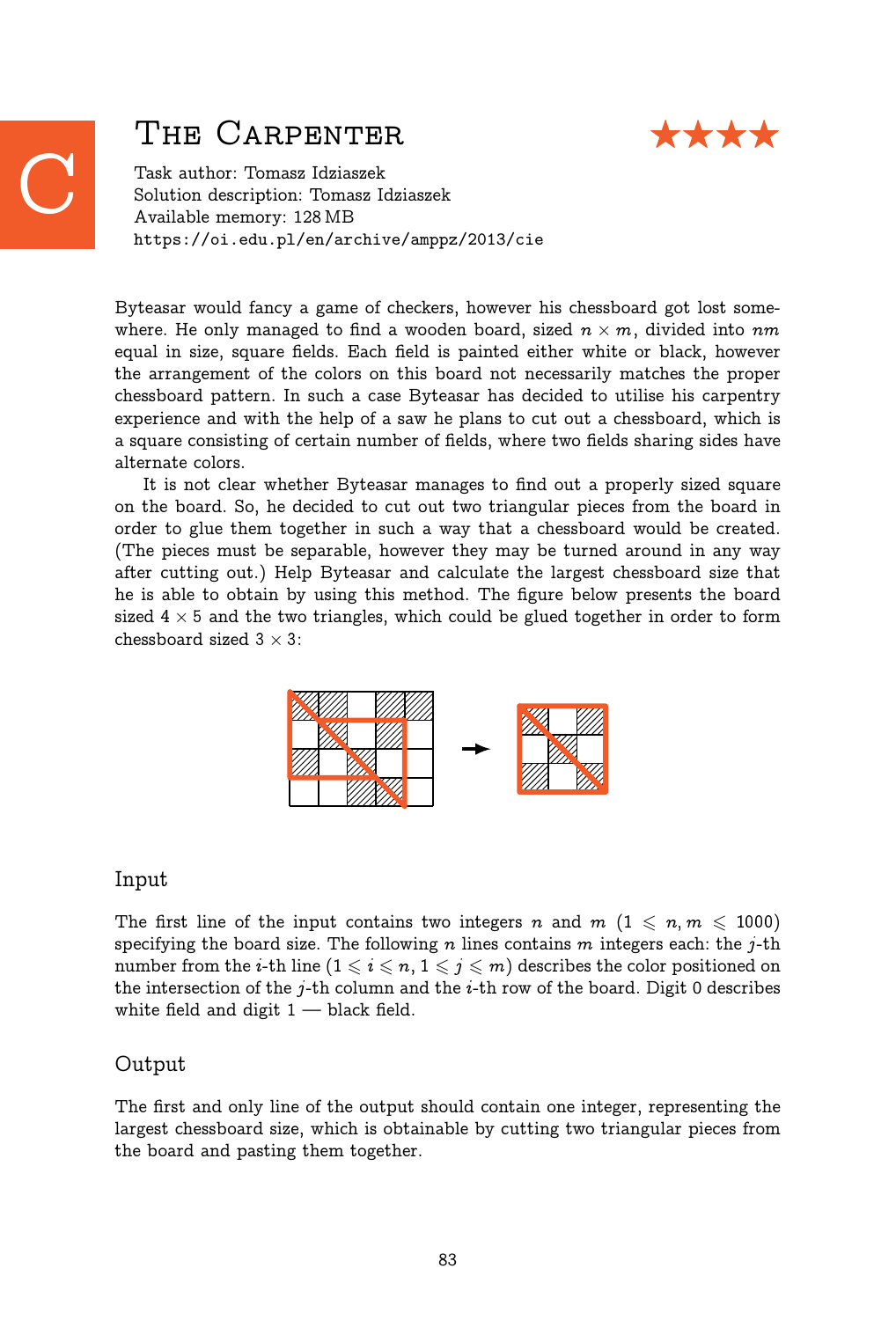For the input data:

the correct result is:

3

whereas for the input data:

the correct result is:

2

# SOLUTION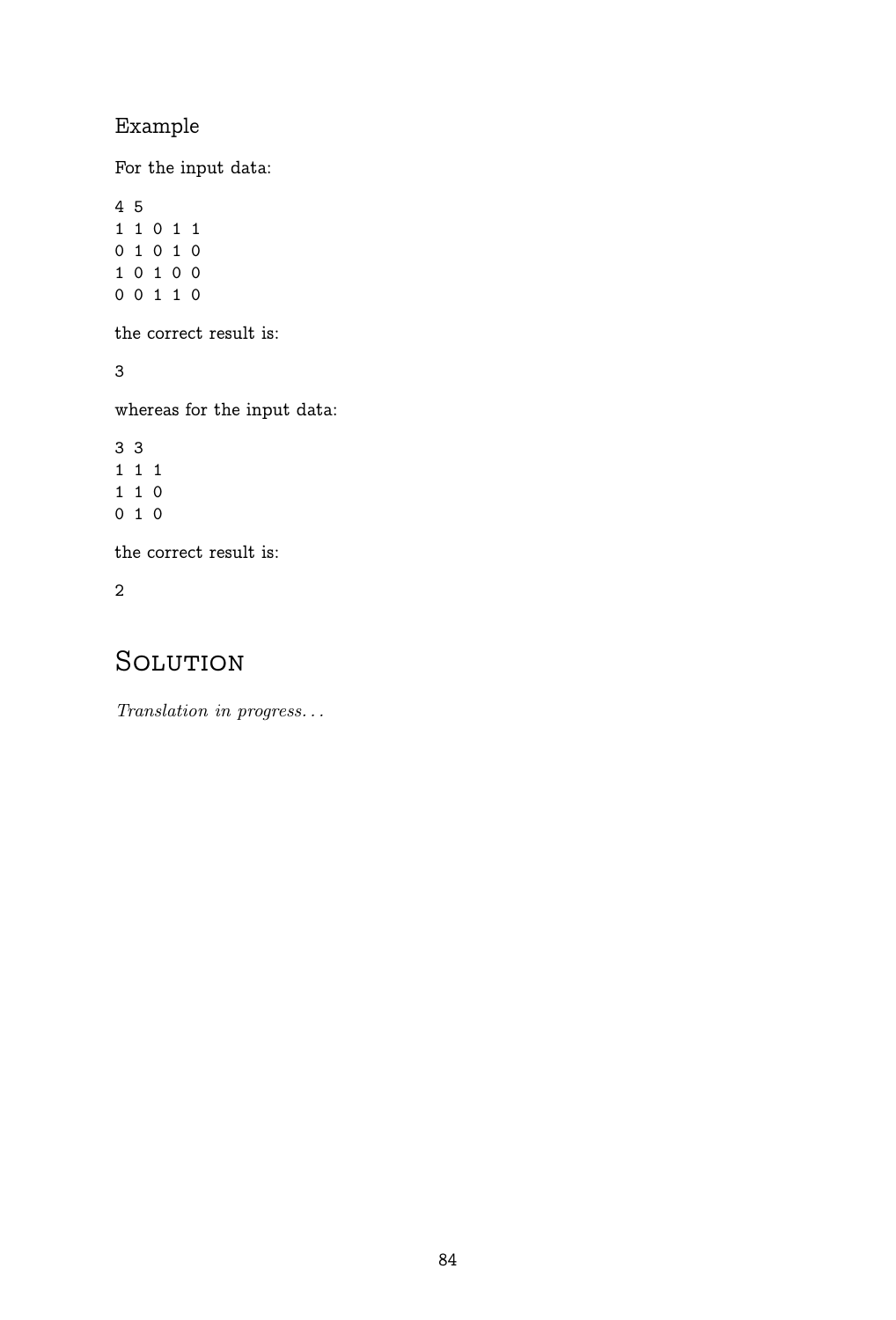# D

# $D$ EMONSTRATIONS FFF



Task author: Jakub Łącki Solution description: Jakub Łącki Available memory: 128 MB <https://oi.edu.pl/en/archive/amppz/2013/dem>

This Sunday, The Byte Day will be celebrated in Bytetown, one of the most important annual Bytelandian celebrations. However, everything indicates that this year jubilation will not only be an idyllic family fete.

Well, Bytetown citizens are strongly divided concerning one crucial matter. Some believe that in line with tradition, the byte should always be equal to eight bits. However there are progress supporters who would rather go for more capacious, 16-bit bytes. Others see the whole matter much more rigidly and would eagerly like to declare that the byte should always have only four bits. Finally there are less significant subversive movements in Bytetown, whose members advocate that the count of bits in the byte should not be the power of two, or yet it must not necessarily be an even number! All of these societies plan to hold their own manifestation in order to convince Bytetown citizens to their cases.

Many Bytetown citizens are afraid that such a number of demonstrations might interfere with the The Byte Day celebrations. The Lord Major of Bytetown sensed a significant public support could be gained, by forbidding some of the demonstrations. Due to the fact that such decisions raise controversy, the Lord Mayor decided he would only cancel two demonstrations. But at the same time, he would like to be able to choose such demonstrations for cancellation, that would result in the total time taken by any other possible demonstrations taking place in the city after the cancellation, to possibly be shortest. Help the Lord Mayor and give him a clue how much time in the city without a demonstration he can achieve.

## Input

The first line of the input contains one integer  $n (2 \leq n \leq 500000)$  specifying the number of planned demonstrations. Each of the subsequent  $n$  lines describes one demonstration: the *i*-th of those lines contains two integers  $a_i$  and  $b_i$  ( $0 \leq a_i$ )  $b_i \, \leqslant \, 10^{\, 9} ),$  which mean that the  $i\text{-th}$  demonstration begins  $a_i$  byteminutes after sunrise and ends  $b_i$  byteminutes after sunrise.

## Output

Your program should produce exactly one non-negative integer, describing by how much time demonstrations taking place could possibly be shortened, in case the Lord Mayor of Bytetown cancels maximum two demonstrations.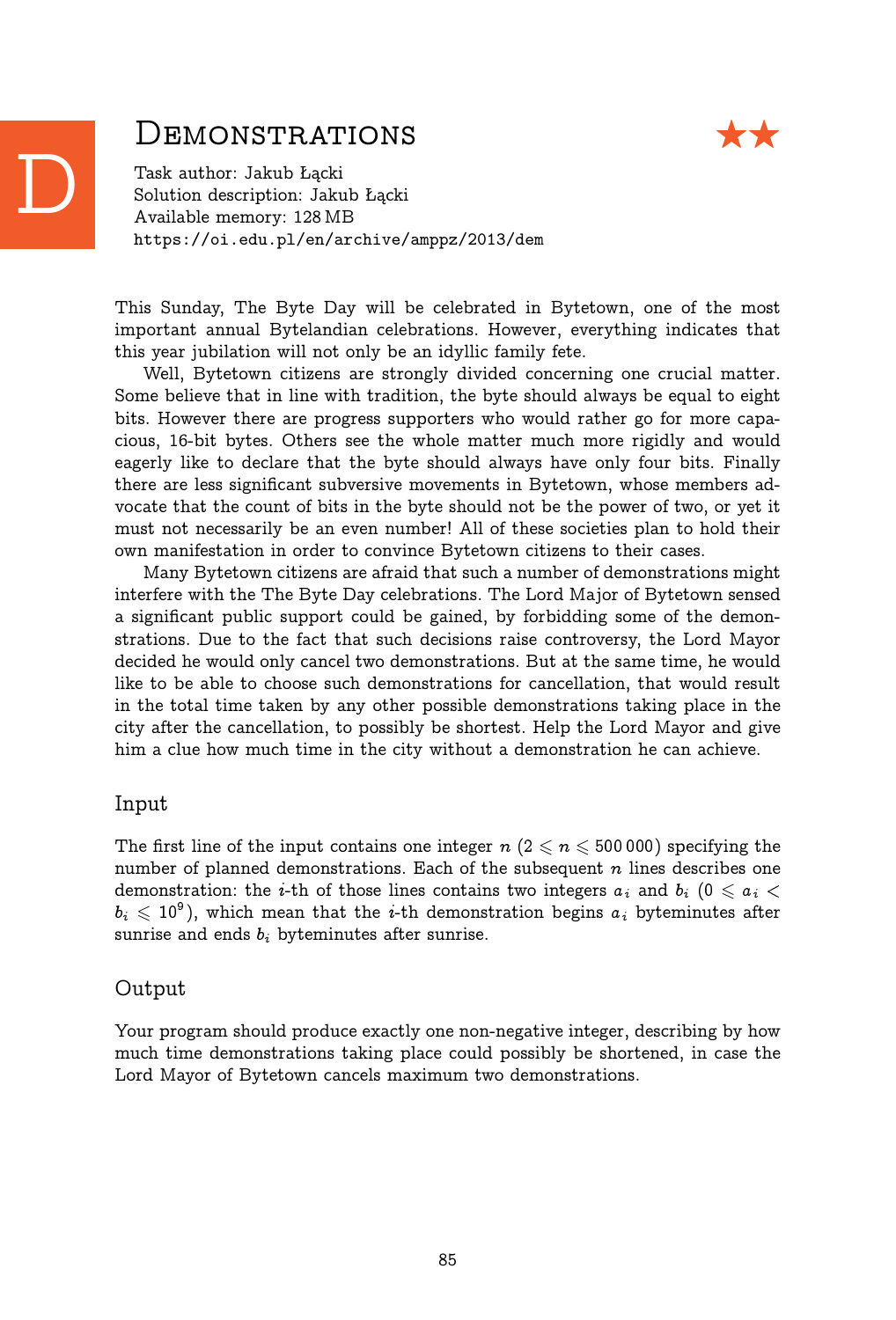For the input data:

- 7 9
- 6 7

the correct result is:

4

Explanation of the example: Lord Mayor of Bytetown should not issue permits for the first and the fourth demonstration.

# **SOLUTION**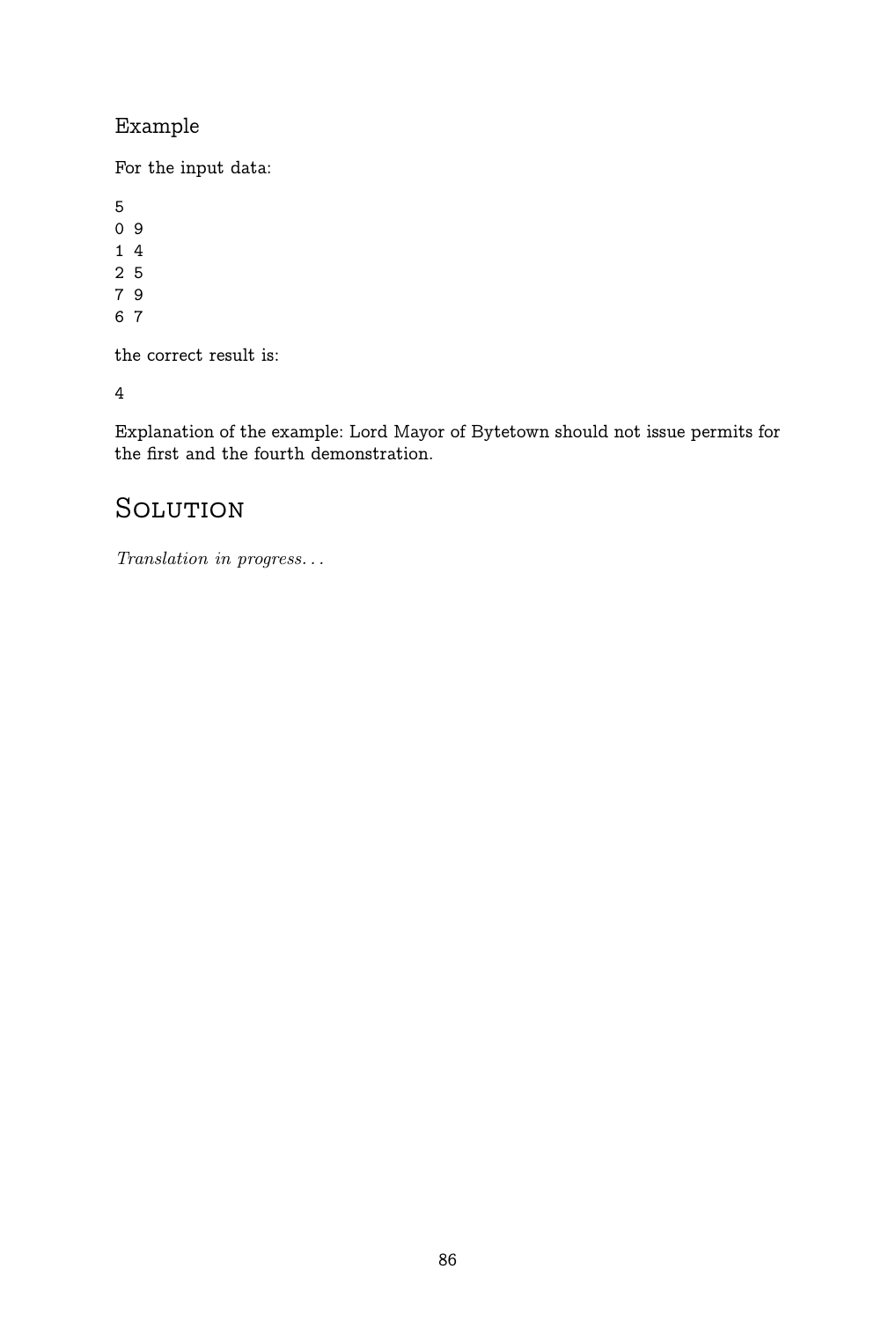# THE EXAM  $\triangle$

Task author: Jakub Łącki Solution description: Tomasz Idziaszek Available memory: 128 MB <https://oi.edu.pl/en/archive/amppz/2013/egz>

Professor Byteoni is preparing Bit  $\mathcal B$  Byte Theory exam. He has already prepared  $n$  questions. Each of these questions has been ranked by the professor with an expected difficulty coefficient, that is a natural number ranging from 1 to  $n$ . Each of the questions holds a different coefficient.

Now the professor is considering the exam questions sequence. Professor wishes to determine whether his students are able to judge the question difficulty by themselves. For this purpose he plans to line up his questions in such a way, that coefficients of subsequent questions differ at least by  $k$ . Help the professor to find such a sequence.

## Input

E

The first and only line of the input contains two integers n and  $k$  ( $2 \le n \le n$ 1 000 000,  $1 \leq k \leq n$ ) specifying the number of questions prepared by the professor and the lower limit of the difficulty difference of subsequent exam questions.

## Output

Your program should output one line containing sought question difficulty coefficients sequence, in other words a sequence of  $n$  pairwise distinct natural numbers ranging from 1 to  $n$ , where each two subsequent numbers differ at least by  $k$ . If there are multiple correct answers, your program should write any one of these. In case the sought sequence does not exist, your program should write only one word NIE (i.e., no in Polish).

## Example

For the input data:

#### 5 2

one of the correct results is:

2 4 1 5 3

whereas for the input data:

5 4

the correct result is:

NIE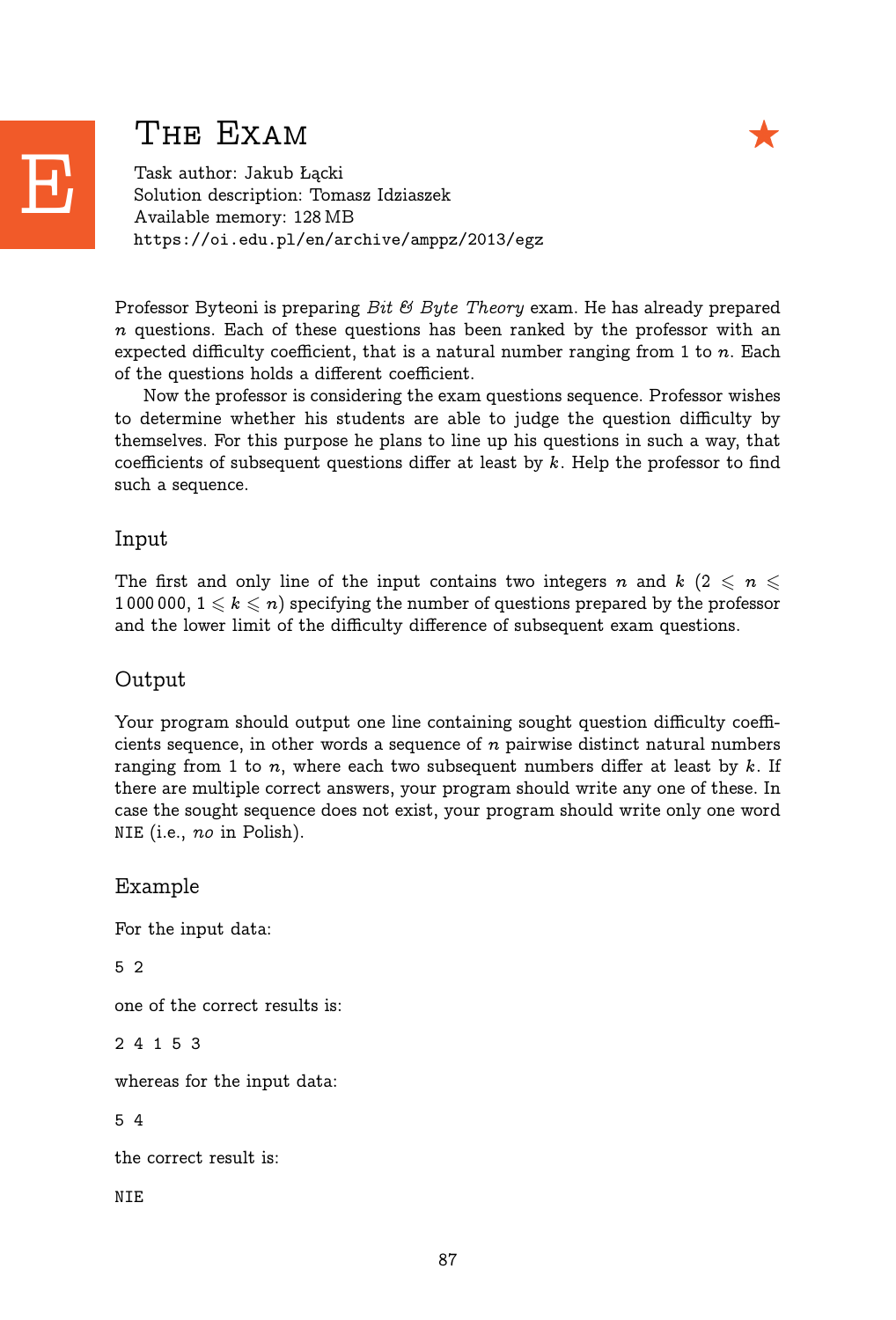# SOLUTION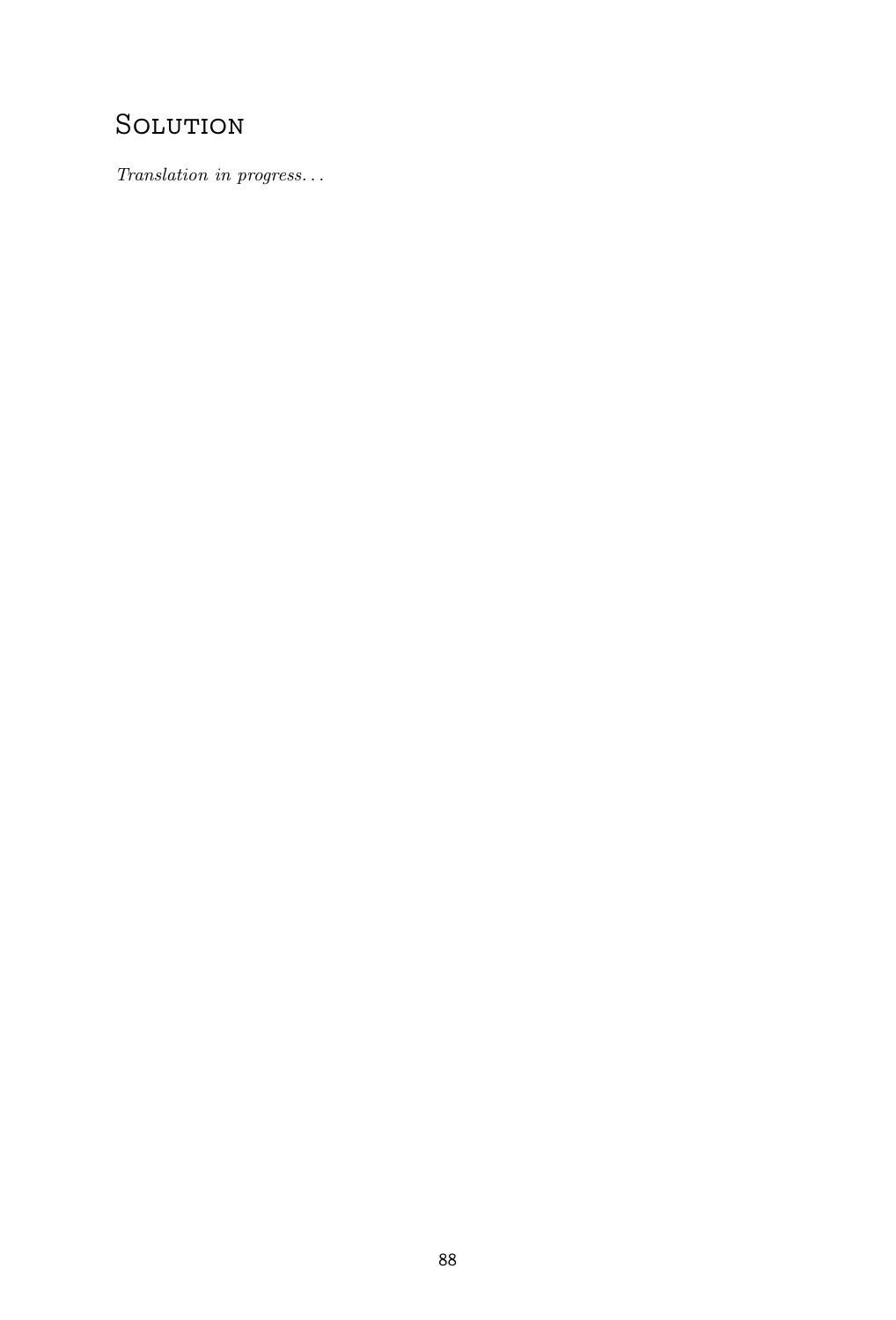# SPEED CAMERAS  $\star \star$



Task author: Tomasz Idziaszek Solution description: Tomasz Idziaszek Available memory: 256 MB <https://oi.edu.pl/en/archive/amppz/2013/fot>

The Lord Mayor of Bytetown plans to locate a number of radar speed cameras in the city. There are *n* intersections in Bytetown numbered from 1 to  $n$ , and n *−* 1 two-way street segments. Each of these street segments stretches between two intersections. The street network allows getting from each intersection to any other.

The speed cameras are to be located at the intersections (maximum one per intersection), wherein the Lord Mayor wants to maximise the number of speed cameras. However, in order not to aggravate Byteland motorists too much, he decided that on every route running across Bytetown roads that does not pass through any intersection twice there can be maximum  $k$  speed cameras (including those on endpoints of the route). Your task is to write a program which will determine where the speed cameras should be located.

## Input

F

The first line of the input contains two integers n and  $k$  ( $1 \le n, k \le 1000000$ ) specifying the number of intersections in Bytetown and maximum number of speed cameras which can be set up on an individual route. The n *−* 1 lines that follow describe Bytetown street network: the *i*-th line contains two integers  $a_i$  and  $b_i$  $(1 \leq a_i, b_i \leq n)$ , meaning that there is a two-way street segment which joins two intersections numbered  $a_i$  and  $b_i$ .

## Output

The first line of the output should produce  $m$ : the number describing the maximum number of speed cameras, that can be set up in Bytetown. The second line should produce a sequence of  $m$  numbers describing the intersections where the speed cameras should be located. Should there be many solutions, your program may output any one of them.

## Example

| For the input data: | one of the correct results is: |
|---------------------|--------------------------------|
| 5 2                 | З                              |
| 1 3                 | $1\,2\,4$                      |
| 2 3                 |                                |
| 34                  |                                |
| 45                  |                                |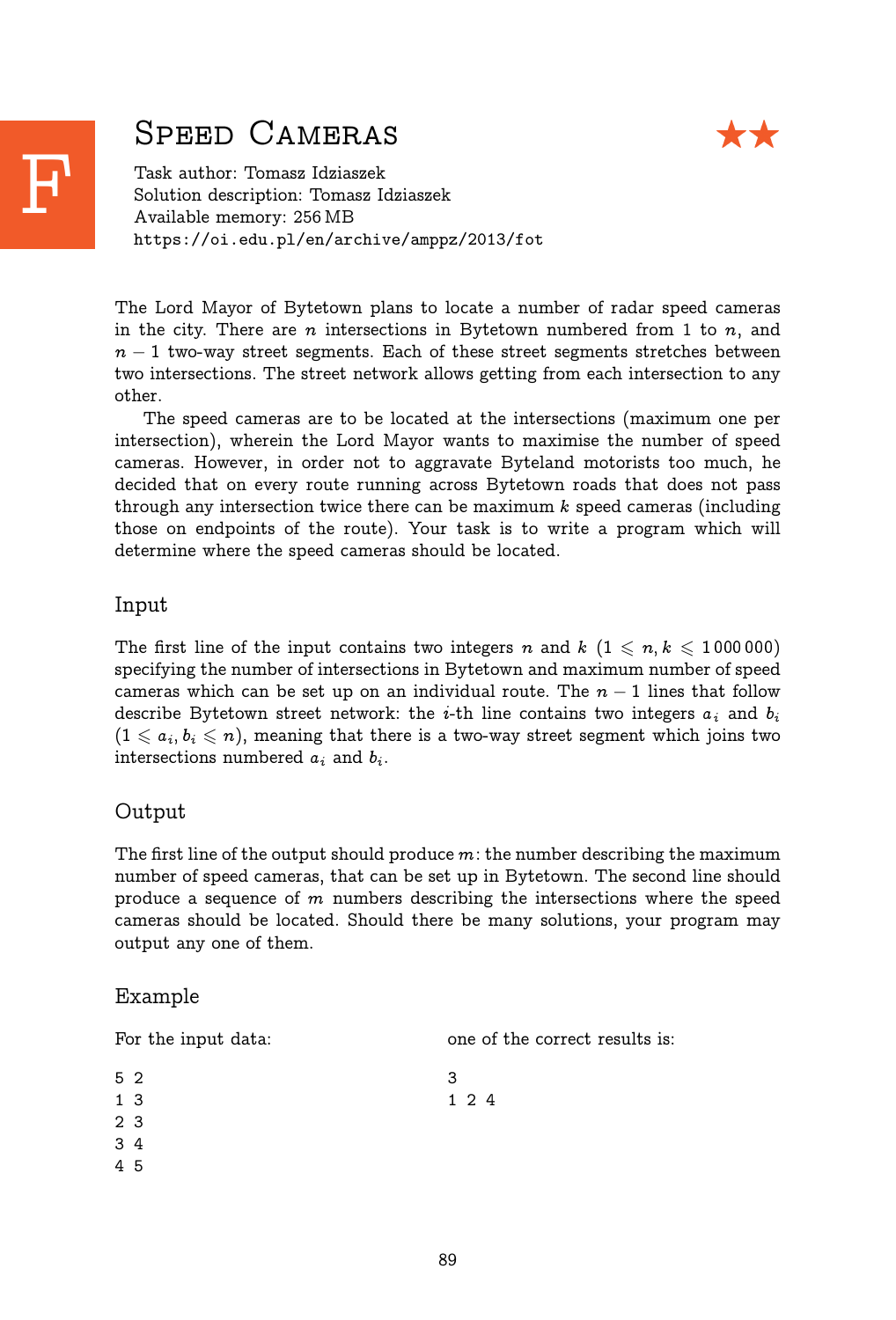# SOLUTION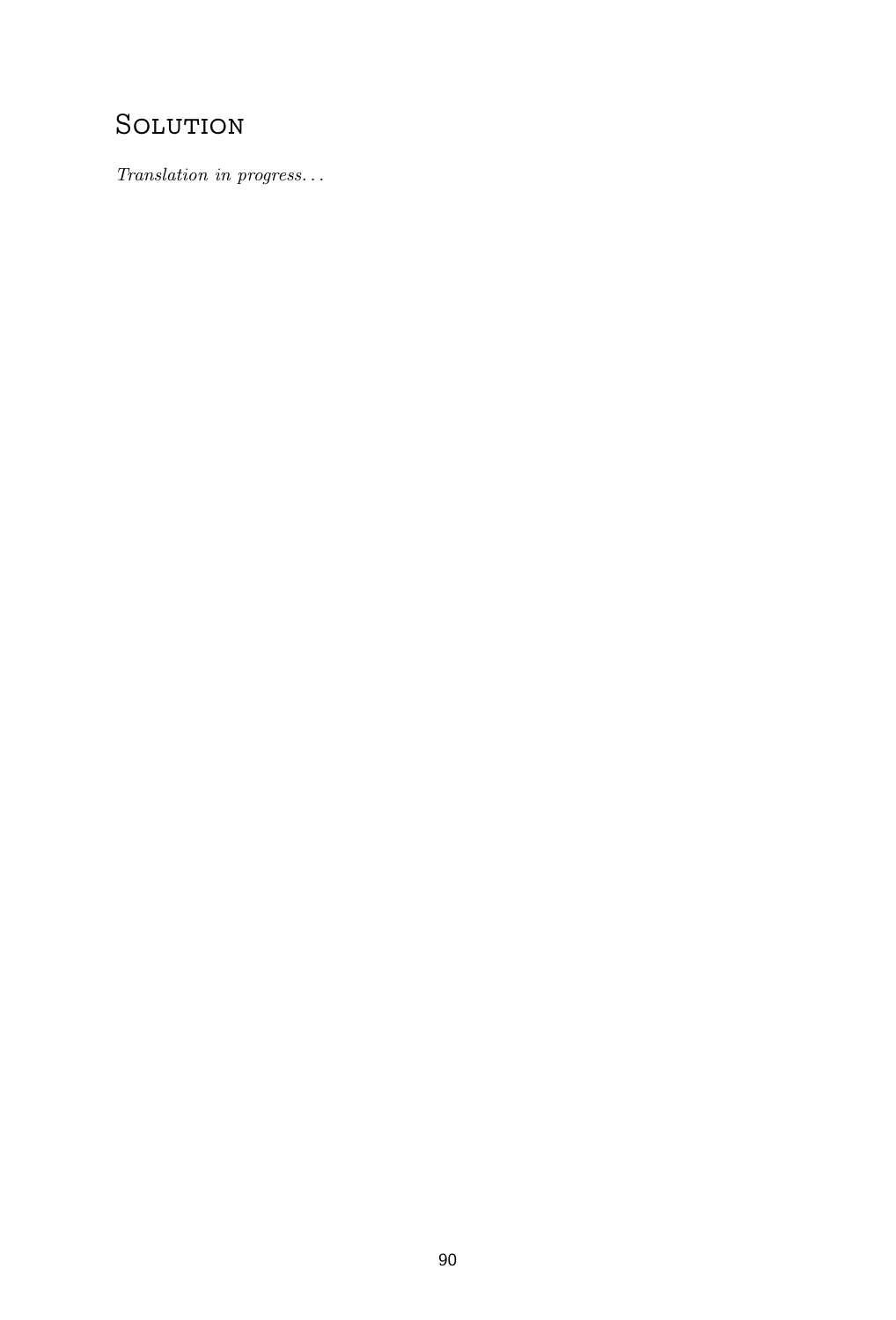# G

# MARBLES  $\star \star \star$



Task author: Jakub Radoszewski Solution description: Jakub Radoszewski Available memory: 128 MB <https://oi.edu.pl/en/archive/amppz/2013/gra>

Byteted and Bited decided to play marbles. There is an ever number of marbles in the urn. Each marble has been marked by exactly one digit. The rules of the game are very simple: the players take on random one marble each from the urn in turns. The game ends when the urn is empty. The player who has accumulated a set of marbles with a larger product of digits, wins.

The boys very much got to like this game. They are both very ambitious and they really like to win, so a draw makes nobody happy. Byteted and Bited are determined to avoid such an ending situation at all costs. Write a program which will check if for a given initial set of marbles in the urn, the game can end up drawn.

## Input

The first line of the input contains one integer  $t$  ( $1 \leq t \leq 1000$ ), specifying the number of test cases to be considered.

Each of the following t lines contains ten non-negative integers  $k_0, \ldots, k_9$  (0  $\leq$  $k_i \leqslant 10^{15}$  ), where  $k_i$  specifies the number of marbles marked with digit  $i.$  The sum of the numbers  $k_i$  is even and positive in each test case.

## Output

Your program should produce  $t$  lines containing answers to respective test cases. The result for each test case that can end with a draw is word TAK (i.e., yes in Polish). In the opposite case the result should be NIE (no in Polish).

## Example

For the input data:

5 0 1 0 1 1 4 1 0 5 1 0 1 1 0 3 0 0 0 0 3 1 1 0 4 0 0 2 0 0 2 100000 100000 100000 100000 100000 100000 100000 100000 100000 100000 0 99999 99999 100000 100000 100000 100000 100000 100000 100000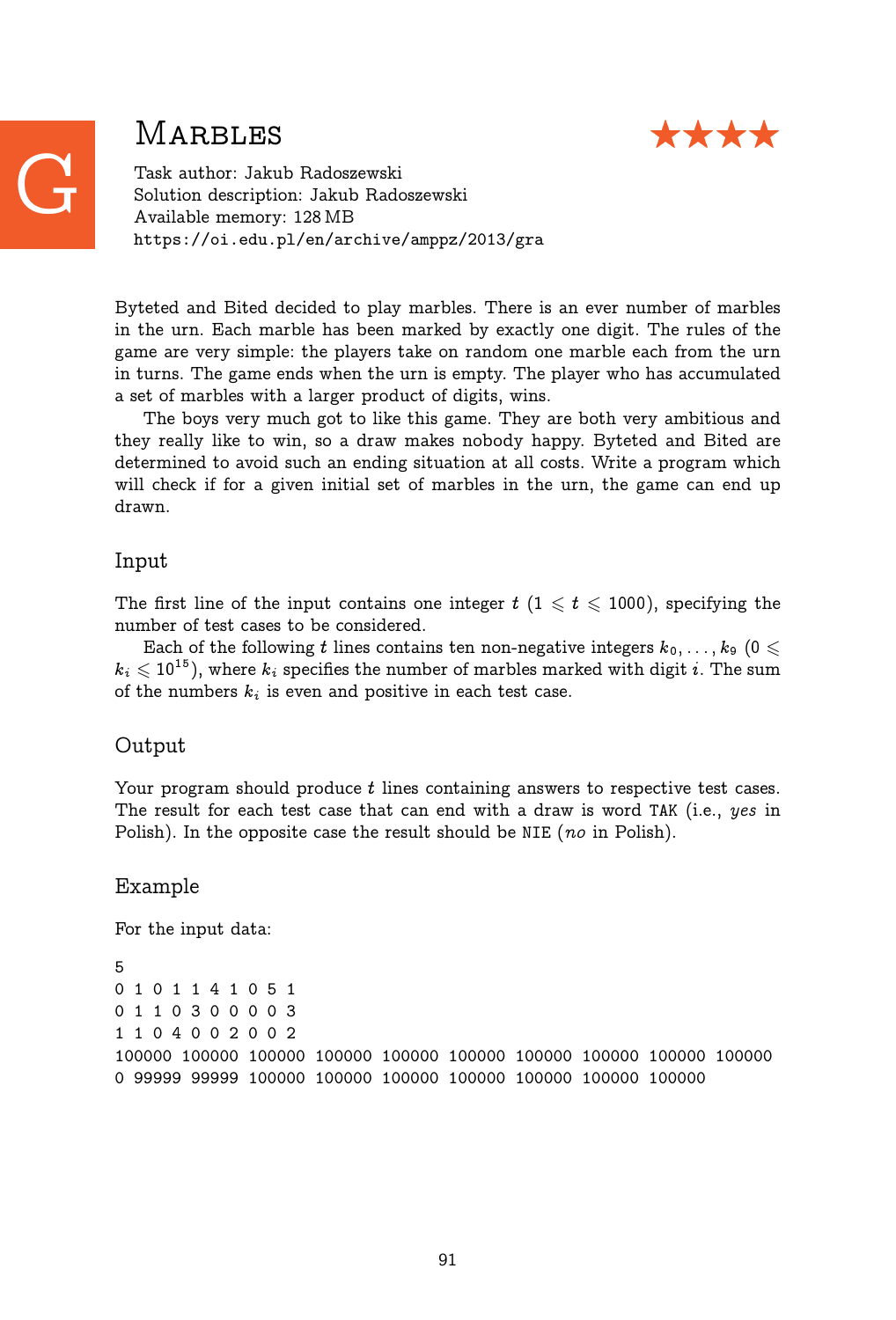the correct result is:

TAK NIE NIE TAK NIE

# SOLUTION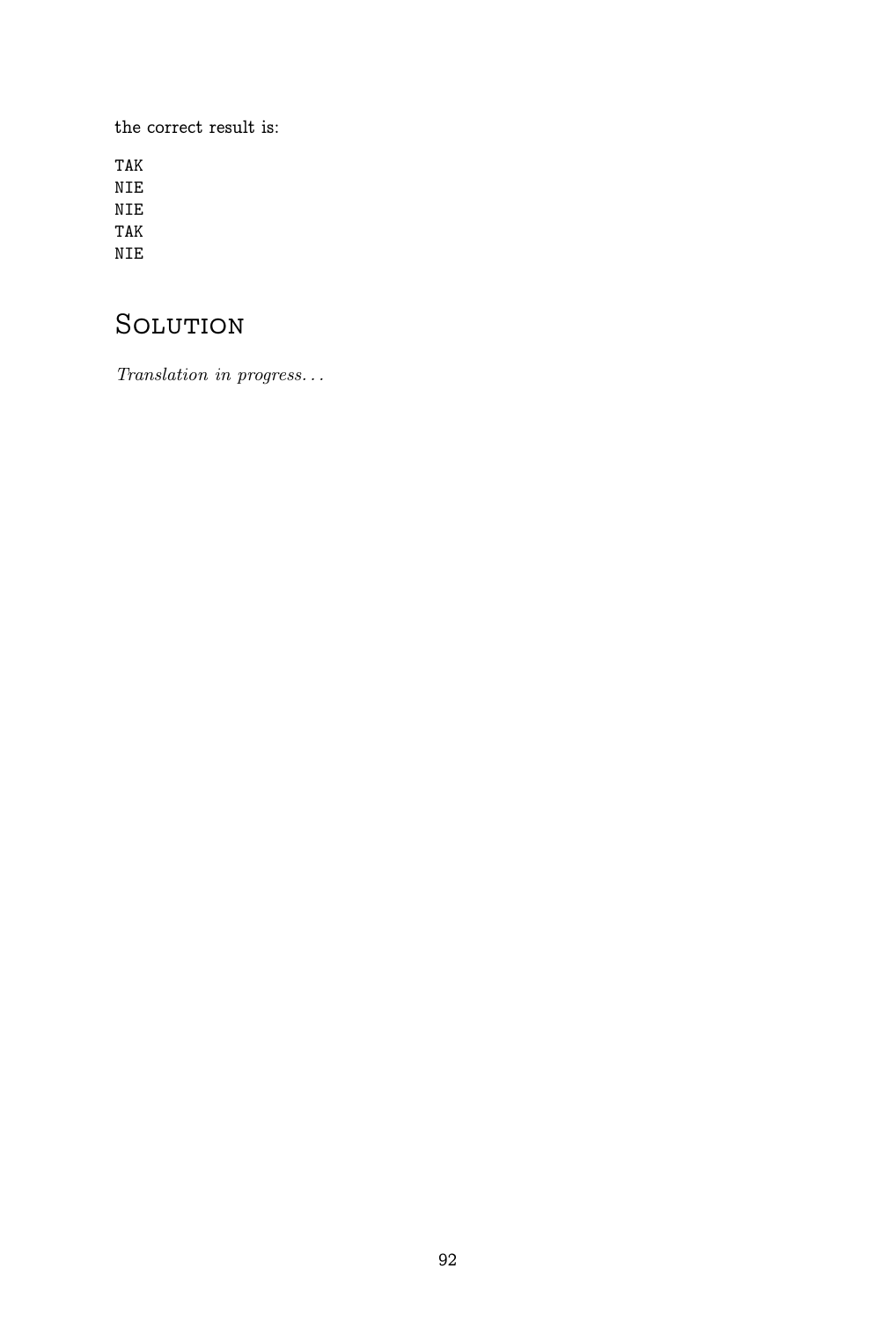# The Hero  $\star \star \star$

H



Task author: Tomasz Idziaszek Solution description: Jakub Łącki Available memory: 256 MB <https://oi.edu.pl/en/archive/amppz/2013/her>

Byteotheus, most famous Byteotian hero, once again emerged victorious from the battle. While his crew are loading the ship up with the acquired valuables, in his cabin, Byteotheus plans his way back to his homeland island — the Bitaca. It is not an easy task. Many gods envy Byteotheus popularity among the people and gladly would take him down a peg or two. Fortunately, some of them look favourably on him, especially goddess Bythena. It was none other but her that sent Byteotheus a dream last night, warning him of the dangers that he could encounter.

There are  $n$  islands on the Byteonian Sea. It will be convenient to number those from 1 to  $n$ . Presently Byteotheus's ship is at island 1, and its destination is the Bitaca — island  $n$ . Some pairs of islands are joined by one-way sea routes, although each of those islands is a start point for maximum of 10 sea routes. We are numbering the sea routes from 1 to m; the *i*-th route leads from island  $a_i$  to island  $b_i$ , and it takes exactly  $d_i$  days to cover it. In case the ship set sail on the i-th route, starting from island  $a_i$  at dawn on day j, it will reach its destination island  $b_i$  at dawn, at day  $j + d_i$ . The ship can stop at any island for an indefinite period before moving on again. However, before reaching a successive island, it cannot deviate off the set path, and sail no longer that is required to cover the particular route. Byteotheus can start his voyage from island 1 at dawn on the first day, at the earliest.

The goddess Bythena warning has been very precise. She provided Byteotheus an exact list of  $p$  traps, prepared by the gods. Every trap is situated on a certain island and is active for a certain time period. To be more precise, the  $i$ -th trap is located on island  $w_i$  and is active from day  $s_i$  until day  $k_i$  (inclusive). The traps are really dangerous — in case Byteotheus's ship finds itself on an island with an active trap, no one will survive. Luckily his homeland Bitaca is free from traps, and no traps on the island 1 are active on the first day.

Obviously Byteotheus wants to plan his way home, to avoid all traps. He wonders, however, how much longer he would need for his voyage because of them. Help him and indicate the minimum number of days necessary to safely return to Bitaca.

#### Input

The first line of the input contains two integers n and  $m (2 \leq n \leq 100000)$ ,  $1 \leqslant m \leqslant 10000000$  specifying the number of islands and the number of sea routes. Subsequent m lines describe the sea routes: the  $i$ -th line contains three integers  $a_i, \ b_i, \ d_i \ \ (1\leqslant a_i, b_i\leqslant n, \ a_i\neq b_i, \ 1\leqslant d_i\leqslant 10^9),$  indicating that the  $i\text{-th route}$ leads from island  $a_i$  to island  $b_i$  and it takes  $d_i$  days. All routes are one way. Every island is a start point for maximum of 10 sea routes.

The next line contains integer  $p (0 \leq p \leq 100000)$ , describing the number of the traps. Next  $p$  lines hold the description of the traps: in the  $i$ -th line there are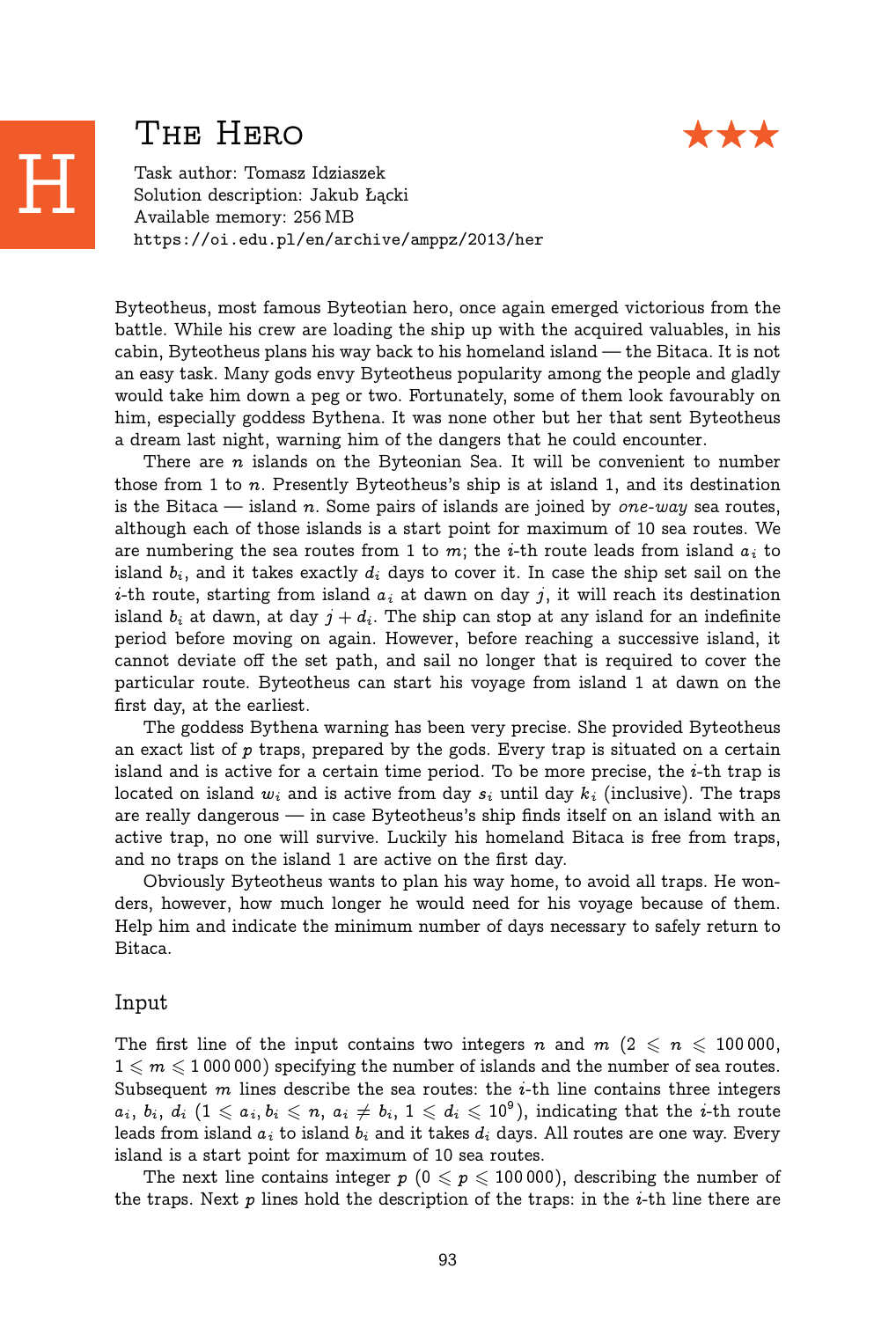three integers  $w_i, \ s_i, \ k_i \ \big( 1 \leqslant \ w_i \ < \ n, \ 1 \leqslant \ s_i \leqslant \ k_i \leqslant 10^{9} \big),$  indicating that the *i*-th trap is located on the island  $w_i$  and is active from day  $s_i$  until and including day  $k_i$ . If  $w_i = 1$ , then  $s_i > 1$ .

## Output

In case it is not possible to plan the route avoiding all the traps, the one and only line should output word NIE (i.e., no in Polish). In the opposite case, an integer d should be output, describing the minimum number of days required to finalise the voyage (the ship reaches Bitaca on day  $d + 1$  at sunrise).

## Example

| For the input data: | the correct result is: |
|---------------------|------------------------|
| 56                  | 10                     |
| 123                 |                        |
| 1 4 13              |                        |
| 2 3 1               |                        |
| 242                 |                        |
| 3 2 2               |                        |
| 4 5 1               |                        |
| 5                   |                        |
| 1 2 4               |                        |
| 188                 |                        |
| 267                 |                        |
| 2 10 11             |                        |
| 467                 |                        |

Explanation of the example: Byteotheus set sail from island 1 on the first day, at sunrise. He arrives on island 2 on the fourth day. There he waits one day and starts off for island 3. After getting there on the sixth day, he immediately turns back to island 2, where from he travels in the direction of island 4 on the eighth day. He arrives there on the tenth day and finally reaches Bitaca on the eleventh day.

## **SOLUTION**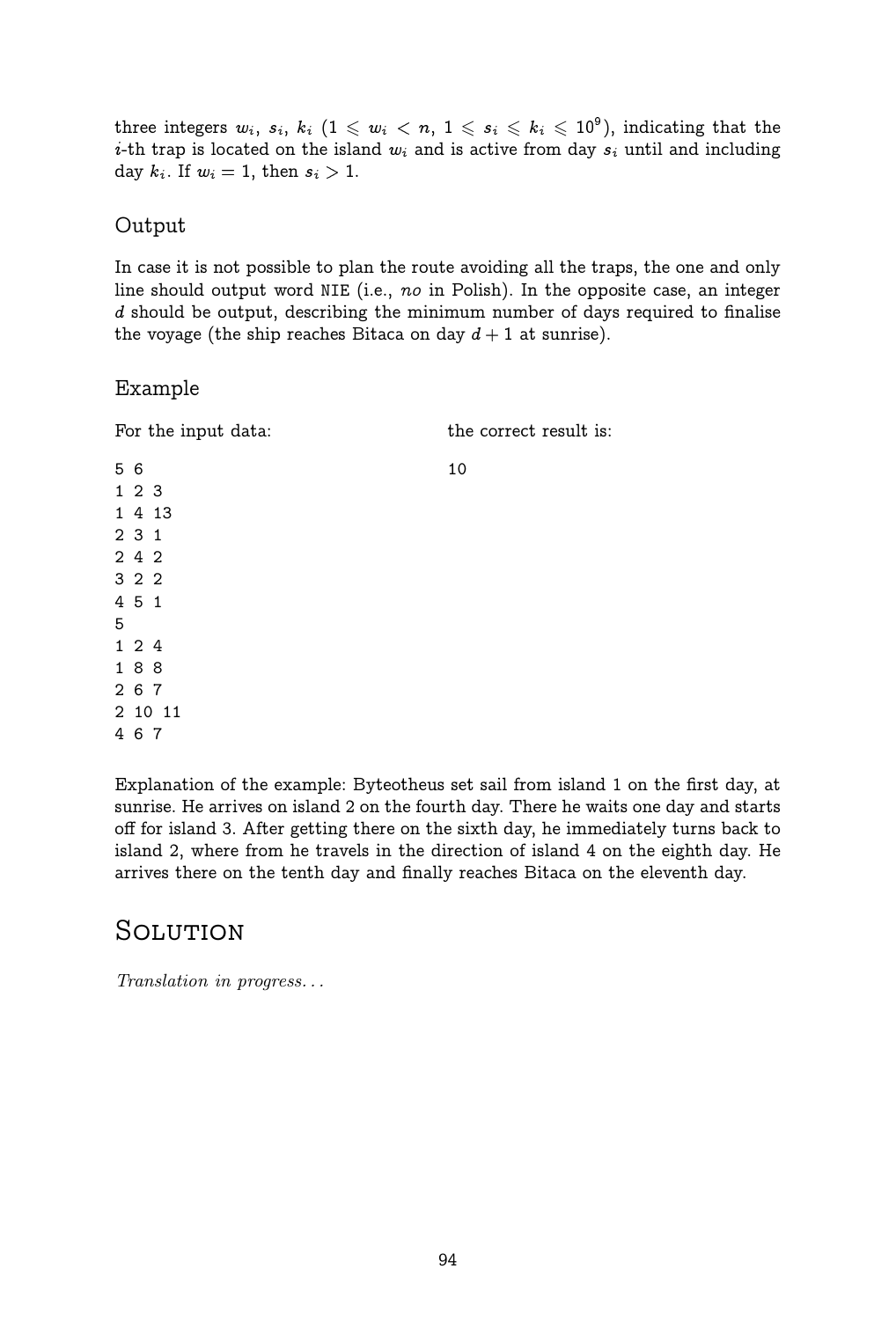# <span id="page-108-0"></span>GENETIC ENGINEERING  $\star\star$



Task author: Tomasz Idziaszek Solution description: Jakub Łącki Available memory: 128 MB <https://oi.edu.pl/en/archive/amppz/2013/inz>

Byteotian paleoarchaeologists recently unearthed a few pieces of amber, which had trapped ancient mosquitoes inside. After analysing the samples of insects it turned out that they come from the Jurassic period, and therefore likely to have been in contact with large reptiles that dominated the Byteotian lands. This gave geneticists a quaint idea: to try to recover byteoraptor genetic material from the blood of mosquitoes.

Byteoraptor genome, as in all Bytean organisms, is a chain consisting of a number of byteo-aminoacids. For simplicity we denote the types of byteo-aminoacids by natural numbers. Redundancy occurs in a genome — every type of byteoaminoacid is repeated  $k$  times (specifically, the length of each valid genome is a multiple of  $k$ ). In other words, if we divide the genome into blocks consisting of subsequent  $k$  byteo-aminoacids, each block will contain byteo-aminoacids of the same kind.

Geneticists were able to isolate a suspected chain consisting of byteo-aminoacids, from the blood of a mosquito, being  $n$  in length. Unfortunately, the chain may not be a valid genome — scientists suspect that it may have been contaminated by foreign byteo-aminoacids. Presently they want to test their hypothesis and remove the least byteo-aminoacids from that chain, such that a valid genome emerges. In case of many equally good possibilities, the researchers are interested in the genome that is the earliest in lexicographical order? . Your task is to help them to make a breakthrough discovery.

### Input

I

The first line of the input contains two integers n and  $k$  ( $1 \le n \le 1000000$ ,  $2 \leq k \leq 1000000$  specifying the length of extracted chain of byteo-aminoacids and redundancy degree of a valid genome. The second line contains a sequence of *n* integers  $g_1, \ldots, g_n$   $(1 \le g_i \le 1000000)$ , representing the types of subsequent byteo-aminoacids in the chain.

### Output

The output should contain two lines. The first one should contain the number  $m$  $(0 \leqslant m \leqslant n)$  specifying the length of the longest valid genome, which may arise by removing some byteo-aminoacids from the specified chain.

The second line should contain a sequence of  $m$  numbers describing the types of subsequent byteo-aminoacids in the valid genome. In case there are multiple

<sup>\*</sup>Let  $l_1$  and  $l_2$  be two different chains of the same length, consisting of byteo-aminoacids. To determine which one is earlier in lexicographical order, it is necessary to find the first position where the chains differ. The chain earlier in the lexicographical order is the one which has byteo-aminoacid marked with a lower number in this position.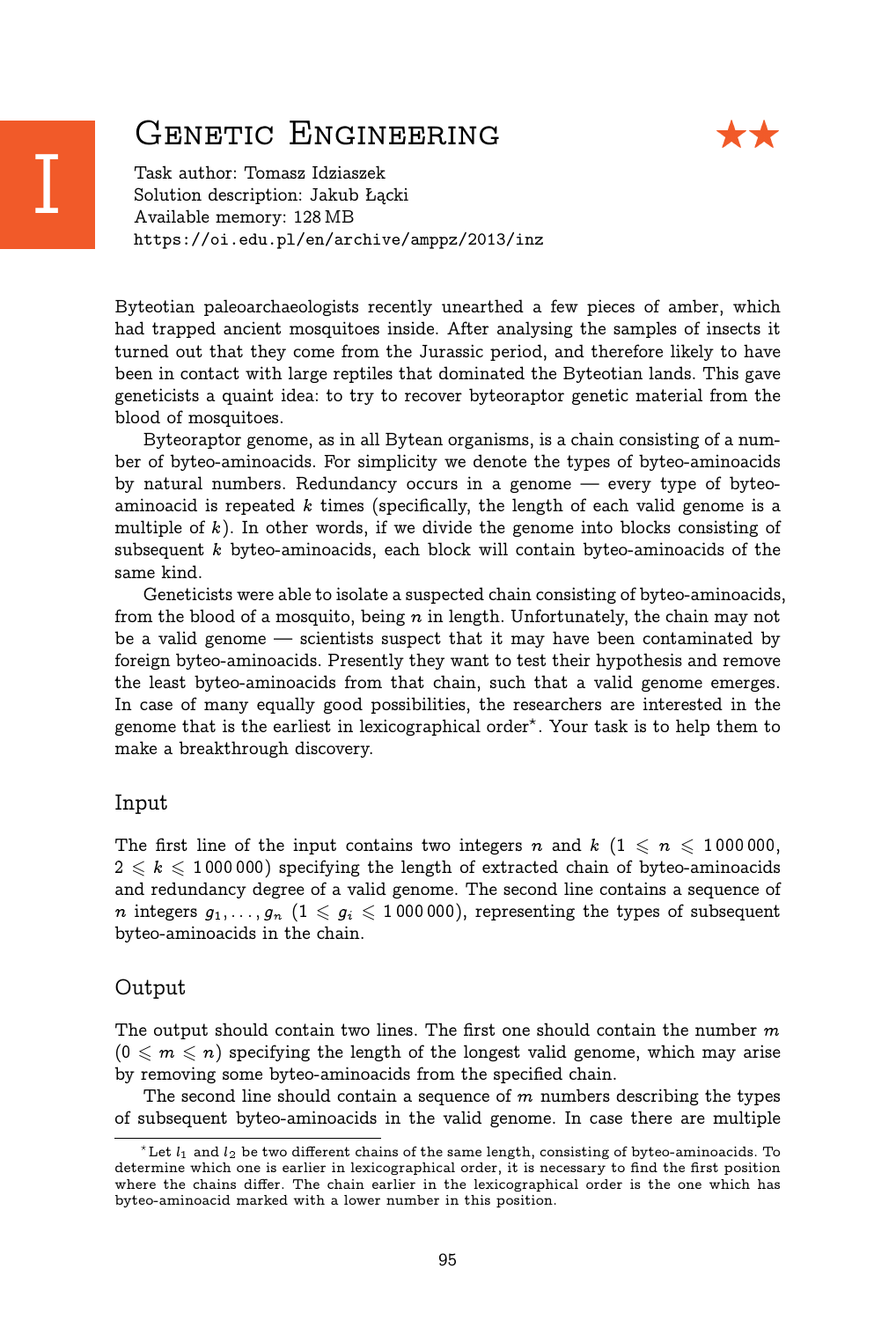solutions, your program should output the smallest lexicographically. If  $m = 0$ (i.e. geneticists have failed to isolate any nonempty valid genome), the second line of output should be empty.

Example

For the input data:

16 3 3 2 3 1 3 1 1 2 4 2 1 1 2 2 2 2

the correct result is:

9 1 1 1 2 2 2 2 2 2

# **SOLUTION**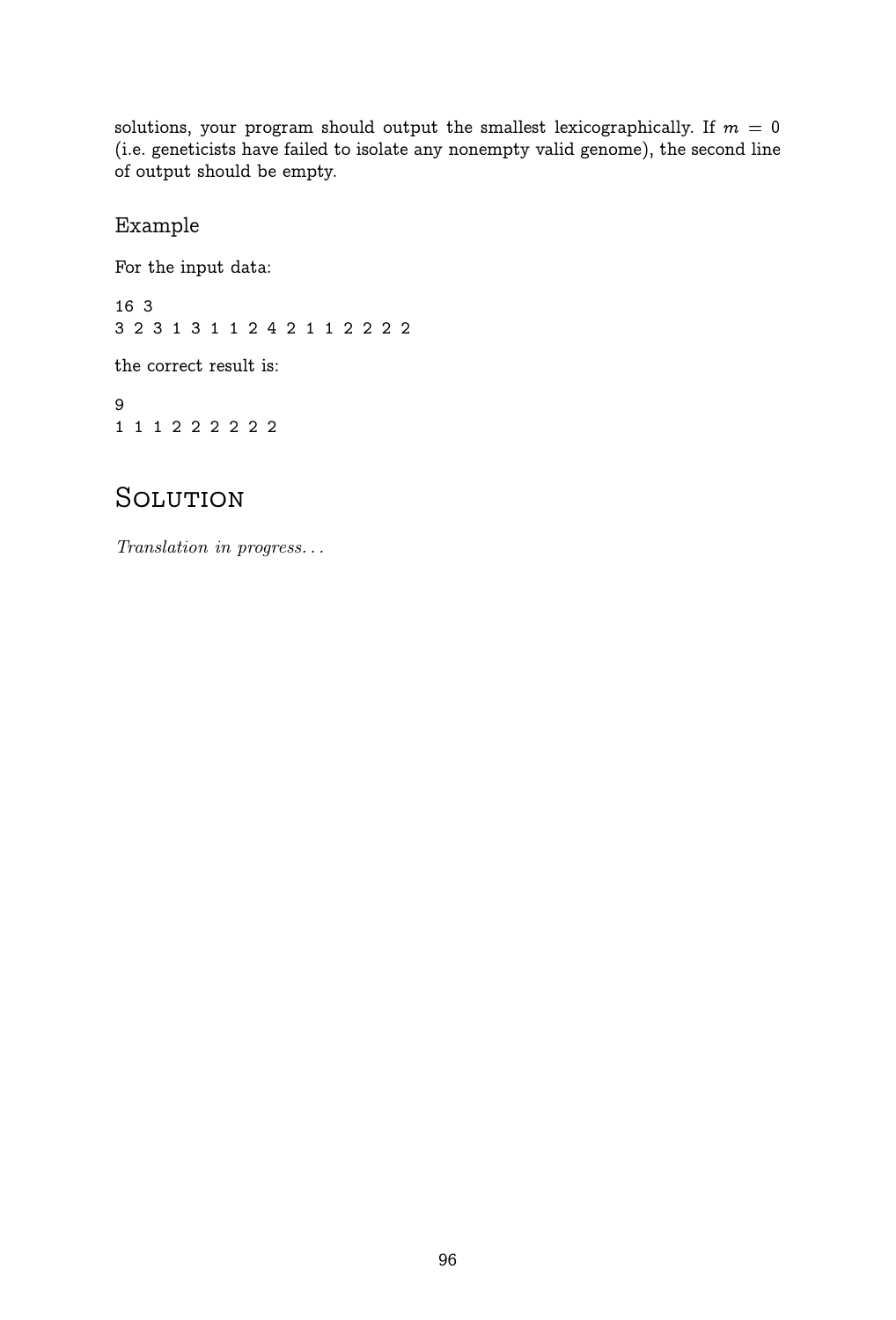# <span id="page-110-0"></span>Jánošík

J

Task author: Tomasz Idziaszek Solution description: Tomasz Idziaszek Available memory: 128 MB <https://oi.edu.pl/en/archive/amppz/2013/jan>

Jánošík, otherwise known as Robin Hood, takes from the rich to give to the poor. Together with his gang they robbed a convoy carrying gold to the counts' castle and  $n$  caskets fell prey to robbers. After transporting their loot to the cave it turned out that the *i*-th casket (for  $i = 1, 2, \ldots, n$ ) contains exactly *i* money-bags full of gold.

In case a poor man comes to Jánošík asking for a few gold ducats, Jánošík utilises the following procedure. First he chooses a nonempty casket that contains the smallest number of money-bags with gold. In case the casket contains exactly one money-bag, Jánošík hands it to the man in need, and sees him go away happily. Otherwise, if the casket contains an odd number of money-bags, Jánošík puts one of the money-bags in his pocket, and starts the whole process again. However, in case there is an even number of money-bags, Jánošík takes exactly half of them out and puts them in an empty casket (luckily the empty caskets are plentiful in the cave) and begins the whole procedure anew. Therefore if a penniless man comes to Jánošík, and in case he still will be in a possession of at least one nonempty casket, as a result of (possibly multiple) employment of Jánošík's procedure, the poor man is sure to get a money-bag full of gold. The poor would come to the Jánošík's cave until all the caskets are empty.

Fellow robbers from Jánošík's gang wonder if their leader does not ruin the good name of thugs with his behaviour. They want to know how many looted money-bags remain in Jánošík's pocket when all the caskets are empty.

### Input

The first and only line of the input contains one integer  $n~(1 \leqslant n \leqslant 10^9)$  specifying the number of caskets robbed by Jánošík's gang.

### Output

The first and only line of output should contain an integer representing the number of money-bags, which will remain in Jánošík's pocket after emptying all the caskets.

### Example

For the input data:

### 5

the correct result is:

 $\mathcal{D}$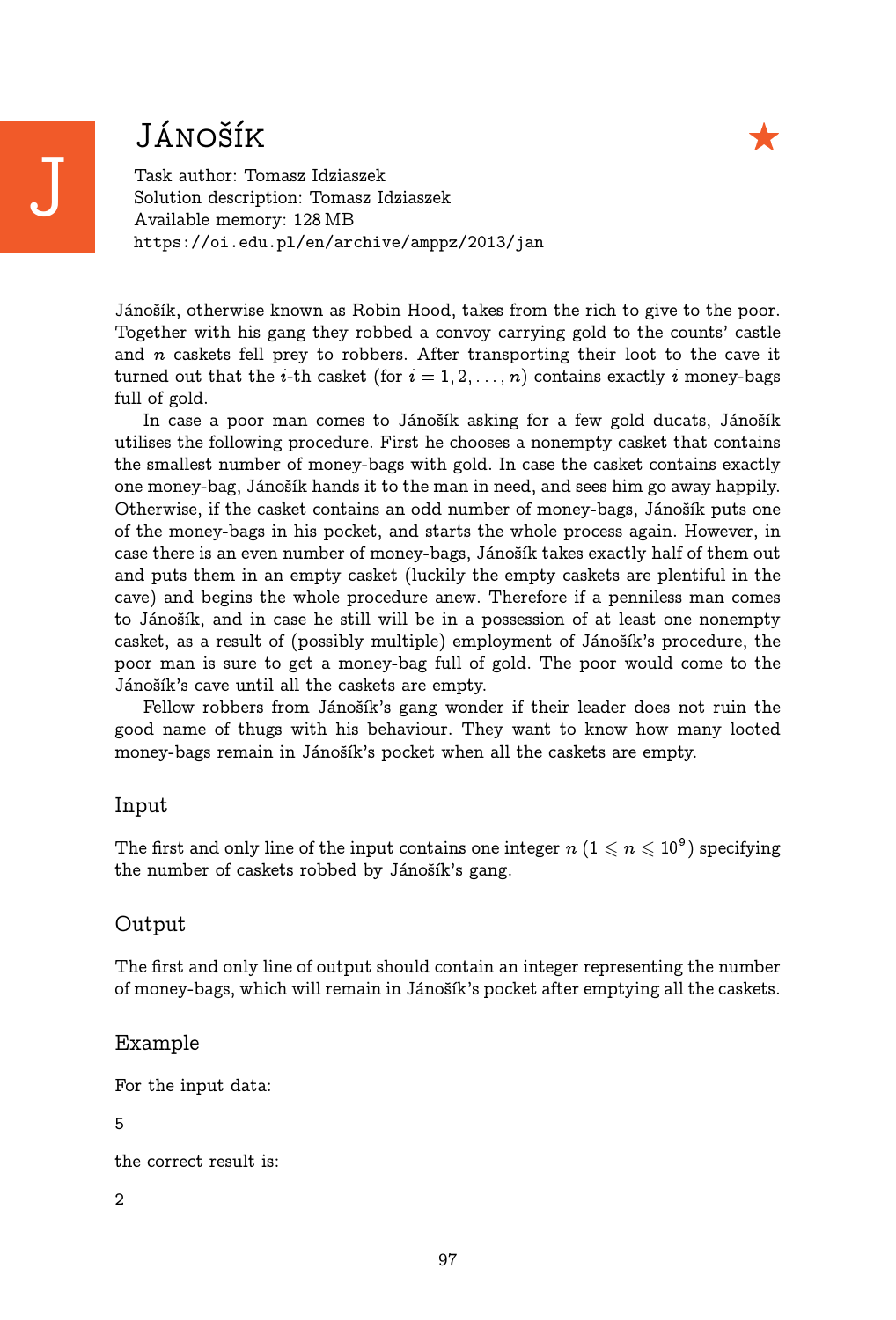# SOLUTION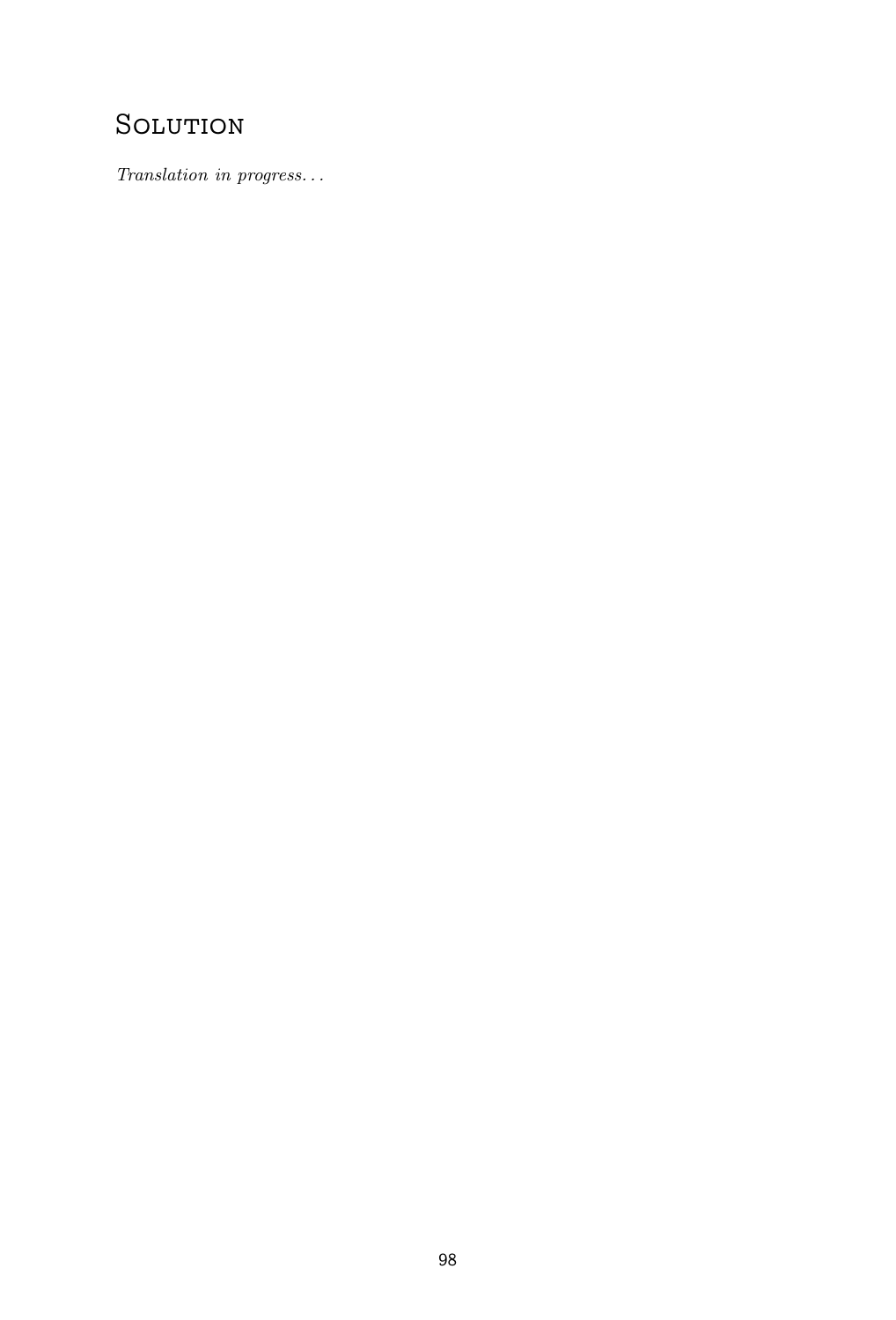# K

# <span id="page-112-0"></span>BLANKETS **F**



Task author: Jakub Łącki Solution description: Eryk Kopczyński Available memory: 128 MB <https://oi.edu.pl/en/archive/amppz/2013/koc>

This summer, Byteburg citizens are turning out in droves at the city beach down by the Byteotian Lake to experience the joy of sunbathing. Every Byteburg citizen arrives at the beach equipped with the blanket manufactured by Byteasar  $\mathcal{C}$  Son, the trendiest this season. All blankets are of equal size  $a \times b$  (although of different patterns), and each sunbather sets out his or her blanket in such a way that its longer side is always perpendicular to the lake.

One of this year's sunbathers is professor Byteoni. After a few days of sunbathing professor noticed, that all the people who come to the beach always set out their blankets in their own favourite individual places. Although people come to the beach and leave it at different times, the professor never heard that any sunbather had taken over somebody else's favourite place by putting the blanket there. This observation made the professor so curious, he decided to study this phenomenon.

For that purpose he set a coordinate system on the beach, and for every of the  $n$  Byteburgians noted down the coordinates of each of the spots where individual citizens always put their blankets. The system is devised in such a way that the OX-axis is parallel to  $a$  sides, and the OY-axis to  $b$  sides of all of the blankets. The professor initially wanted to calculate the area of intersection of the areas occupied by the blankets for each pair of them. But then he realized that it is enough for further research that he has only the average of these values. In other words, he is interested in the expected value of the area of intersection of the fields occupied by blankets belonging to two different random people of Byteburg. Using the data provided by the professor, help him do the calculation.

### Input

The first line of the input contains three integers n, a and b ( $2 \le n \le 200000$ ,  $1 \leq a, b \leq 1000000$ ) specifying the number of Byteburg inhabitants and the sizes of the blankets, respectively. Each of the subsequent  $n$  lines contains two integers  $x_i$  and  $y_i$  ( $0 \le x_i, y_i \le 1000000$ ) indicating the coordinates of the point where the i-th Byteburg citizen always puts the lower left corner of his or her blanket.

### Output

Your program should print one real number: the average area of intersection of the areas occupied by the blankets belonging to pairs of Byteburg inhabitants. Your result will be deemed valid if it is in the range  $[x - \varepsilon, x + \varepsilon]$ , where x is the correct answer and  $\varepsilon = 10^{-2}$ .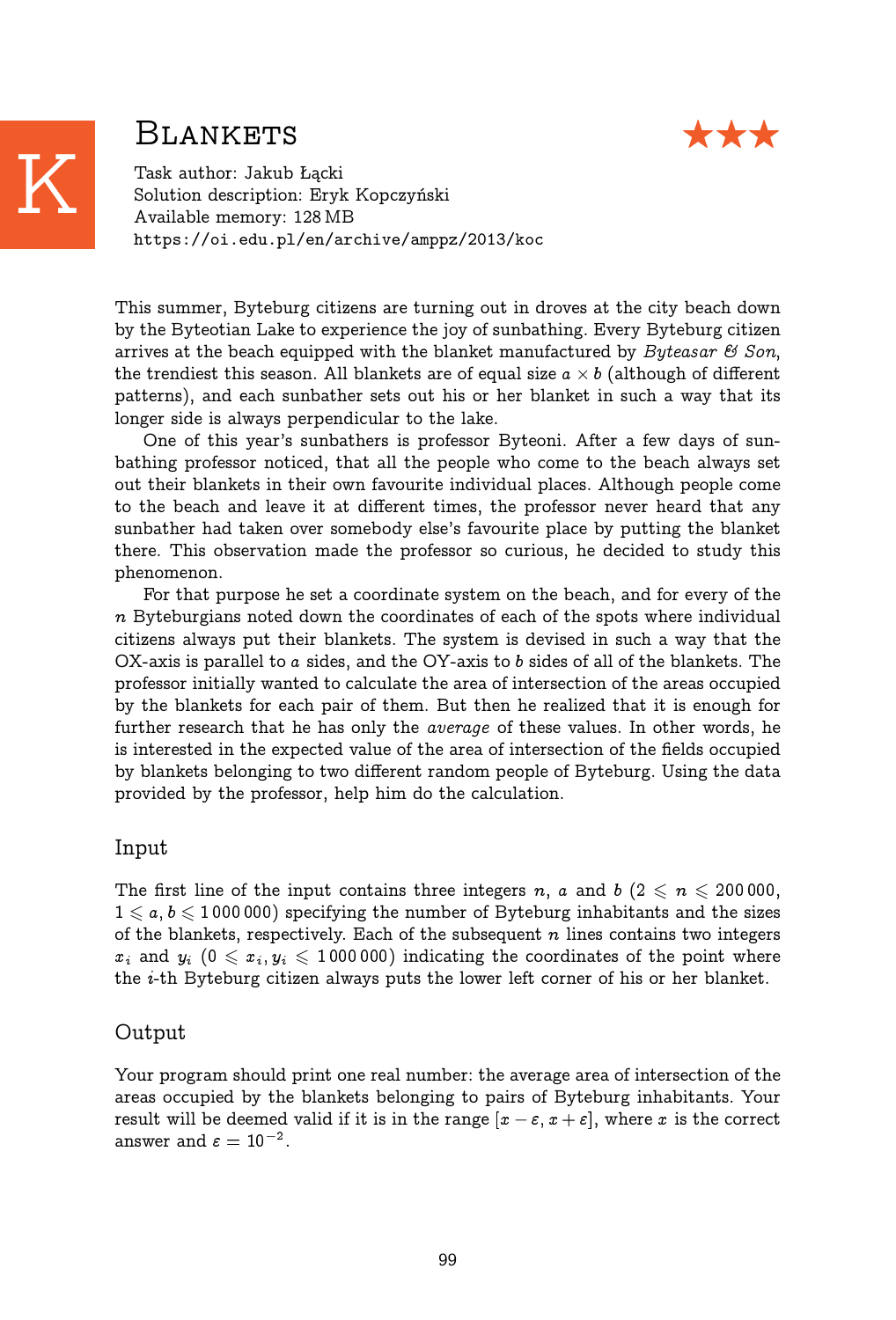For the input data:

the correct result is:

1.833333333

- 4 3 5
- 0 0
- 2 1
- 3 3
- 0 5



Explanation of the example: The exact result is  $\frac{4+0+0+1+6+0}{6} = 1\frac{5}{6}$ .

# **SOLUTION**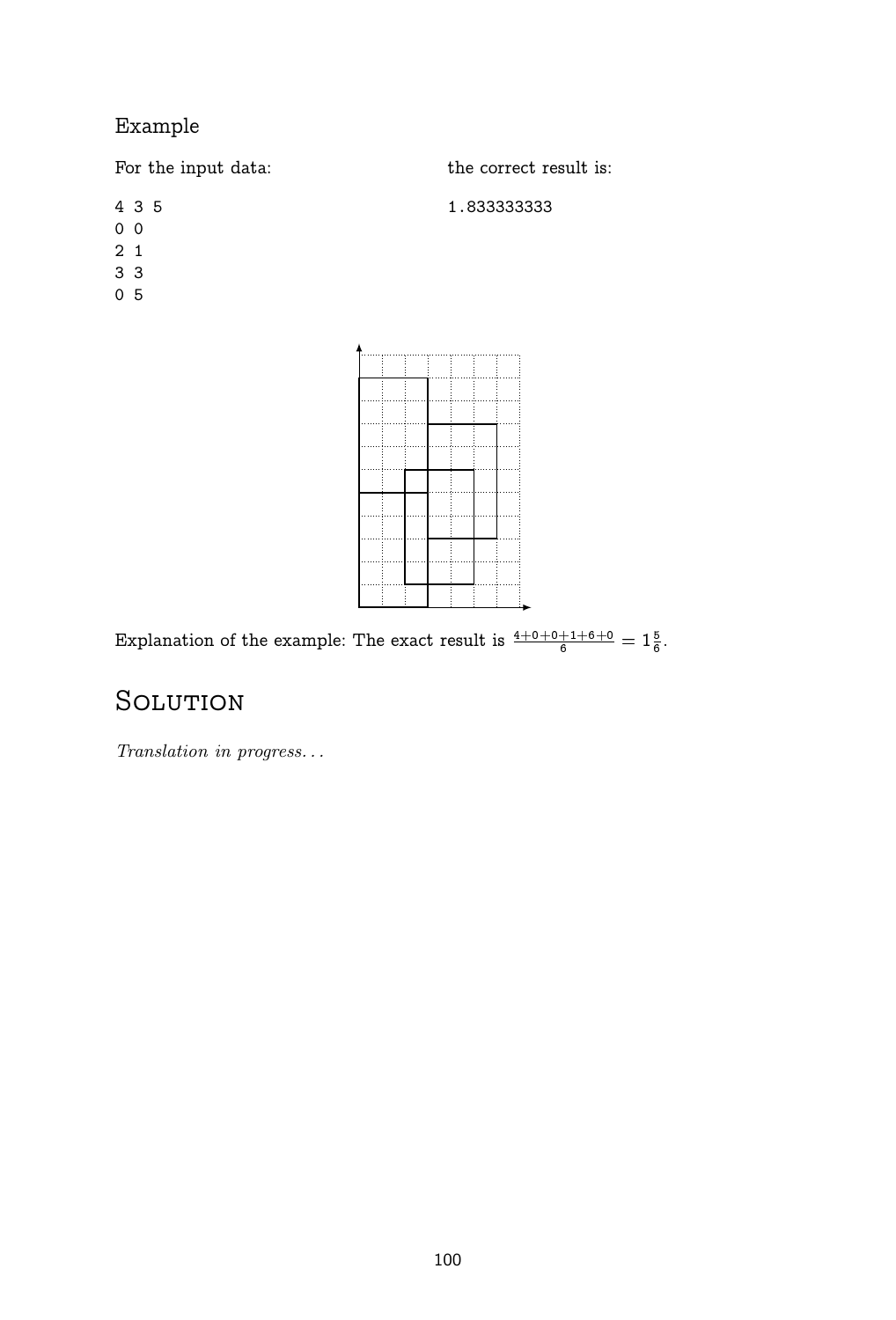# 2014

19th Polish Collegiate Programming Contest Warsaw, October 24–26, 2014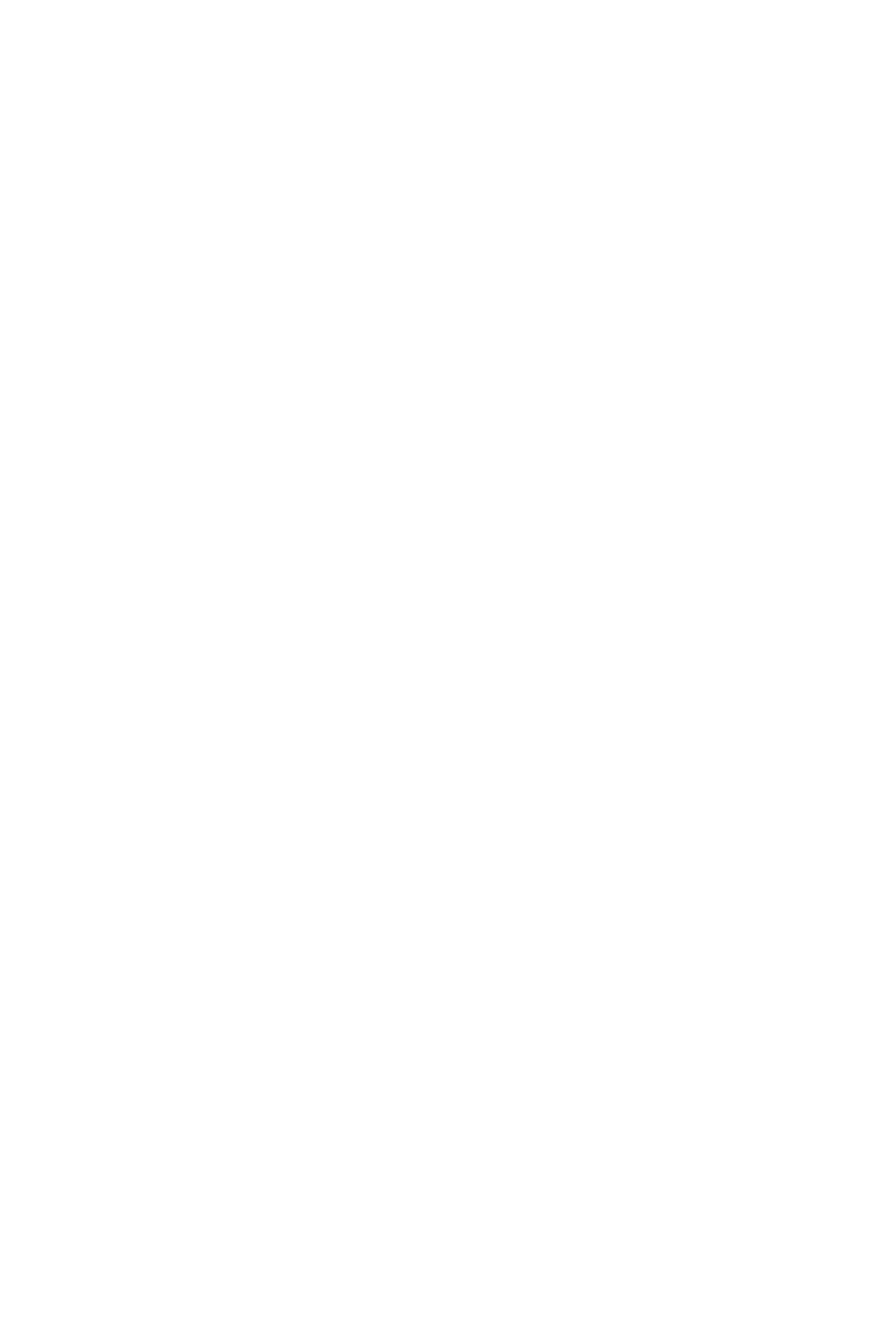# <span id="page-116-0"></span>THE LAWYER

Task author: Jakub Łącki Solution description: Jakub Łącki Available memory: 256 MB <https://oi.edu.pl/en/archive/amppz/2014/adw>

Byteasar is an advocate, co-owner of the law firm  $Bytes$   $\&$  Associates. He is one of the most sought-after members of the Byteotian Bar. Not surprisingly, he is always extremely busy. Every day he is involved in a number of meetings and has long since ceased to control whether he will be able to participate in all of them. Therefore he has hired a secretary, whose job is to help him to control this chaos. Byteasar decided that every day he will be taking part in two meetings only, however his participation would be complete, that is, from the very beginning to the very end. The remaining meetings will be taken care of by assistants, who are quite plentiful at Byteasar's office.

Unfortunately, it is sometimes difficult even to find two meetings which do not overlap in Byteasar's busy schedule. We assume that two meetings do not overlap, if one of them starts strictly after the previous has finished. Help Byteasar's secretary and write a program that can deal with this problem.

### Input

A

The first line of the input contains two integers n and  $m (2 \leq n \leq 500000,$  $1 \leqslant m \leqslant 20$ ) specifying the number of meetings in Byteasar's schedule and the number of days included in it.

Each of the next  $n$  lines describes one meeting. Description of the meeting consists of three integers  $a_i, b_i, d_i$  ( $1 \leq a_i < b_i \leq 80000000, 1 \leq d_i \leq m$ ) which indicate that on the day  $d_i$  Byteasar has a meeting scheduled that starts exactly  $a_i$  milliseconds after midnight and ends  $b_i$  milliseconds after midnight.

### Output

Your program should output m lines. The  $i$ -th of these lines should contain information, whether Byteasar is able to attend two meetings on the  $i$ -th day. In case it is not possible, one word NIE (i.e.,  $no$  in Polish) should be produced. Otherwise, the word TAK (yes in Polish) should be output, followed by the numbers of the two meetings in which Byteasar can participate. Meetings are numbered from 1 to  $n$ , in accordance to their order at the input. The first of these two meetings should start earlier. The second meeting should start at least a millisecond after the first one is finished.

If there are multiple correct answers, your program should output any one of them.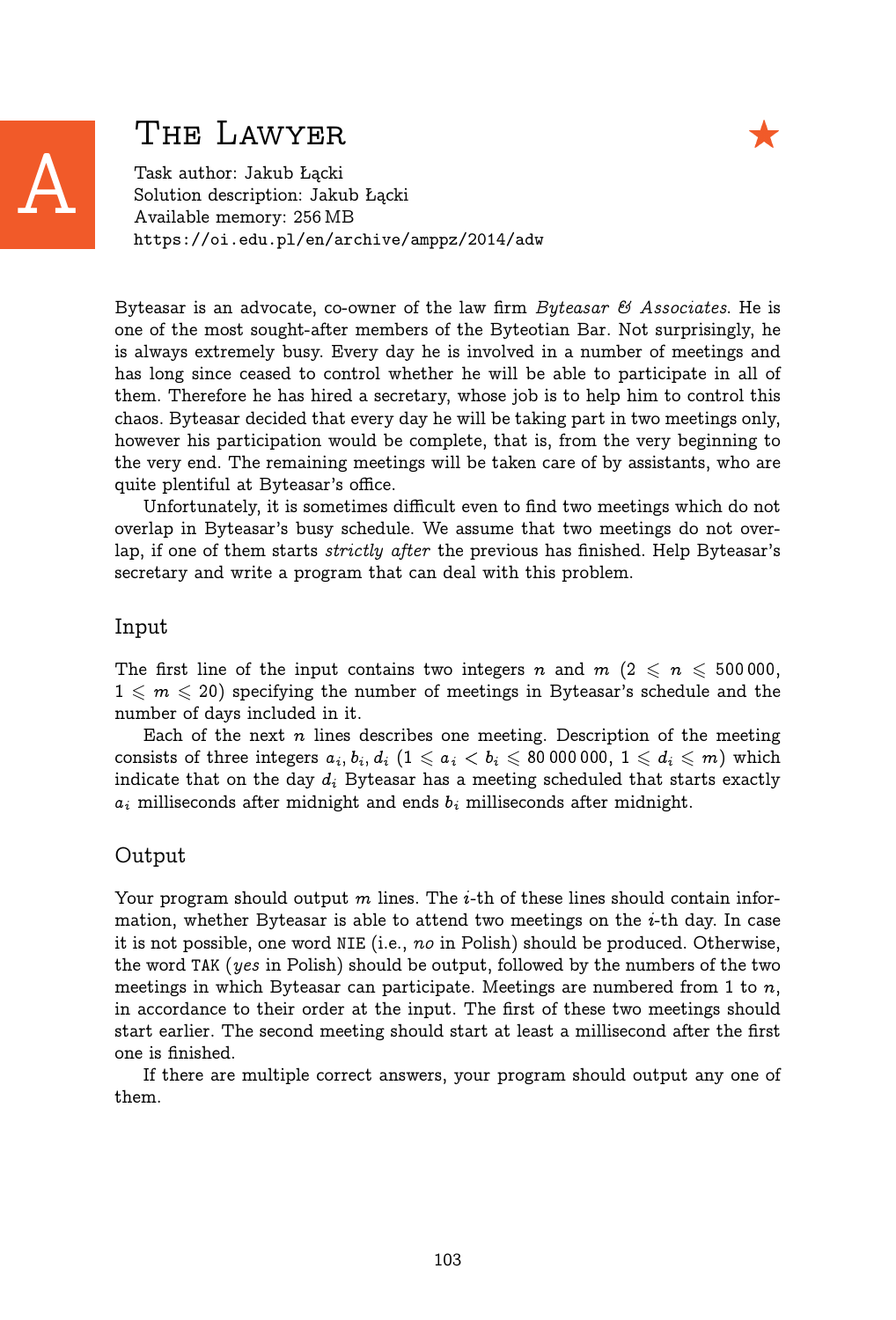For the input data:

the correct result is:

TAK 1 6 NIE NIE

# SOLUTION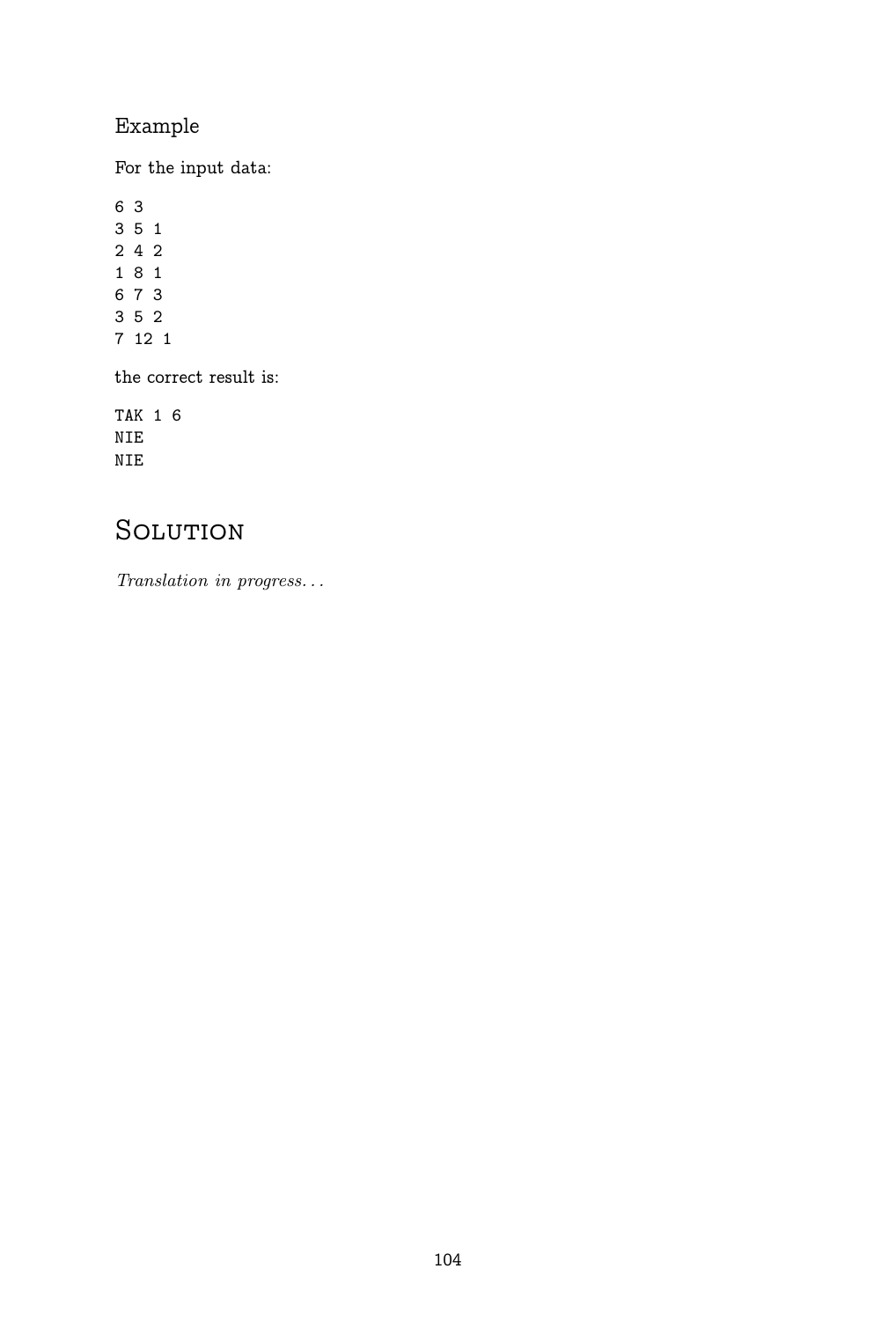# <span id="page-118-0"></span>PETROL **\*\*\***

B



Task author: Jakub Łącki Solution description: Adam Karczmarz Available memory: 256 MB <https://oi.edu.pl/en/archive/amppz/2014/ben>

Byteasar is employed in the logistics department of Byteonian petroleum giant Byteoil. His job is to plan fuel deliveries to petrol stations.

There are n intersections in Byteotia (marked by numbers from 1 to n) and m two-way roads connecting certain pairs of intersections. There are Byteoil petrol stations located at some intersections.

Byteoil transport fleet consists of petrol tankers with various capacities of fuel tanks. Each tanker consumes 1 litre of petrol per kilometre of distance travelled. It can therefore be assumed that a tanker having tank capacity of b litres can cover a maximum distance of b kilometres without the need to refuel. Drivers cannot use the fuel carried by the tanker in the main tank, however they can refuel at any Byteoil petrol stations free of charge.

Byteasar's work consists of repeatedly answering the following queries: Is a petrol tanker with a fuel tank of capacity of b litres capable of covering the distance from a petrol station located at the intersection  $x$  to a petrol station located at the intersection  $y$ ? Tanker with a fuel tank of capacity of b litres cannot cover a distance of more than b kilometres, during which there will be no Byteoil petrol station. Tankers starting point is always located at an intersection where Byteoil petrol station is present, and also all the trips end at an intersection with Byteoil petrol station.

Help Byteasar to provide an automated reply to his logistic queries.

### Input

The first line of the input contains three integers n, s and  $m$  ( $2 \le s \le n \le 200000$ ,  $1 \leqslant m \leqslant 200\,000$ , specifying the number of intersections, the number of petrol stations and the number of roads in Byteotia, respectively. The second line contains a sequence of s pairwise distinct integers  $c_1, c_2, \ldots, c_s$   $(1 \leq c_i \leq n)$ , specifying the intersections where Byteoil stations are located.

The next  $m$  lines describe the roads in Byteotia; the  $i$ -th of these lines contains three integers  $u_i$ ,  $v_i$  and  $d_i$   $(1 \leq u_i, v_i \leq n, u_i \neq v_i, 1 \leq d_i \leq 10000)$ , indicating that the *i*-th road has a length of  $d_i$  kilometres and connects the intersection  $u_i$ with the intersection  $v_i$ . Each pair of intersections is connected by at most one road.

The next line contains one integer  $q$  ( $1 \leq q \leq 200000$ ), specifying the number of queries. The consecutive q lines hold the descriptions of queries; the  $i$ -th of these  $\text{lines contains three integers }x_i,\,y_i\text{ and }b_i\;(1\leqslant x_i,y_i\leqslant n,\,x_i\neq y_i,\,1\leqslant b_i\leqslant 2\cdot 10^9\text{)}$ indicating query concerning the possibility of a tanker with a capacity of  $b_i$  litres to cover the distance from a petrol station at the intersection  $x_i$  to the station at the intersection of  $y_i$ . It can be assumed that at both intersections  $x_i$ ,  $y_i$  Byteoil petrol stations are located.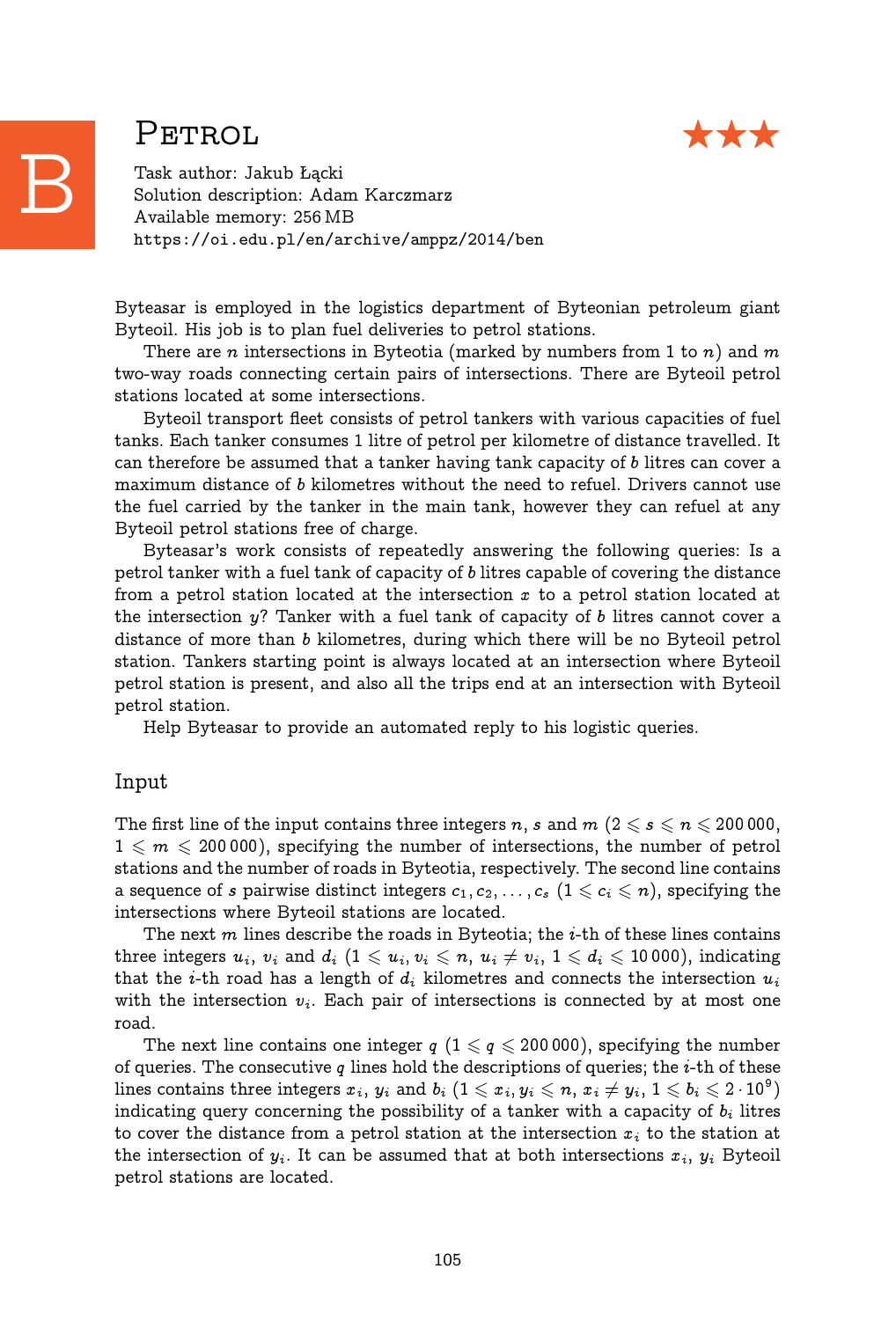# Output

Your program should output exactly  $q$  lines. The  $i$ -th of these lines should contain one word TAK (i.e.,  $yes)$  or NIE (i.e., no), depending on whether the tanker with a fuel tank with a capacity of  $b_i$  is able to travel from the intersection  $x_i$  to the intersection  $y_i$ .

## Example

For the input data:

TAK TAK TAK NIE

# SOLUTION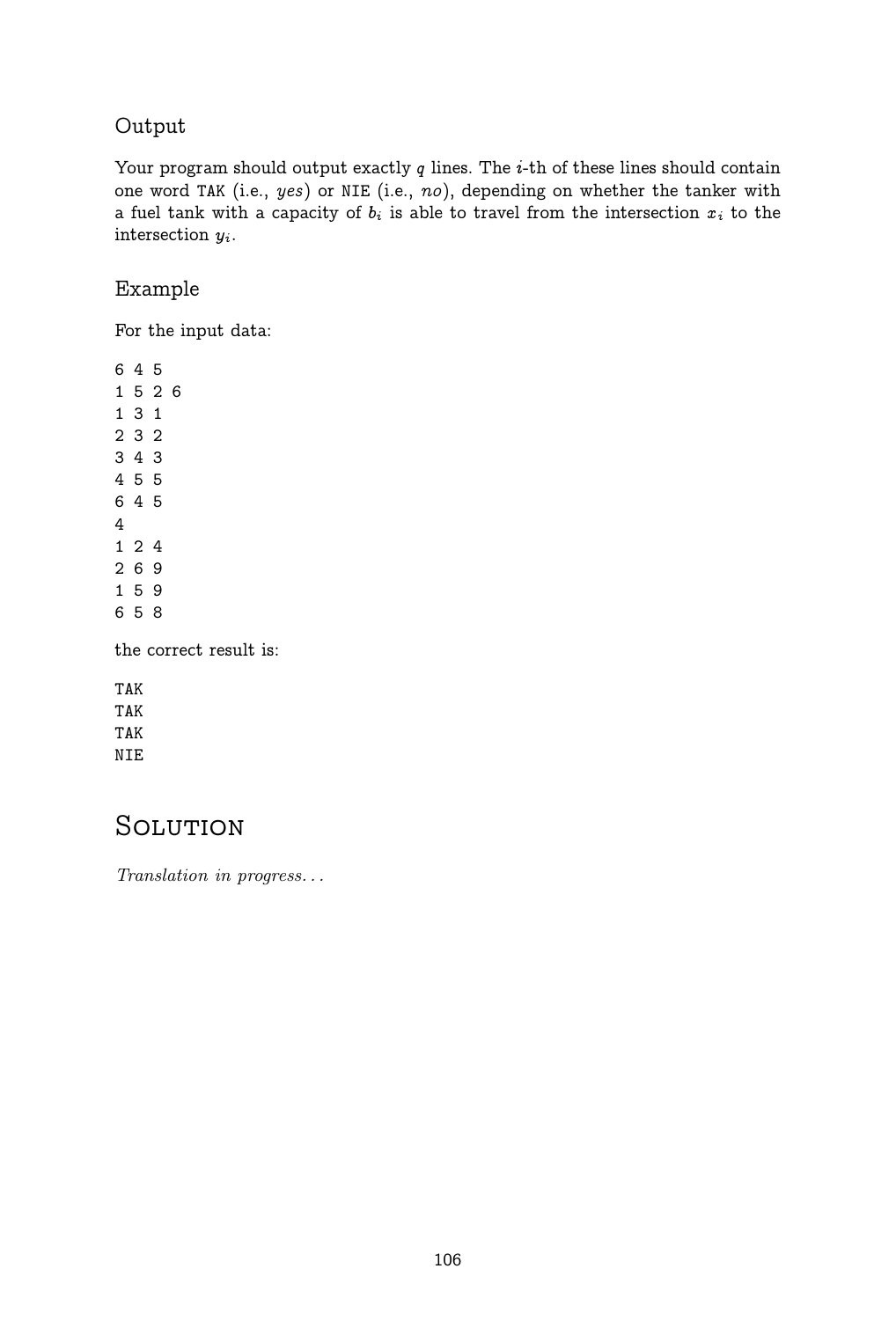# <span id="page-120-0"></span>THE PRICES  $\star \star$

C



Task author: Jakub Radoszewski Solution description: Jakub Radoszewski Available memory: 256 MB <https://oi.edu.pl/en/archive/amppz/2014/cen>

Byteasar works as a purchasing manager at one of Byteotian restaurants. Every evening he receives a shopping list from his manager. Food products must be purchased the next day, in the morning. Byteasar should buy exactly one piece of each product from the list. Manager is always pressing that the total costs are as little as possible.

Byteasar sits down in the evening with his computer and checks the prices of all needed products at local grocery wholesalers. He also knows the cost of the trips from the restaurant to each wholesale and back. Now Byteasar must decide which products are to be purchased at each of the warehouses.

For each wholesale, where Byteasar decided to buy some products, he does as follows. He goes from the restaurant to the warehouse, does the shopping, and immediately brings the purchased products back to the restaurant. Luckily, the boot of his car is big enough that it eliminates the need to visit any of the warehouses more than once, as all the purchased goods can be delivered in one go. Food products are highly perishable, so during one trip Byteasar can make purchases only at one warehouse.

Write a program that will help Byteasar to calculate the cheapest way of making all the purchases.

### Input

The first line of the input contains two integers n and  $m$  ( $1 \le n \le 100, 1 \le n$ )  $m \leq 16$ ) specifying the number of wholesalers and the number of products that Byteasar should buy. Next  $n$  lines contain descriptions of the prices at individual wholesalers.

The first number in the *i*-th of these lines,  $d_i$  ( $1 \le d_i \le 1000000$ ), describes the trip cost from the restaurant to the i-th warehouse (including the return cost). It is followed by a sequence of m integers  $c_{i,1}, c_{i,2}, \ldots, c_{i,m}$   $(1 \leq c_{i,j} \leq 1000000)$ : number  $c_{i,j}$  specifies the price of j-th product in the *i*-th warehouse.

### Output

Your program should output a single line containing a single integer: the sum of the product prices and the cost of the trips to warehouses selected by Byteasar in the cheapest possible purchase plan.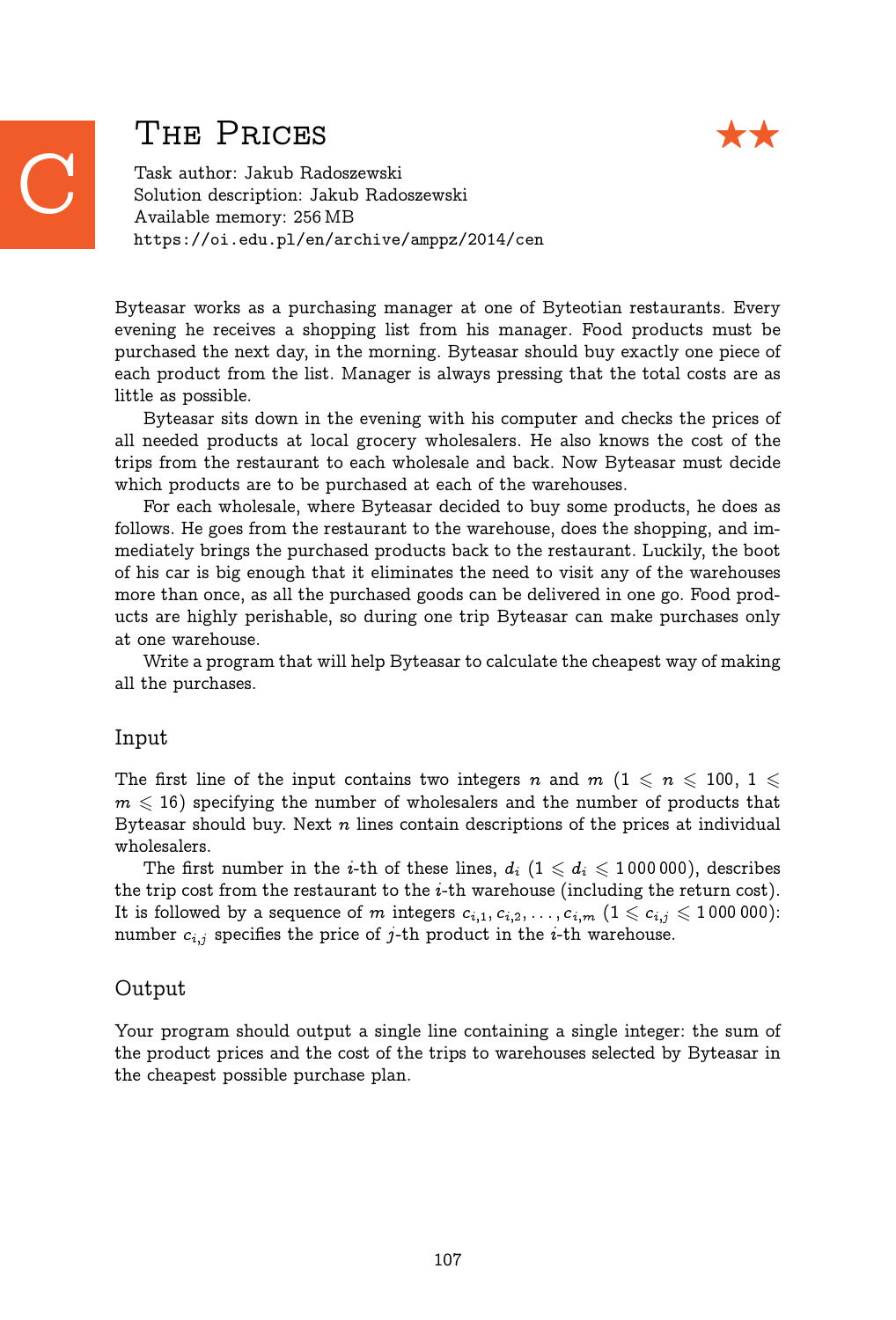For the input data: 3 4 the correct result is: 16

5 7 3 7 9 2 1 20 3 2 8 1 20 1 1

Explanation of the example: Byteasar buys the product number 2 in the first warehouse, and all the other products in the second one. So he does not have to visit the third warehouse.

# **SOLUTION**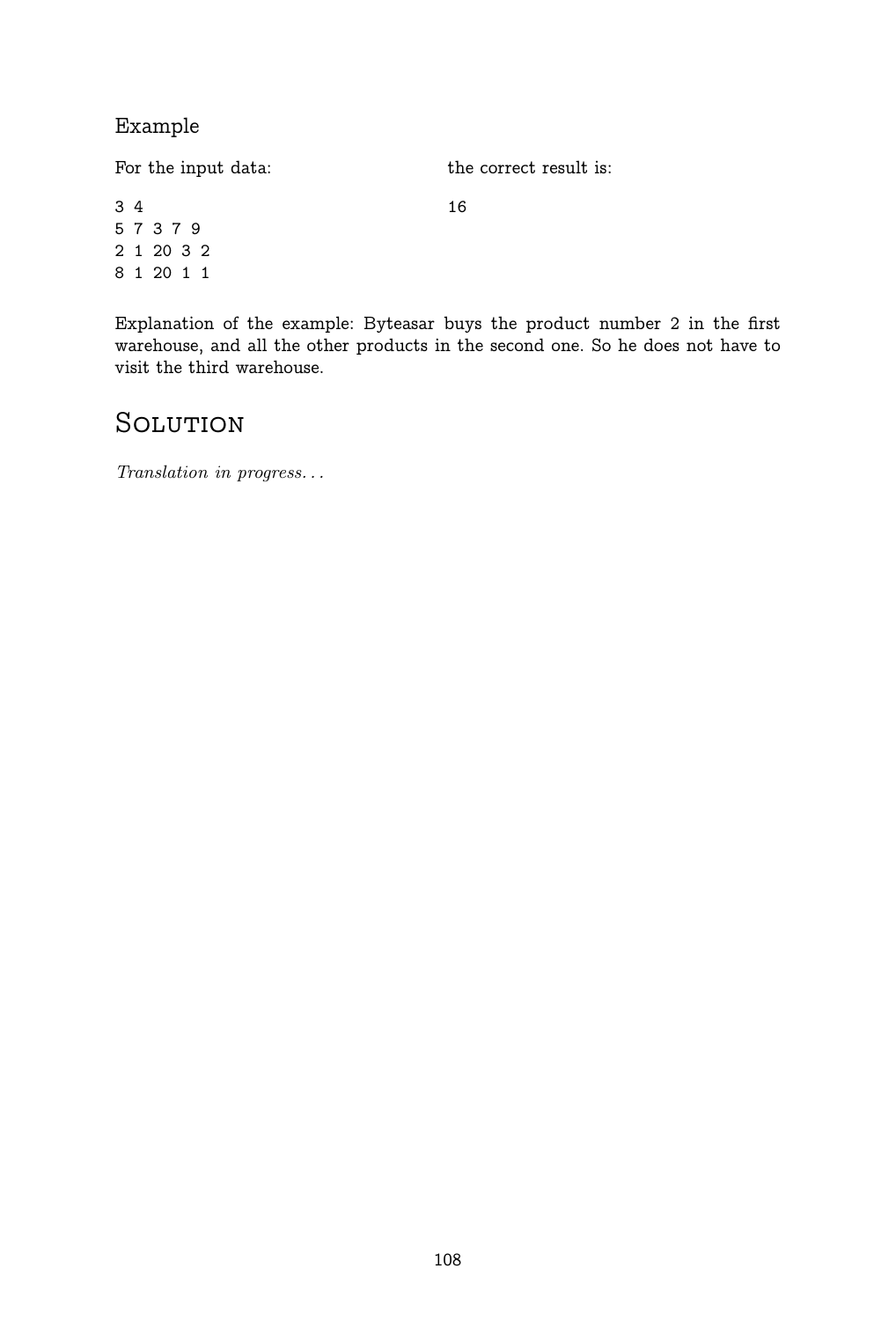# D

# <span id="page-122-0"></span> $Divisors$

Task author: Jakub Łącki Solution description: Jakub Łącki Available memory: 256 MB <https://oi.edu.pl/en/archive/amppz/2014/dzi>

You are given a sequence of n integers  $a_1, a_2, \ldots, a_n$ . You should determine the number of such ordered pairs  $(i, j)$ , that  $i, j \in \{1, ..., n\}$ ,  $i \neq j$  and  $a_i$  is a divisor of  $a_j$ .

### Input

The first line of the input contains one integer  $n \leqslant 20000000$ . The second line contains a sequence of *n* integers  $a_1, a_2, \ldots, a_n$   $(1 \le a_i \le 2000000)$ .

### Output

The first and only line of the output should contain one integer: the number of pairs sought.

### Example

For the input data:

5 2 4 5 2 6

the correct result is:

6

Explanation of the example: There are  $6$  pairs with the specified properties:  $(1, 2)$ ,  $(1, 4), (1, 5), (4, 1), (4, 2), (4, 5).$ 

# Solution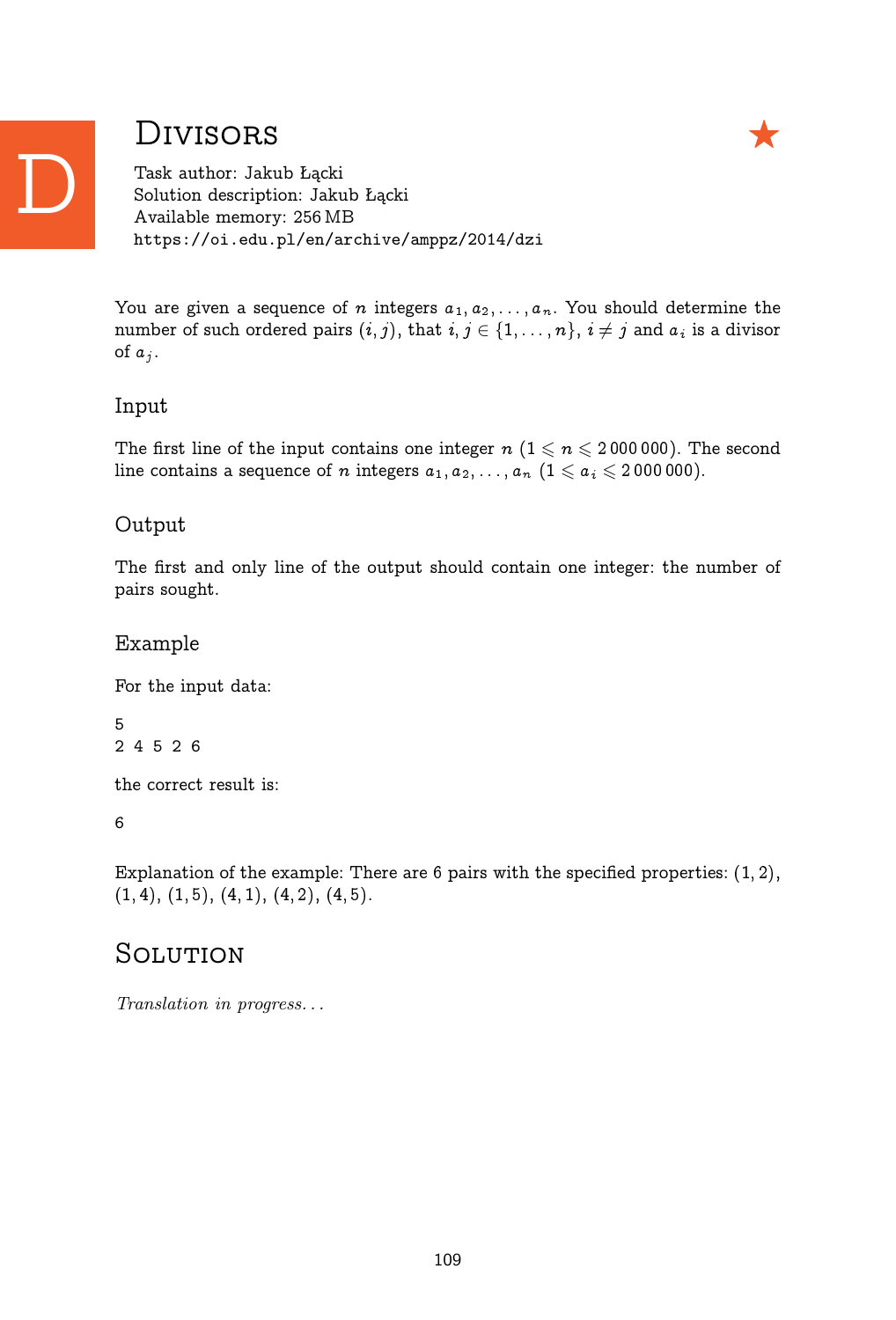# E

# <span id="page-123-0"></span>EUCLIDEAN NIM  $\star \star$



Task author: Tomasz Idziaszek Solution description: Adam Karczmarz Available memory: 256 MB <https://oi.edu.pl/en/archive/amppz/2014/euk>

Euclid and Pythagoras are pseudonyms of two Byteotians known for their love of mathematical puzzles. Lately, they spend evenings playing the following game. There is a heap of  $n$  stones on the table. Friends perform alternating moves. Euclid's move consists of taking any positive multiple of  $p$  stones from the heap (providing the heap contains at least  $p$  stones) or adding exactly  $p$  stones to the heap — adding the stones is possible, however, only in case the heap contains less than  $p$  stones. Pythagoras' move is analogous, except that either he takes a multiple of  $q$  stones, or adds exactly  $q$  stones. The winner is the player who empties the heap. Euclid begins the game.

Friends wonder whether they have worked out this game perfectly. Help them and write a program that will state what should be the result of the game, providing both players are making optimal moves.

### Input

The first line of the input contains one integer  $t$  ( $1 \le t \le 1000$ ) specifying the number of test cases described in the following part of the input. Description of one test case consists of one line containing three integers  $p$  ,  $q$  and  $n$   $(1\leqslant p,q,n\leqslant 10^9).$ 

## Output

The output should include exactly  $t$  lines containing answers to the subsequent test cases from the input. The answer should be one letter E (if Euclid could bring about his victory, regardless of the Pythagoras' movements), P (if Pythagoras could bring about his victory, regardless of Euclid's moves) or R (for remis, i.e. draw in Polish, if the game will be played infinitely).

### Example

| For the input data: |  | the correct result is: |
|---------------------|--|------------------------|
| 4                   |  | P                      |
| 3 2 1               |  | Р                      |
| 2 3 1               |  | F.                     |
| 3 4 5               |  | R.                     |
| 2 4 3               |  |                        |

Explanation of the example: In the game from the first test case Euclid must add three stones to the heap in his move. Thanks to that Pythagoras can collect all 4 stones in his move and thus win.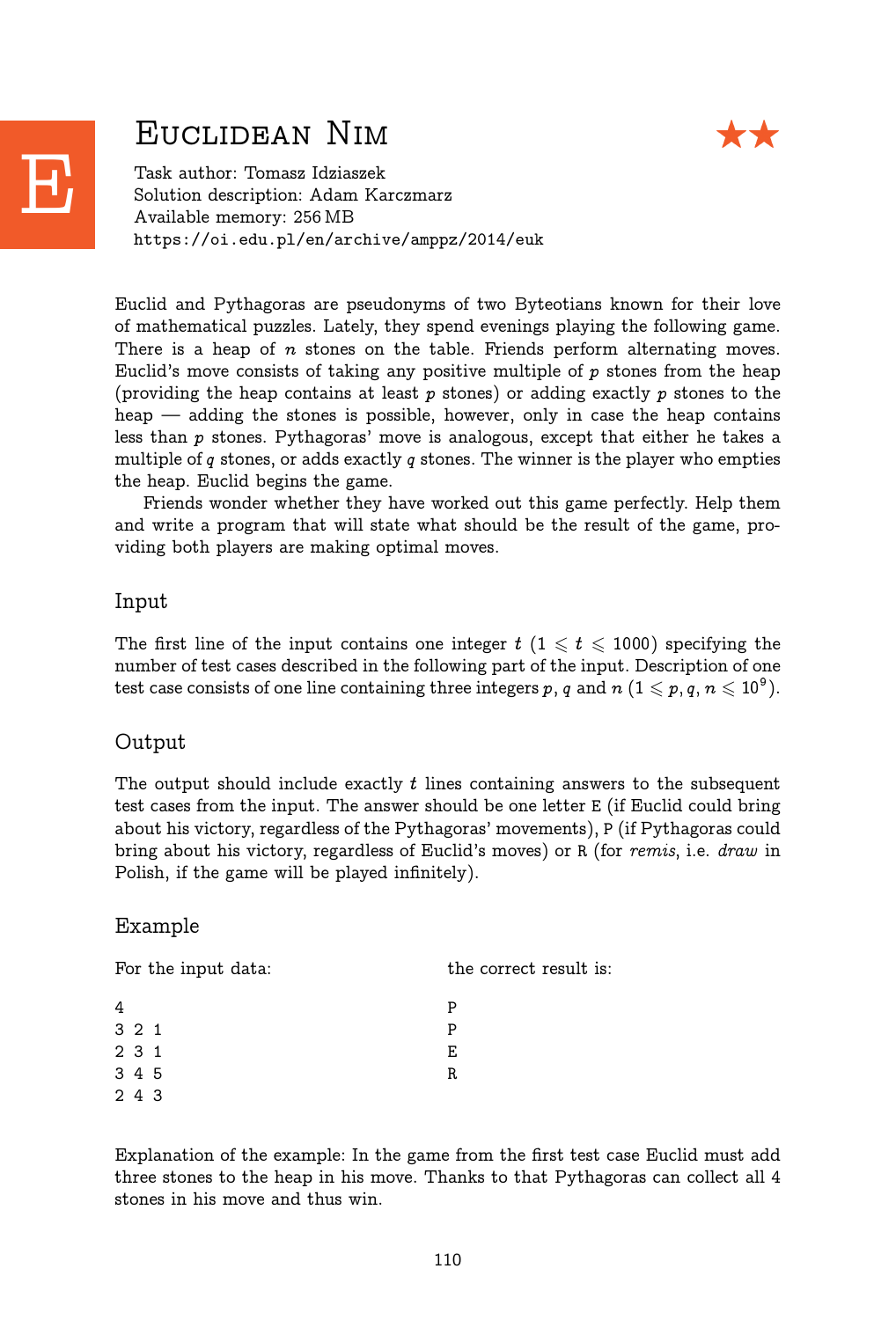# SOLUTION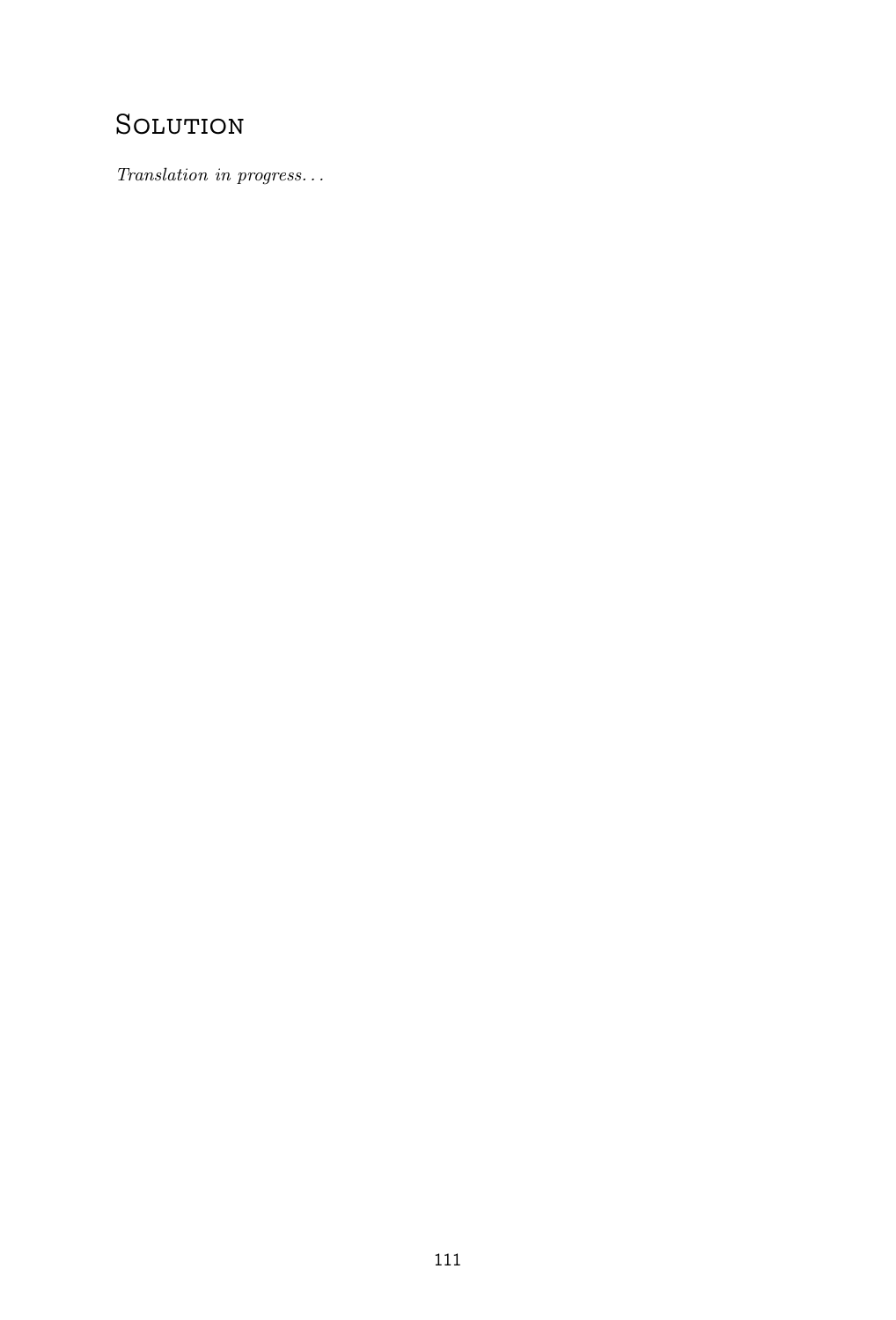F

<span id="page-125-0"></span>

Task authors: Jakub Radoszewski, Tomasz Idziaszek Solution description: Tomasz Idziaszek Available memory: 256 MB <https://oi.edu.pl/en/archive/amppz/2014/fil>

Byteasar is the administrating manager at a large warehouse. Anticipating a severe winter, he decided to install underfloor heating system in the warehouse.

The plan of the warehouse is a rectangle of even dimensions  $n \times m$  divided into unit squares. Most of the unit squares comprise warehouse space, but some of them are occupied by massive pillars providing additional constructional support for the warehouse structure. Each pillar occupies a square  $2 \times 2$  on the warehouse plan, composed of unit squares. Pillars are not arranged too densely — centers of any two of them are located at least 6 units away (in Euclidean metric). Additionally, the centre of each pillar is located at least 3 units away from each of the outer warehouse walls.

Heating will be accomplished by using one heating pipe installed under the floor of the warehouse. The pipe is to run through the centres of all unit squares except the unit squares occupied by pillars. Each pipe section must run parallel to one of the walls of the hall and the turns could be located only at the centres of the unit squares. The pipe must begin and end in the same place. At this point the cold water would be discharged outside and hot water fed into the pipe.

Byteasar has asked you to plan the pipe layout in the warehouse. To help you, he introduced Cartesian coordinate system onto the warehouse plan, where the abscissae belong to the interval  $[0, n]$ , and ordinates to the interval  $[0, m]$ . The coordinates of the centres of all unit squares are numbers in the form  $k+\frac{1}{2}$  for k *∈* N.

### Input

The first line of the input contains three integers n, m and  $f \ (1 \leqslant n, m \leqslant 1000)$ and  $n$  and  $m$  are even) indicating the warehouse dimensions and the number of the pillars. Each of the next f lines contains two integers  $x_i$  and  $y_i$  ( $0 \le x_i \le n$ ,  $0 \leq y_i \leq m$ ) specifying the coordinates of the centre of the *i*-th pillar.

### Output

In the first line of the output your program should produce one word TAK (i.e.,  $yes)$ ) or NIE (i.e., no) depending on whether the implementation of floor heating in line with Byteasar's requirements is achievable, or not. In case the answer is TAK, the second line should contain a description of the exemplary plan of the pipe layout in the form of a string of  $nm - 4f$  letters. We agree to assume that the beginning of the pipe is located at the point with the coordinates  $(\frac{1}{2},\frac{1}{2})$ . Following parts of the pipe are marked as follows: transition by the vector  $[0,1]$  is denoted by a letter G, by the vector  $[0, -1]$  is denoted by D, by the vector  $[1, 0]$  is denoted by P, and by the vector [*−*1; 0] is denoted by L. In case there are multiple correct answers, your program should output any of them.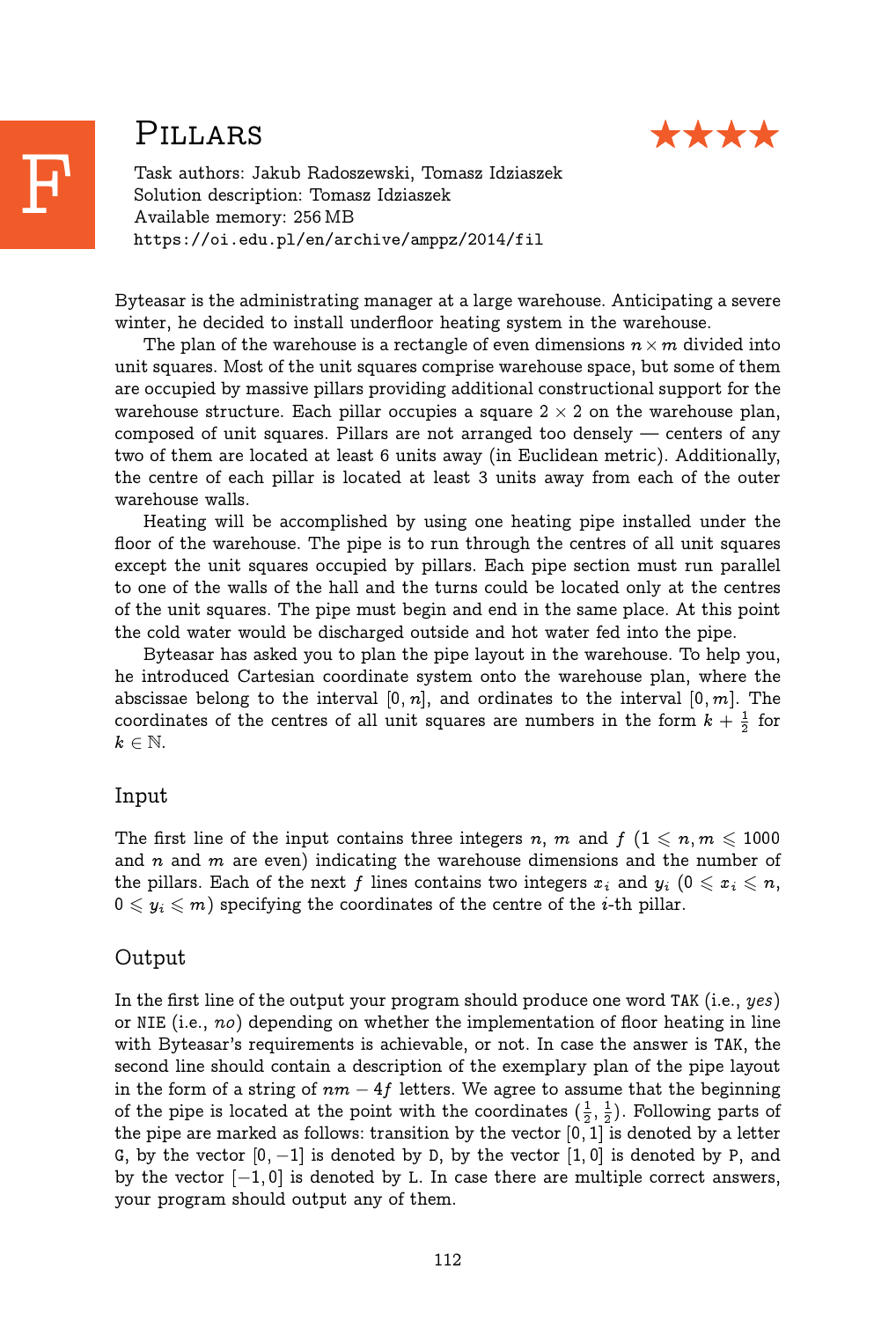For the input data:

12 6 2 3 3 9 3

the correct result is:

TAK

PPPPPPPPPPPGGGLDDLLLLLGPPGLLLDDLLLGGGPPPPPPPPPPGLLLLLLLLLLLDDDDD

Example output corresponds to the following figure:

# SOLUTION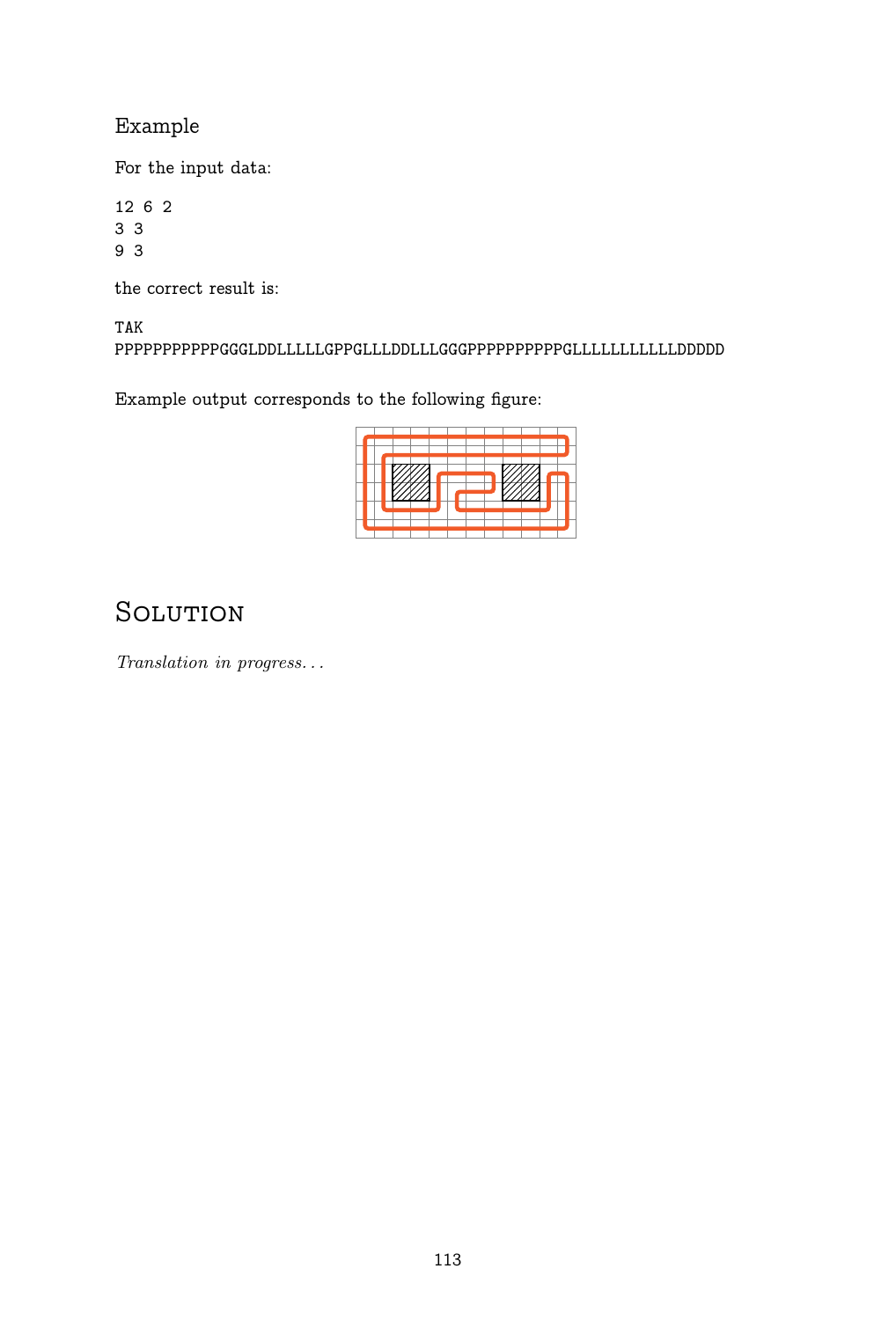# <span id="page-127-0"></span>GLOBAL WARMING FEB



Task authors: Jacek Tomasiewicz, Tomasz Idziaszek Solution description: Tomasz Idziaszek Available memory: 256 MB <https://oi.edu.pl/en/archive/amppz/2014/glo>

Professor Byteoni prepares a report for Interbyteotian Commission for Climate Change. This report should demonstrate clearly, unambiguously, and without any doubt, the impact of Byteotian population on climate changes in the region. Although the professor has a lot of empirical data, but to pervade the mainstream media, it not enough to present substantive arguments. Equally important is to present data clearly and correctly targeted. To this end, he wants to select the data, to be presented on the main chart in the report, thoughtfully and in a deliberate way.

The key graph will contain information about the average air temperature throughout the years. The professor has data available concerning the mean annual temperatures for the last  $n$  years. He wants to describe this graph using the following comment: "in the year  $r_{min}$  the temperature was the lowest, and in the year  $r_{max}$  it was the highest, therefore, it is clear that...". Unfortunately, he fears that the same minimum or maximum temperature can occur several times throughout this period, and therefore such information could undermine the strength of his statement.

The professor has therefore decided to present only part of the data on his chart. His idea is to select the year range in such a way that this interval will include exactly one year with a minimum temperature *within that range* and exactly one year with a maximum temperature also *within that range*. The selected range may not include the year with the globally maximum or minimum average temperature in the last  $n$  years (or none of them). Of course, the professor would like to put as much data as possible on this chart, so he is interested in the longest year span.

### Input

G

The first line of the input contains one integer  $n$  ( $1 \le n \le 500000$ ), specifying the number of years for which the professor knows the average temperatures. The second line contains a sequence of  $n$  integers  $t_1, t_2, \ldots, t_n\; (-10^9 \leqslant t_i \leqslant 10^9).$  The number  $t_i$  specifies the average temperature in the *i*-th year.

### Output

The output should contain two integers  $l$  and  $k$ . They indicate that the longest interval satisfying the professor's conditions is of length of  $l$  years, and the earliest year in which such an interval may begin is  $k$ .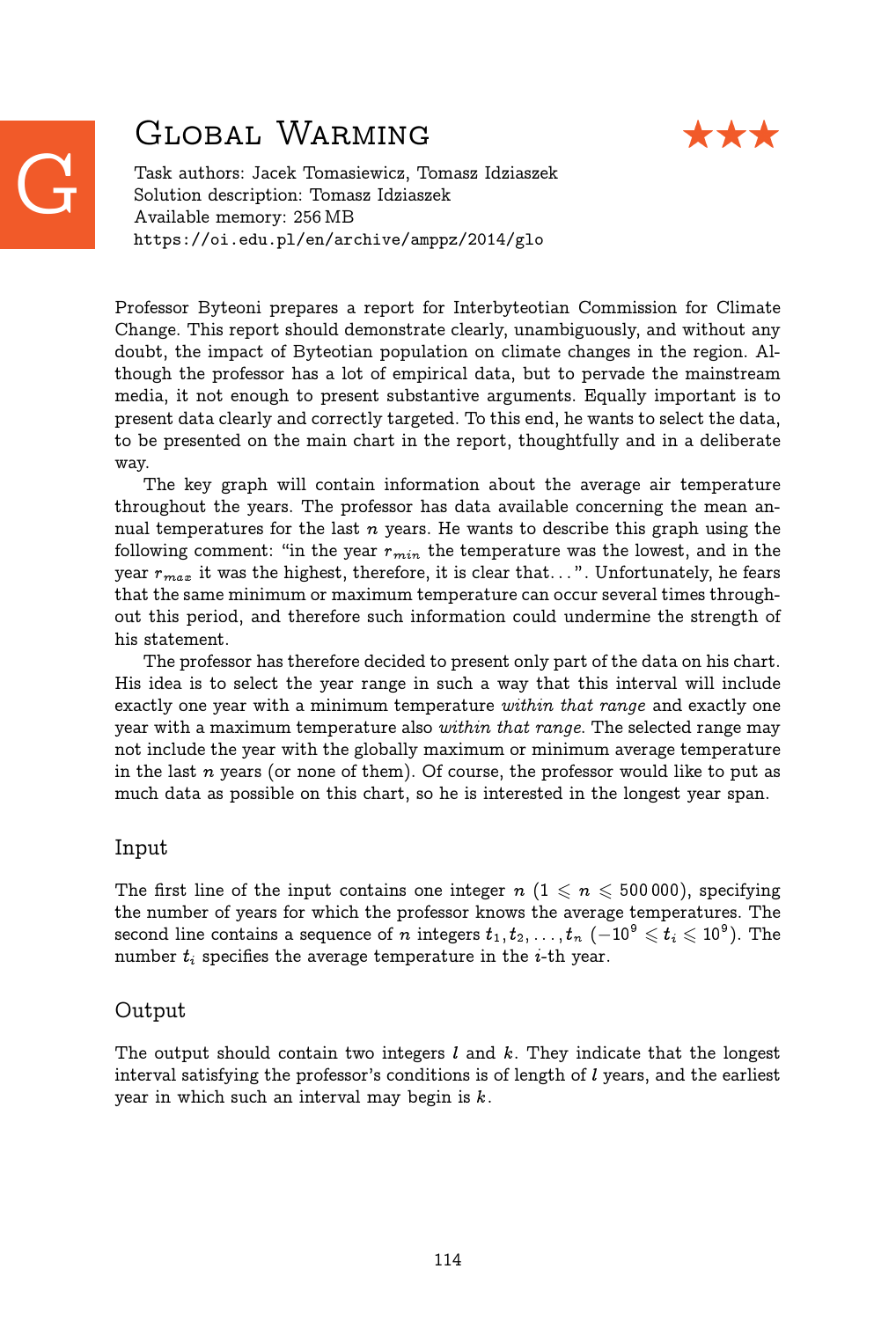For the input data: 10 8 3 2 5 2 3 4 6 3 6 the correct result is: 6 4

Explanation of the example: The chart will present temperatures 5, 2, 3, 4, 6, 3. This interval contains exactly one year with a minimum temperature of 2 and one year with a maximum temperature of 6.

# SOLUTION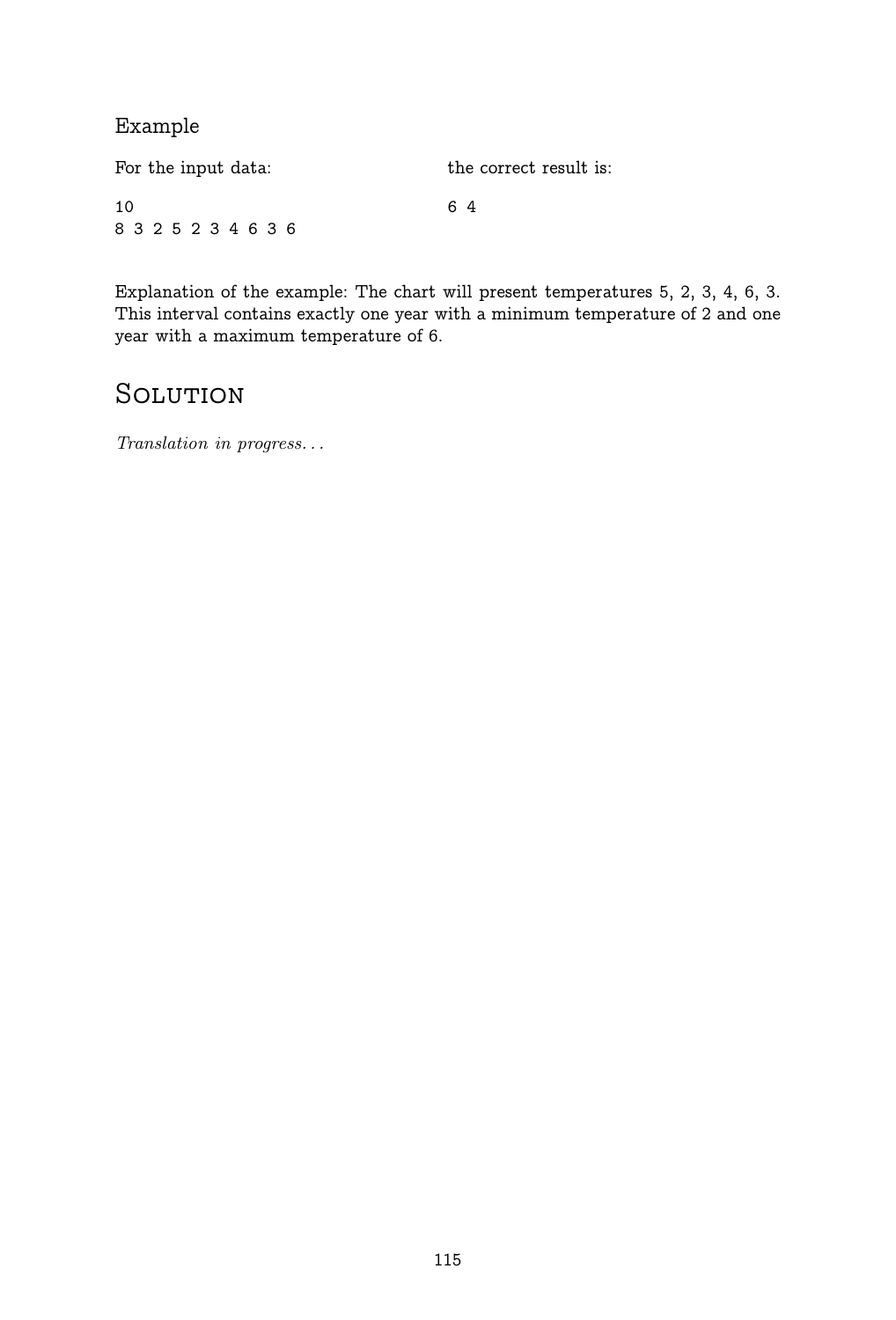# <span id="page-129-0"></span>HIT OF THE SEASON  $\star \star \star$



Authors: Tomasz Kociumaka, Jakub Radoszewski, Wojciech Rytter, Tomasz Waleń Solution description: Tomasz Kociumaka Available memory: 256 MB <https://oi.edu.pl/en/archive/amppz/2014/hit>

Byteotian Printing Factory (BPF) has received a large production order for striped wallpaper. Striped wallpaper is the hit of the season in interior design. Each wallpaper has n equal width vertical stripes colored red, green and blue. BPF is to take care of the design and printing of wallpapers. The customer has described the color of certain wallpaper stripes; for the remaining stripes, the customer allowed BPF a complete freedom.

BPF uses matrices to print a certain number of consecutive stripes on the wallpaper. The matrix has a specific color of each of the printed stripes. The matrix may be shorter than the entire wallpaper. With each application, the matrix stripes must match and overlay the wallpaper stripes; then printing of all the matrix stripes takes place. In this way, a single wallpaper stripe can be printed over more than once. In case a given stripe is printed over using different colors, the final color is a blend of these colors. The matrix prints only in one orientation and must not in any way be rotated.

BPF employees, irrespective of their sense of aesthetics, would primarily like to design the shortest possible matrix that will allow printing the entire wallpaper. They must bear in mind that in the case of stripes defined by the customer they must use pure color, without any addition of any other color. In other words, for each matrix application printing over such a single-color stripe, the matrix stripe color must be exactly as defined by the client. No stripe on the wallpaper can remain colorless.

### Input

H

The first line of the input contains one integer  $t$  ( $1 \leqslant t \leqslant 10$ ) specifying the number of test cases. Each of the next  $t$  lines describes a single test case and contains a string of upper-case letters R, G, B and asterisks  $(*)$ , specifying the desired wallpaper appearance. The letters specify the color of the stripes, and the asterisks mark the stripes, the color of which has not been specified by the client. A string is not empty, it consists of a maximum of 3000 characters and contains at most 19 asterisks.

### Output

For each of the test cases your program should output one line containing a string of characters R, G, B: minimum length matrix that allows printing the desired wallpaper. If for a given test case, there are many correct solutions, your program should output any of them.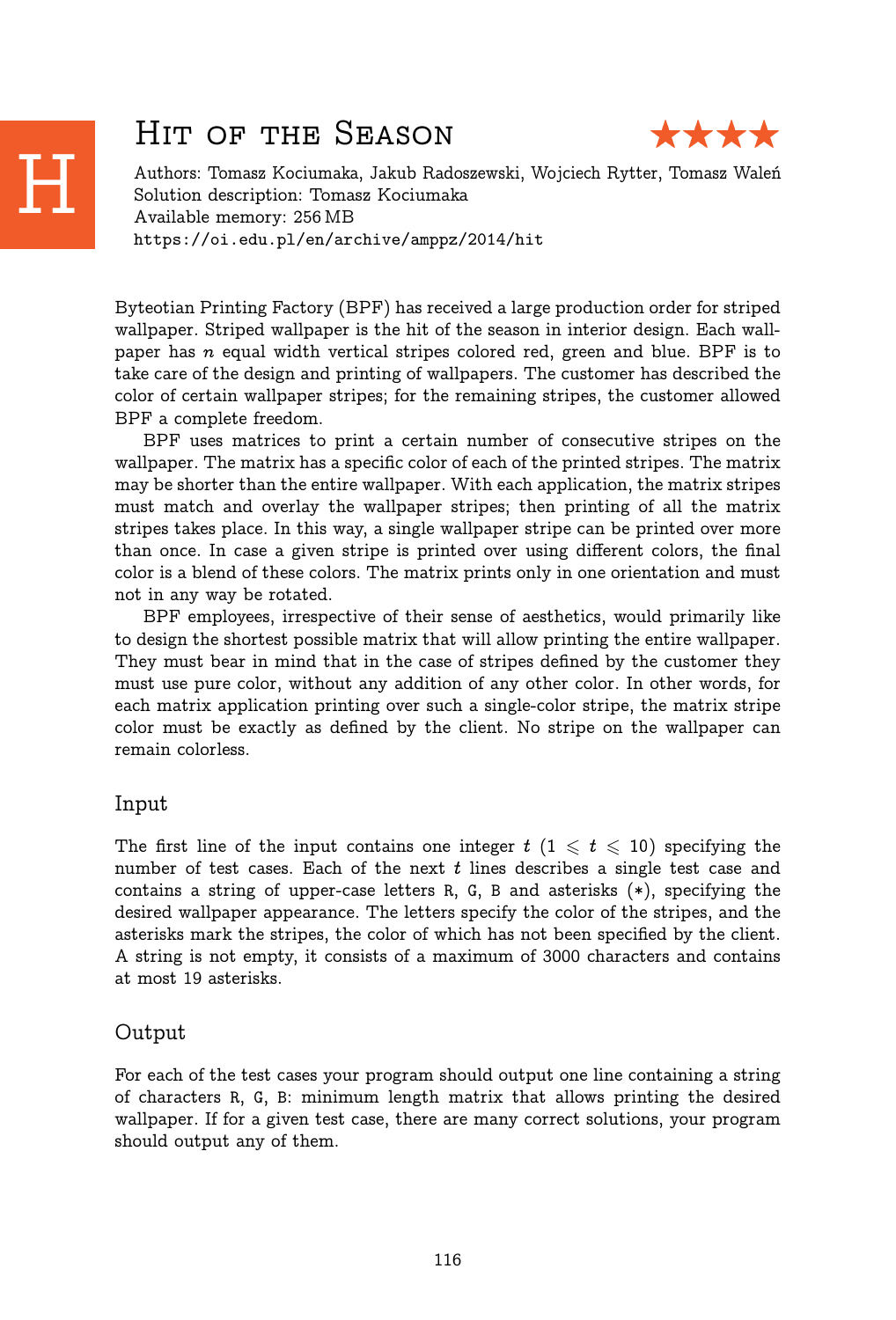For the input data:

1 RRG\*R\*BRR\*\*B

the correct result is:

RRGB

# Solution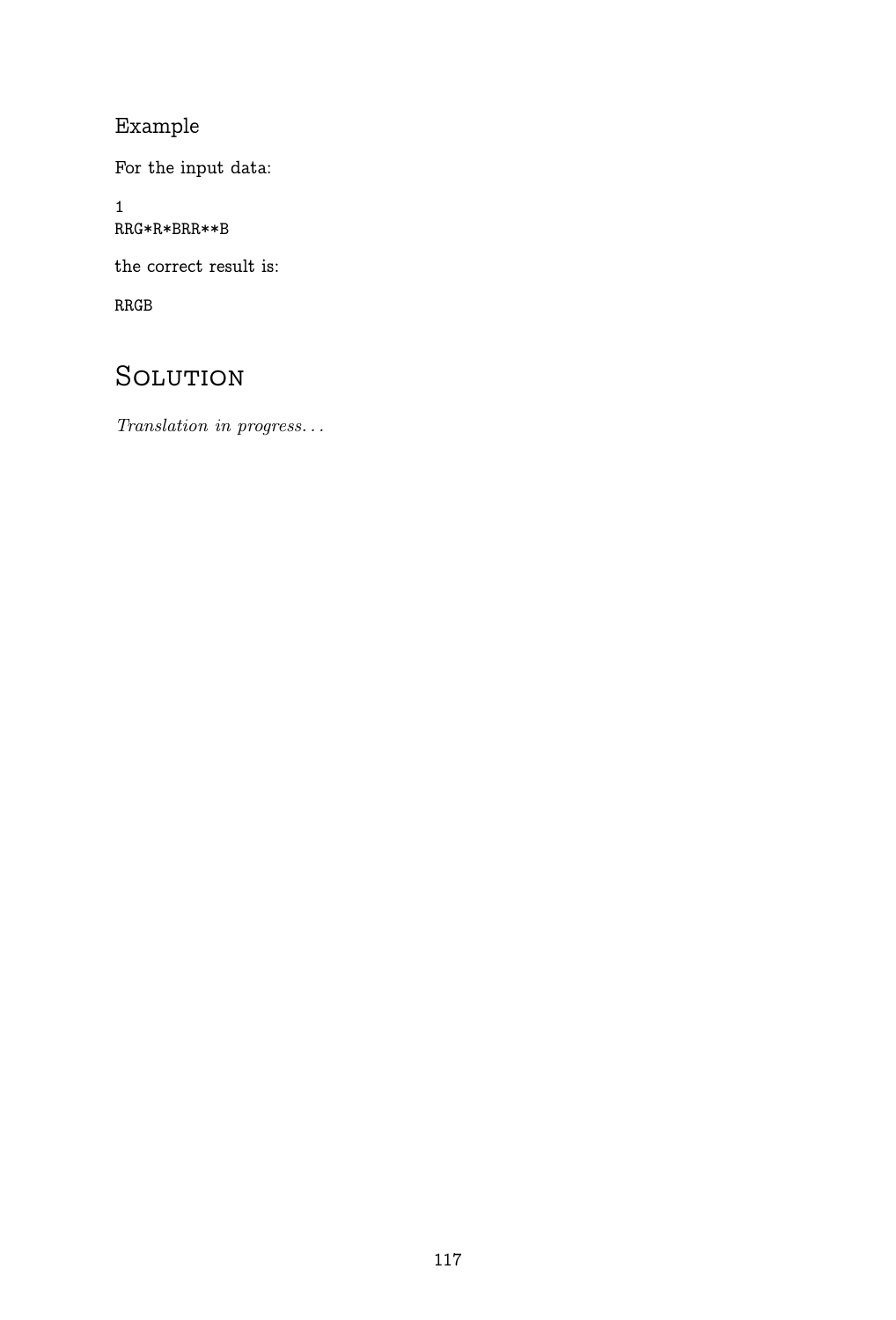# <span id="page-131-0"></span>THE STAGING  $\star \star \star$

I



Task author: Adam Karczmarz Solution description: Adam Karczmarz Available memory: 256 MB <https://oi.edu.pl/en/archive/amppz/2014/ins>

Steven Byteberg is a movie director, specialising in action movies. Presently he is working on a new movie, whose theme is Byteonian Mafia wars. Byteberg wonders what should be the final shape of the movie climax scenes, which will be a spectacular gunfire exchange.

There are  $n$  gangsters participating in this scene, numbered, for simplicity, using consecutive numbers from 1 to n. When the tension reaches its critical point, each gangster pulls out his weapon and takes aim at another gangster. Nobody gets aimed at by more than one gangster. Gangsters are poor, but well trained each can shoot only once, however this shot is always accurate and always deadly.

At some point, one of the thugs cannot withstand the tension any longer and the shooting starts.

The director has determined the initial order in which gangsters have to pull the triggers. Namely, the gangster i shoots towards the gangster  $p_i$  at the precise moment  $t_i$ , unless gangster i already has been killed by that time. The gangster is killed exactly at the same moment when someone shoots in his direction.

The director would like to know how many gangsters will be alive at the end of this scene. Byteberg is not yet completely certain concerning the order in which the gangsters have to shoot. From time to time he commands to change one of the values  $t_i$ . After every such change he would like to know the number of gangsters who would survive, referring to the new order in which gangsters shoot (taking into account all changes made so far).

### Input

The first line of the input contains one integer  $n (2 \leq n \leq 200000)$ , specifying the number of gangsters involved in the scene. The second line contains  $n$  integers  $p_1, p_2, \ldots, p_n$   $(1 \leq p_i \leq n, p_i \neq i, p_i \neq p_j \text{ for } i \neq j)$  describing whom successive gangsters intend to shoot at.

The third line contains  $n$  integers  $u_1,u_2,\ldots,u_n$   $(1\leqslant u_i\leqslant 10^9),$  describing the initial order in which the gangsters are shooting: the initial value  $t_i$  is equal to  $u_i$ .

The fourth line contains one integer  $q$  ( $0 \leqslant q \leqslant 200000$ ), specifying the number of the changes of the values of  $t_1, \ldots, t_n$  as planned by Byteberg. Next q lines contain a description of these changes. The *i*-th line contains two integers  $k_i$  and  $v_{\,}$   $(1\leqslant k_{i}\leqslant n,1\leqslant v_{i}\leqslant10^{9}),$  describing that the  $i\text{-th}$  change consists in setting the value of  $t_{k_i}$  to  $v_i$ . Numbers  $u_1, u_2, \ldots, u_n, v_1, v_2, \ldots, v_q$  are pairwise distinct.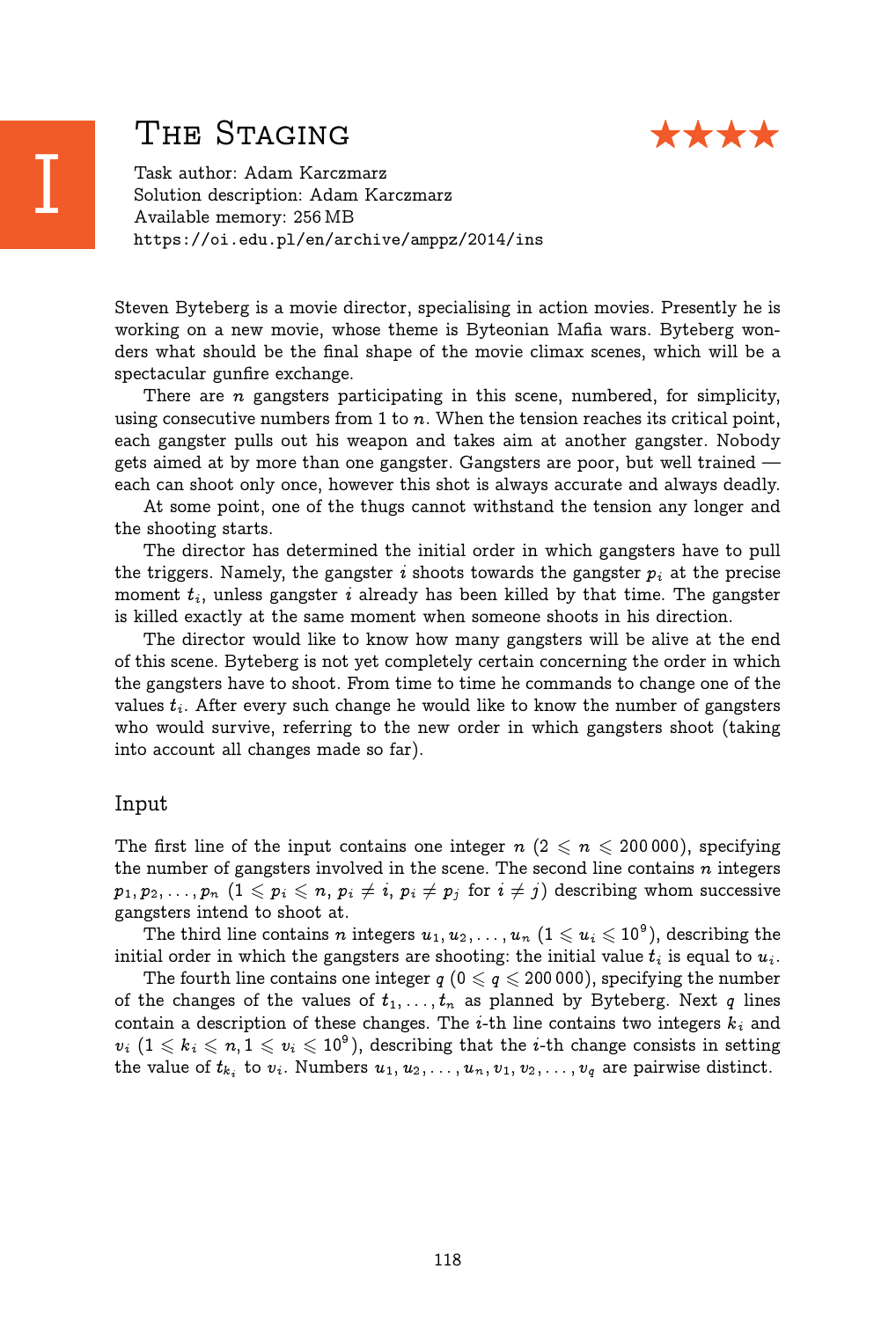# Output

Your program should produce exactly  $q + 1$  lines. The first line should contain the number of gangsters who survive the shooting, assuming the initial order of shooting. The *i*-th of the following  $q$  lines should present the number of survived gangsters, assuming that the order of shooting is determined by the sequence  $t_1, \ldots, t_n$  after performing all the changes from the first to the *i*-th.

## Example

For the input data:

# **SOLUTION**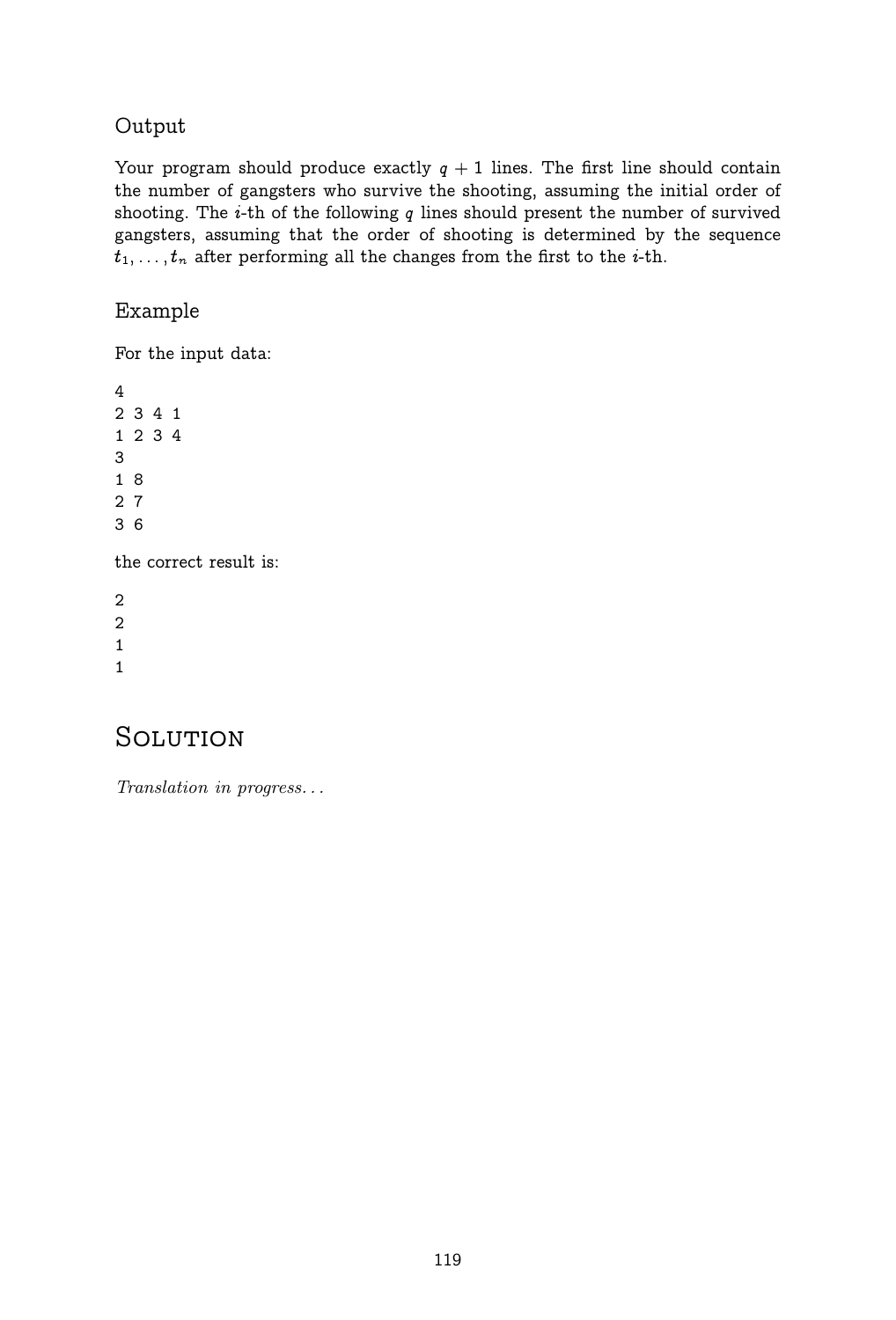# <span id="page-133-0"></span>THE CAVE  $\qquad \qquad \bullet \bullet \bullet$

J



Task author: Tomasz Idziaszek Solution description: Jakub Łącki Available memory: 256 MB <https://oi.edu.pl/en/archive/amppz/2014/jas>

A group of speleologists plans to explore a recently discovered cave. The cave consists of n chambers numbered from 1 to n. The chambers are connected by n *−* 1 corridors in such a way that any chamber can be reached from any other. Each corridor connects exactly two chambers.

The cave will be explored by a group of  $m$  speleologists; for simplicity we number them by integers from 1 to  $m$ . Each speleologist presented some requirements concerning the area of the cave which he or she would like to explore. Speleologist  $i$ would like to begin the exploration in chamber  $a_i$ , finish exploring in chamber  $b_i$ and traverse a maximum of  $d_i$  corridors on the way (passing the same corridor each time is to be counted separately). Byteasar, head of the expedition, would like all the researchers to be able to meet at a certain point in time in order to exchange their observations. For this reason, he is wondering whether he could choose one of the chambers of the cave, and plan the routes of all the speleologists in such a way, that they all pass through the selected chamber. Of course planned routes must meet the requirements described initially by the researchers.

### Input

The first line of the input contains one integer  $t$  ( $1 \leq t \leq 1000$ ) that specifies the number of test cases. It is followed by the descriptions of the individual cases. Description of a single case begins with a line including two integers n and  $m$  $(2 \leq n, m \leq 300000)$ , which describe the number of chambers in the cave and the number of speleologists, respectively. The next  $n - 1$  lines describe the cave corridors. Each of them contains two integers  $u_i$ ,  $w_i$   $(1 \leq u_i, w_i \leq n)$ , which indicate that chambers  $u_i$  and  $w_i$  are connected by a direct corridor.

Next m lines describe the speleologists' requirements. The  $i$ -th of these lines contains three integers  $a_i$ ,  $b_i$ ,  $d_i$   $(1 \leq a_i, b_i \leq n, 1 \leq d_i \leq 600000)$ . They indicate that the speleologist  $i$  will begin by starting to explore chamber  $a_i$ , finish in chamber  $b_i$ , and moving between chambers passes through at most  $d_i$  corridors. You may always assume that it is possible to move from chamber  $a_i$  to  $b_i$  traversing not more than  $d_i$  corridors. Both the sum of values n for all the test cases, as well as the total value of m does not exceed 300 000.

### Output

Your program should output exactly  $t$  lines. The  $i$ -th line should contain the answer to the i-th test case from the input. In case it is possible to set speleologists' routes is such a manner, so that they all run through one common chamber, one word TAK (i.e., yes in Polish) should be produced, followed by the number of the chamber where the meeting is to take place. Otherwise, your program should output only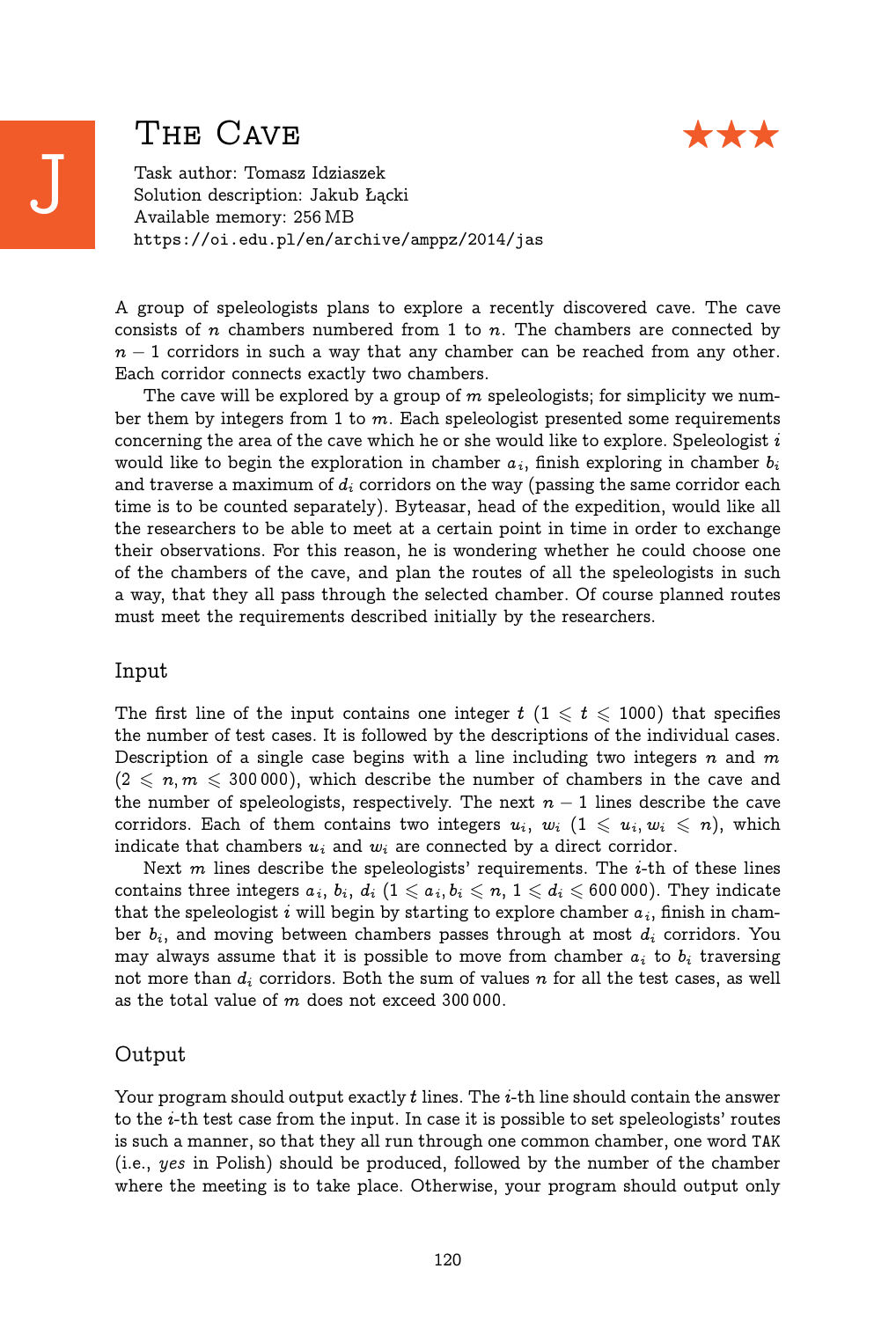one word NIE (no in Polish). If there are multiple correct answers, your program should output any of them.

## Example

For the input data:

the correct result is:

TAK 2 NIE

# SOLUTION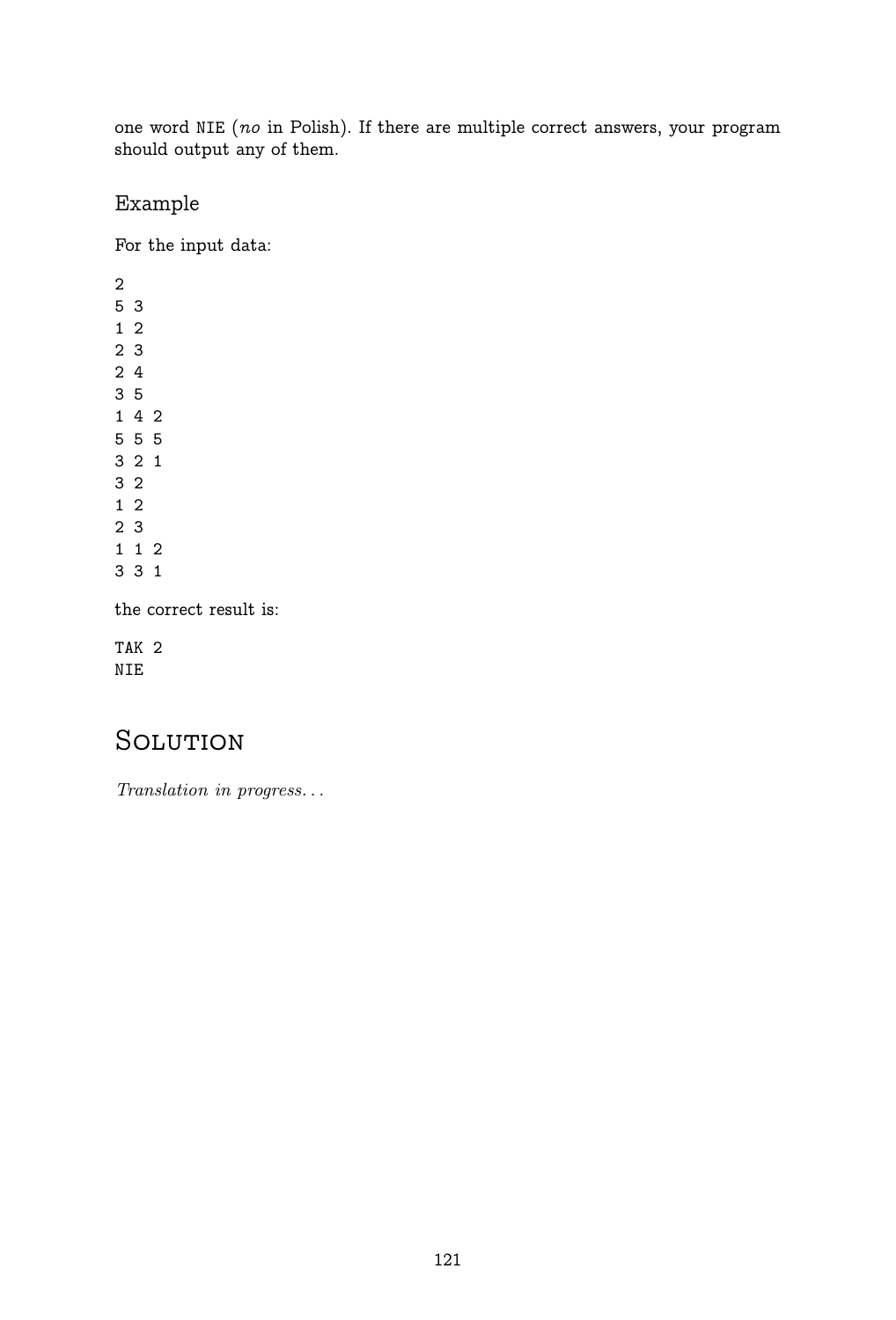# <span id="page-135-0"></span>THE CAPTAIN  $\star \star$

K



Task author: Jakub Łącki Solution description: Jakub Łącki Available memory: 256 MB <https://oi.edu.pl/en/archive/amppz/2014/kap>

Captain Byteasar sails the waters of Byteic Sea together with his irreplaceable First Officer Bytec. There are  $n$  islands in the Byteic Sea, which we numbered from 1 to n. Captain's ship has docked at the island number 1. Captain's expedition plan is to sail to the island number  $n$ .

During the voyage, the ship always moves in one of four directions of the world: north, south, east, or west. At any time it is either the Captain or the First Officer standing at the helm. Every time the ship will perform 90*◦* turn, they would change at the helm.

Along its way, the vessel may stop at other islands. After each stop, the Captain can decide whether he takes control of the helm first, or not. In other words, for each route leg, leading from an island to another one, one of the sailors stands at the helm while the ship is travelling north or south, and the other controls it while it is moving east or west. In particular, if a given fragment of the route runs exactly in one of the four directions of the world, the ship is controlled by only one of the sailors.

The captain is now considering how to plan a route of the forthcoming voyage and how to divide labour in such a way to spend as little time at the helm. At the same time the Captain does not care how long the calculated route would be. It is assumed that the vessel is sailing at a constant rate of one unit per hour.

### Input

The first line of the input contains a single integer  $n (2 \leq n \leq 200000)$  specifying the number of islands in the sea. For simplicity, we introduce a coordinate system onto Byteic Sea with axes parallel to the directions of the world. Every island is represented as a single point. Subsequent  $n$  lines contain descriptions of the islands: the *i*-th line contains two integers  $x_i$ ,  $y_i$  ( $0 \le x_i$ ,  $y_i \le 1000000000$ ) specifying the coordinates of the i-th island in the sea. Each island bears different coordinates.

### Output

Your program should output a single integer: the least number of hours the Captain will have to steer the ship on the route from the island number 1 to the island number n.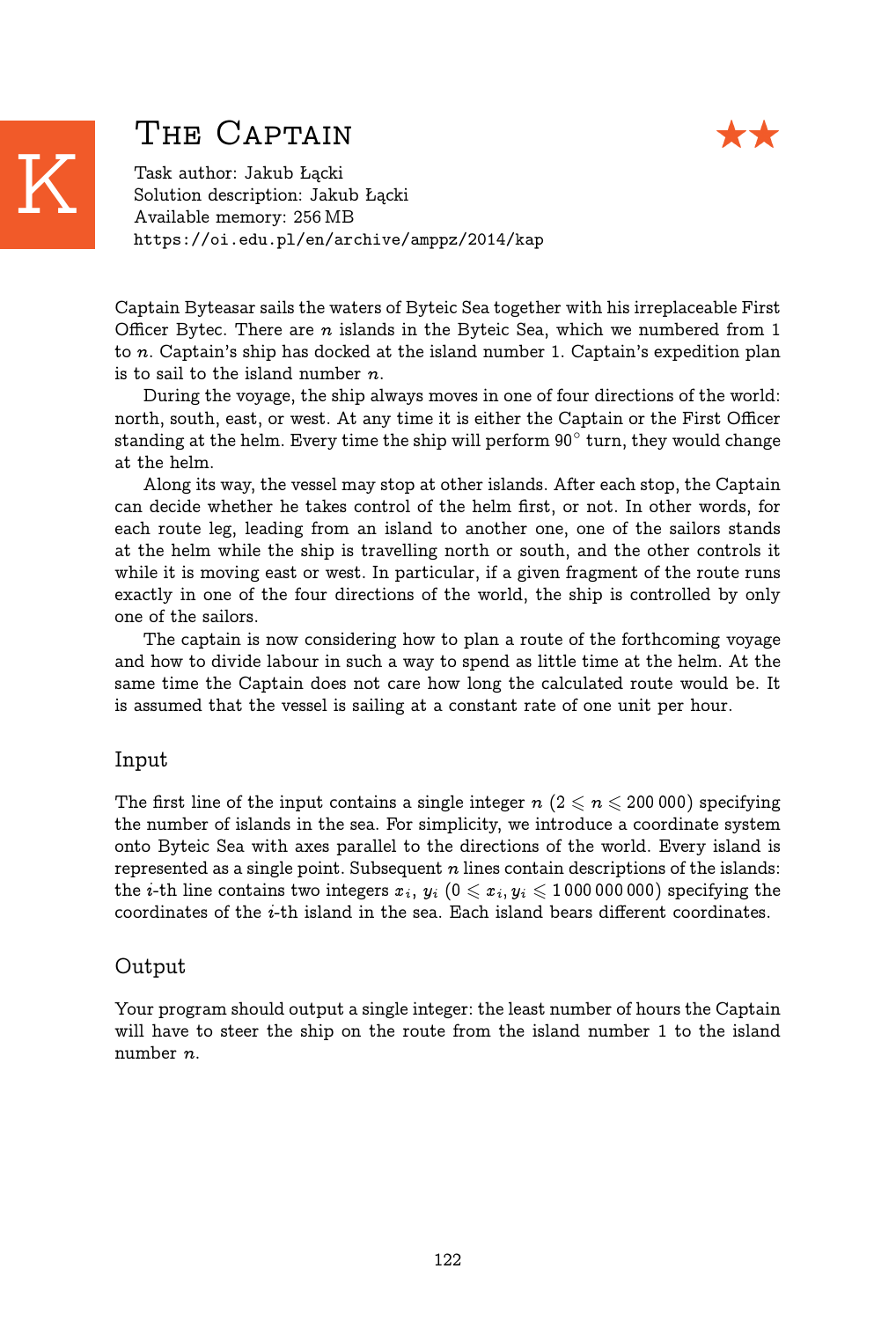For the input data:

the correct result is:

- 5 2 2
- 1 1
- 4 5
- 7 1
- 6 7



2

Explanation of the example: The Captain may designate a route that is indicated in the figure. During the voyage from island 1 (of coordinates  $(2, 2)$ ) to island 4 (of coordinates  $(7, 1)$ ) the Captain controls the ship only for an hour, while the ship is sailing south. During the second leg of the trip the Captain controls the vessel only when it is moving east.

# **SOLUTION**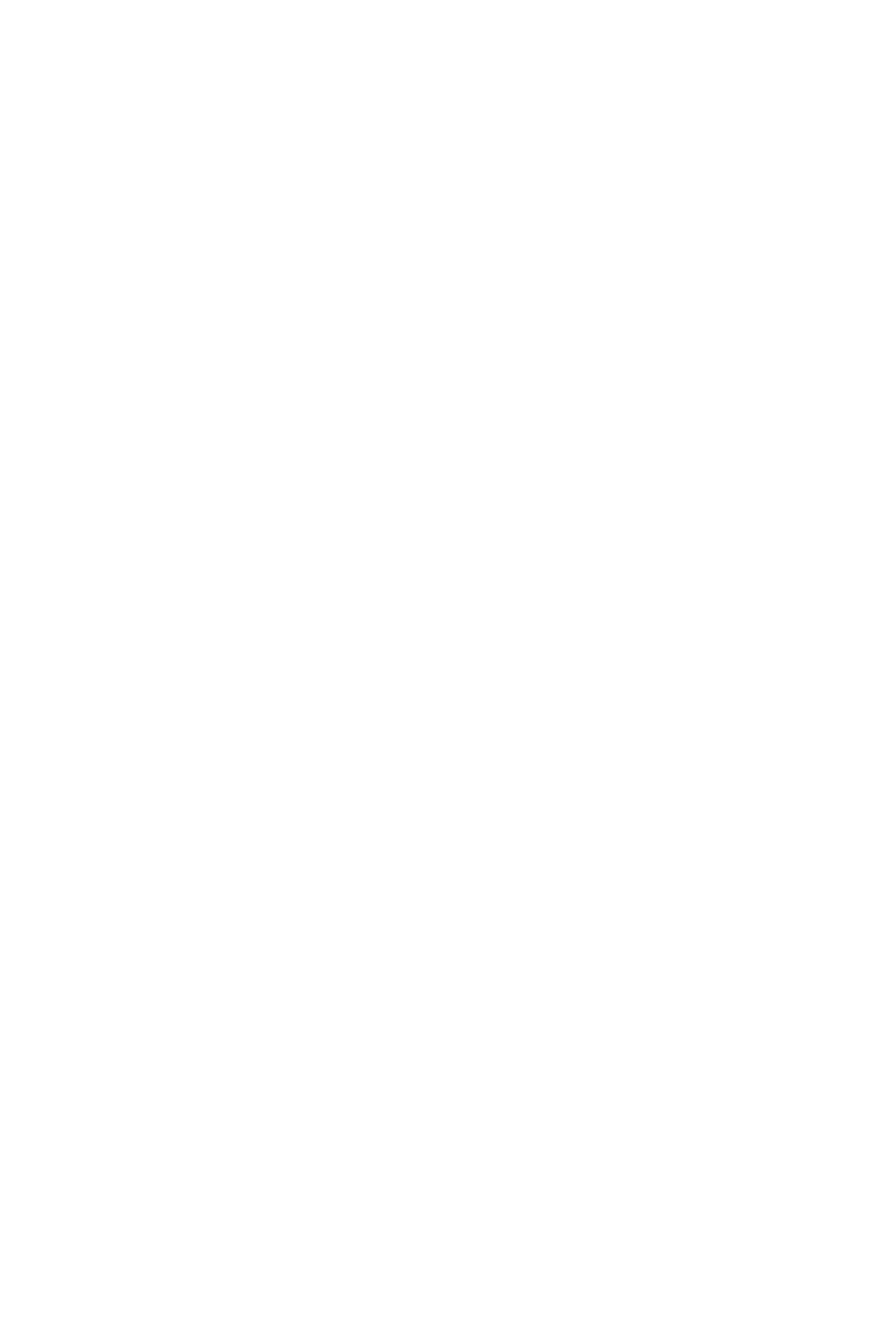# LITERATURE

- L. Banachowski, K. Diks, W. Rytter, Algorytmy i struktury danych. WN PWN, Warsaw, 2019
- T.H. Cormen, C.E. Leiserson, R.L. Rivest, C. Stein, Introduction to Algorithms. The MIT Press, 2009
- R.L. Graham, D.E. Knuth, O. Patashnik, Concrete Mathematics. Addison-Wesley Professional, 1994
- P. Stańczyk, Algorytmika praktyczna. Nie tylko dla mistrzów. WN PWN, Warsaw, 2009
- Looking for a Challenge? The Ultimate Problem Set from the University of Warsaw Programming Competitions. K. Diks, T. Idziaszek, J. Łącki, J. Radoszewski (red.). WN PWN, Warsaw, 2018
- Przygody Bajtazara. 25 lat Olimpiady Informatycznej wybór zadań. K. Diks, T. Idziaszek, J. Łącki, J. Radoszewski (red.). WN PWN, Warsaw, 2018

# Netography

- deltami.edu.pl web page of the popular science monthly  $Delta$
- oi.edu.pl "blue books" from the Polish Olympiad in Informatics

was.zaa.mimuw.edu.pl — practical algorithms video courses

The descriptions of problems Arithmetic Rectangle, Speed Cameras and Pillars were based on articles in the popular science monthly Delta (from issues 3/2012, 1/2015 and 3/2015, respectively). The descriptions of problems Ants and Afternoon Tea were taken from the book Looking for a Challenge?